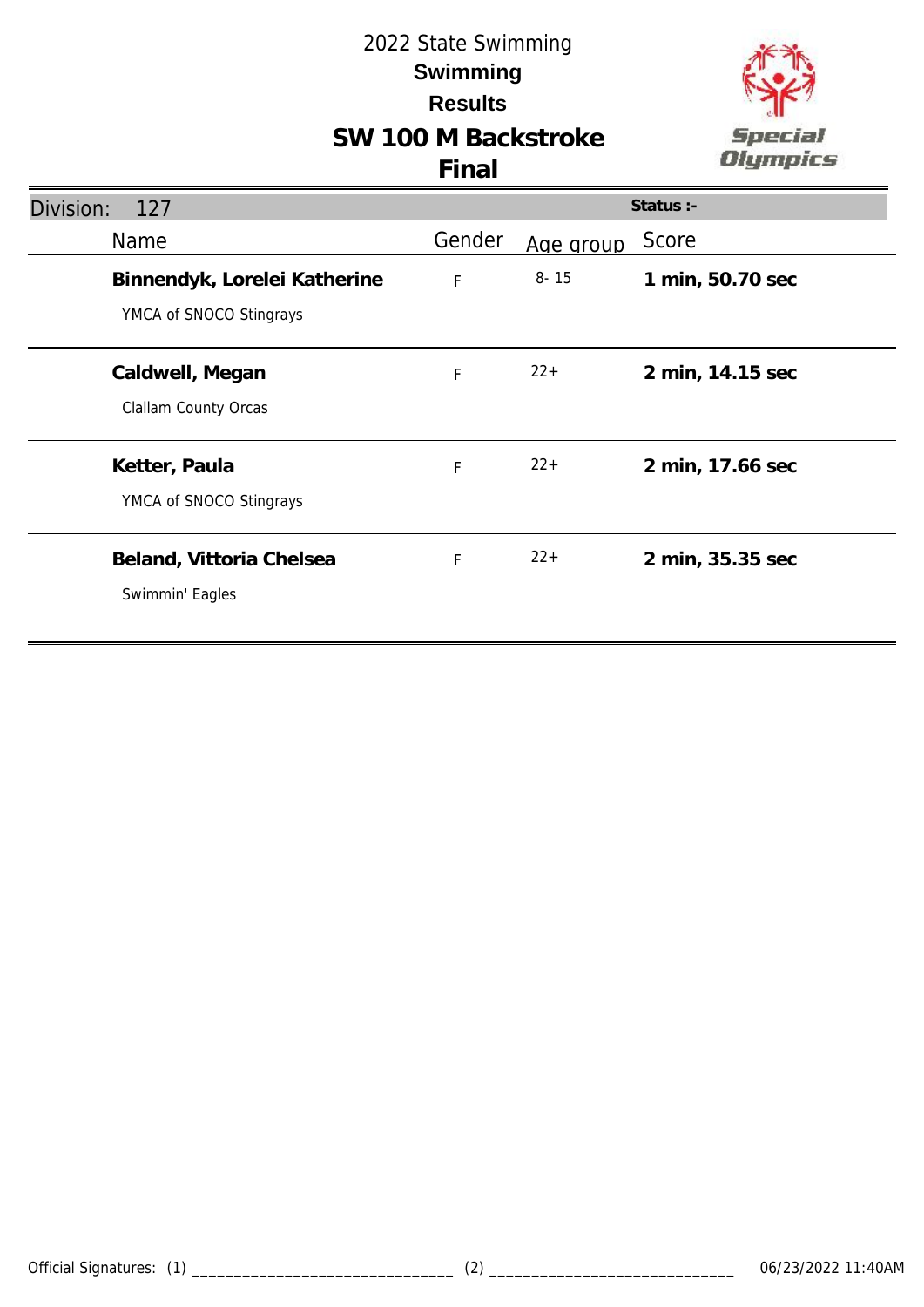



| Division:<br>128                                     | Status :- |           |                  |
|------------------------------------------------------|-----------|-----------|------------------|
| Name                                                 | Gender    | Age group | Score            |
| Herberholz, Ashley Marie<br>Clark County             | F         | $22+$     | 2 min, 21.13 sec |
| Barber, Melissa Renee<br>Thurston County Thunderfish | F         | $22+$     | 2 min, 31.03 sec |
| Franklin, Rashmi<br>Gig Harbor                       | F         | $22+$     | 2 min, 37.57 sec |
| Stewart, Katelin<br>Thurston County Thunderfish      | F         | $22+$     | 2 min, 44.42 sec |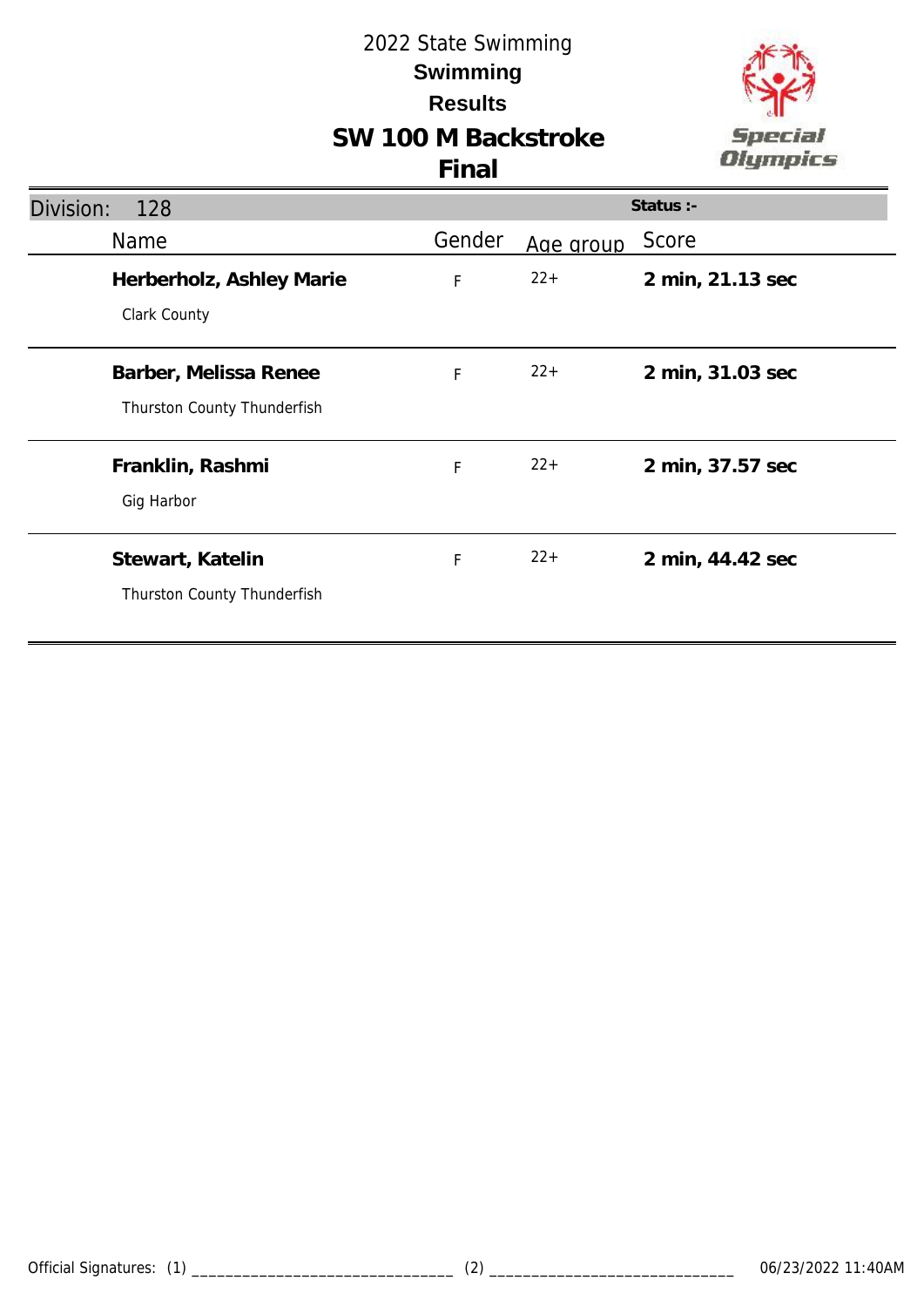### **SW 100 M Backstroke** 2022 State Swimming **Results Swimming Final**



| Division:<br>129                               |        |           | Status $:$ -     |
|------------------------------------------------|--------|-----------|------------------|
| Name                                           | Gender | Age group | Score            |
| Babik, Kade Michael<br>YMCA of SNOCO Stingrays | M      | $16 - 21$ | Scratched        |
| Dahlin, Loren<br>Clallam County Orcas          | M      | $16 - 21$ | 1 min, 54.79 sec |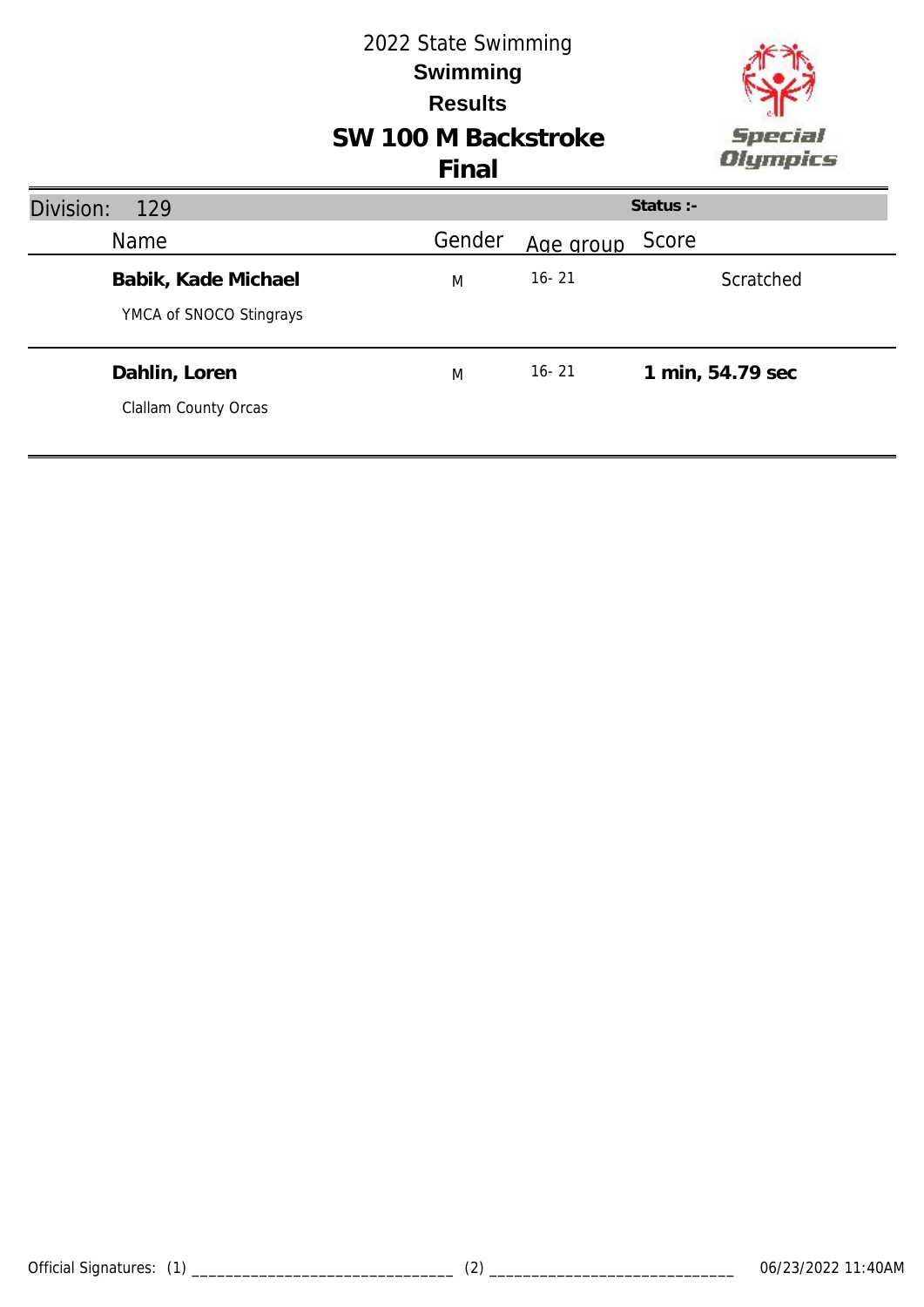# **SW 100 M Backstroke**



| Division:<br>130                       | Status :- |           |                  |  |
|----------------------------------------|-----------|-----------|------------------|--|
| Name                                   | Gender    | Age group | Score            |  |
| Chisum, Dalton Dee                     | M         | $22 +$    | Scratched        |  |
| Bellingham Independents - Speed Sharks |           |           |                  |  |
| Forsythe, Vahl L                       | M         | $22 +$    | Scratched        |  |
| Kent Parks Dolphins                    |           |           |                  |  |
| Downing, Clayton Marcus                | M         | $22+$     | 1 min, 26.65 sec |  |
| Longview Kelso                         |           |           |                  |  |
| Lagerkrans, Gustaf                     | M         | $22+$     | 1 min, 43.63 sec |  |
| YMCA of SNOCO Stingrays                |           |           |                  |  |
| Van Giesen, Simon Luke                 | M         | $22 +$    | 1 min, 45.20 sec |  |
| Nurturing Waters Therapies Sea Hawks   |           |           |                  |  |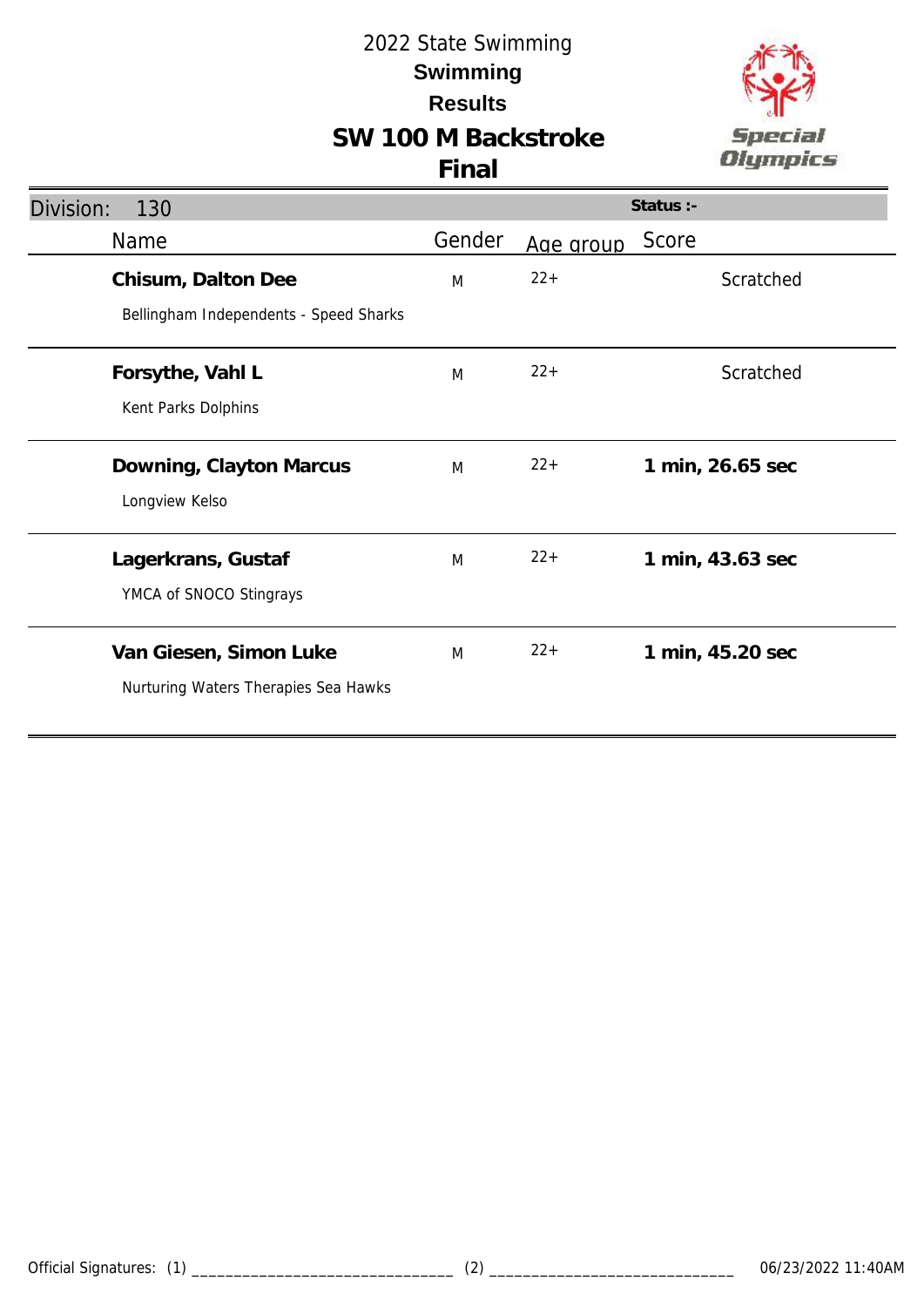## **SW 100 M Backstroke** 2022 State Swimming **Results Swimming**



| Division:<br>131                            |        |           | Status :-        |
|---------------------------------------------|--------|-----------|------------------|
| Name                                        | Gender | Age group | Score            |
| Opedal, Evan Kalani<br>Clallam County Orcas | M      | $22+$     | 2 min, 16.47 sec |
| Running, Niels<br>Swimmin' Eagles           | M      | $22+$     | 3 min, 19.92 sec |
| Wilson, Everett "Bub" Lyle<br>Lewis County  | M      | $22+$     | 4 min, 16.95 sec |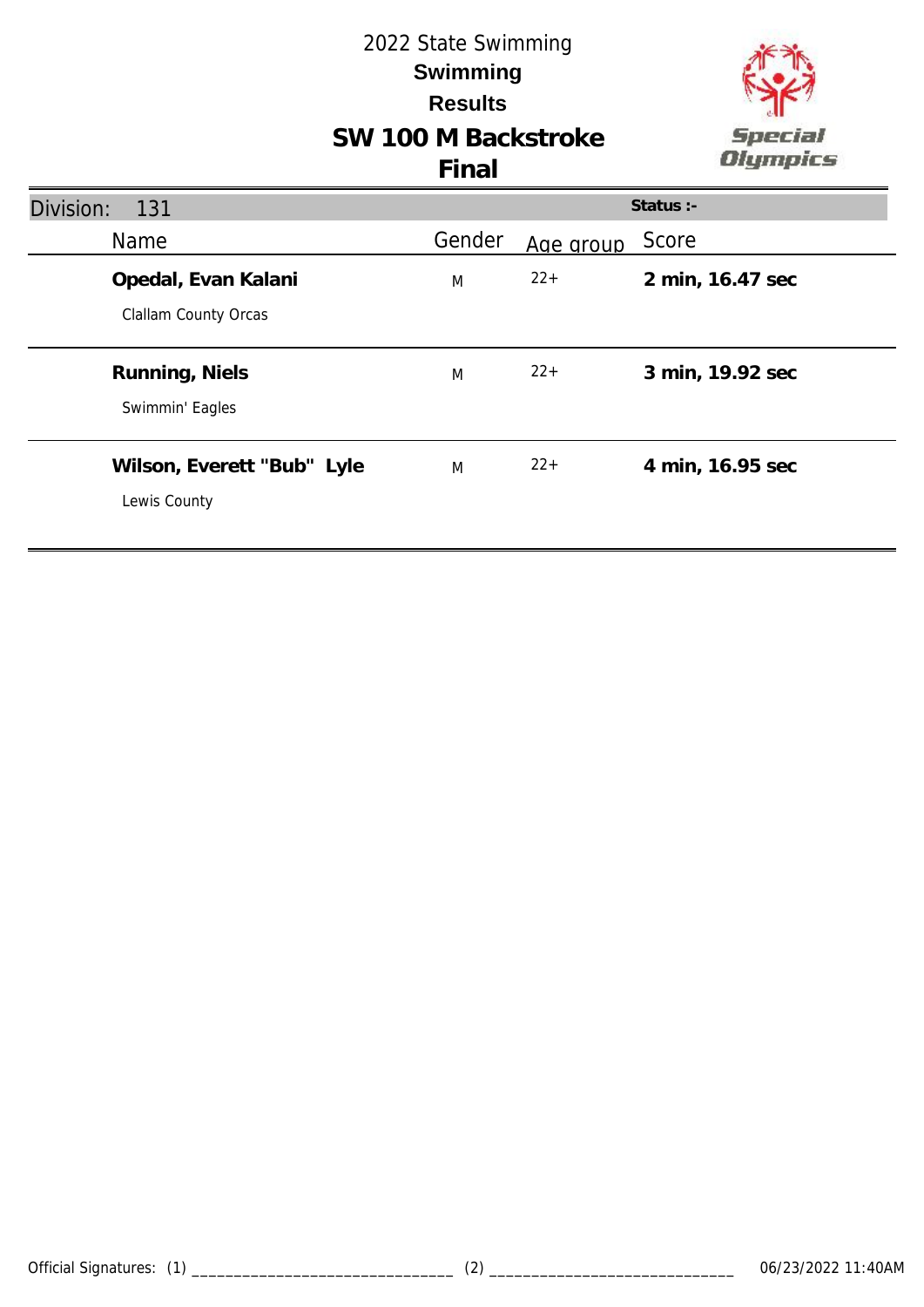

# **SW 100 M Breaststroke**

| Division: | <b>161</b>                                    |        |           | Status $:$ -     |
|-----------|-----------------------------------------------|--------|-----------|------------------|
|           | <b>Name</b>                                   | Gender | Age group | Score            |
|           | Warren, Samantha Ann<br>Spokane Blue Dolphins | F      | $16 - 21$ | 2 min, 8.81 sec  |
|           | Skufca, Rebekah Mae-Rose<br>Clark County      | Ė      | $16 - 21$ | 2 min, 37.53 sec |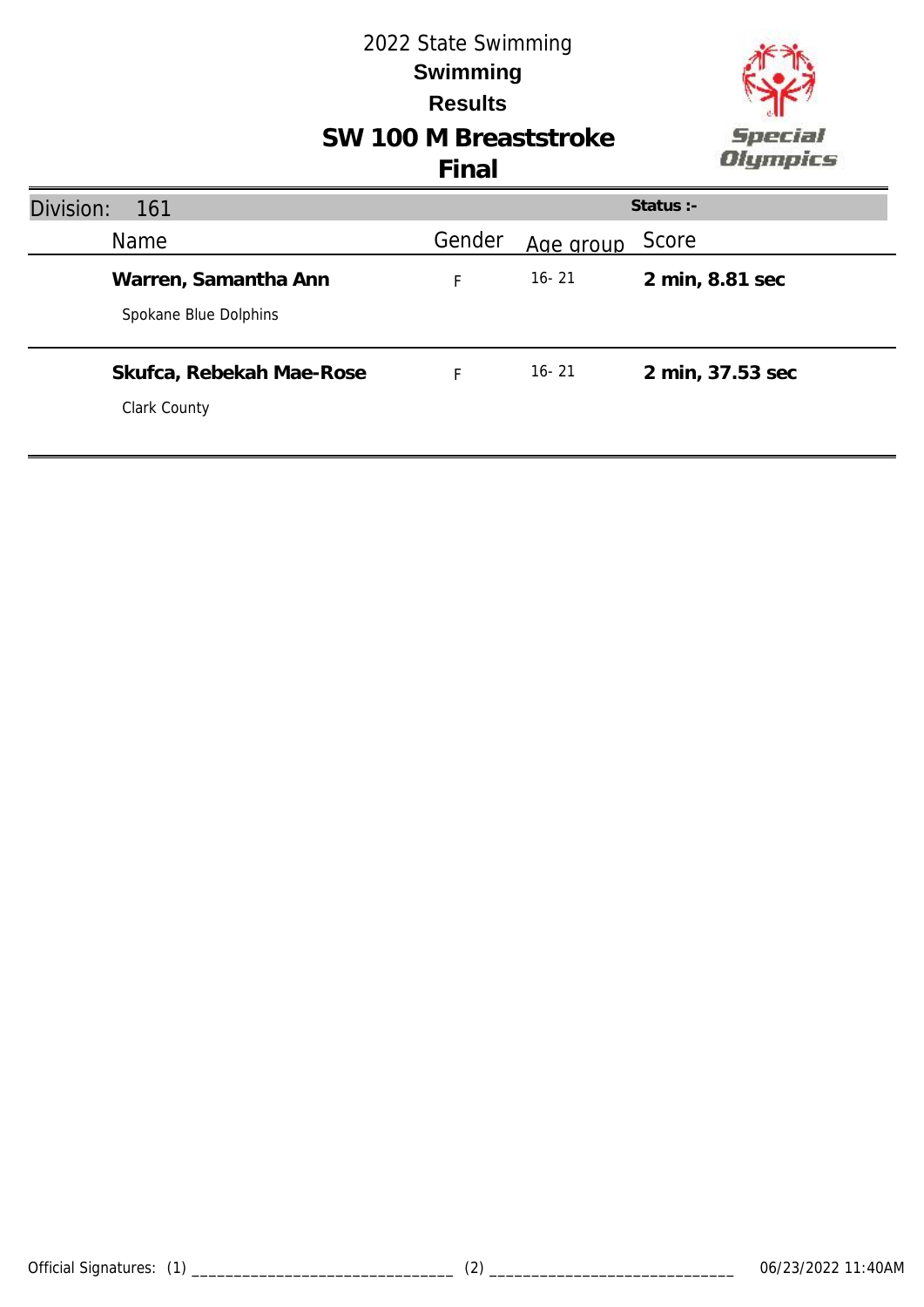# **SW 100 M Breaststroke**



| Division:<br>162             | Status :-   |           |                  |
|------------------------------|-------------|-----------|------------------|
| Name                         | Gender      | Age group | Score            |
| Thom, Courtney               | $\mathsf F$ | $22 +$    | Scratched        |
| Thurston County Thunderfish  |             |           |                  |
| Hoffmire, Allison G          | F           | $22+$     | 1 min, 52.57 sec |
| Whidbey Island Wild Waves    |             |           |                  |
| Bratton, Amanda Lee          | F           | $22+$     | 1 min, 53.15 sec |
| <b>Tri-Cities Swimming</b>   |             |           |                  |
| Stewart, Kelly Ann           | F           | $22+$     | 2 min, 40.95 sec |
| Thurston County Thunderfish  |             |           |                  |
| Burton, Mary Katie Katherine | F           | $22+$     | 3 min, 14.88 sec |
| North Kitsap Vikings         |             |           |                  |
|                              |             |           |                  |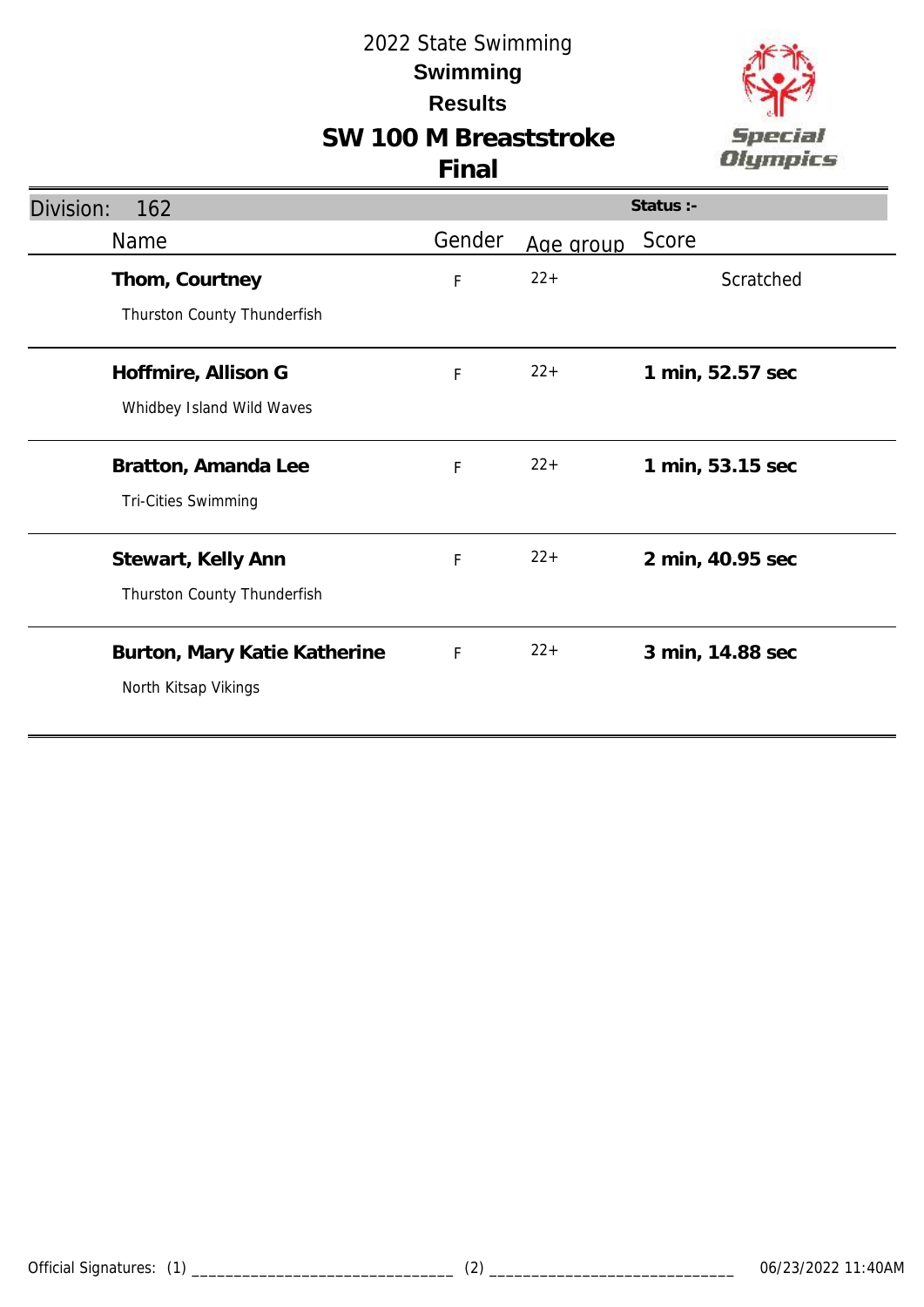## **SW 100 M Breaststroke**



| Division:<br>163                                              | Status :- |           |                  |  |
|---------------------------------------------------------------|-----------|-----------|------------------|--|
| <b>Name</b>                                                   | Gender    | Age group | Score            |  |
| Moselle, Jake Cooper<br>Nurturing Waters Therapies Sea Hawks  | M         | $16 - 21$ | Scratched        |  |
| Babik, Kade Michael<br>YMCA of SNOCO Stingrays                | M         | $16 - 21$ | 1 min, 39.67 sec |  |
| Smith, Ryan MacKenzie<br>Nurturing Waters Therapies Sea Hawks | M         | $16 - 21$ | 2 min, 4.78 sec  |  |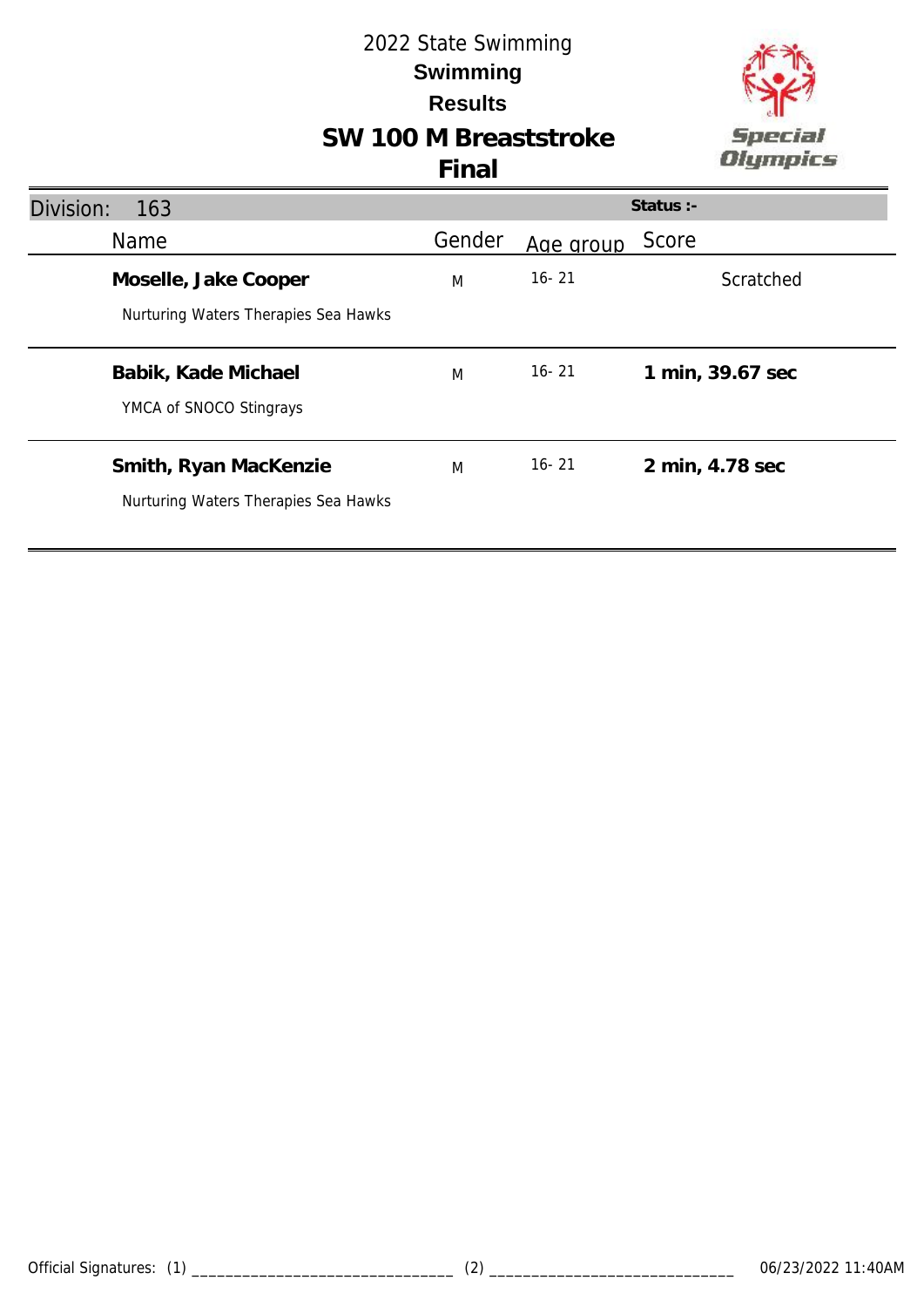#### 2022 State Swimming **Swimming Results SW 100 M Butterfly** Special **Olympics Final Status :-** Division: 039 Name Mame Cender Age group Score **Warren, Samantha Ann** F 16- 21 **1 min, 44.95 sec** Spokane Blue Dolphins **Wilson, Everett "Bub" Lyle** M 22+ **5 min, 18.17 sec** Lewis County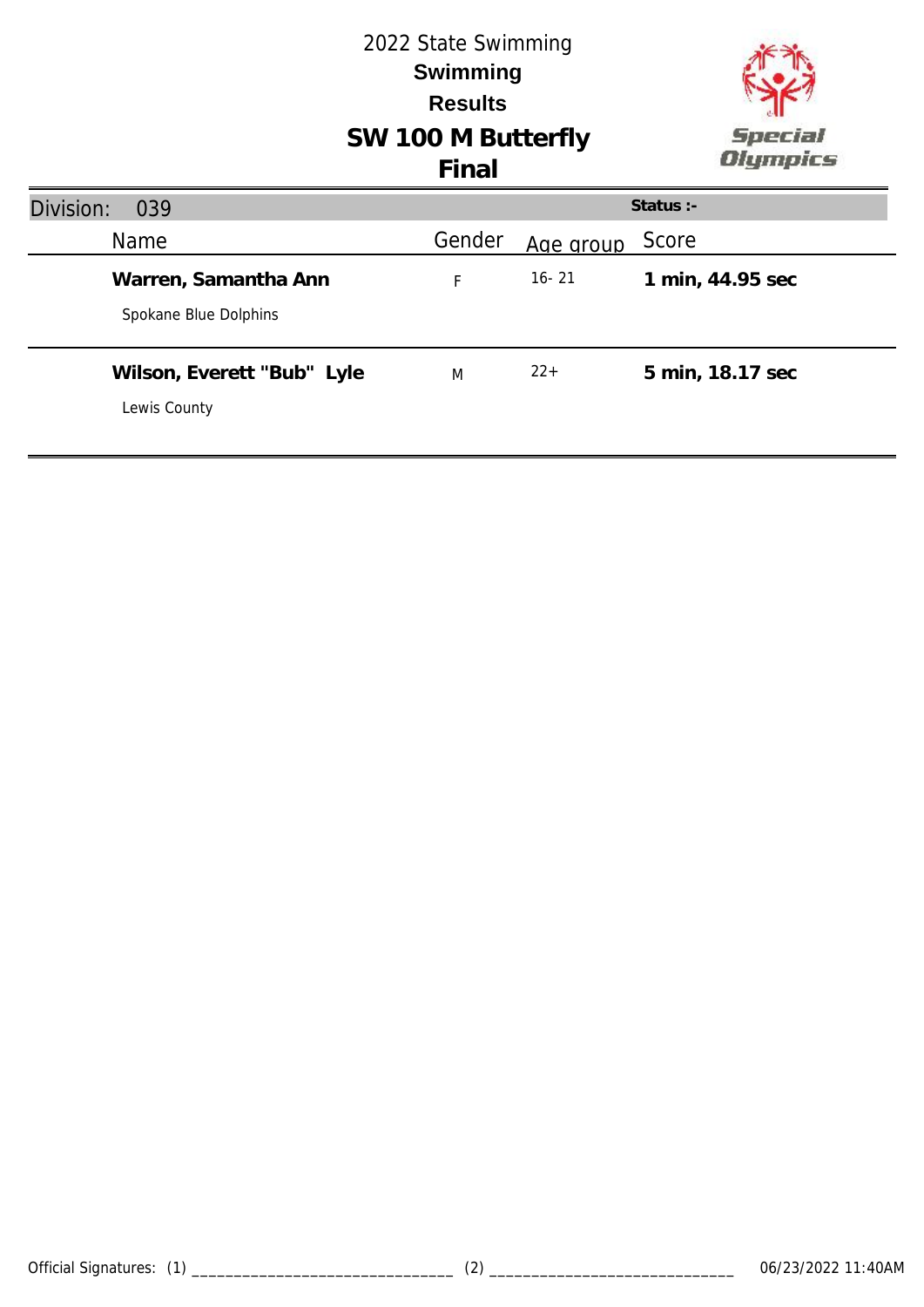## **SW 100 M Freestyle** 2022 State Swimming **Results Swimming**



|                                                               | Final  |           |                  |
|---------------------------------------------------------------|--------|-----------|------------------|
| Division:<br>077                                              |        |           | Status :-        |
| Name                                                          | Gender | Age group | Score            |
| Binnendyk, Lorelei Katherine<br>YMCA of SNOCO Stingrays       | F      | $8 - 15$  | 1 min, 39.97 sec |
| Klingsheim, Audrey E<br>YMCA of SNOCO Stingrays               | F      | $8 - 15$  | 1 min, 56.26 sec |
| Robl, Gabriella Marie<br>Nurturing Waters Therapies Sea Hawks | F      | 8-15      | 2 min, 23.07 sec |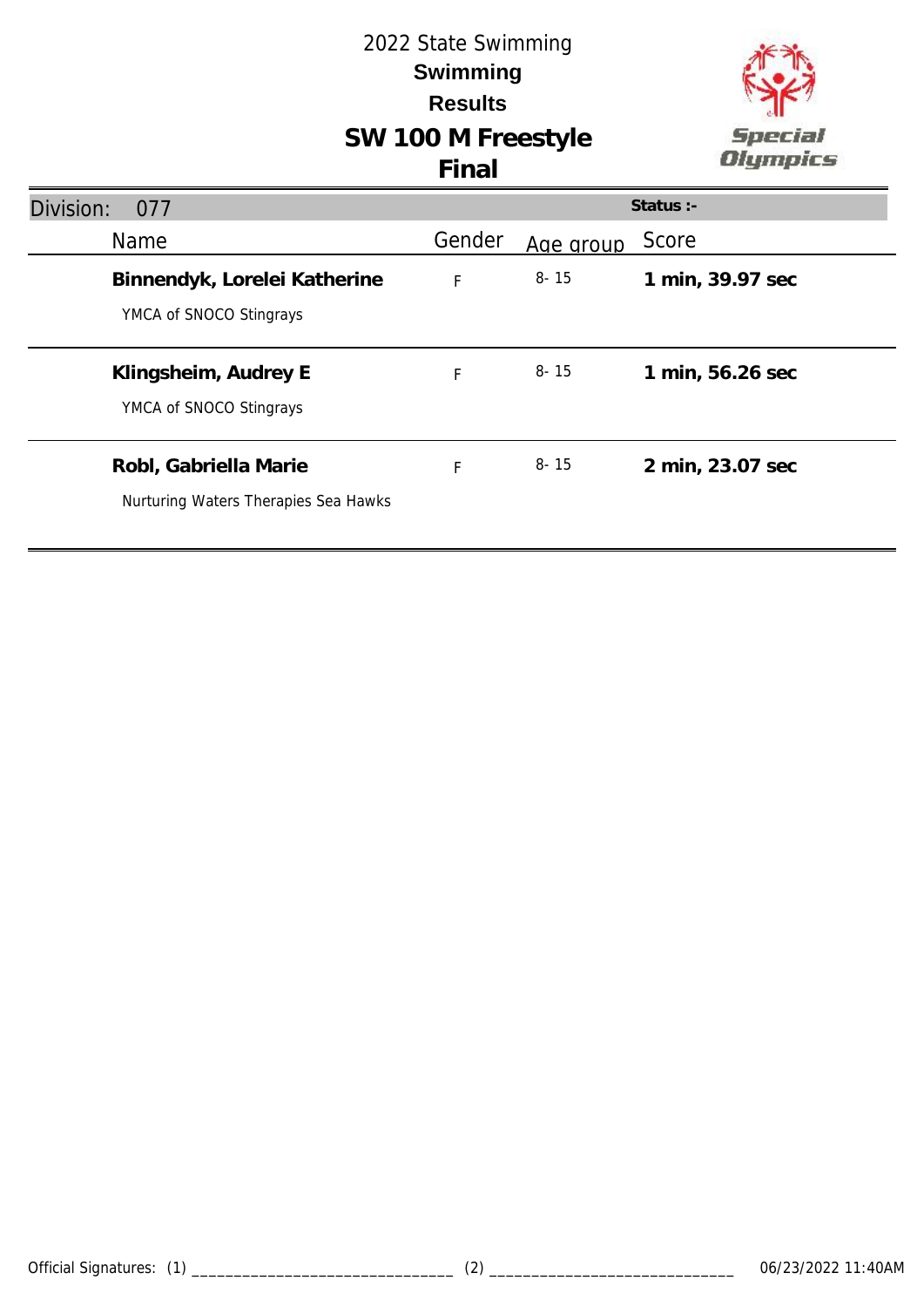### **SW 100 M Freestyle Final**



| Division:<br>078                       |              |           | Status :-       |
|----------------------------------------|--------------|-----------|-----------------|
| Name                                   | Gender       | Age group | Score           |
| Christianson, Daphne Jean              | F            | $16 - 21$ | Scratched       |
| Bellingham Independents - Speed Sharks |              |           |                 |
| Crow, Madeline A                       | F            | $16 - 21$ | Scratched       |
| Swimmin' Eagles                        |              |           |                 |
| Skufca, Rebekah Mae-Rose               | F            | $16 - 21$ | 2 min, 2.70 sec |
| Clark County                           |              |           |                 |
| Schmidt, Francesca Lilliana            | $\mathsf{F}$ | $16 - 21$ | 3 min, 2.43 sec |
| Swimmin' Eagles                        |              |           |                 |
|                                        |              |           |                 |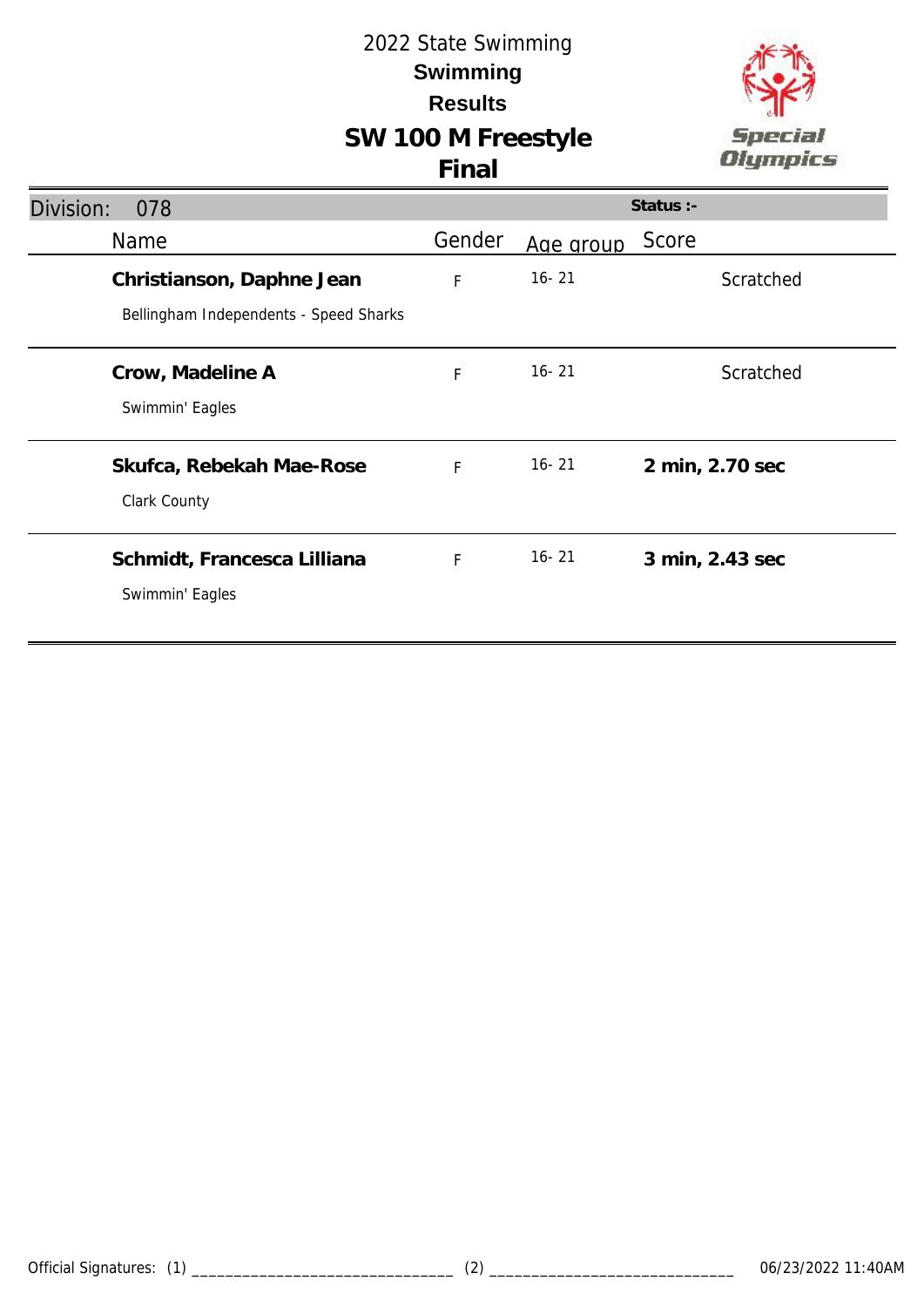



| Division:<br>079                                 | Status :- |           |                  |
|--------------------------------------------------|-----------|-----------|------------------|
| Name                                             | Gender    | Age group | Score            |
| Hoffmire, Allison G<br>Whidbey Island Wild Waves | F         | $22 +$    | 1 min, 46.29 sec |
| Franklin, Rashmi<br>Gig Harbor                   | F         | $22 +$    | 1 min, 53.45 sec |
| Ashlock, Tim William<br>Grays Harbor             | F         | $22 +$    | 2 min, 4.54 sec  |
| Jones, Lauren Riley<br>Spokane Valley Sharks     | F         | $22 +$    | 2 min, 6.14 sec  |
| Walker, Hannah Katherine<br>Kent Parks Dolphins  | F         | $22 +$    | 2 min, 7.19 sec  |
| Hitchings, Alina<br>Maple Valley Makos           | F         | $22 +$    | 2 min, 22.50 sec |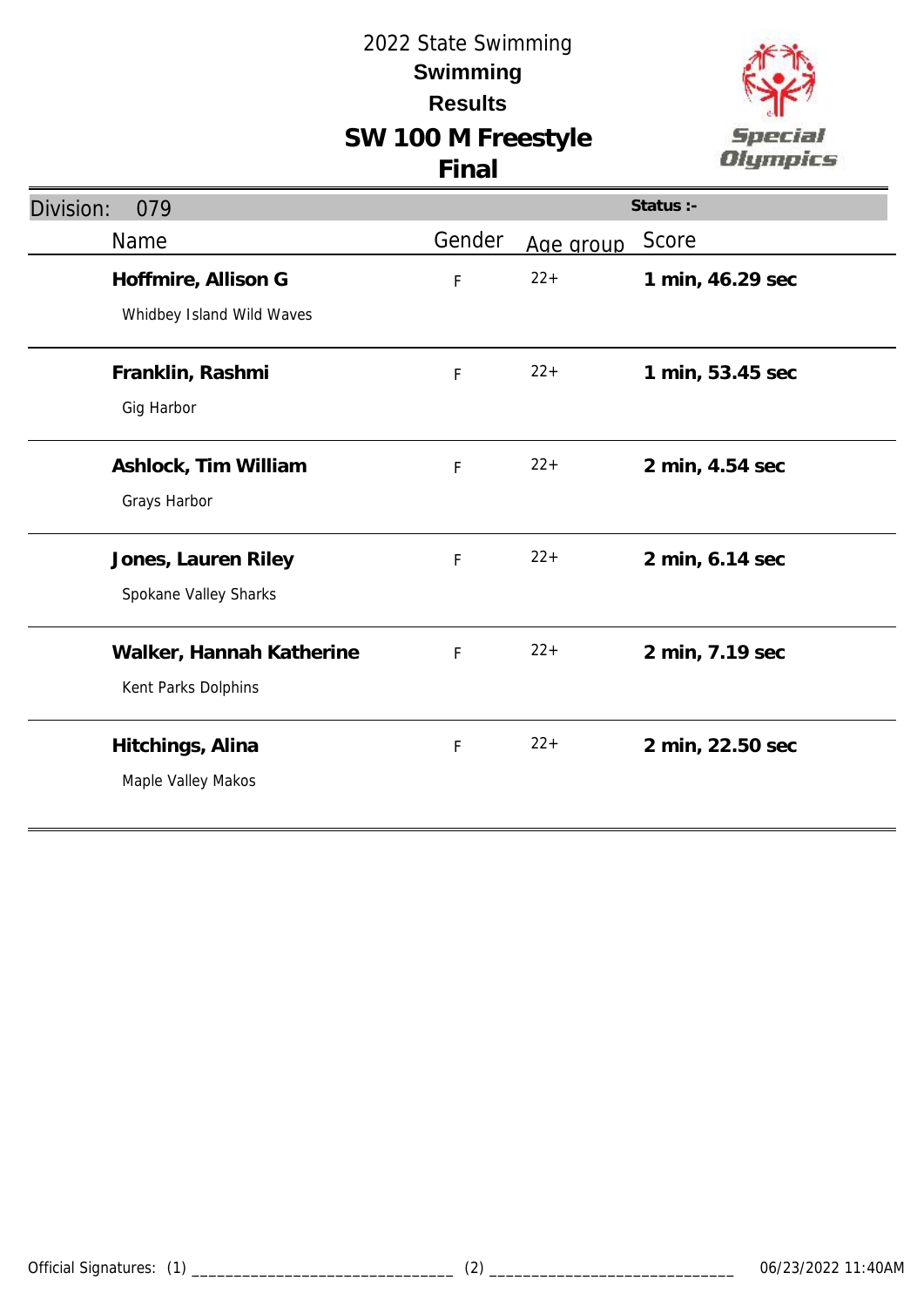### **SW 100 M Freestyle Final**



| Division:<br>080                                |        |           | Status :-        |
|-------------------------------------------------|--------|-----------|------------------|
| Name                                            | Gender | Age group | Score            |
| Grun, Jessica<br>Grays Harbor                   | F      | $22+$     | Scratched        |
| Ferris, Catherine Page<br>Spokane Valley Sharks | F      | $22+$     | 2 min, 16.91 sec |
| Bellerson, Sarah<br>Lake Stevens Stingrays      | F      | $22 +$    | 2 min, 22.20 sec |
| Ketter, Paula<br>YMCA of SNOCO Stingrays        | F      | $22 +$    | 2 min, 22.99 sec |
| Jewett, Jordan Christine<br>Maple Valley Makos  | F      | $22+$     | 2 min, 34.94 sec |
| Herberholz, Ashley Marie<br>Clark County        | F      | $22+$     | 2 min, 38.28 sec |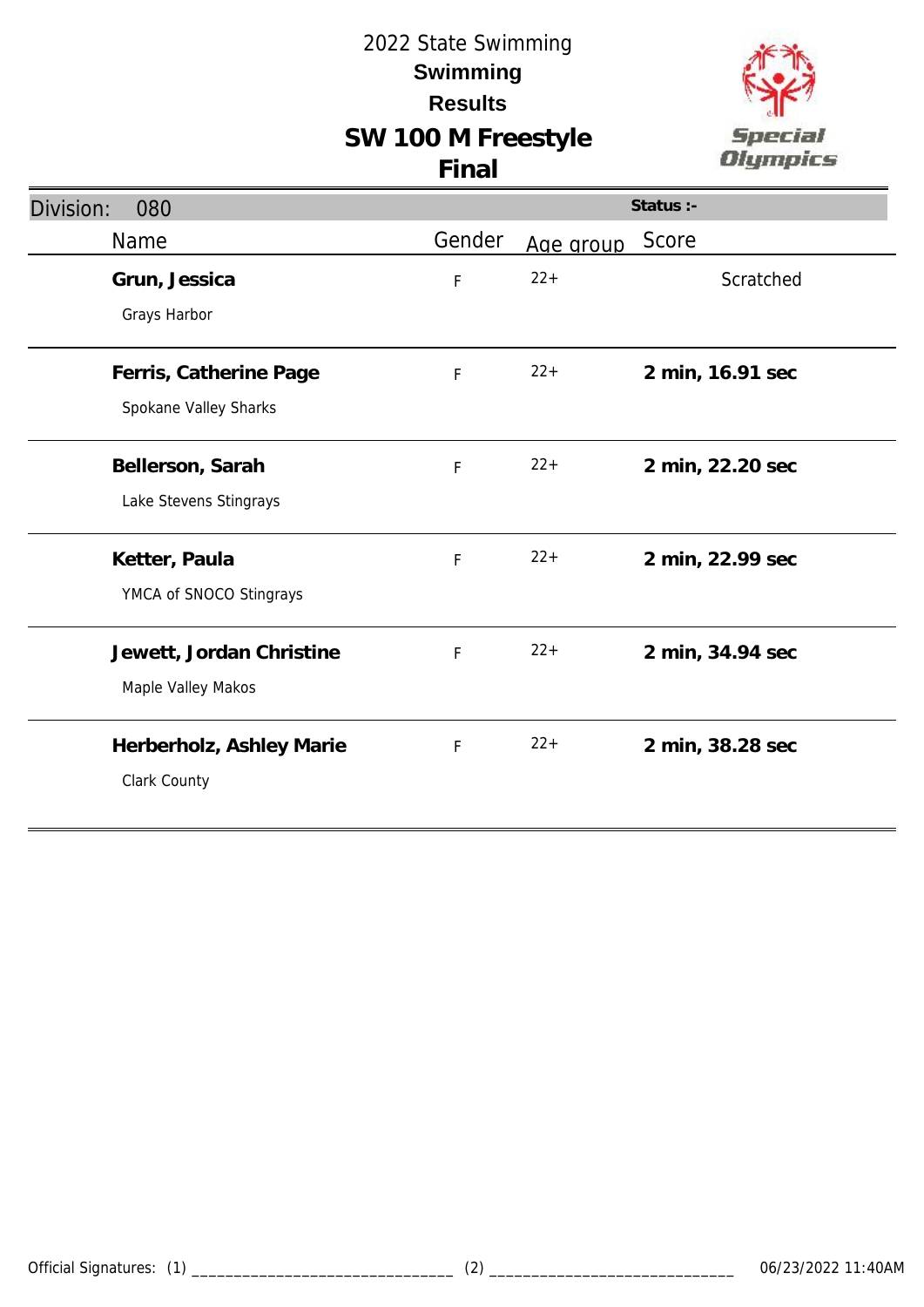



| Division:<br>081                           |             |           | Status :-        |
|--------------------------------------------|-------------|-----------|------------------|
| <b>Name</b>                                | Gender      | Age group | Score            |
| Kemble, April<br>Maple Valley Makos        | $\mathsf F$ | $22+$     | Scratched        |
| Martin, Danielle<br>Swimmin' Eagles        | F           | $22+$     | 3 min, 0.76 sec  |
| Davison-Qualls, Tari<br>Maple Valley Makos | F           | $22+$     | 3 min, 44.35 sec |
| Seymour, Stephanie<br>Clark County         | F           | $22+$     | 4 min, 36.84 sec |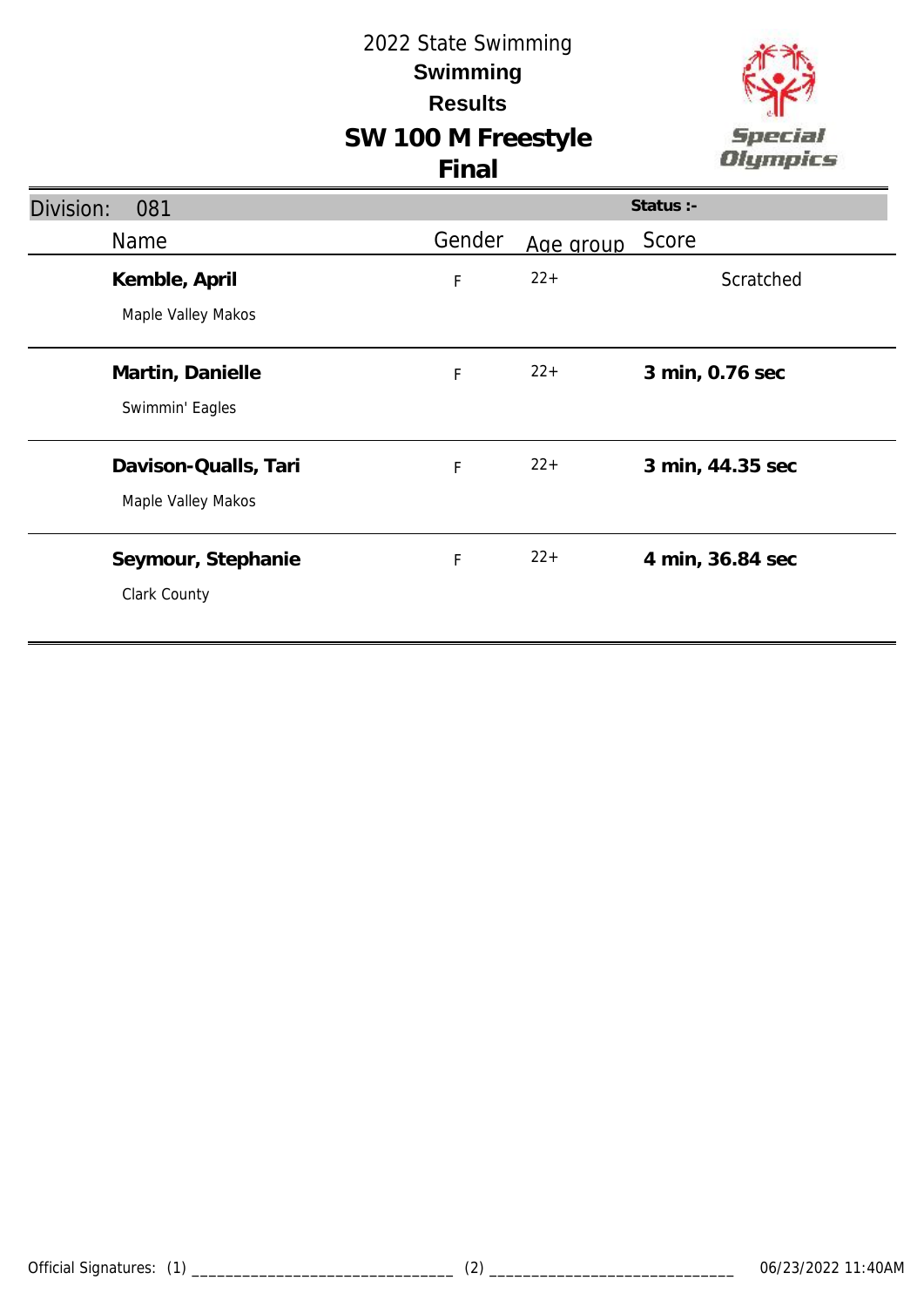# **SW 100 M Freestyle**



| Division:<br>082                     |        |           | Status :-        |
|--------------------------------------|--------|-----------|------------------|
| Name                                 | Gender | Age group | Score            |
| Moselle, Jake Cooper                 | M      | $16 - 21$ | Scratched        |
| Nurturing Waters Therapies Sea Hawks |        |           |                  |
| Puccio, Giancarlo                    | M      | $16 - 21$ | Scratched        |
| Gig Harbor                           |        |           |                  |
| Babik, Kade Michael                  | M      | $16 - 21$ | 1 min, 15.00 sec |
| YMCA of SNOCO Stingrays              |        |           |                  |
| Sanchez, Braden Frederic             | M      | $16 - 21$ | 1 min, 18.08 sec |
| Swimmin' Eagles                      |        |           |                  |
| Smith, Ryan MacKenzie                | M      | $16 - 21$ | 1 min, 19.79 sec |
| Nurturing Waters Therapies Sea Hawks |        |           |                  |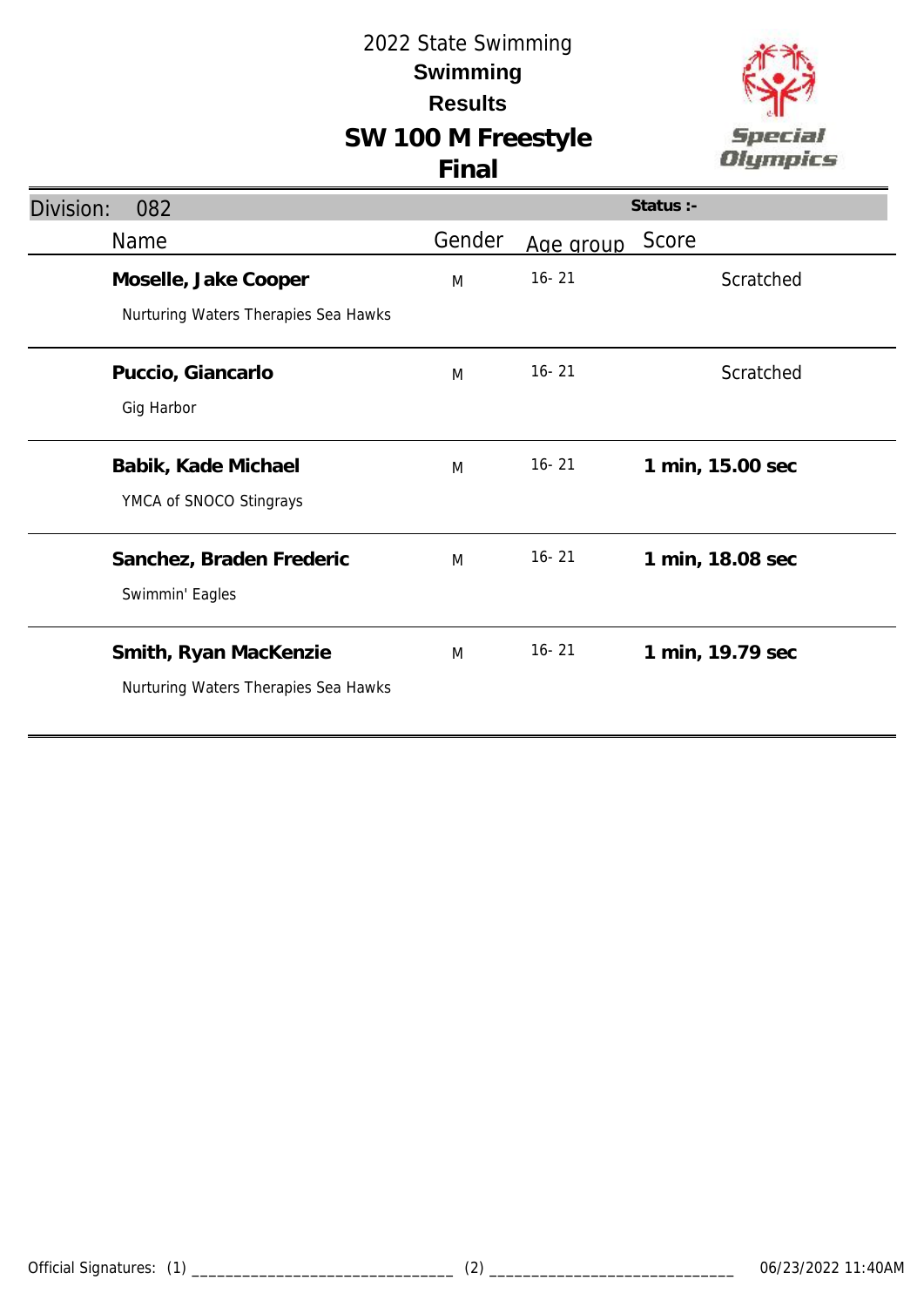# **SW 100 M Freestyle**



| <b>UU IVI I I U</b> U |       |  |  |
|-----------------------|-------|--|--|
|                       | Final |  |  |

| Division:<br>083 |                                        |        |           | Status :-        |
|------------------|----------------------------------------|--------|-----------|------------------|
| Name             |                                        | Gender | Age group | Score            |
|                  | O'Brian, Jonathan                      | M      | $16 - 21$ | 2 min, 3.49 sec  |
|                  | Bellingham Independents - Speed Sharks |        |           |                  |
|                  | Nelson, Samuel Paul                    | M      | $16 - 21$ | 2 min, 10.14 sec |
|                  | Swimmin' Eagles                        |        |           |                  |
|                  | Laurenson, Patrick                     | M      | $16 - 21$ | 2 min, 11.49 sec |
|                  | Nurturing Waters Therapies Sea Hawks   |        |           |                  |
|                  | Kagen, Joseph William                  | M      | $16 - 21$ | 2 min, 19.32 sec |
|                  | Maple Valley Makos                     |        |           |                  |
|                  | Bureau, Wyatt                          | M      | $16 - 21$ | 4 min, 2.96 sec  |
|                  | Maple Valley Makos                     |        |           |                  |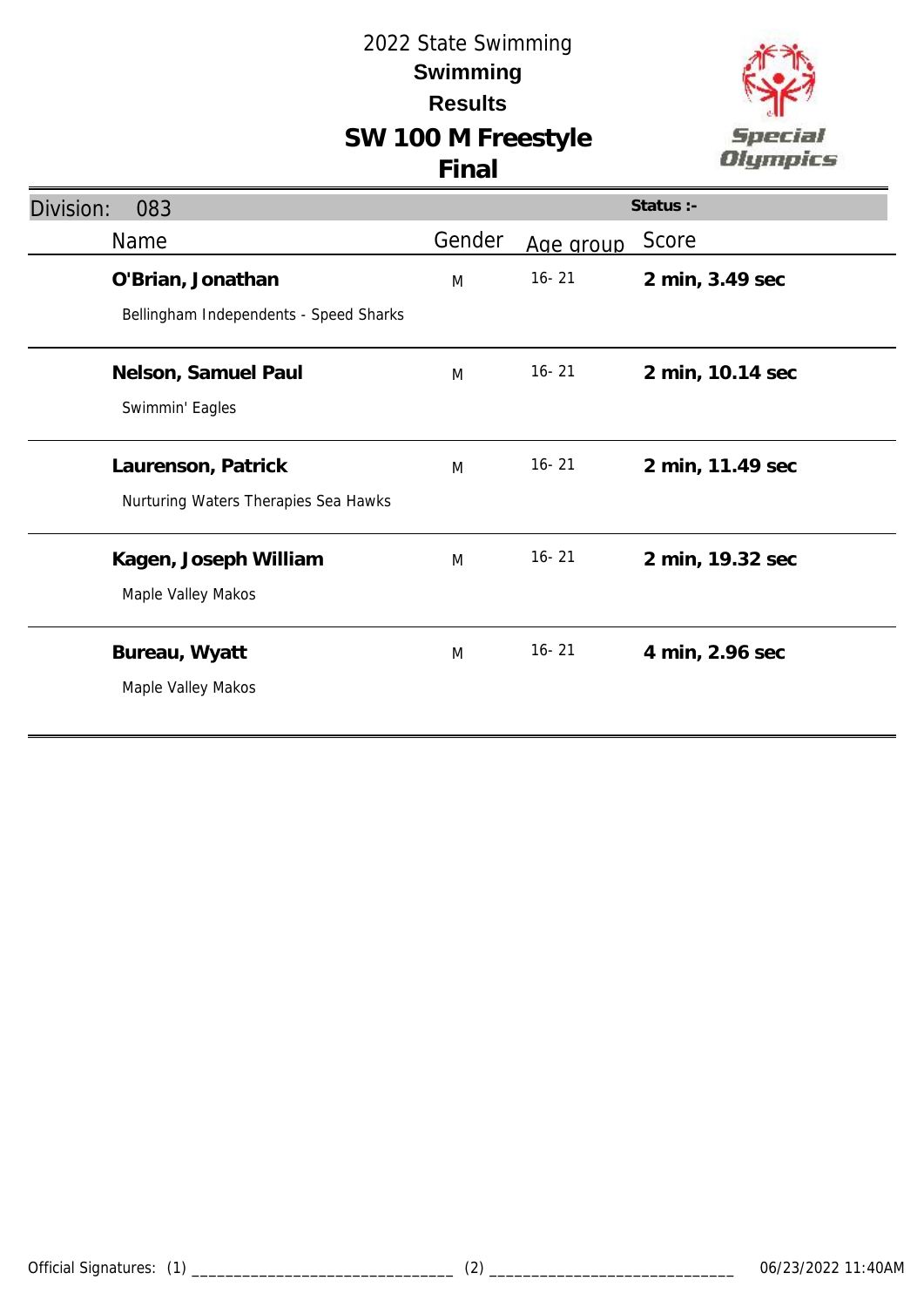### **SW 100 M Freestyle Final**



| Division:<br>084           |        |           | Status :-        |
|----------------------------|--------|-----------|------------------|
| Name                       | Gender | Age group | Score            |
| Forsythe, Vahl L           | M      | $22 +$    | Scratched        |
| Kent Parks Dolphins        |        |           |                  |
| Wilson, Everett "Bub" Lyle | M      | $22 +$    |                  |
| Lewis County               |        |           |                  |
| Downing, Clayton Marcus    | M      | $22+$     | 1 min, 11.55 sec |
| Longview Kelso             |        |           |                  |
| Lagerkrans, Gustaf         | M      | $22+$     | 1 min, 21.55 sec |
| YMCA of SNOCO Stingrays    |        |           |                  |
| Eller, Sean M              | M      | $22 +$    | 3 min, 55.76 sec |
| Maple Valley Makos         |        |           |                  |
|                            |        |           |                  |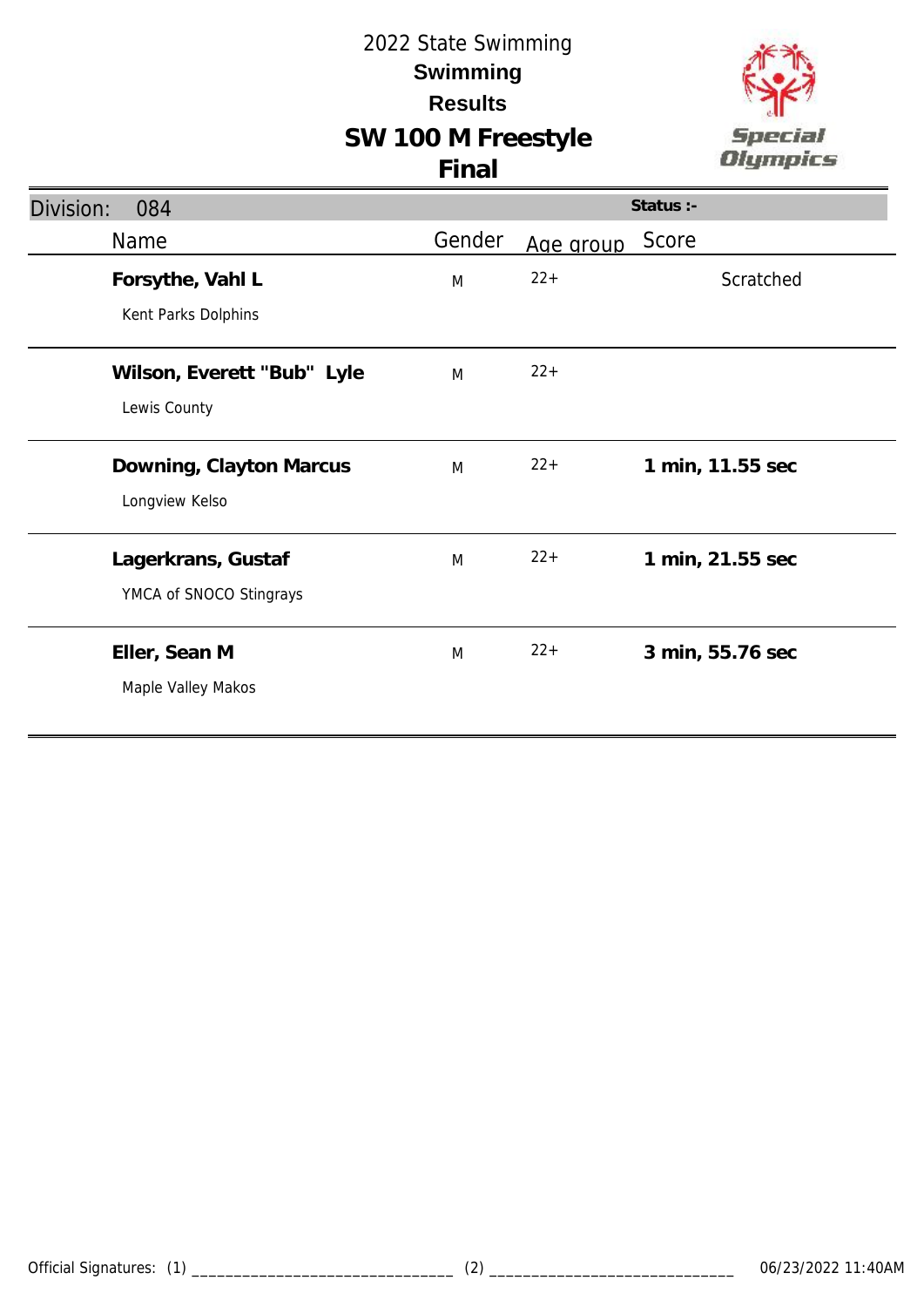# **SW 100 M Freestyle**



|  | v |  |
|--|---|--|

| Division:<br>085                       |        |           | Status :-        |
|----------------------------------------|--------|-----------|------------------|
| Name                                   | Gender | Age group | Score            |
| Ackerman, Conrad Xavier                | M      | $22 +$    | Scratched        |
| Twin Rivers Sturgeons                  |        |           |                  |
| Stefani, Jayce                         | M      | $22+$     | 1 min, 36.60 sec |
| Bellingham Independents - Speed Sharks |        |           |                  |
| Coy, Joshua Robert                     | M      | $22+$     | 1 min, 40.46 sec |
| Kent Parks Dolphins                    |        |           |                  |
| Van Giesen, Simon Luke                 | M      | $22+$     | 1 min, 45.19 sec |
| Nurturing Waters Therapies Sea Hawks   |        |           |                  |
| Morgan, James                          | M      | $22+$     | 1 min, 57.50 sec |
| Kent Parks Dolphins                    |        |           |                  |
|                                        |        |           |                  |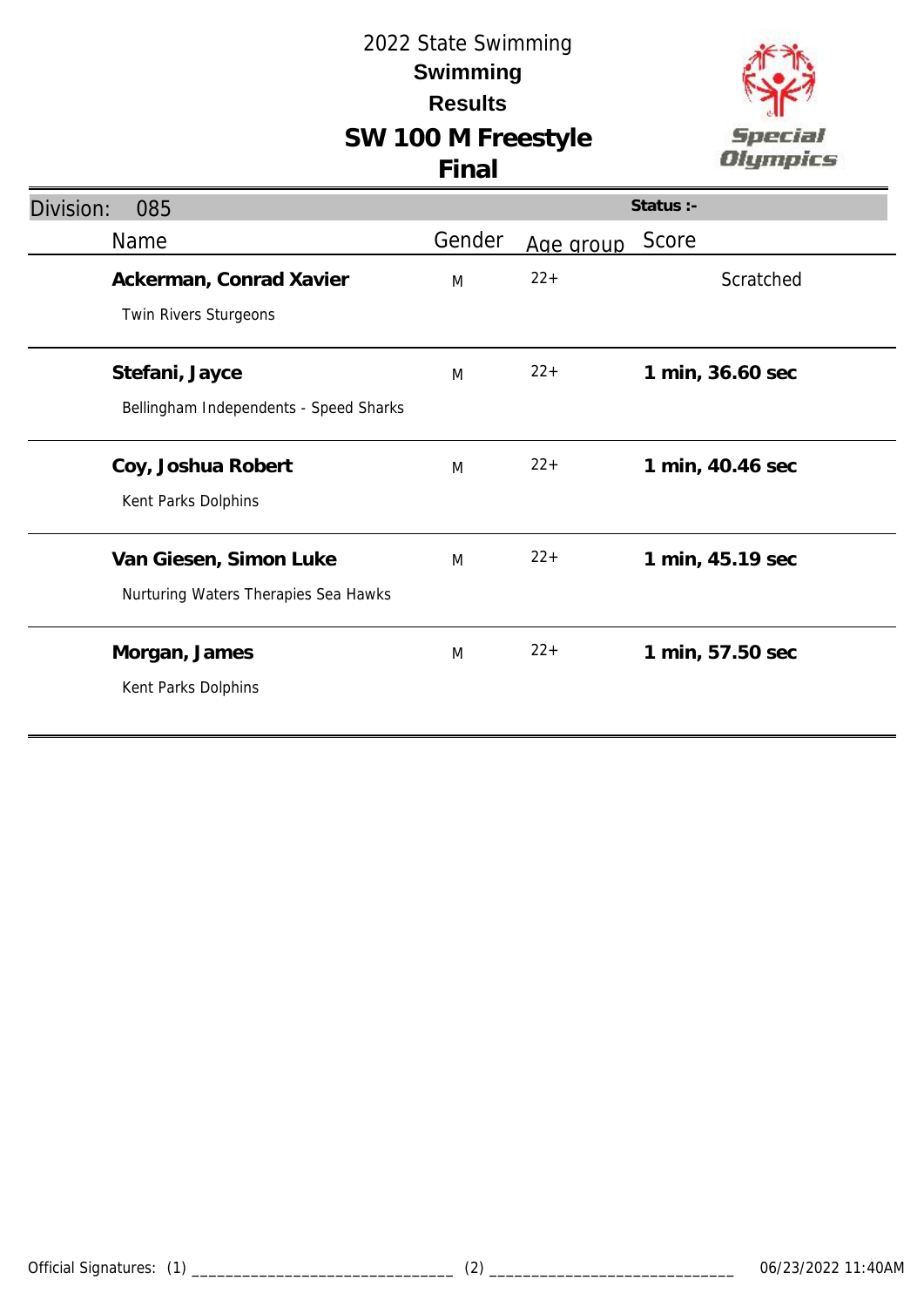### **SW 100 M Freestyle Final**



| Division:<br>086                                             |        |           | Status :-        |
|--------------------------------------------------------------|--------|-----------|------------------|
| Name                                                         | Gender | Age group | Score            |
| Chisum, Dalton Dee<br>Bellingham Independents - Speed Sharks | M      | $22 +$    | Scratched        |
|                                                              |        |           |                  |
| Russell, Brian Patrick                                       | M      | $22 +$    | Scratched        |
| YMCA of SNOCO Stingrays                                      |        |           |                  |
| Thelin, Phillip Ross                                         | M      | $22+$     | 1 min, 58.87 sec |
| Kent Parks Dolphins                                          |        |           |                  |
| Ybarra, Mike J                                               | M      | $22 +$    | 2 min, 7.87 sec  |
| Gig Harbor                                                   |        |           |                  |
| Kennedy, Tyler Scott                                         | M      | $22+$     | 2 min, 54.46 sec |
| North Kitsap Vikings                                         |        |           |                  |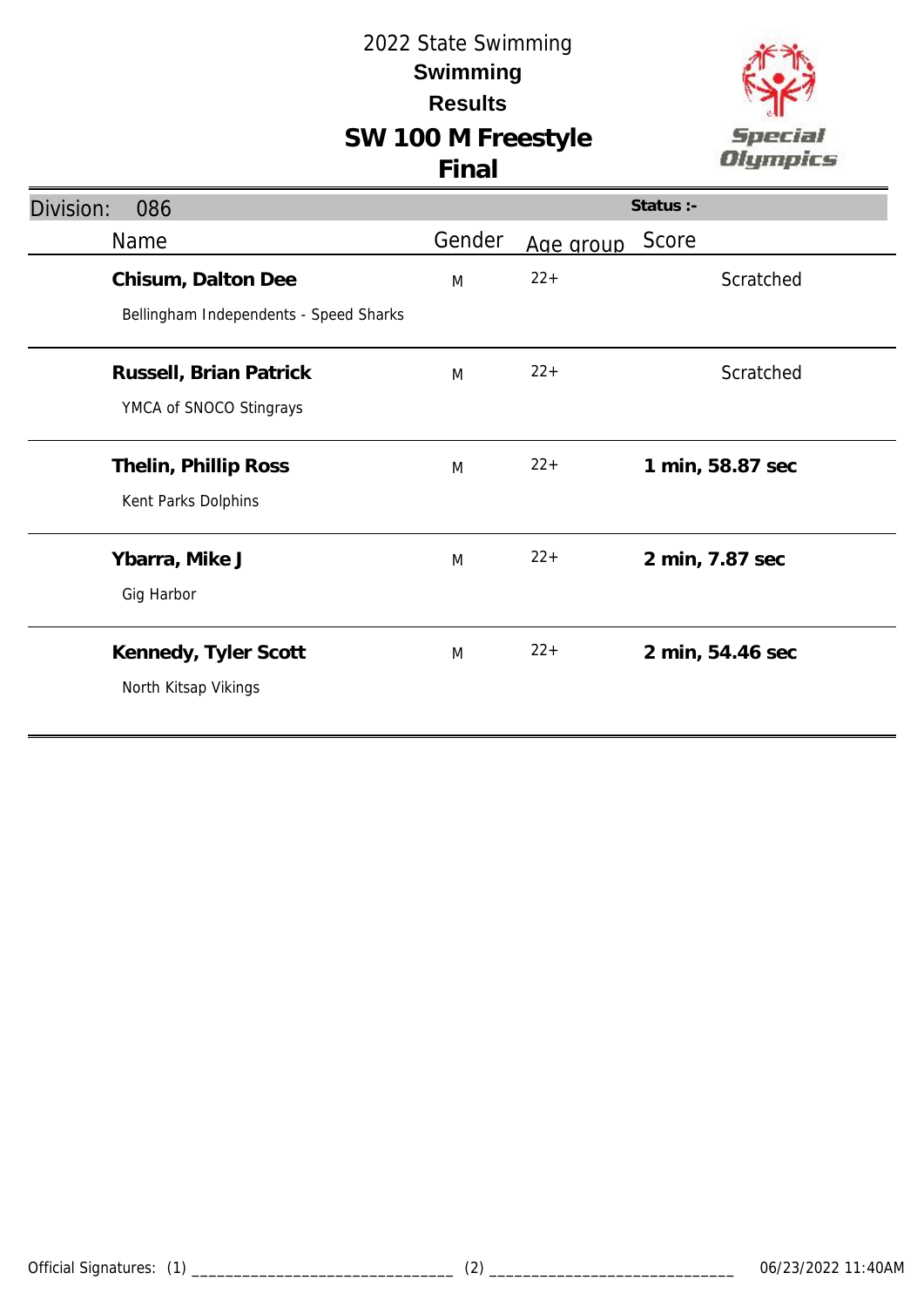### **SW 100 M Freestyle Final**



| Division:<br>087     |        |           | Status :-        |
|----------------------|--------|-----------|------------------|
| Name                 | Gender | Age group | Score            |
| Pinneo, Josh Raymond | M      | $22 +$    | Scratched        |
| Wenatchee Wavemakers |        |           |                  |
| Lamar, Aaron "AJ"    | M      | $22+$     | 1 min, 28.19 sec |
| Gig Harbor           |        |           |                  |
| Running, Niels       | M      | $22+$     | 2 min, 43.02 sec |
| Swimmin' Eagles      |        |           |                  |
| Hier, Billy Gao      | M      | $22+$     | 3 min, 3.80 sec  |
| Maple Valley Makos   |        |           |                  |
| Francis, Craig       | M      | $22+$     | 4 min, 14.69 sec |
| Clark County         |        |           |                  |
|                      |        |           |                  |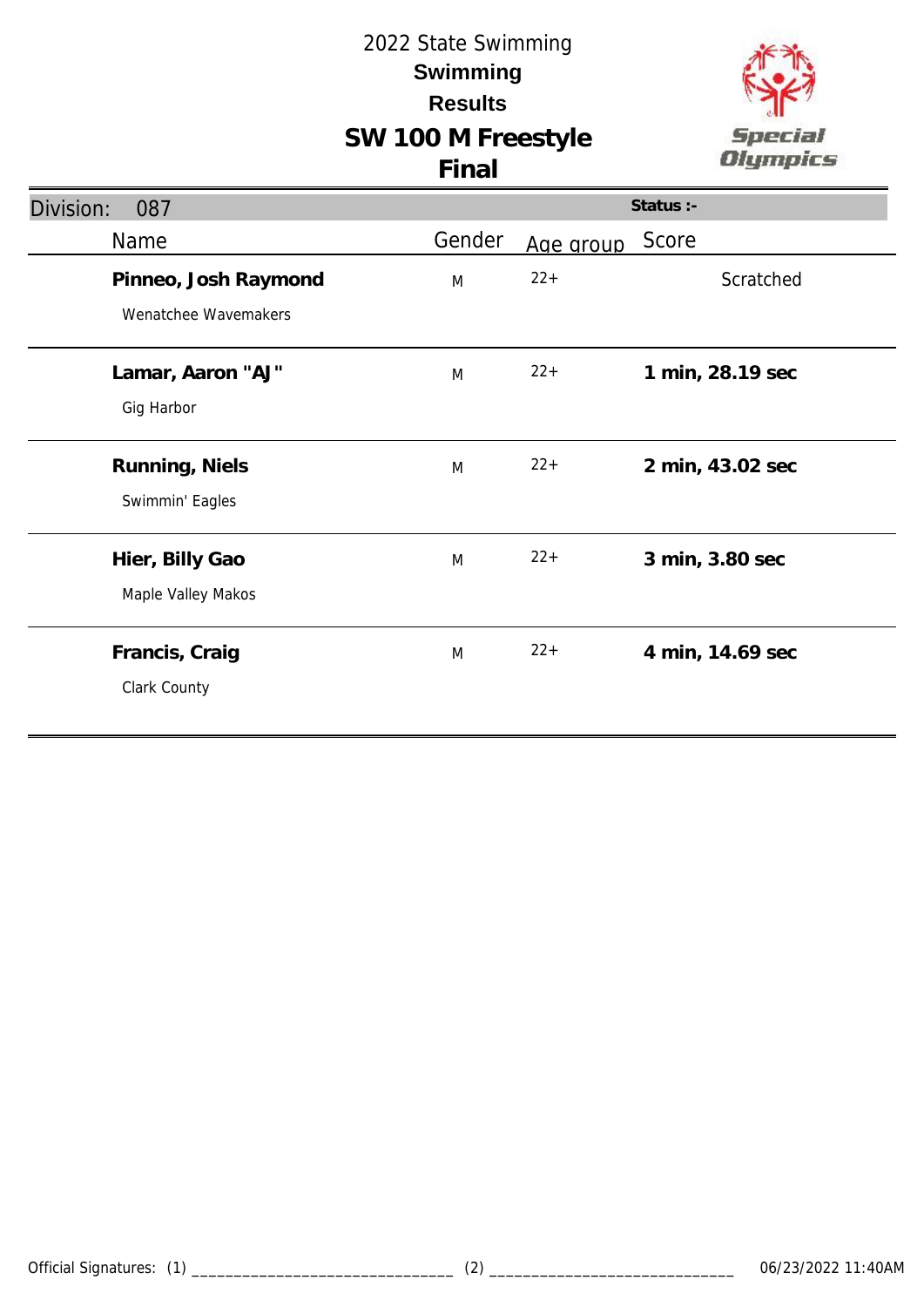

# **SW 100 M Individual Medley**

| Division:<br>063                           |        |           | Status :-        |
|--------------------------------------------|--------|-----------|------------------|
| Name                                       | Gender | Age group | Score            |
| Keller-Lewin, Khloey Renee<br>Grays Harbor | F      | $8 - 15$  | Scratched        |
| Rivera-Hernandez, Ulyzes<br>Gig Harbor     | M      | $8 - 15$  | 1 min, 26.38 sec |
| Rusyn, Jason Rickard<br>Samena Splashers   | M      | $16 - 22$ | 1 min, 46.30 sec |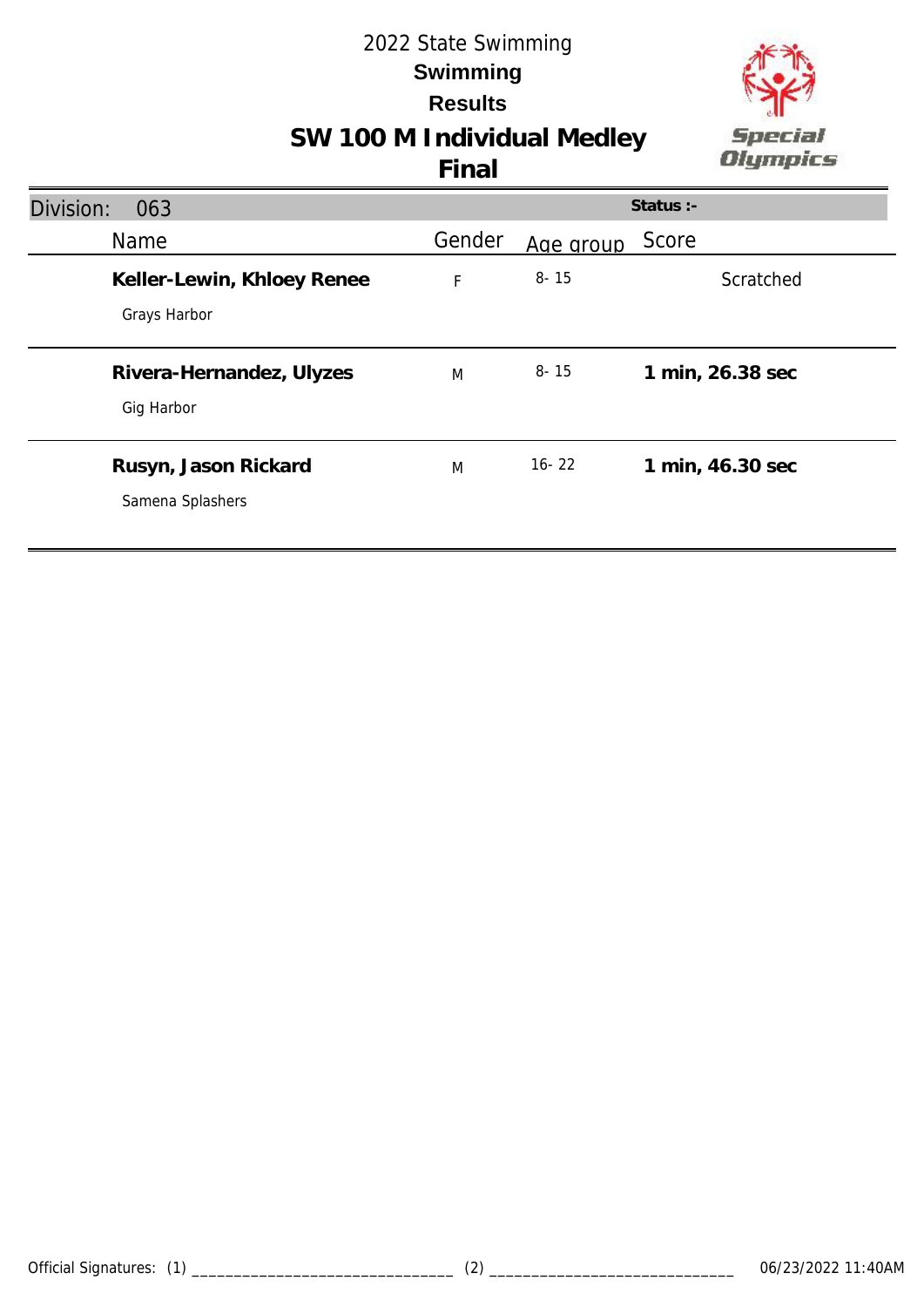

# **SW 100 M Individual Medley**

| Division:<br>064                                      |        |           | Status :-        |
|-------------------------------------------------------|--------|-----------|------------------|
| Name                                                  | Gender | Age group | Score            |
| Rutledge, Aj<br>North Kitsap Vikings                  | M      | $16 - 22$ | Scratched        |
| Gleit, Calvin<br>Nurturing Waters Therapies Sea Hawks | M      | $16 - 22$ | 2 min, 13.05 sec |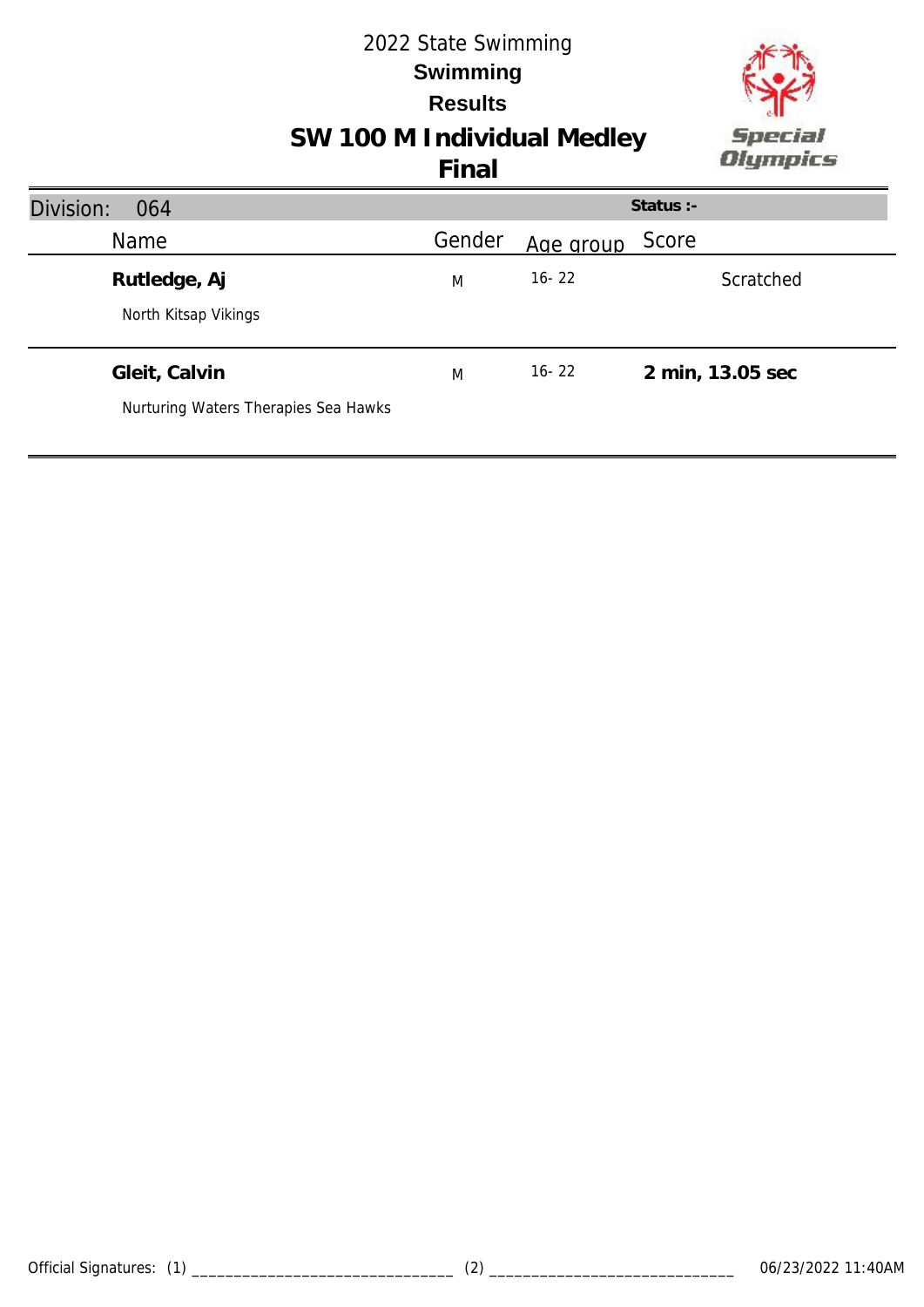

# **SW 100 M Individual Medley**

| Division:<br>065                                  |        |           | Status :-        |
|---------------------------------------------------|--------|-----------|------------------|
| <b>Name</b>                                       | Gender | Age group | Score            |
| Bratton, Amanda Lee<br><b>Tri-Cities Swimming</b> | F      | $23+$     | 1 min, 40.15 sec |
| Barrett, Marcia Janice<br>YMCA of SNOCO Stingrays | F      | $23+$     | 1 min, 45.59 sec |
| Hoffmire, Allison G<br>Whidbey Island Wild Waves  | F      | $23+$     | 1 min, 50.16 sec |
| Caldwell, Megan<br>Clallam County Orcas           | F      | $23+$     | 2 min, 7.55 sec  |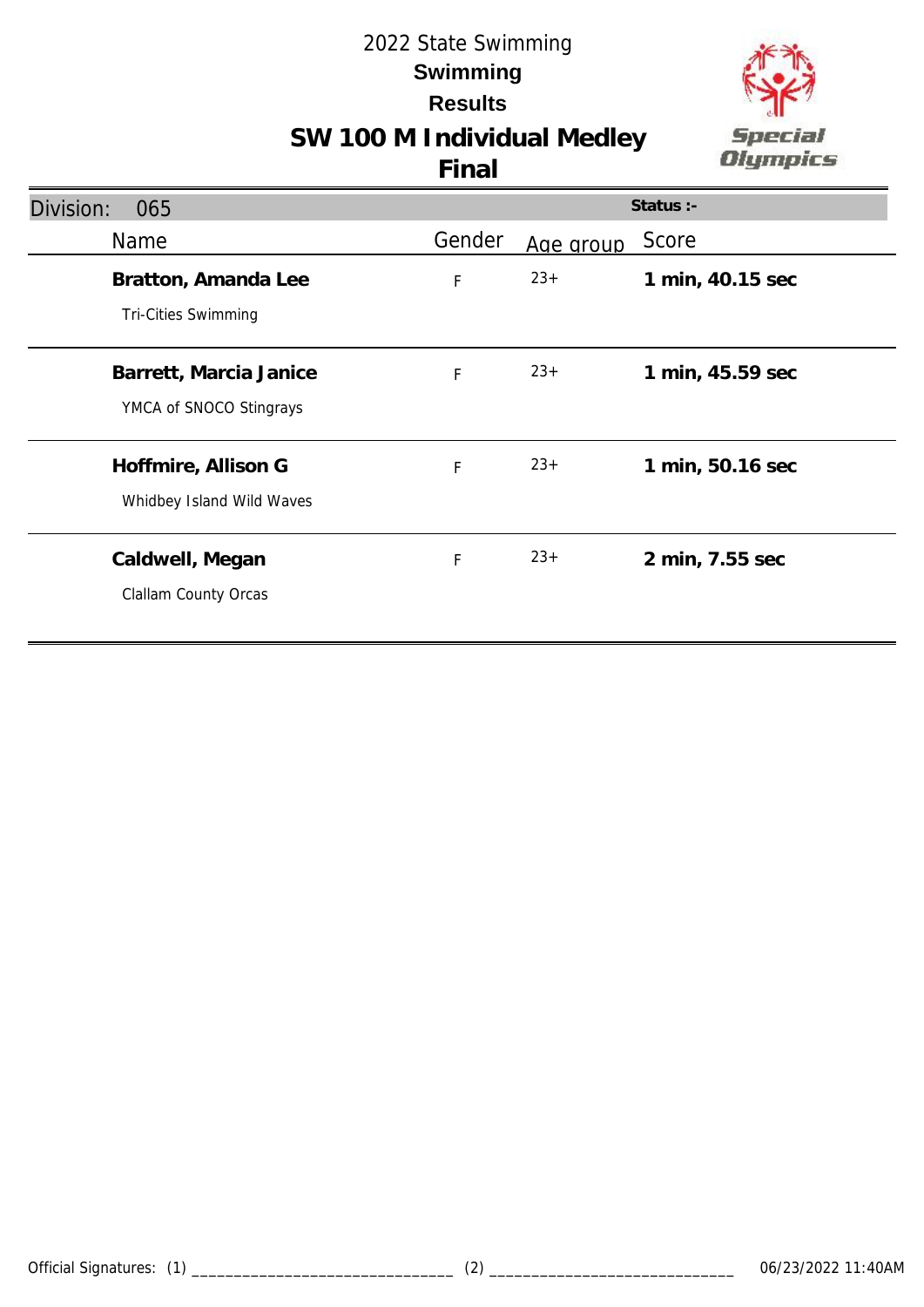

# **SW 100 M Individual Medley**

| Division:<br>066                                         |        |           | Status :-        |
|----------------------------------------------------------|--------|-----------|------------------|
| Name                                                     | Gender | Age group | Score            |
| Forsythe, Vahl L<br>Kent Parks Dolphins                  | M      | $23+$     | Scratched        |
| Thom, Courtney<br>Thurston County Thunderfish            | F      | $23+$     | Scratched        |
| Lagerkrans, Gustaf<br>YMCA of SNOCO Stingrays            | M      | $23+$     | 1 min, 33.02 sec |
| Hetrick, Brandi L<br>Kent Parks Dolphins                 | F      | $23+$     | 2 min, 22.38 sec |
| Beland, Vittoria Chelsea<br>Swimmin' Eagles              | F      | $23+$     | 2 min, 31.89 sec |
| Harper, Heather Christine<br>Thurston County Thunderfish | F      | $23+$     | 2 min, 50.53 sec |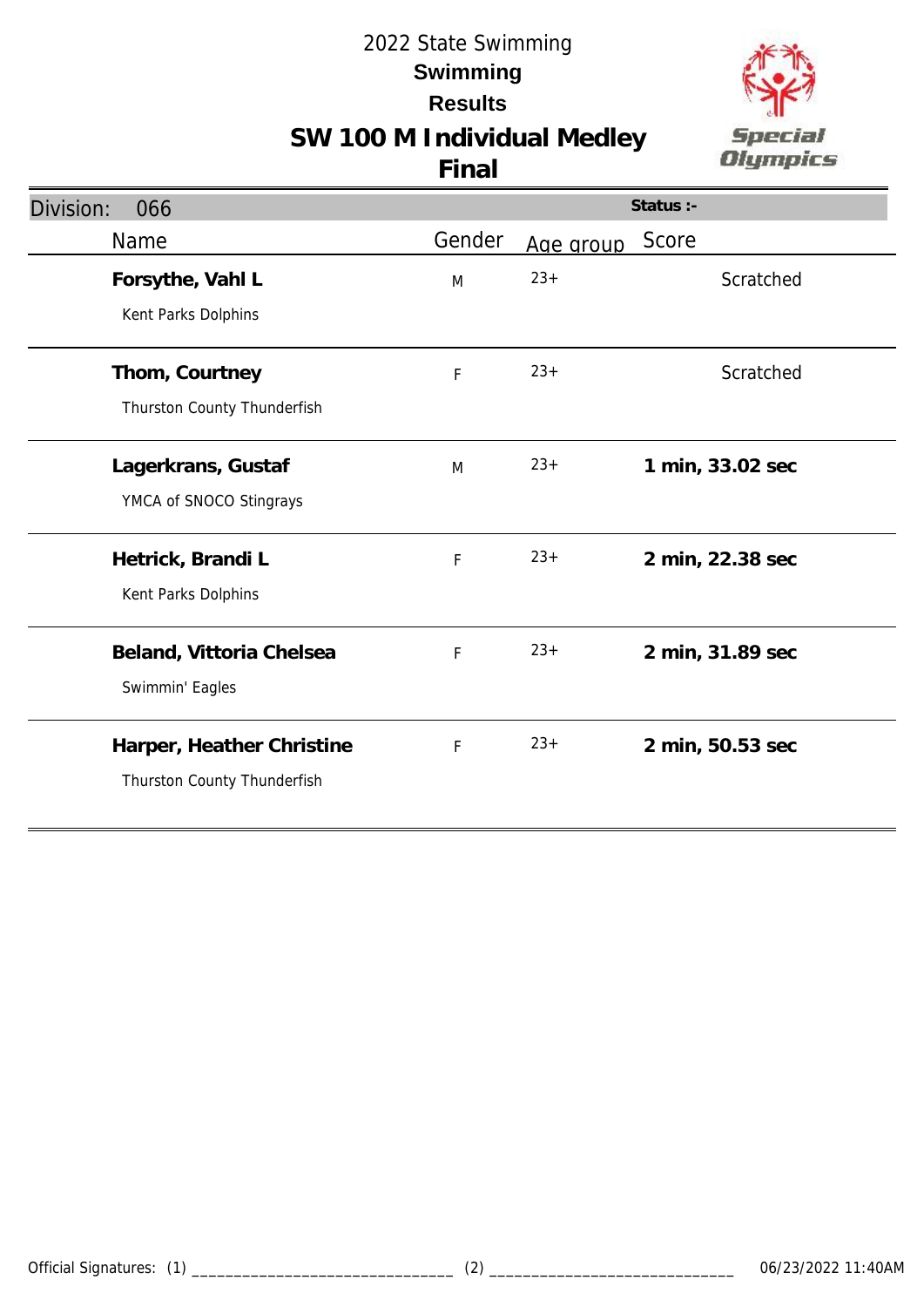|                                             | 2022 State Swimming<br><b>Swimming</b><br><b>Results</b><br>SW 1500 M Freestyle |           | <b>Special</b> |                   |
|---------------------------------------------|---------------------------------------------------------------------------------|-----------|----------------|-------------------|
|                                             | Final                                                                           |           |                | Olympics          |
| Division:<br>001                            |                                                                                 |           | Status :-      |                   |
| Name                                        | Gender                                                                          | Age group | Score          |                   |
| Truong, Joseph T<br>YMCA of SNOCO Stingrays | M                                                                               | $22+$     |                | 24 min, 59.91 sec |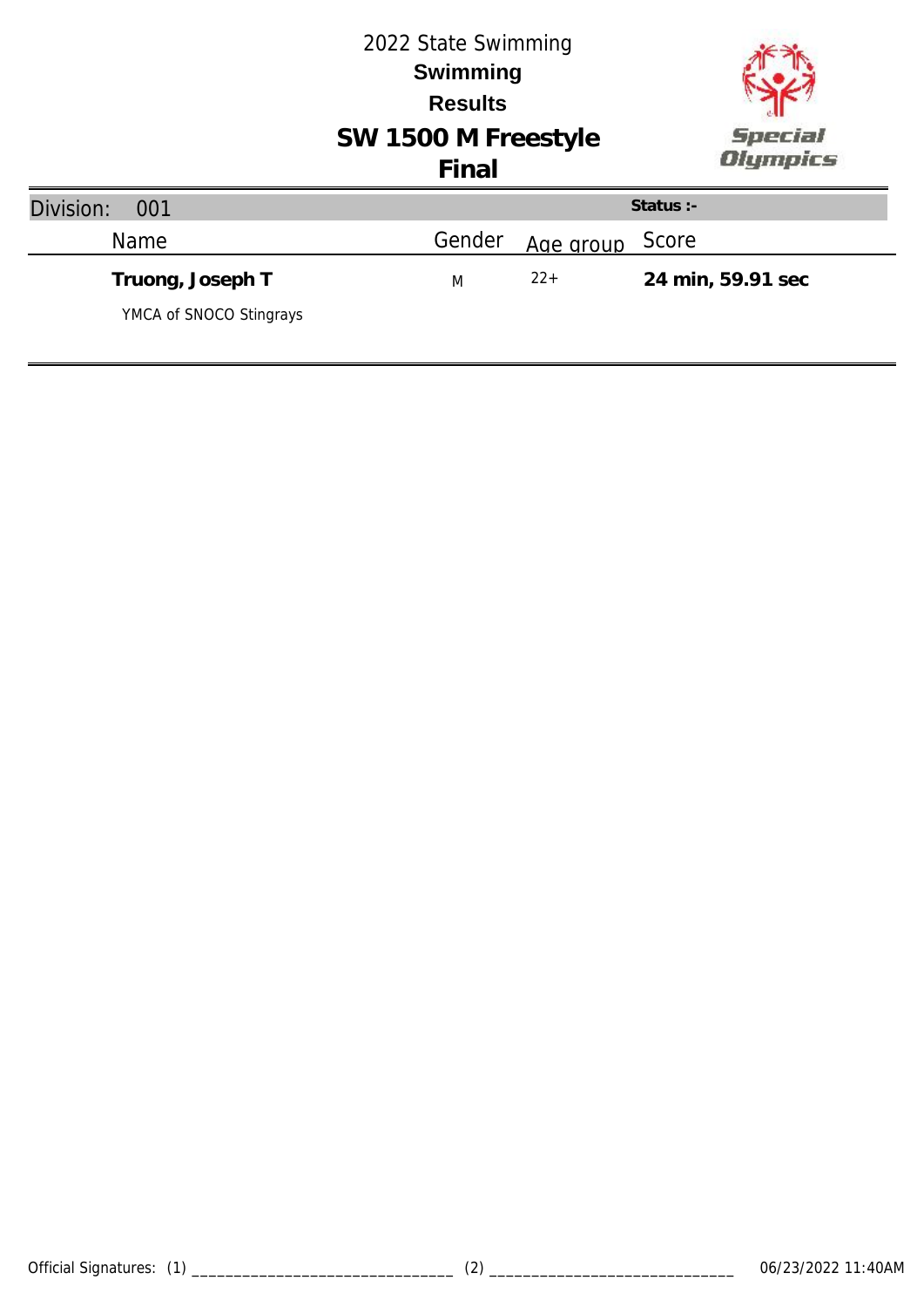### **SW 200 M Backstroke Final**



| Division:<br>164                                  |        |           | Status :-        |
|---------------------------------------------------|--------|-----------|------------------|
| <b>Name</b>                                       | Gender | Age group | Score            |
| Abernathy, Laura<br>Clark County                  | F      | $22+$     | Scratched        |
| Barrett, Marcia Janice<br>YMCA of SNOCO Stingrays | F      | $22+$     | 3 min, 59.06 sec |
| Ketter, Paula<br>YMCA of SNOCO Stingrays          | F      | $22+$     | 4 min, 50.19 sec |
| Herberholz, Ashley Marie<br>Clark County          | F      | $22+$     | 5 min, 0.89 sec  |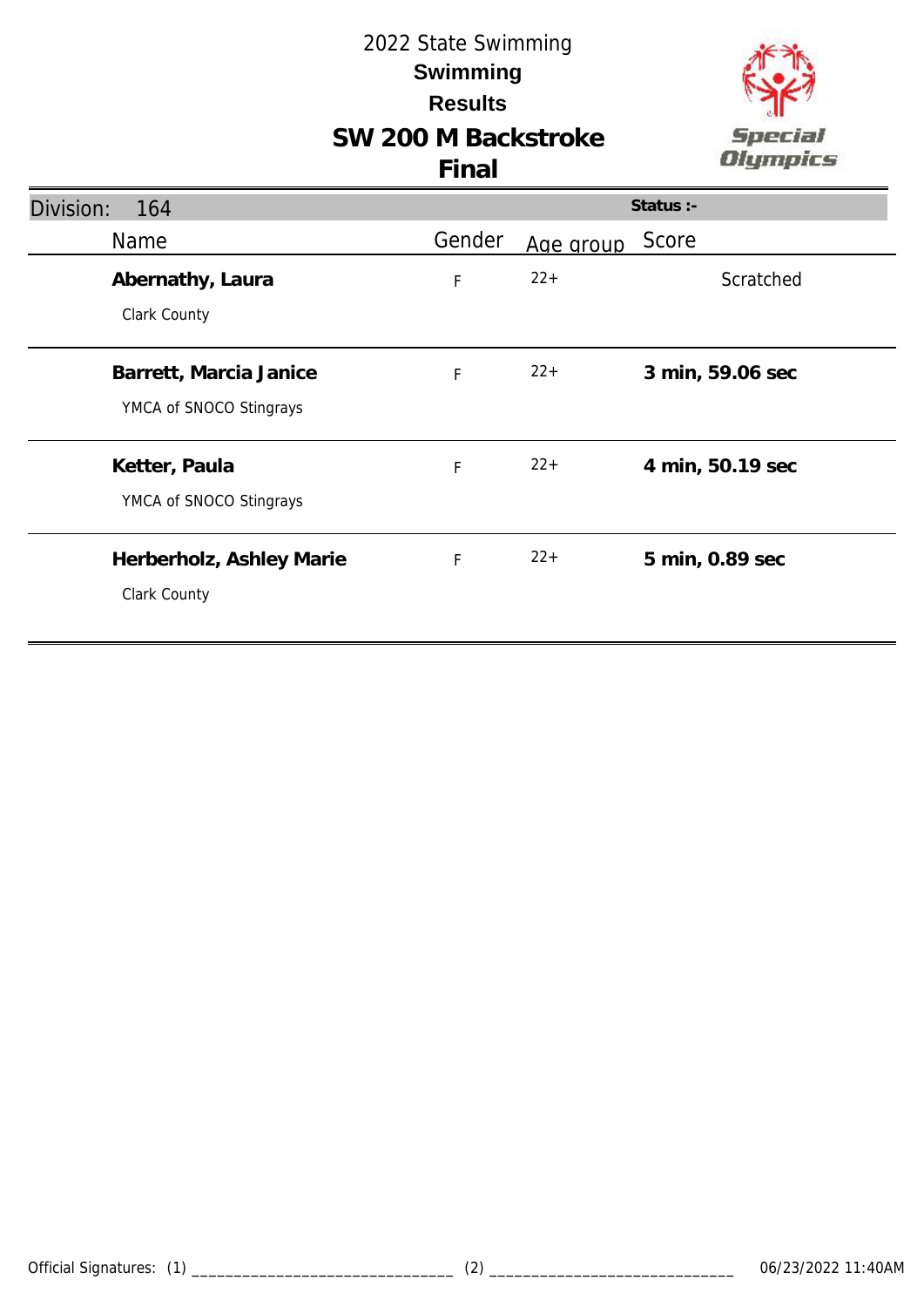### **SW 200 M Backstroke** 2022 State Swimming **Results Swimming Final**



| Division:<br>165                                      |        |           | Status :-        |
|-------------------------------------------------------|--------|-----------|------------------|
| Name                                                  | Gender | Age group | Score            |
| Truong, Joseph T<br>YMCA of SNOCO Stingrays           | M      | $22+$     | 3 min, 10.41 sec |
| Gleit, Calvin<br>Nurturing Waters Therapies Sea Hawks | M      | $16 - 21$ | 4 min, 10.37 sec |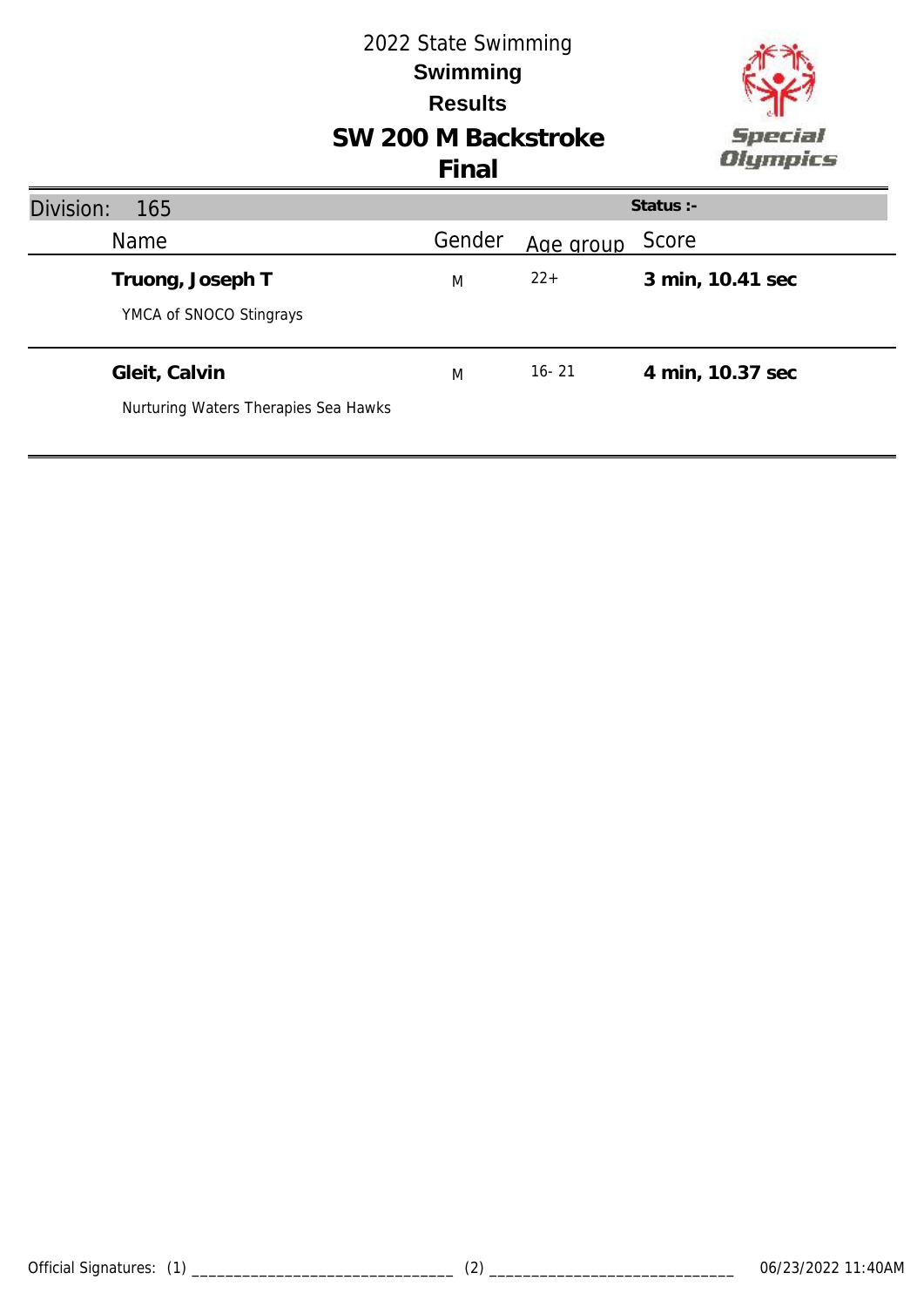## **SW 200 M Breaststroke**



| Division:<br><b>122</b>                                       |        |           | Status :-        |
|---------------------------------------------------------------|--------|-----------|------------------|
| Name                                                          | Gender | Age group | Score            |
| Moselle, Jake Cooper<br>Nurturing Waters Therapies Sea Hawks  | M      | $16 - 21$ | Scratched        |
| Ponich, Sean K<br>Swimmin' Eagles                             | M      | $22+$     | Scratched        |
| Smith, Ryan MacKenzie<br>Nurturing Waters Therapies Sea Hawks | M      | $16 - 21$ | 4 min, 47.89 sec |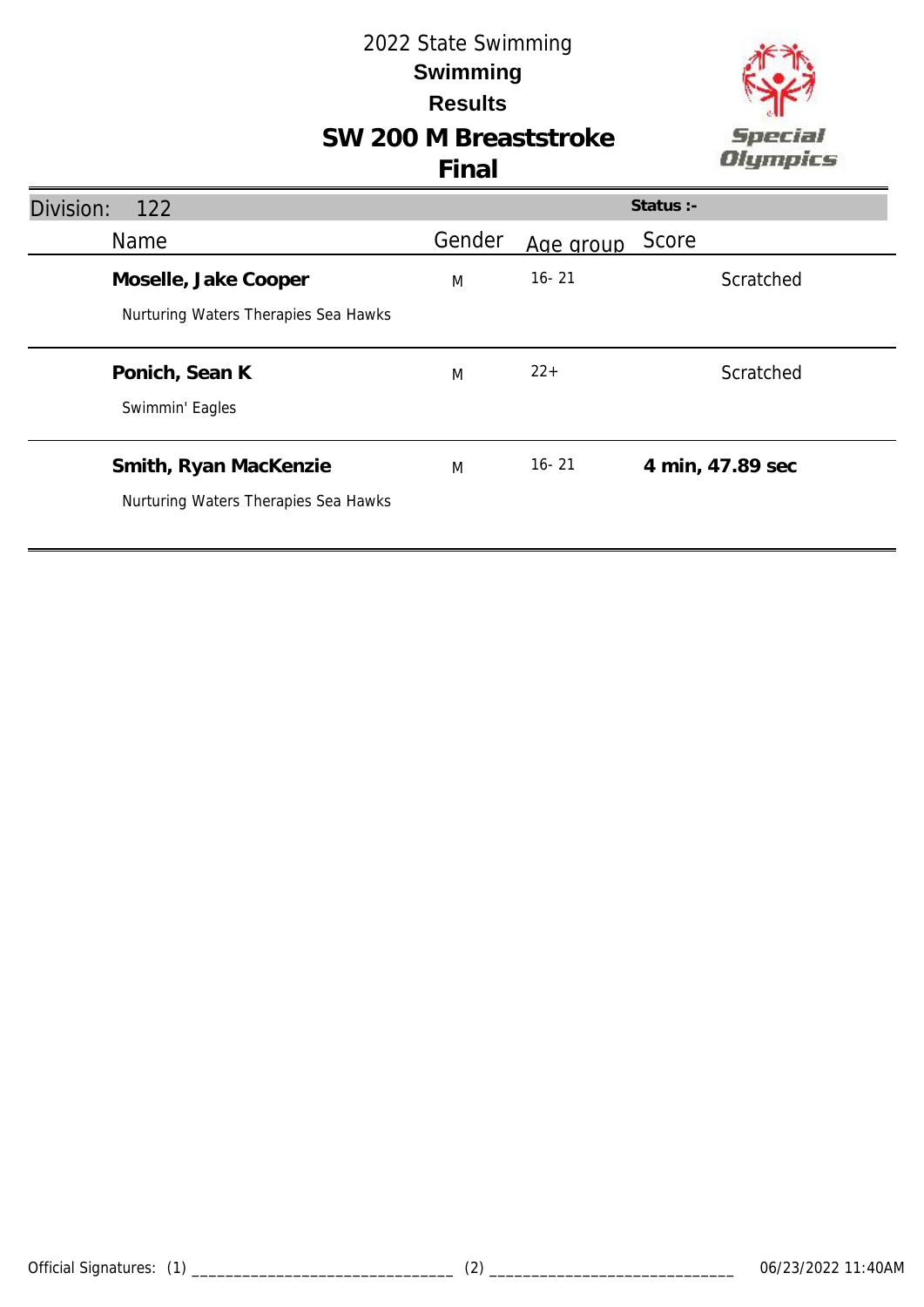## **SW 200 M Freestyle** 2022 State Swimming **Results Swimming Final**



| Division:<br>040                               |             |           | Status :-         |
|------------------------------------------------|-------------|-----------|-------------------|
| Name                                           | Gender      | Age group | Score             |
| Hitchings, Alina<br>Maple Valley Makos         | $\mathsf F$ | $23+$     | 5 min, 21.40 sec  |
| Jewett, Jordan Christine<br>Maple Valley Makos | F           | $23+$     | 5 min, 41.74 sec  |
| Seymour, Stephanie<br>Clark County             | F           | $23+$     | 10 min, 12.19 sec |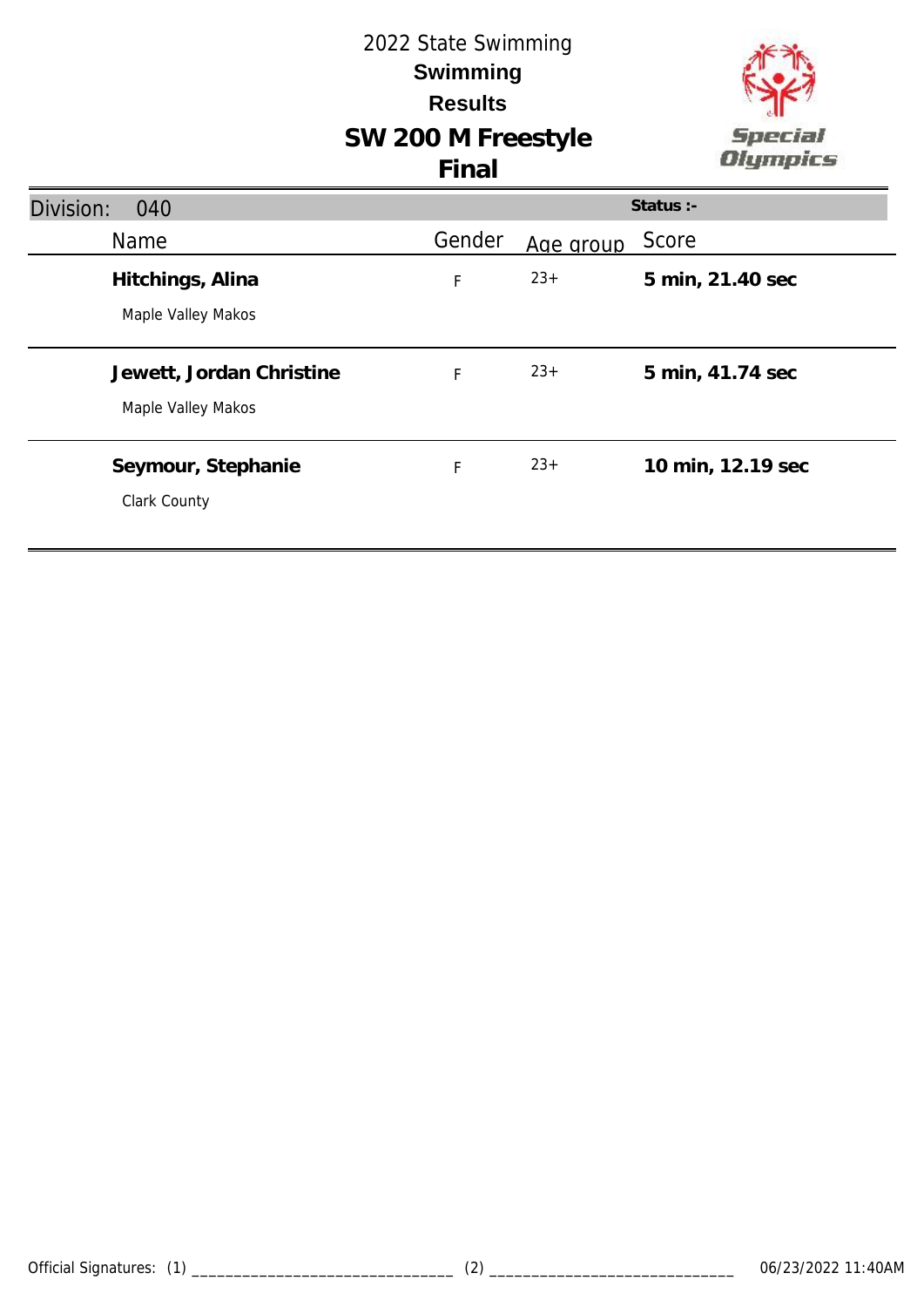# **SW 200 M Freestyle**



| Division:<br>041                     |        |           | Status :-        |
|--------------------------------------|--------|-----------|------------------|
| Name                                 | Gender | Age group | Score            |
| Ponich, Sean K                       | M      | $23+$     | Scratched        |
| Swimmin' Eagles                      |        |           |                  |
| Lamar, Aaron "AJ"                    | M      | $23+$     | 3 min, 20.15 sec |
| Gig Harbor                           |        |           |                  |
| Gleit, Calvin                        | M      | $16 - 22$ | 3 min, 34.77 sec |
| Nurturing Waters Therapies Sea Hawks |        |           |                  |
| Opedal, Evan Kalani                  | M      | $23+$     | 3 min, 44.29 sec |
| Clallam County Orcas                 |        |           |                  |
| Van Giesen, Simon Luke               | M      | $23+$     | 4 min, 7.66 sec  |
| Nurturing Waters Therapies Sea Hawks |        |           |                  |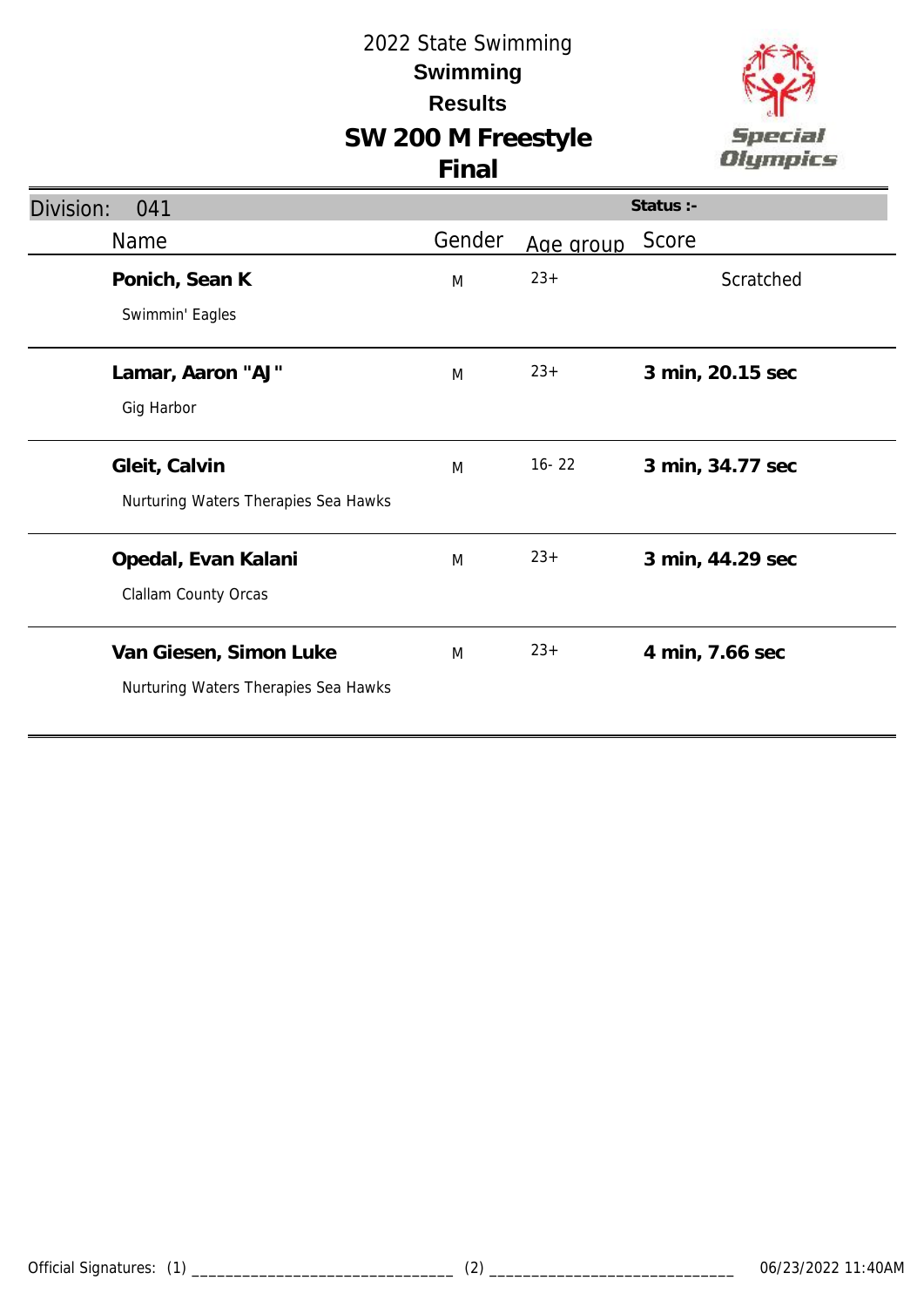# **SW 200 M Freestyle**



|  | v |  |
|--|---|--|

| Division:<br>042                                |        |           | Status :-        |
|-------------------------------------------------|--------|-----------|------------------|
| Name                                            | Gender | Age group | Score            |
| Hohnstein, Wesley John<br>Twin Rivers Sturgeons | M      | $23+$     | Scratched        |
| Kennedy, Tyler Scott<br>North Kitsap Vikings    | M      | $23+$     | 5 min, 34.39 sec |
| Running, Niels<br>Swimmin' Eagles               | M      | $23+$     | 5 min, 56.91 sec |
| Francis, Craig<br>Clark County                  | M      | $23+$     | 9 min, 13.60 sec |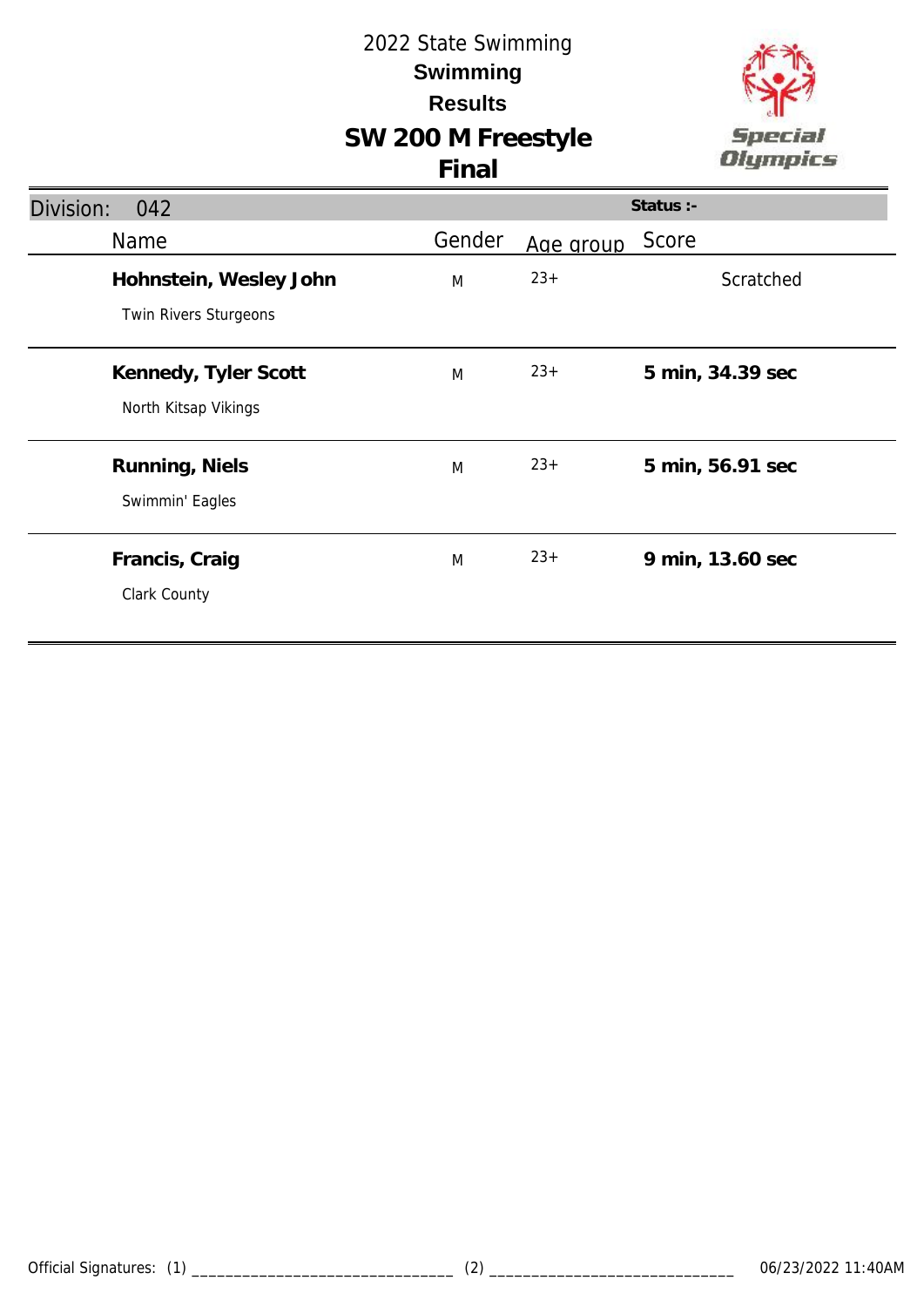

# **SW 200 M Individual Medley**

| Division:<br>101                              |        |           | Status :-        |
|-----------------------------------------------|--------|-----------|------------------|
| <b>Name</b>                                   | Gender | Age group | Score            |
| Ponich, Sean K<br>Swimmin' Eagles             | M      | $22+$     | Scratched        |
| Warren, Samantha Ann<br>Spokane Blue Dolphins | F      | $16 - 21$ | 3 min, 39.98 sec |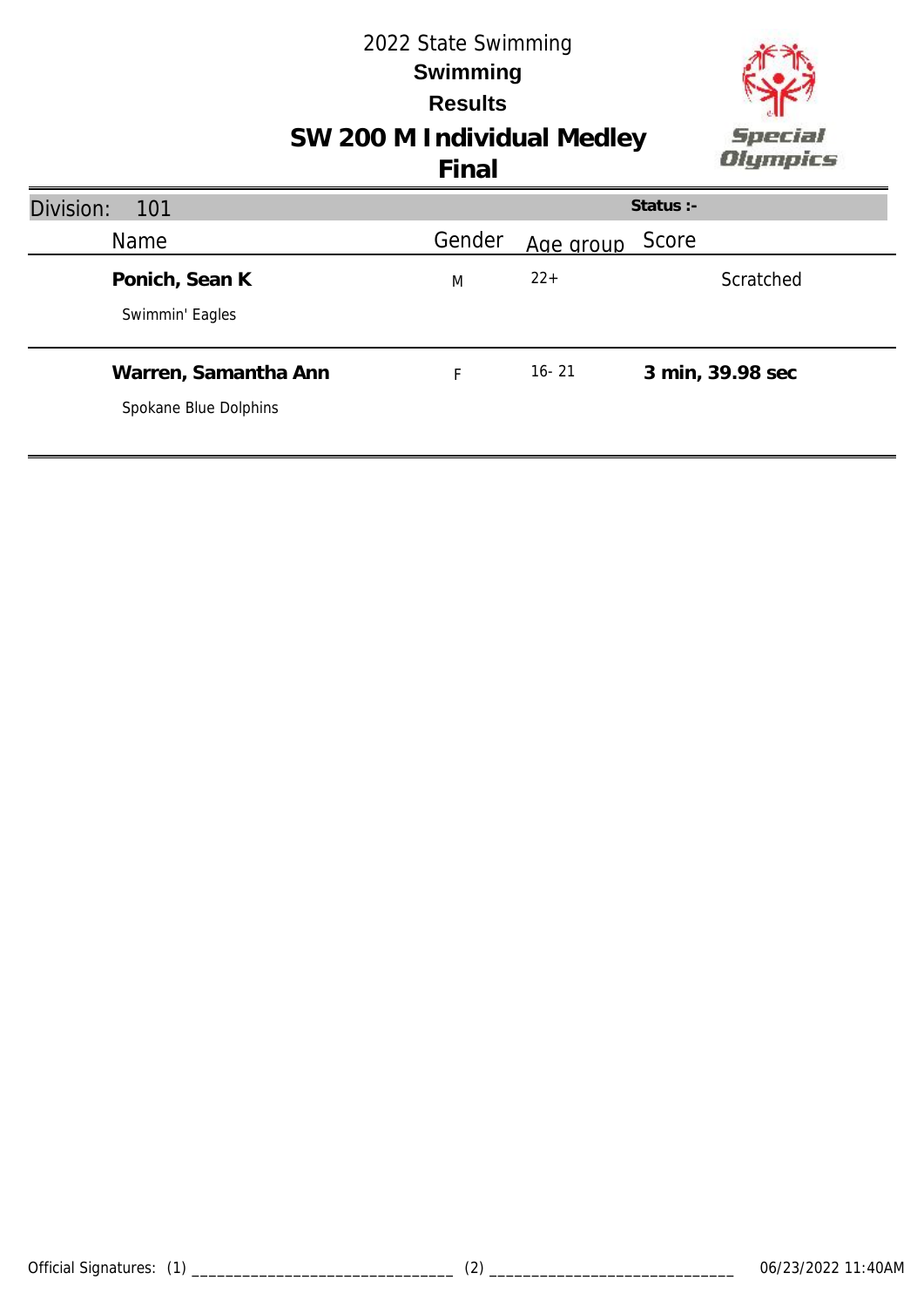# **SW 25 M Backstroke**



| Division:<br>102                                            | Status :-   |           |                  |
|-------------------------------------------------------------|-------------|-----------|------------------|
| Name                                                        | Gender      | Age group | Score            |
| Lyddan, Alexandra<br>Bellingham Independents - Speed Sharks | $\mathsf F$ | $8 - 15$  | Scratched        |
| Bondari, Maria<br>Nurturing Waters Therapies Sea Hawks      | F           | $8 - 15$  | 0 min, 33.60 sec |
| Hassan, Dalya<br>Federal Way Thunder                        | F           | $8 - 15$  | 0 min, 36.95 sec |
| Dawson, Sierra<br>Tri-Cities Swimming                       | F           | $8 - 15$  | 0 min, 42.46 sec |
| Bode, Ella Grace<br>Spokane Valley Sharks                   | F           | $8 - 15$  | 0 min, 47.01 sec |
| Angelos, Aleana Gracie<br>YMCA of SNOCO Stingrays           | $\mathsf F$ | $8 - 15$  | 0 min, 52.23 sec |
| Tilford, Mckinley Ann<br>Lake Stevens Stingrays             | $\mathsf F$ | $8 - 15$  | 0 min, 57.87 sec |
| Hagen, Audrey Cady<br>Nurturing Waters Therapies Sea Hawks  | F           | $8 - 15$  | 0 min, 58.54 sec |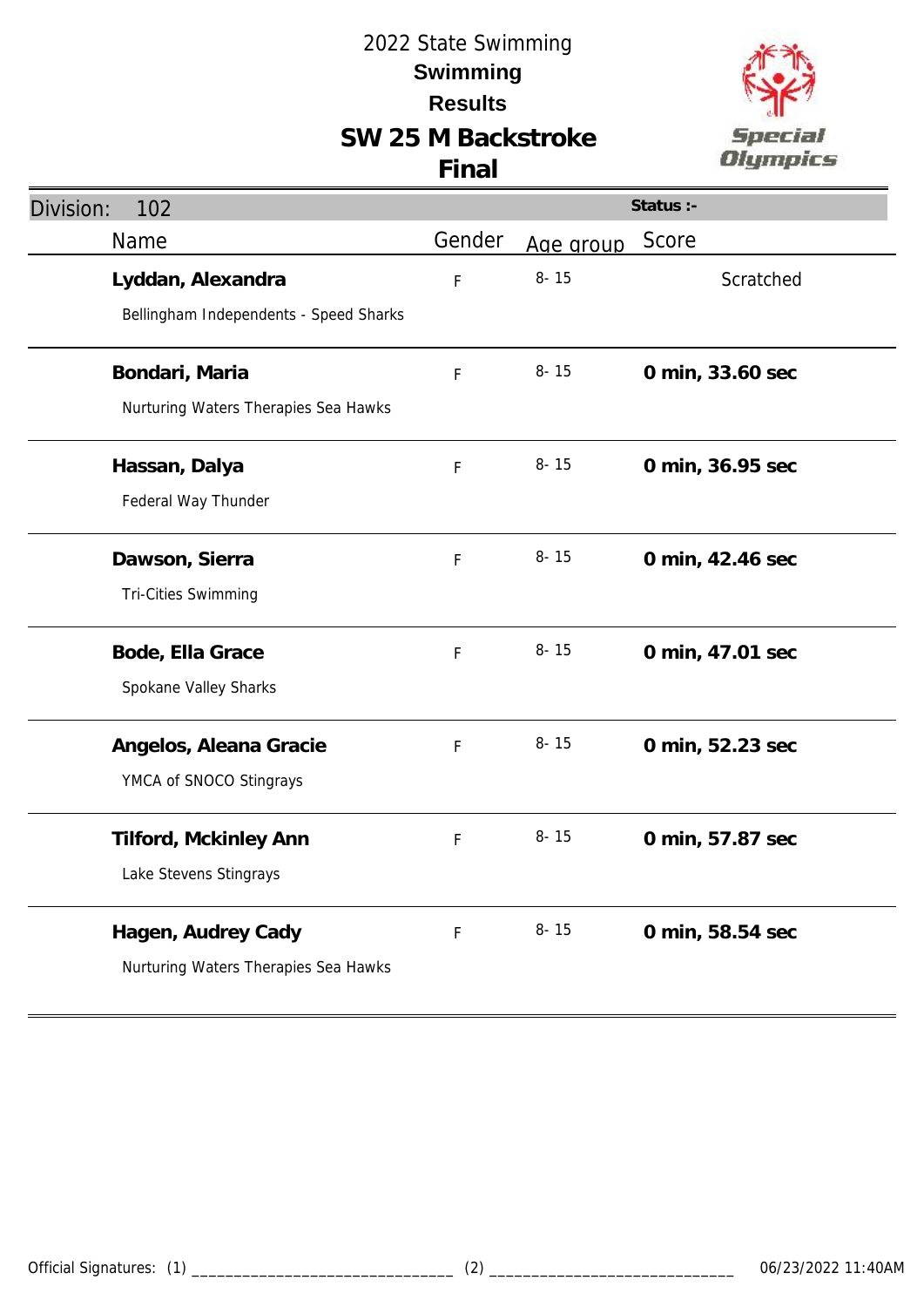### **SW 25 M Backstroke Final**



| Division:<br>103            | Status :- |           |                  |
|-----------------------------|-----------|-----------|------------------|
| Name                        | Gender    | Age group | Score            |
| Corwin, Tess Isabella       | F         | $16 - 21$ | Scratched        |
| Thurston County Thunderfish |           |           |                  |
| Magee, Amelia Ann           | F         | $16 - 21$ | Scratched        |
| Gig Harbor                  |           |           |                  |
| Schuon, Erica Marie         | F         | $16 - 21$ | 0 min, 28.51 sec |
| Lewis County                |           |           |                  |
| Stephenson, Molly           | F         | $16 - 21$ | 0 min, 33.69 sec |
| Kent Parks Dolphins         |           |           |                  |
| Beverly, Charles            | F         | $16 - 21$ | 0 min, 34.60 sec |
| Thurston County Thunderfish |           |           |                  |
| Bibee, Brandi Michelle      | F         | $16 - 21$ | 0 min, 53.39 sec |
| Twin Rivers Sturgeons       |           |           |                  |
|                             |           |           |                  |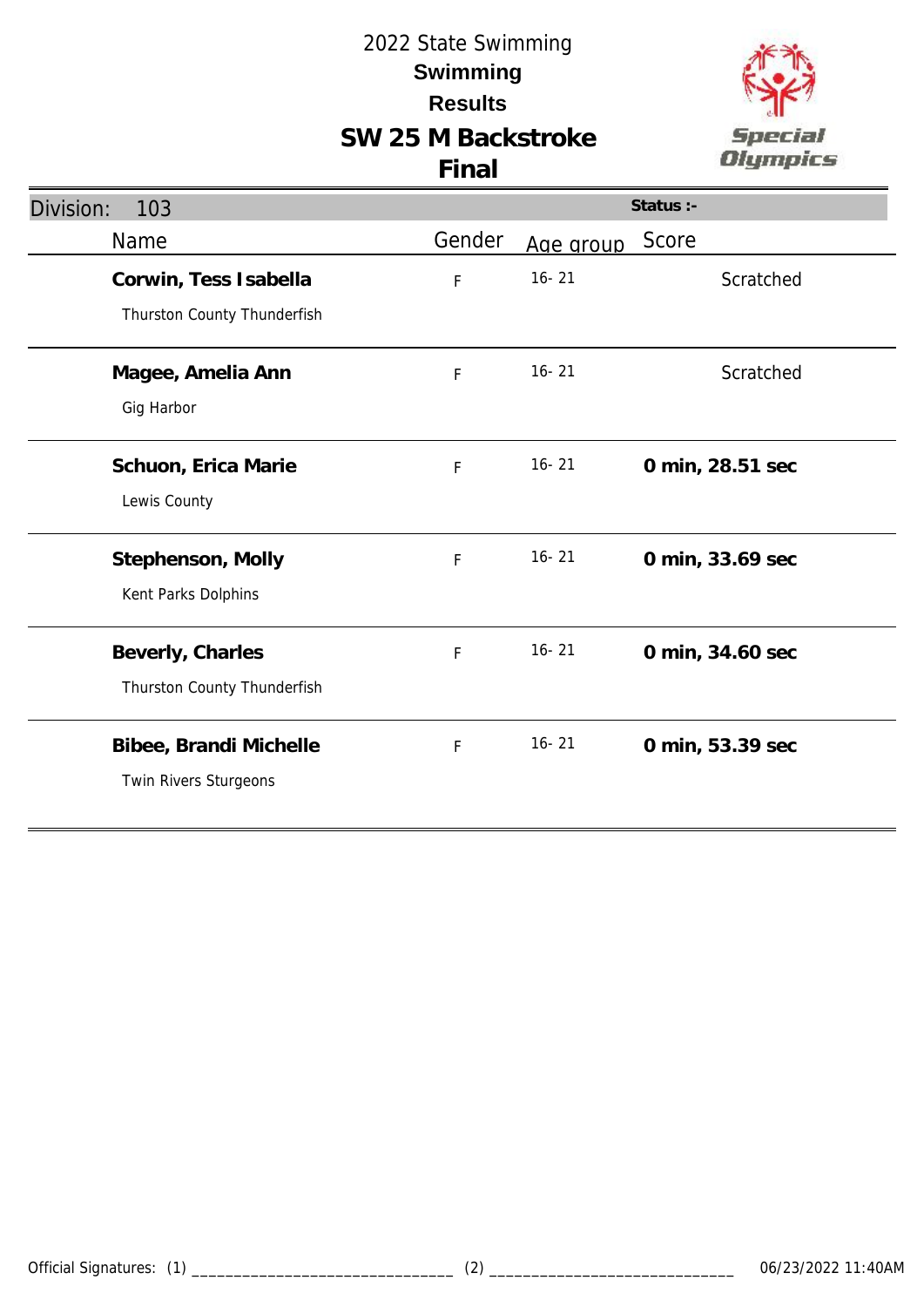### **SW 25 M Backstroke Final**



| Division:<br>104            | Status :-   |           |                  |
|-----------------------------|-------------|-----------|------------------|
| Name                        | Gender      | Age group | Score            |
| Phillips, Sarah H.          | F           | $22 +$    | 0 min, 27.85 sec |
| Longview Kelso              |             |           |                  |
| Smith, Roni                 | F           | $22+$     | 0 min, 28.04 sec |
| Tri-Cities Swimming         |             |           |                  |
| Tikerpuu, Cassandra         | F           | $22+$     | 0 min, 29.57 sec |
| Tri-Cities Swimming         |             |           |                  |
| Chappell, Camille Amaliyah  | $\mathsf F$ | $22+$     | 0 min, 32.20 sec |
| Thurston County Thunderfish |             |           |                  |
| Clemena, Jennifer           | F           | $22 +$    | 0 min, 32.80 sec |
| North Kitsap Vikings        |             |           |                  |
| Baughman, Traci             | F           | $22 +$    | 0 min, 37.41 sec |
| Lake Stevens Stingrays      |             |           |                  |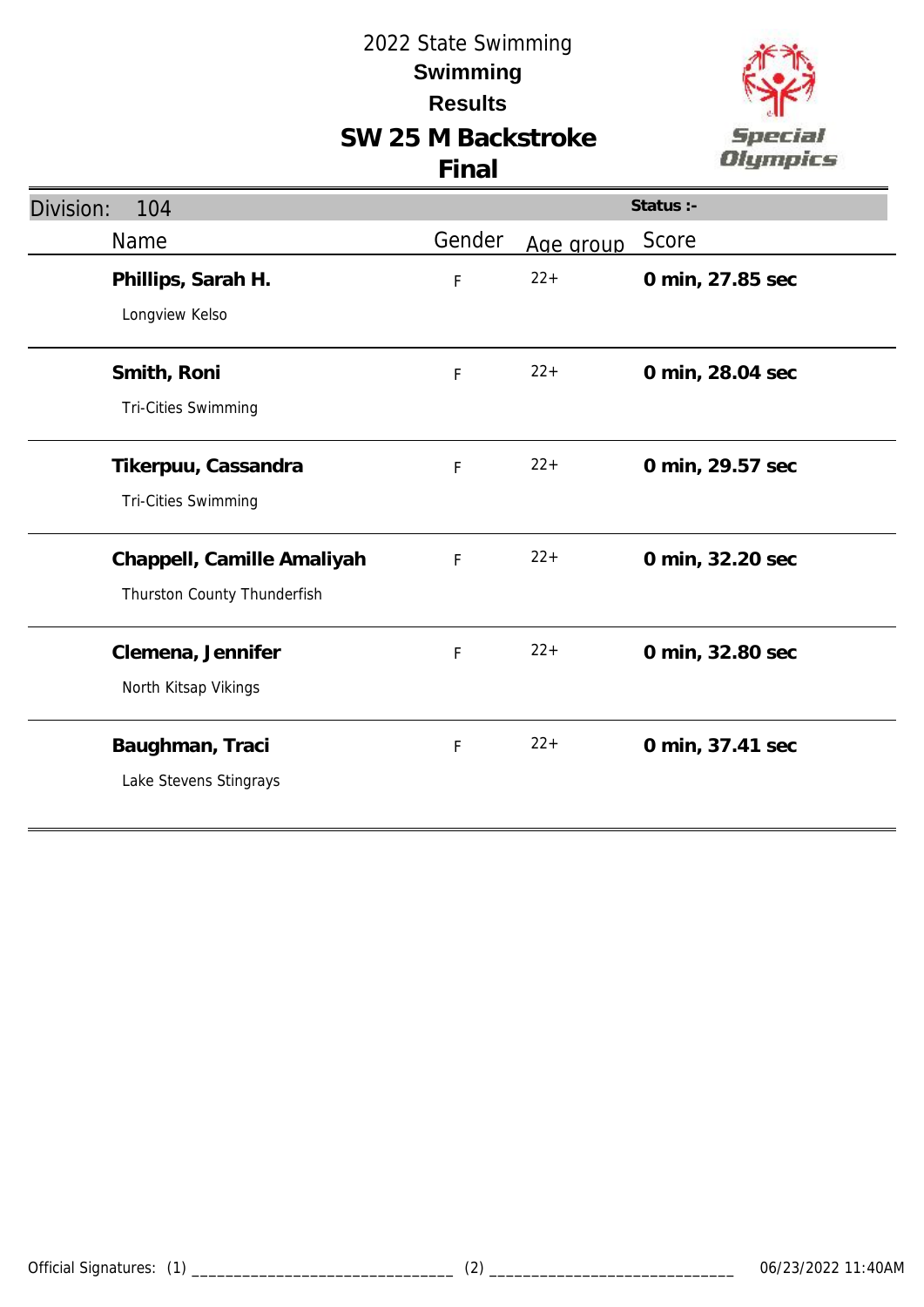### **SW 25 M Backstroke Final**



| Division:<br>105            | Status :-   |           |                  |
|-----------------------------|-------------|-----------|------------------|
| Name                        | Gender      | Age group | Score            |
| Pope, Jaedyn Rachelle       | F           | $22 +$    | Scratched        |
| Spokane Valley Sharks       |             |           |                  |
| Mcdonough, Mary Rosalie     | F           | $22+$     | 0 min, 31.87 sec |
| Federal Way Thunder         |             |           |                  |
| Johnson, Heidi              | F           | $22+$     | 0 min, 33.45 sec |
| YMCA of SNOCO Stingrays     |             |           |                  |
| Thompson, Emma R            | F           | $22+$     | 0 min, 35.54 sec |
| Thurston County Thunderfish |             |           |                  |
| Wise, Melissa               | F           | $22 +$    | 0 min, 35.89 sec |
| Lake Stevens Stingrays      |             |           |                  |
| Fessler, Sarah              | F           | $22+$     | 0 min, 36.70 sec |
| Gig Harbor                  |             |           |                  |
| Dever, Natasha              | $\mathsf F$ | $22+$     | 0 min, 41.75 sec |
| Clark County                |             |           |                  |
|                             |             |           |                  |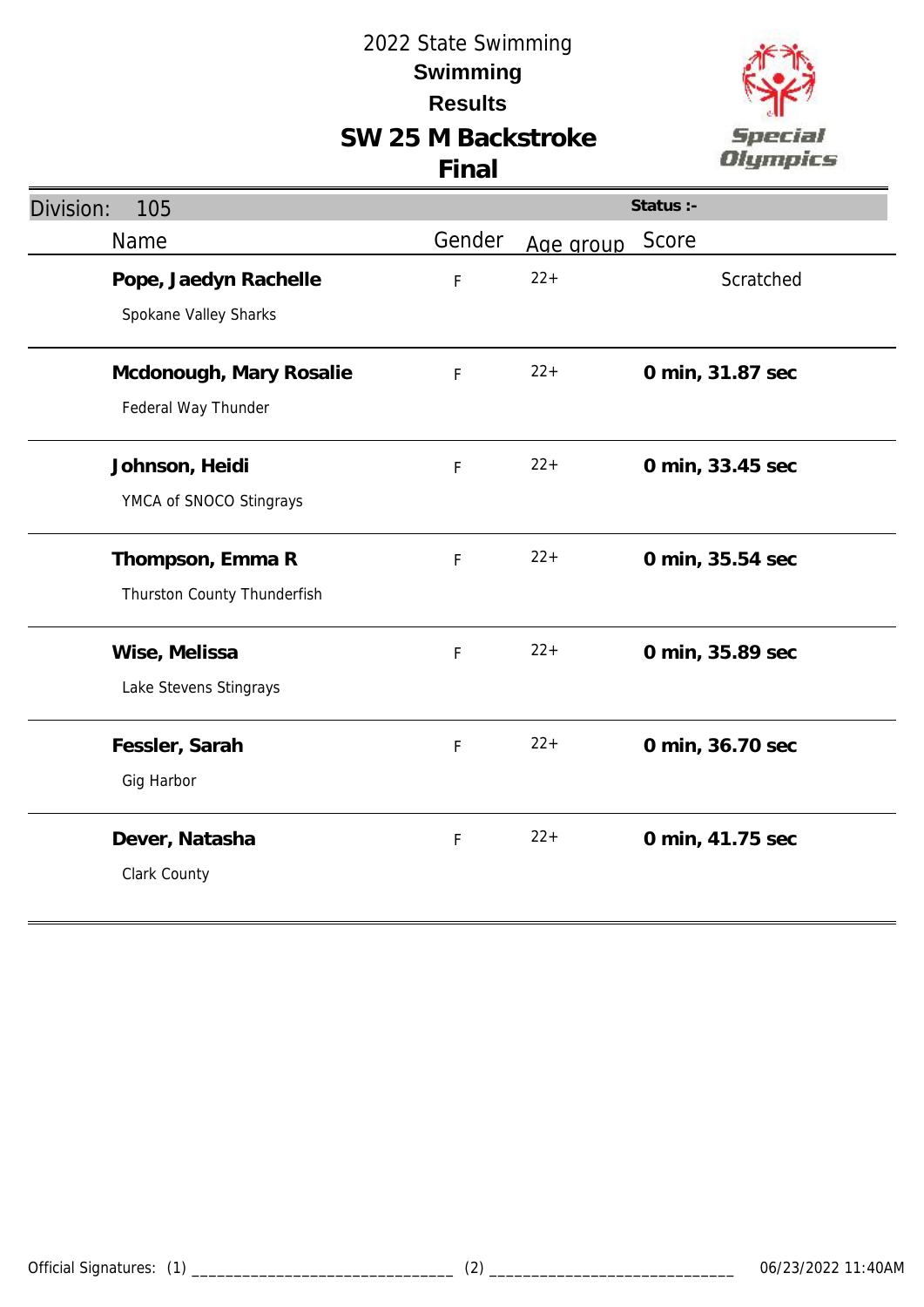

| Division:<br>106                                      |             |           | Status :-        |
|-------------------------------------------------------|-------------|-----------|------------------|
| Name                                                  | Gender      | Age group | Score            |
| Trapman, Sidney Sharon<br>Federal Way Thunder         | F           | $22 +$    | 0 min, 30.44 sec |
| Alexander, Sara EElizabeth<br>Spokane Valley Sharks   | F           | $22 +$    | 0 min, 39.90 sec |
| Leanard, Kasey Ann<br>Thurston County Thunderfish     | F           | $22 +$    | 0 min, 41.20 sec |
| Lakey-Sambou, Brooke Marie<br>YMCA of SNOCO Stingrays | F           | $22+$     | 0 min, 41.71 sec |
| Byron, Christy<br>Lake Stevens Stingrays              | F           | $22+$     | 0 min, 42.92 sec |
| Drews, Ariana<br>Nurturing Waters Therapies Sea Hawks | F           | $22+$     | 0 min, 44.06 sec |
| Baca, Soleil Rose<br><b>JBLM Tigers</b>               | $\mathsf F$ | $22 +$    | 0 min, 50.52 sec |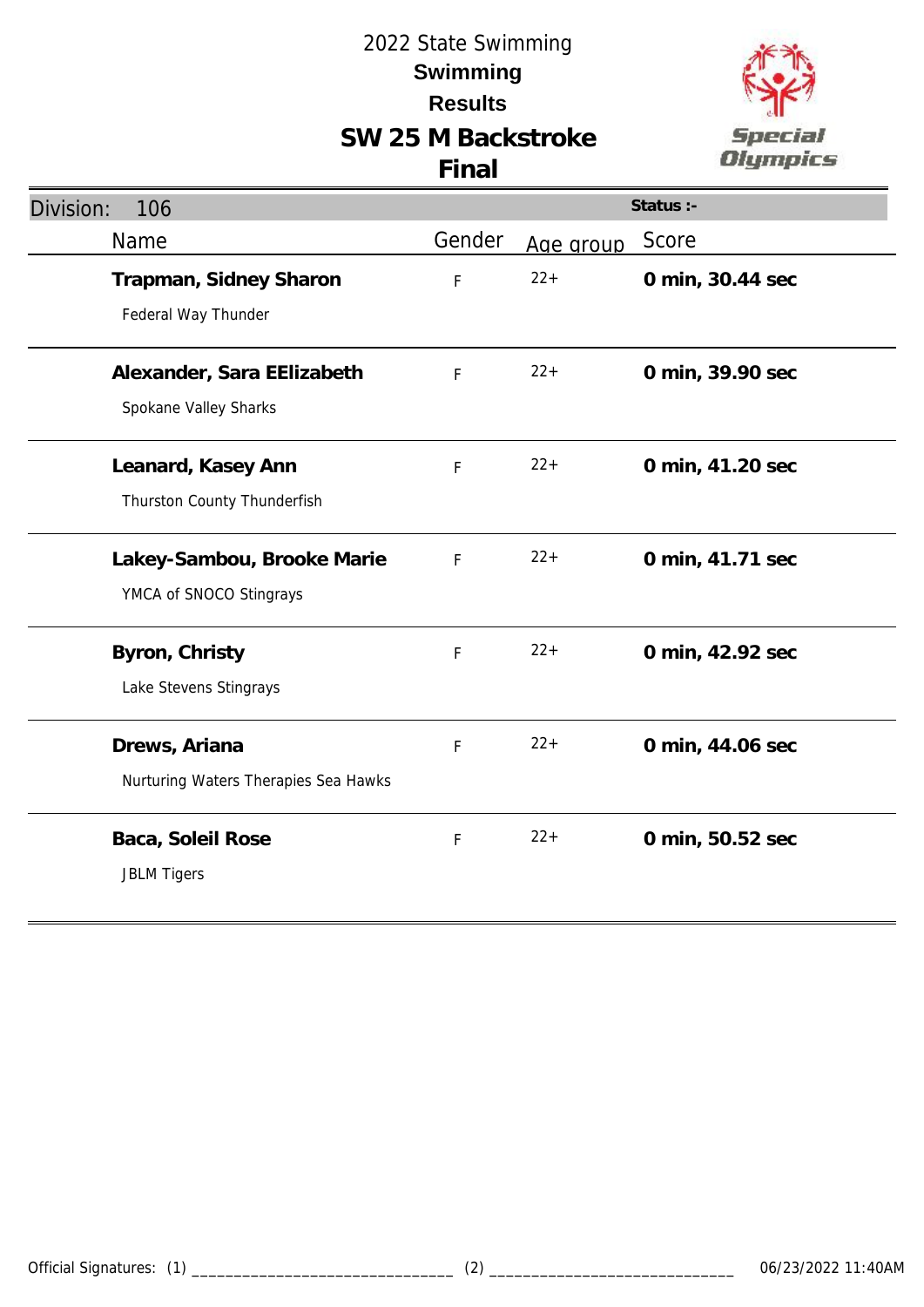

| Division:<br>107                               |              |           | Status :-        |
|------------------------------------------------|--------------|-----------|------------------|
| Name                                           | Gender       | Age group | Score            |
| Harlow, Nicole Lynn<br>Wenatchee Wavemakers    | $\mathsf F$  | $22+$     | 0 min, 36.12 sec |
| Oneil Mccoy, Anna<br>Spokane Valley Sharks     | F            | $22+$     | 0 min, 43.25 sec |
| Waren, Samantha<br>Thurston County Thunderfish | F            | $22+$     | 0 min, 47.30 sec |
| Quattlebaum, Rachael Leann<br>Clark County     | $\mathsf{F}$ | $22+$     | 0 min, 49.33 sec |
| Miller, Becka<br>Gig Harbor                    | F            | $22+$     | 0 min, 52.06 sec |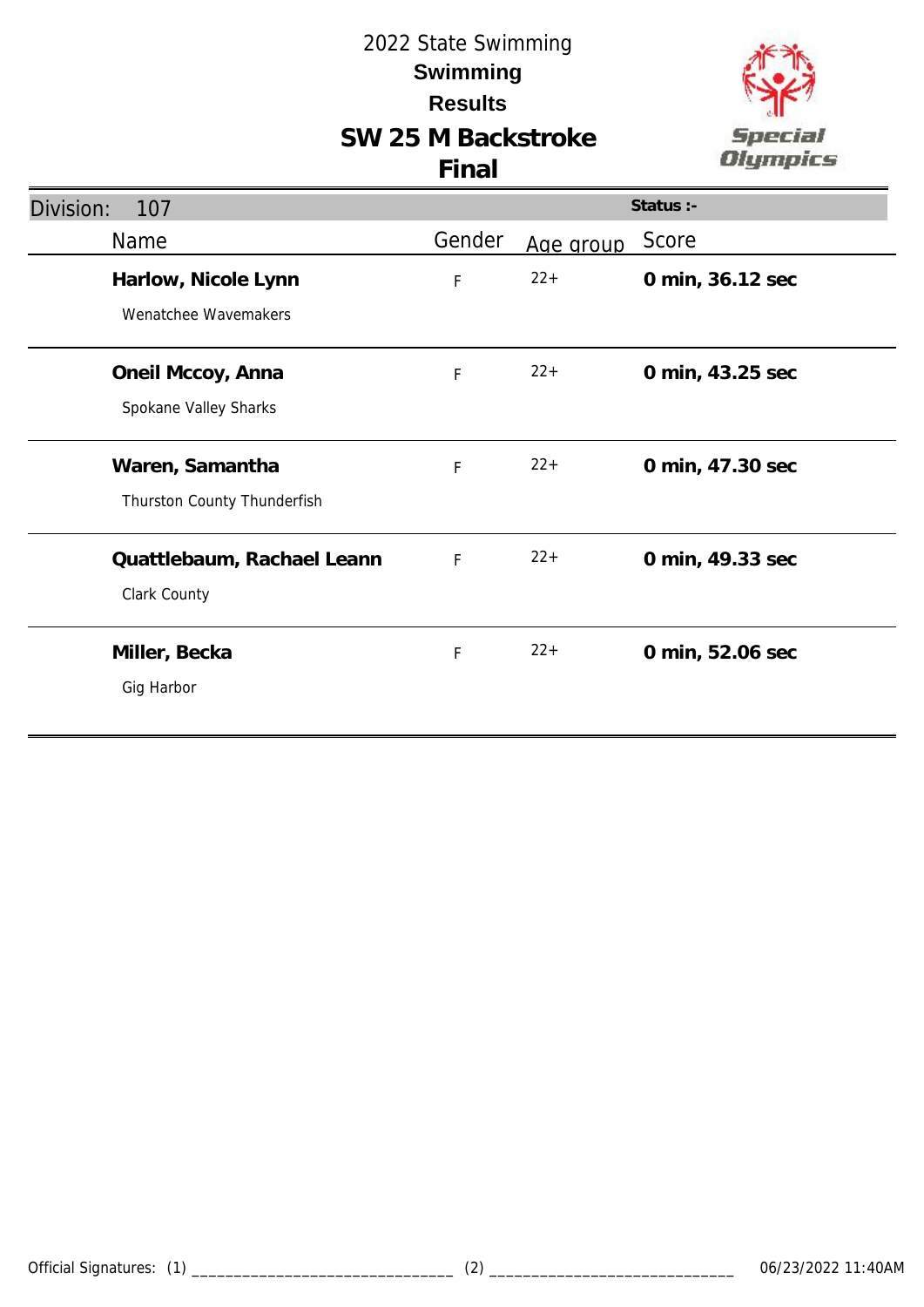

| Division:<br>108                                          |             |           | Status :-        |
|-----------------------------------------------------------|-------------|-----------|------------------|
| Name                                                      | Gender      | Age group | Score            |
| Purce, Miriam June Sherman<br>Thurston County Thunderfish | F           | $22+$     | 0 min, 45.44 sec |
| Dunn, Julie Anna<br>Spokane Blue Dolphins                 | F           | $22+$     | 0 min, 48.83 sec |
| Branham, Robyn<br>Thurston County Thunderfish             | F           | $22+$     | 0 min, 53.52 sec |
| Swanson, Pepper Loretta Gowen<br>Swimmin' Eagles          | F           | $22+$     | 0 min, 53.66 sec |
| Johnson, Miranda<br>Gig Harbor                            | F           | $22+$     | 0 min, 54.62 sec |
| Spaid, Morgan<br>Twin Rivers Sturgeons                    | $\mathsf F$ | $22+$     | 1 min, 0.07 sec  |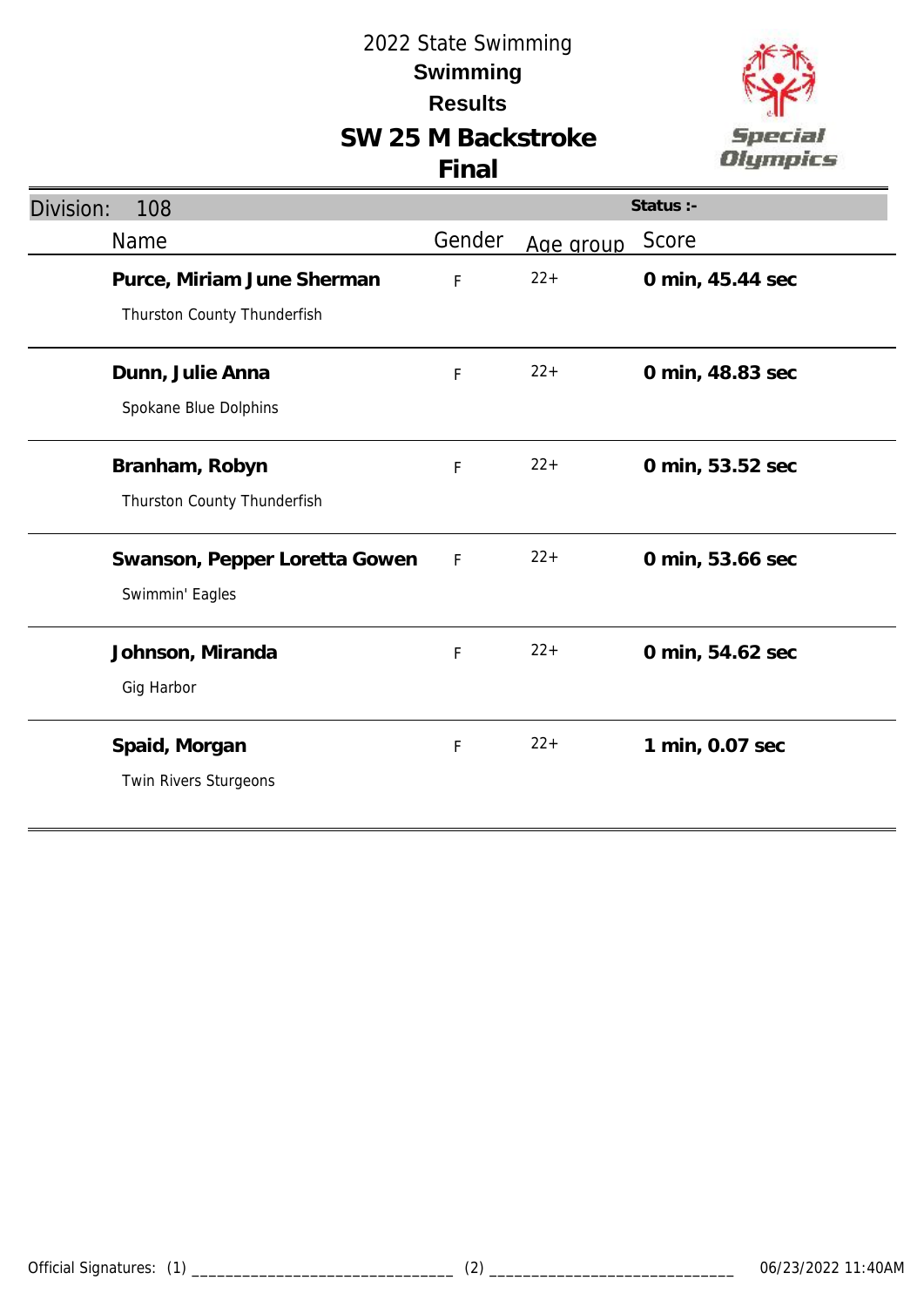

| Division:<br>109                     | Status :- |           |                  |
|--------------------------------------|-----------|-----------|------------------|
| Name                                 | Gender    | Age group | Score            |
| Reise, Andrea                        | F         | $22+$     | Scratched        |
| Clallam County Orcas                 |           |           |                  |
| Wright, Tami Marie                   | F         | $22+$     | 0 min, 52.97 sec |
| Thurston County Thunderfish          |           |           |                  |
| Rainville, Terrie Rene               | F         | $22+$     | 0 min, 56.36 sec |
| Spokane Blue Dolphins                |           |           |                  |
| Trippett, Juliana Nicole             | F         | $22+$     | 0 min, 57.98 sec |
| Nurturing Waters Therapies Sea Hawks |           |           |                  |
| Marcille, Christina                  | F         | $22+$     | 0 min, 59.37 sec |
| Spokane Valley Sharks                |           |           |                  |
| Cinkovick, Amy                       | F         | $22+$     | 1 min, 21.58 sec |
| Spokane Valley Sharks                |           |           |                  |
|                                      |           |           |                  |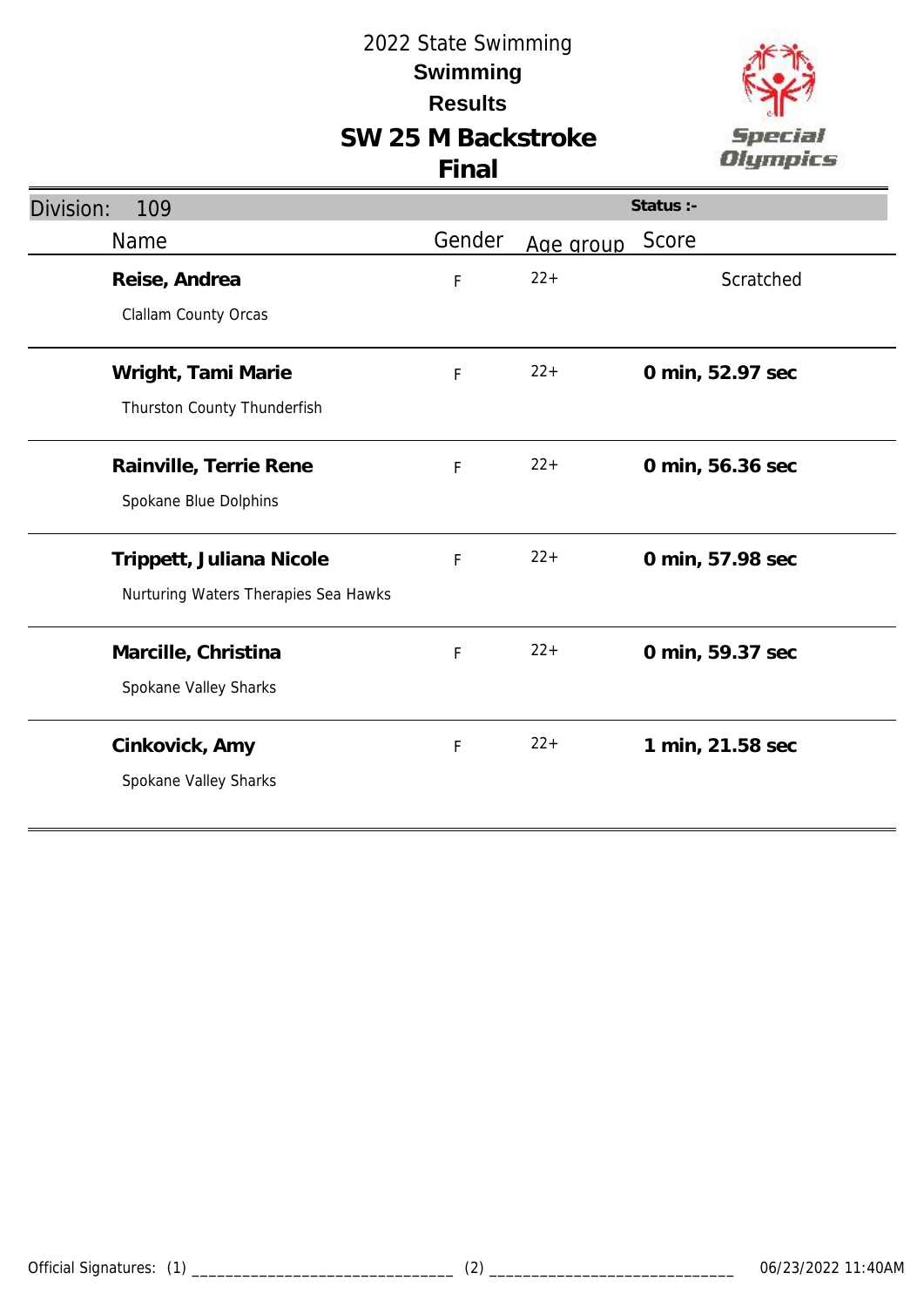

| Division:<br>110                                 |        |           | Status :-        |
|--------------------------------------------------|--------|-----------|------------------|
| Name                                             | Gender | Age group | Score            |
| Rosi, Cari Ann<br>Grays Harbor                   | F      | $22+$     | 1 min, 7.85 sec  |
| Mathieu, Sierra Idalean<br>Grays Harbor          | F      | $22+$     | 1 min, 18.22 sec |
| Bancroft, Codi Desiree<br>Tri-Cities Swimming    | F      | $22+$     | 1 min, 19.36 sec |
| Milam, Lauren Elizabeth<br>Clark County          | F      | $22+$     | 1 min, 28.26 sec |
| Mcmullen, Rebecca Marie<br>Twin Rivers Sturgeons | F      | $22+$     | 1 min, 55.50 sec |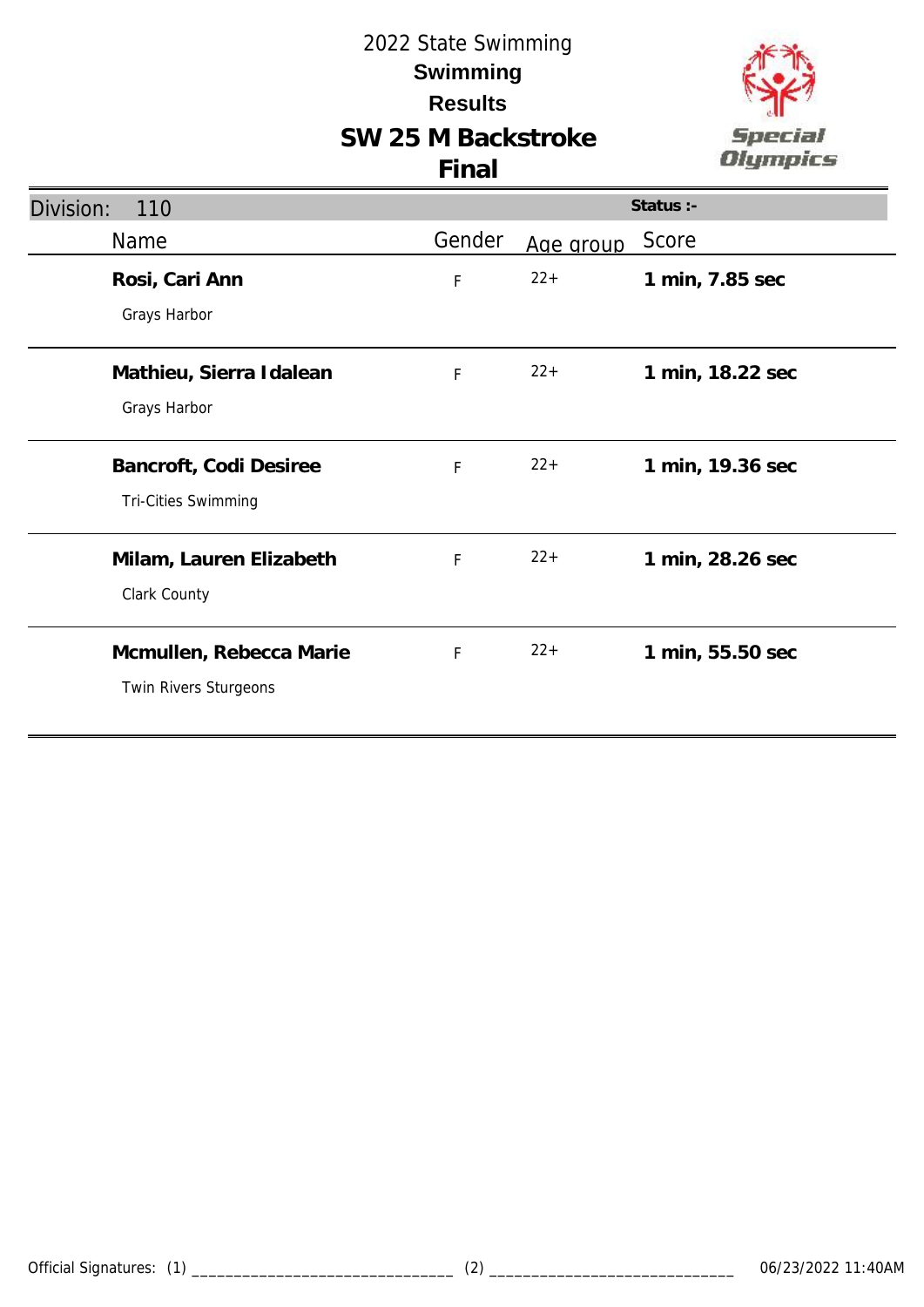# **SW 25 M Backstroke Final**



| l,             |
|----------------|
| гіл<br>e<br>Ŭ, |
|                |
| lym            |

 $a \in \mathbb{R}$ 

| Division:<br>111                                               |        |           | Status :-        |
|----------------------------------------------------------------|--------|-----------|------------------|
| Name                                                           | Gender | Age group | Score            |
| Jacobsen, Tyler<br>Nurturing Waters Therapies Sea Hawks        | M      | $8 - 15$  | Scratched        |
| Weaver, Carsen Lee<br>Wenatchee Wavemakers                     | M      | $8 - 15$  | Scratched        |
| Ahn, Joseph Jaehyung<br>Samena Splashers                       | M      | $8 - 15$  | 0 min, 21.63 sec |
| Jolly, Egan Jon Ivan<br>Kent Parks Dolphins                    | M      | $8 - 15$  | 0 min, 29.43 sec |
| Waltrip, William Alan<br><b>JBLM Tigers</b>                    | M      | $8 - 15$  | 0 min, 29.75 sec |
| Lawton, Jessie James<br>YMCA of SNOCO Stingrays                | M      | $8 - 15$  | 0 min, 30.27 sec |
| Wagner, Collin Stephen<br>Nurturing Waters Therapies Sea Hawks | M      | $8 - 15$  | 0 min, 40.43 sec |
| Serrano-Roman, Jonathan Guadalup<br>Kent Parks Dolphins        |        | $8 - 15$  | 1 min, 5.49 sec  |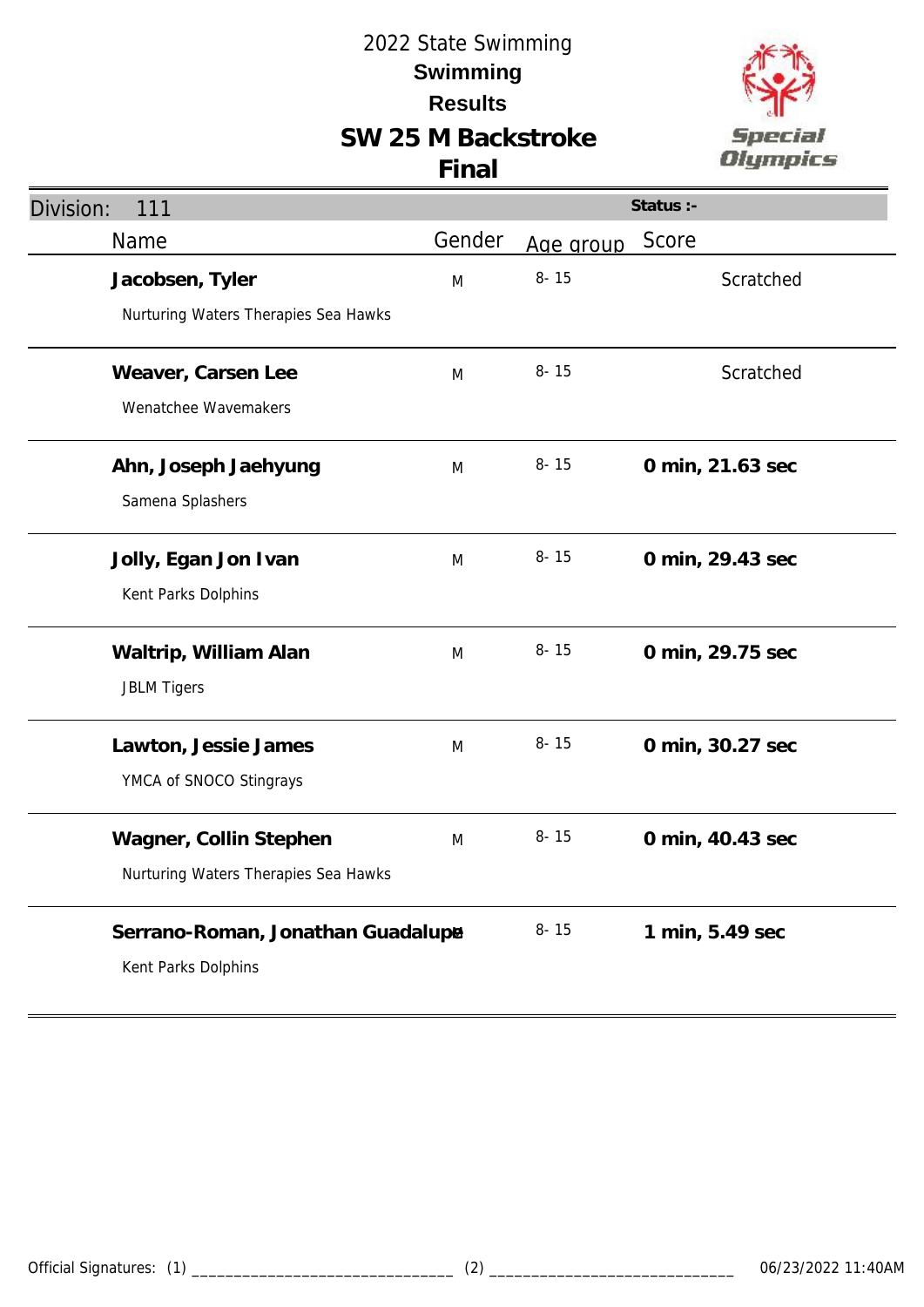# **SW 25 M Backstroke**



| Division:<br>112                     |        |           | Status :-        |
|--------------------------------------|--------|-----------|------------------|
| Name                                 | Gender | Age group | Score            |
| Elsaid, Youssef                      | M      | $8 - 15$  |                  |
| Nurturing Waters Therapies Sea Hawks |        |           |                  |
| Nelson, Ian Thomas                   | M      | $16 - 21$ | Scratched        |
| Gig Harbor                           |        |           |                  |
| Roth, Max Konstantine Mateo          | M      | $16 - 21$ | Scratched        |
| YMCA of SNOCO Stingrays              |        |           |                  |
| Alderman, Zeon Roy                   | M      | $16 - 21$ | 0 min, 23.56 sec |
| YMCA of SNOCO Stingrays              |        |           |                  |
| Sriram, Siddharth                    | M      | $8 - 15$  | 0 min, 51.73 sec |
| Nurturing Waters Therapies Sea Hawks |        |           |                  |
| Wagle, Aman Powell                   | M      | $8 - 15$  | 1 min, 57.45 sec |
| Nurturing Waters Therapies Sea Hawks |        |           |                  |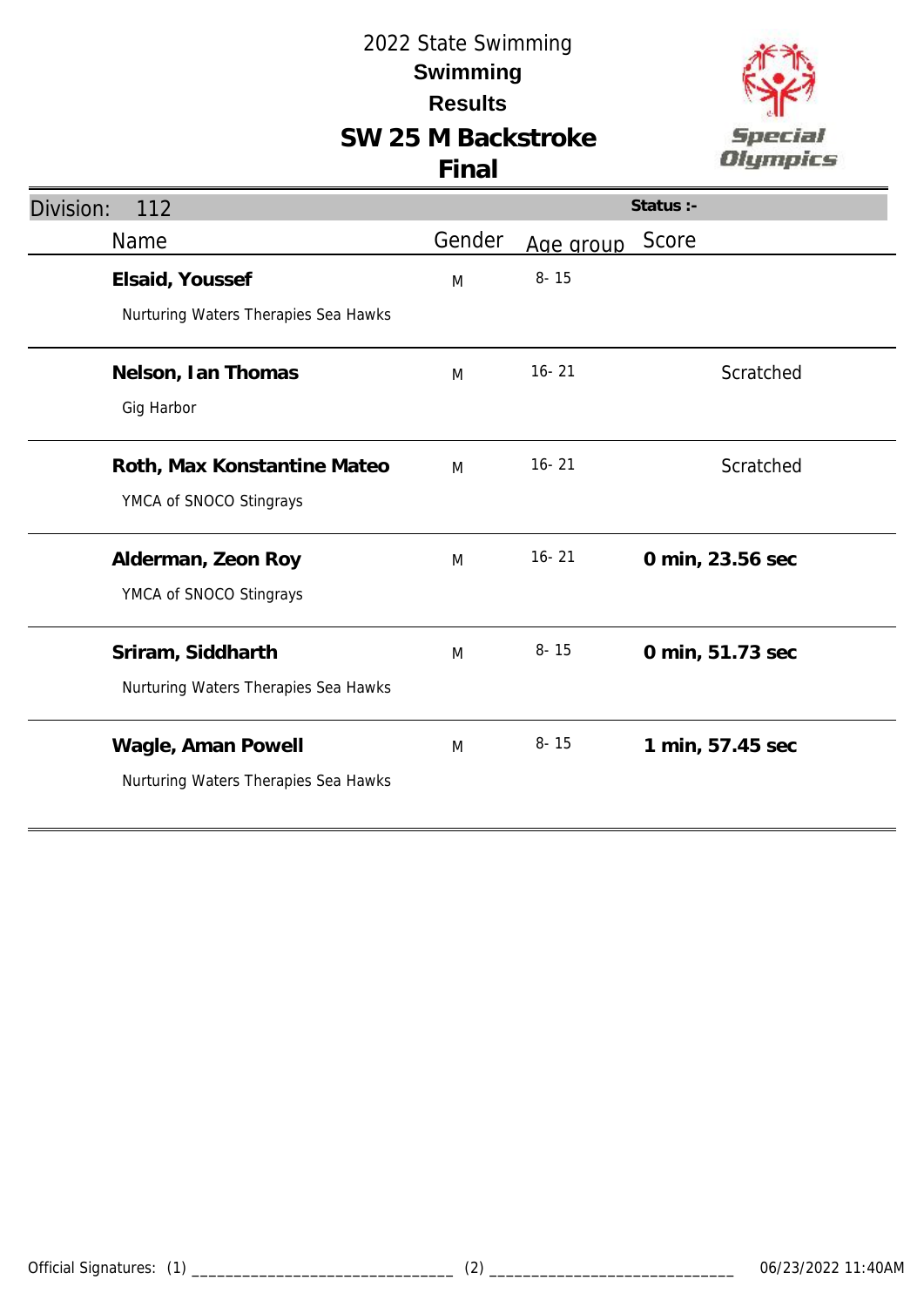# **SW 25 M Backstroke**





| Division:<br>113                                             |        |           | Status :-        |
|--------------------------------------------------------------|--------|-----------|------------------|
| Name                                                         | Gender | Age group | Score            |
| Merrill, Rylee Riggs<br>Nurturing Waters Therapies Sea Hawks | M      | $16 - 21$ | Scratched        |
| Santodomingo, Justin<br>Nurturing Waters Therapies Sea Hawks | M      | $16 - 21$ | Scratched        |
| Heard-Shackelford, Damon Sean<br>Thurston County Thunderfish | M      | $16 - 21$ | 0 min, 25.85 sec |
| Ozhan, Deniz Berke<br>Nurturing Waters Therapies Sea Hawks   | M      | $16 - 21$ | 0 min, 26.47 sec |
| Jones, Ezra Gregory-Allen<br>Tri-Cities Swimming             | M      | $16 - 21$ | 0 min, 27.60 sec |
| Bhatia, Sambhav<br>Nurturing Waters Therapies Sea Hawks      | M      | $16 - 21$ | 0 min, 29.75 sec |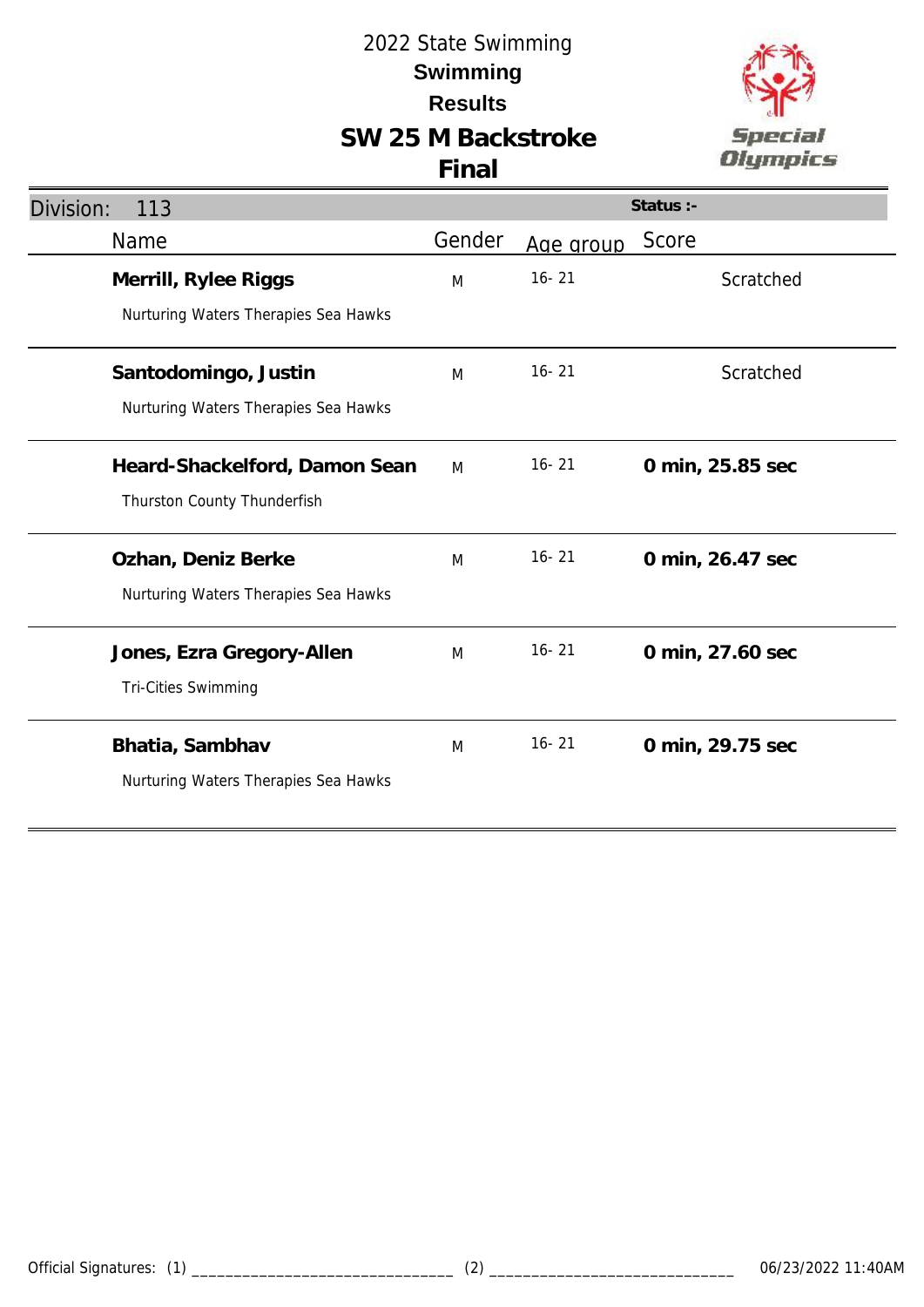

| Division:<br>114                 |        |           | Status :-          |
|----------------------------------|--------|-----------|--------------------|
| Name                             | Gender | Age group | Score              |
| Katwijk, Mikaden                 | M      | $16 - 21$ | 0 min, 23c8atcheed |
| Thurston County Thunderfish      |        |           |                    |
| Rusyn, Jason Rickard             | M      | $16 - 21$ | 0 min, 27.87 sec   |
| Samena Splashers                 |        |           |                    |
| Jones, Bandon                    | M      | $16 - 21$ | 0 min, 30.99 sec   |
| <b>Tri-Cities Swimming</b>       |        |           |                    |
| Higbee, Jonathan                 | M      | $16 - 21$ | 0 min, 35.77 sec   |
| Gig Harbor                       |        |           |                    |
| McCaskey, Gabe                   | M      | $16 - 21$ | 0 min, 37.31 sec   |
| Longview Kelso                   |        |           |                    |
| Fernandez, Spencer               | M      | $16 - 21$ | 0 min, 37.75 sec   |
| Kent Parks Dolphins              |        |           |                    |
| Dever, Teasun Francis Allen Gene | M      | $16 - 21$ | 0 min, 39.50 sec   |
| Clark County                     |        |           |                    |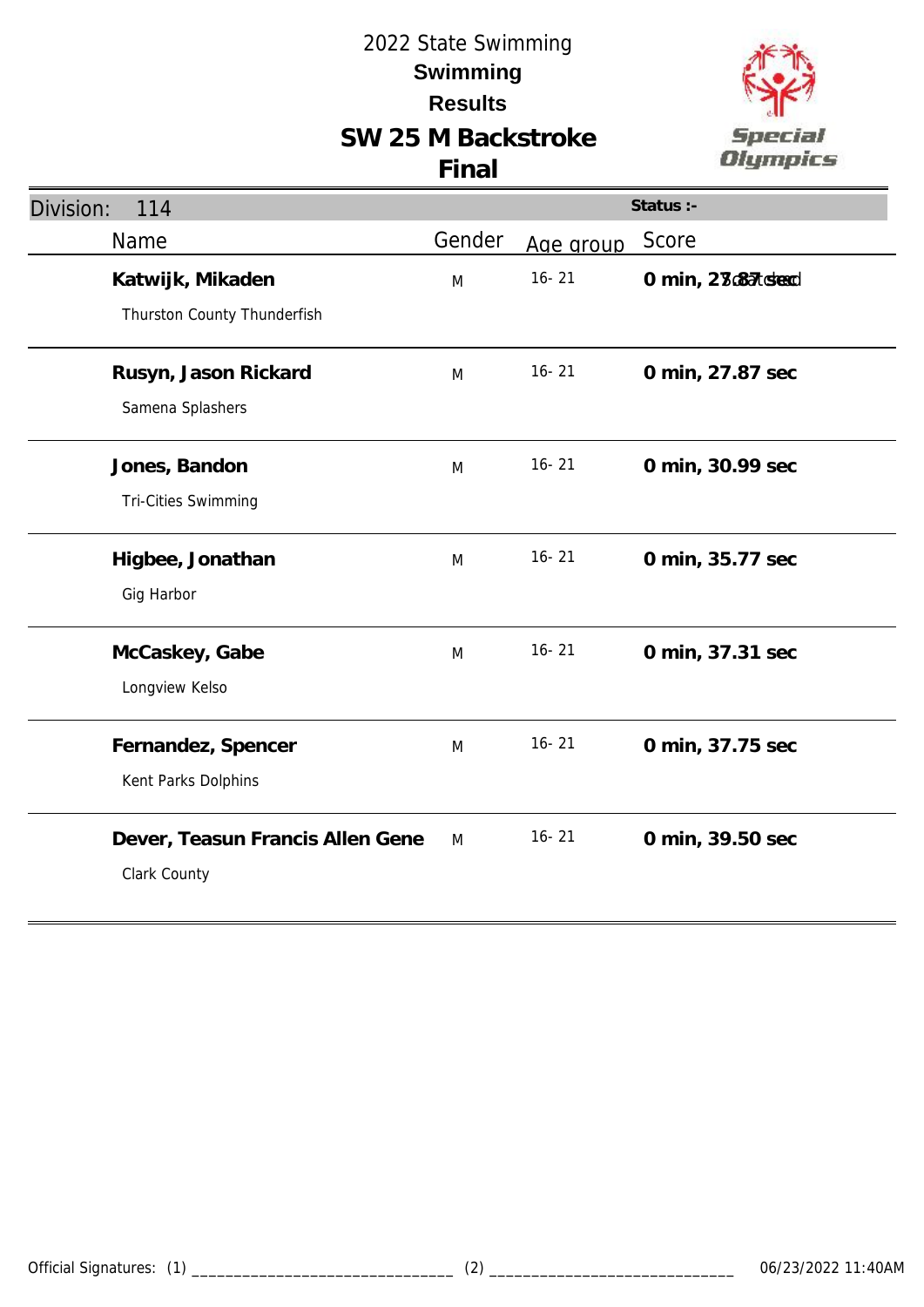

| Division:<br>115            | Status :- |           |                  |
|-----------------------------|-----------|-----------|------------------|
| Name                        | Gender    | Age group | Score            |
| Burbank, Dawson Fox         | M         | $16 - 21$ | Scratched        |
| Thurston County Thunderfish |           |           |                  |
| Smith, Andrew James         | M         | $22 +$    | Scratched        |
| Spokane Valley Sharks       |           |           |                  |
| Kopp, Connor                | M         | $22+$     | 0 min, 21.08 sec |
| Kent Parks Dolphins         |           |           |                  |
| Johnson, Jeremy             | M         | $22+$     | 0 min, 29.75 sec |
| Clark County                |           |           |                  |
| Zeibert, Justin             | M         | $16 - 21$ | 0 min, 41.94 sec |
| Kent Parks Dolphins         |           |           |                  |
| Hewes, Hezekiah Daniel      | M         | $16 - 21$ | 1 min, 12.13 sec |
| Clark County                |           |           |                  |
|                             |           |           |                  |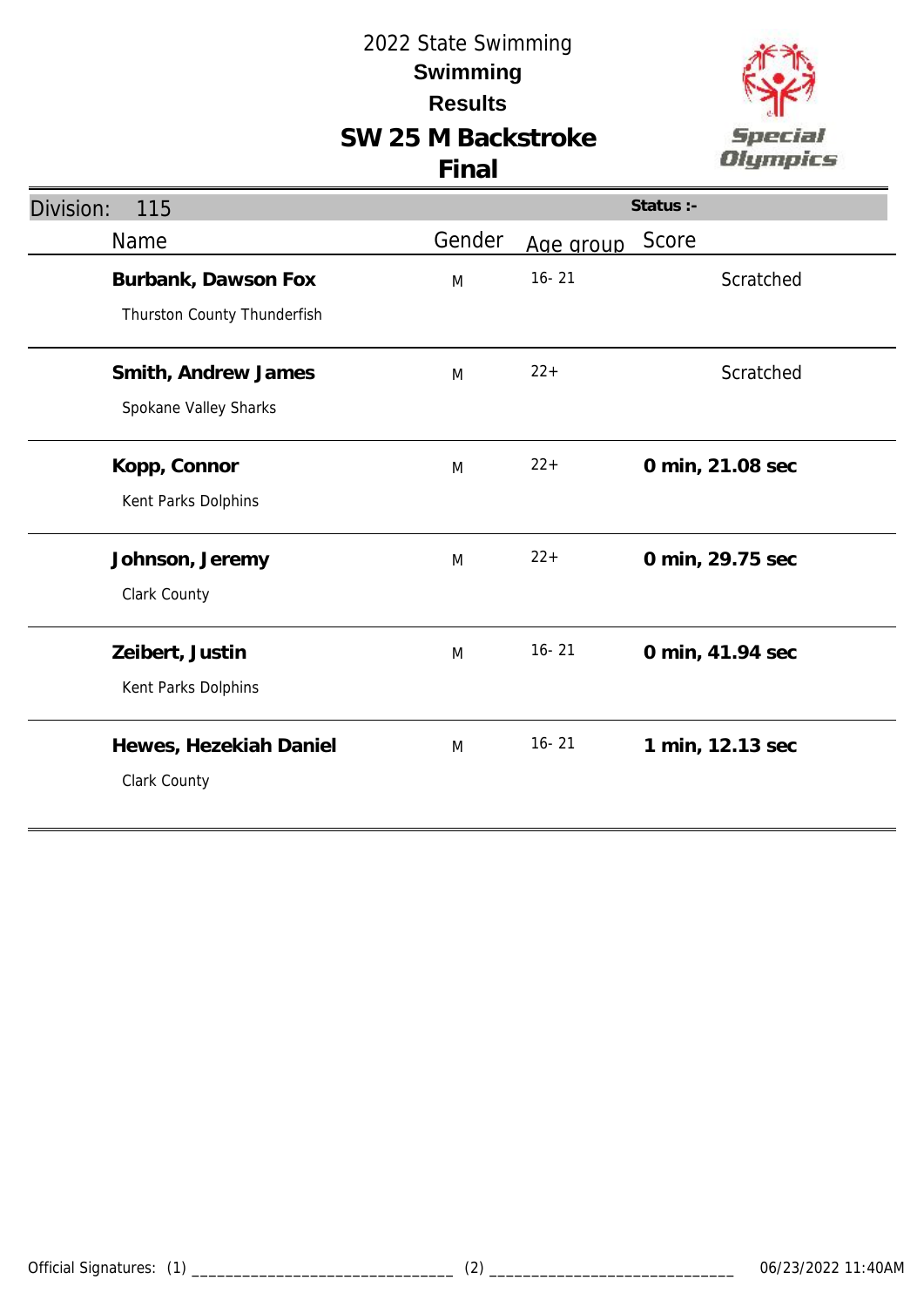

| Division:<br>116           |        |           | Status :-        |
|----------------------------|--------|-----------|------------------|
| Name                       | Gender | Age group | Score            |
| Crowson, Jerrod Benjie     | M      | $22 +$    | Scratched        |
| Clark County               |        |           |                  |
| Kleisath, Lawrence "Lance" | M      | $22 +$    | Scratched        |
| Lake Stevens Stingrays     |        |           |                  |
| Carter, James              | M      | $22 +$    | 0 min, 27.23 sec |
| Clark County               |        |           |                  |
| Viola, Sawyer James        | M      | $22 +$    | 0 min, 27.77 sec |
| Clark County               |        |           |                  |
| Holt, Pat                  | M      | $22 +$    | 0 min, 28.00 sec |
| Longview Kelso             |        |           |                  |
| Ball, Nicholas             | M      | $22 +$    | 0 min, 34.28 sec |
| Clark County               |        |           |                  |
|                            |        |           |                  |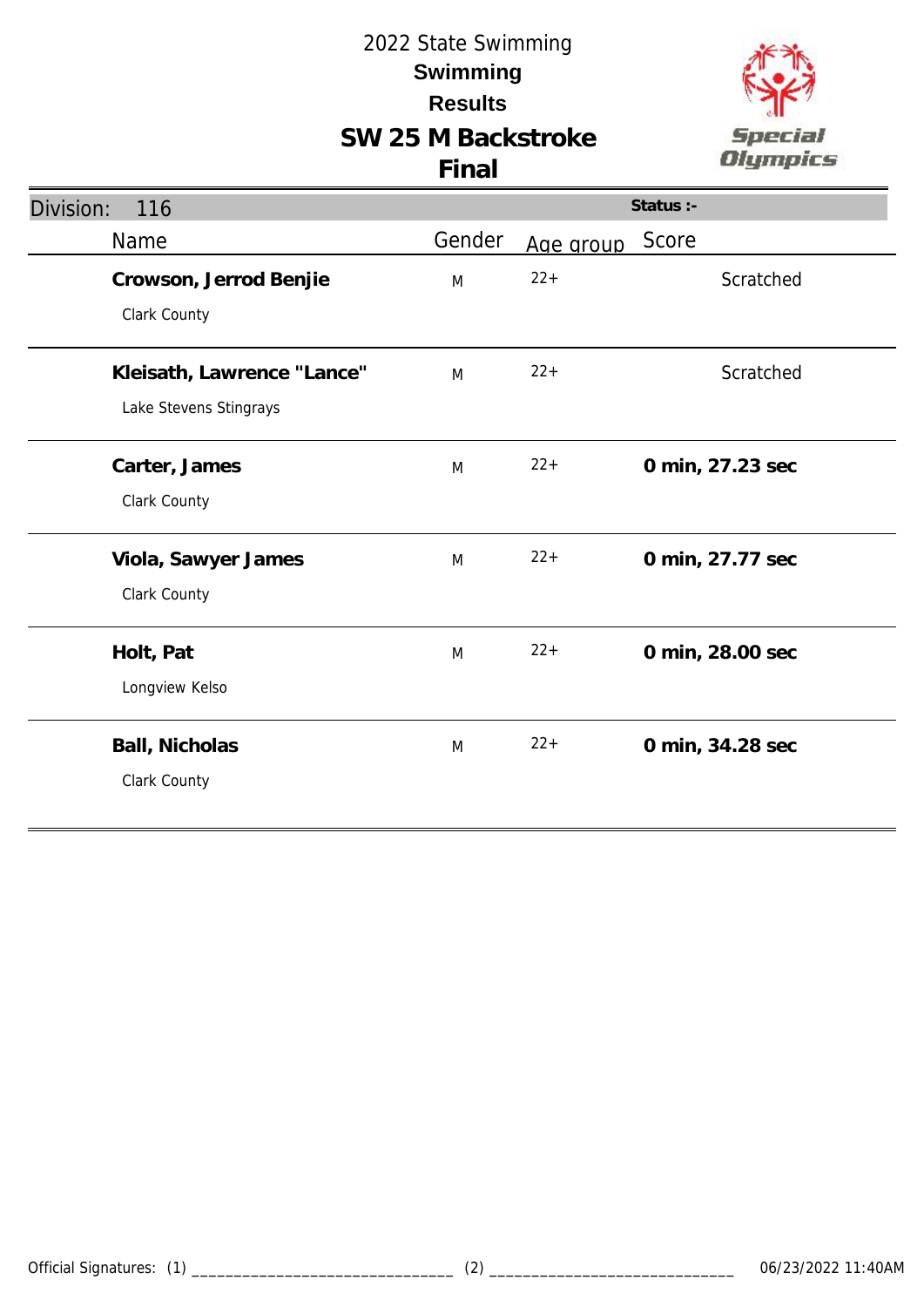

| Division:<br>117          |        |           | Status :-        |
|---------------------------|--------|-----------|------------------|
| Name                      | Gender | Age group | Score            |
| Wicklander, Zachary       | M      | $22 +$    | Scratched        |
| YMCA of SNOCO Stingrays   |        |           |                  |
| Ainsley, Jordan           | M      | $22+$     | 0 min, 31.13 sec |
| YMCA of SNOCO Stingrays   |        |           |                  |
| Vanzee, Michael W         | M      | $22 +$    | 0 min, 36.09 sec |
| Spokane Blue Dolphins     |        |           |                  |
| Grinzel, Tanner           | M      | $22+$     | 0 min, 38.24 sec |
| Tri-Cities Swimming       |        |           |                  |
| Kondracki, Robert Anthony | M      | $22 +$    | 0 min, 39.32 sec |
| North Kitsap Vikings      |        |           |                  |
| Mayer, Tim David          | M      | $22 +$    | 0 min, 39.83 sec |
| Spokane Valley Sharks     |        |           |                  |
| Hayford, Scott            | M      | $22 +$    | 0 min, 43.02 sec |
| Lake Stevens Stingrays    |        |           |                  |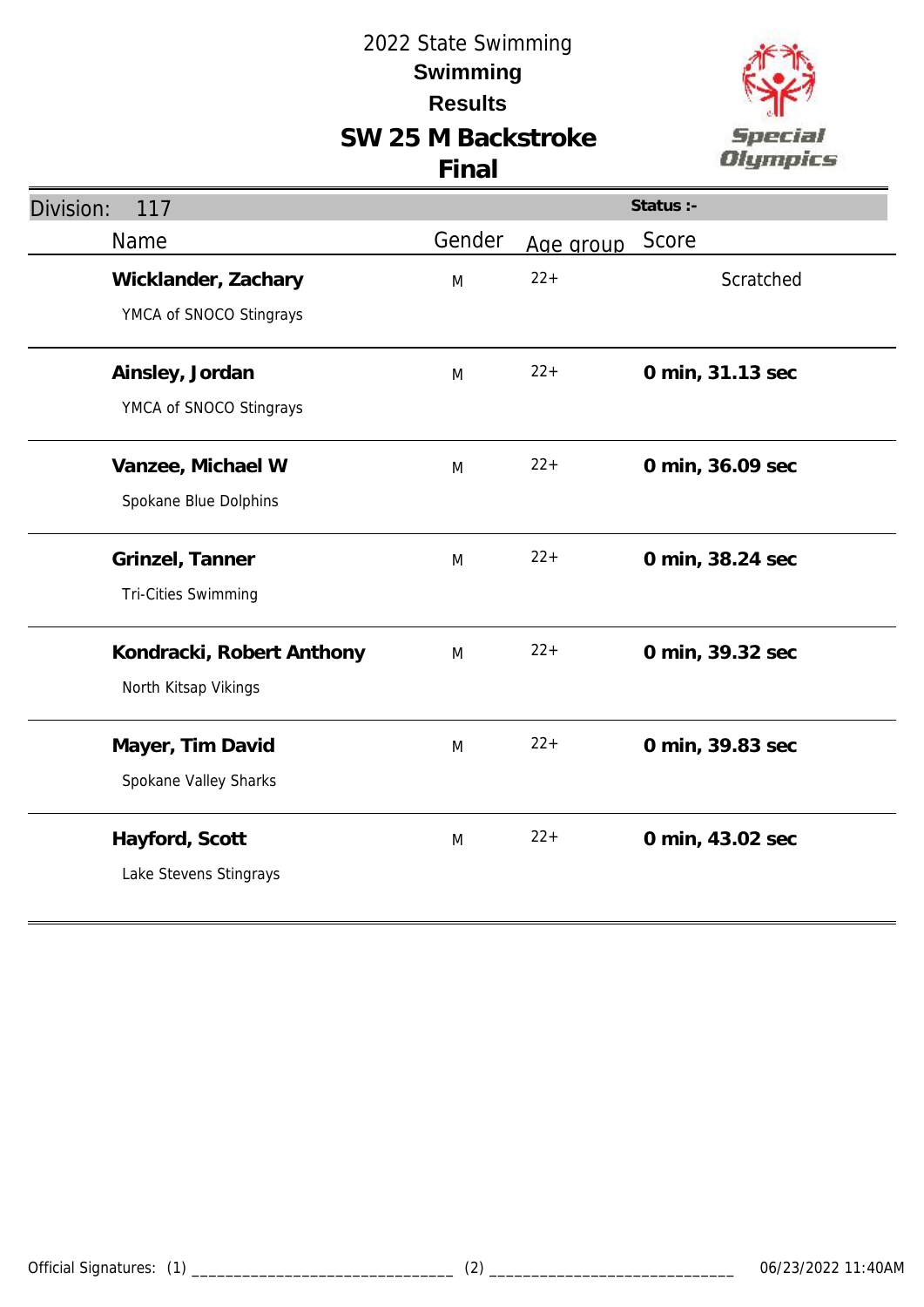

| Division:<br>118                     |        |           | Status :-        |
|--------------------------------------|--------|-----------|------------------|
| Name                                 | Gender | Age group | Score            |
| Seeley, Nick Paul                    | M      | $22+$     | Scratched        |
| <b>Tri-Cities Swimming</b>           |        |           |                  |
| Shaw, Ethan Chandler                 | M      | $22+$     | Scratched        |
| Nurturing Waters Therapies Sea Hawks |        |           |                  |
| Stewars, Eric Michael                | M      | $22+$     | Scratched        |
| Wenatchee Wavemakers                 |        |           |                  |
| Ward, Patrick Matthew                | M      | $22+$     | Scratched        |
| Spokane Valley Sharks                |        |           |                  |
| Shimada, Kyle A                      | M      | $22+$     | 0 min, 40.37 sec |
| Kent Parks Dolphins                  |        |           |                  |
| Stailey, Alex                        | M      | $22+$     | 0 min, 43.47 sec |
| Thurston County Thunderfish          |        |           |                  |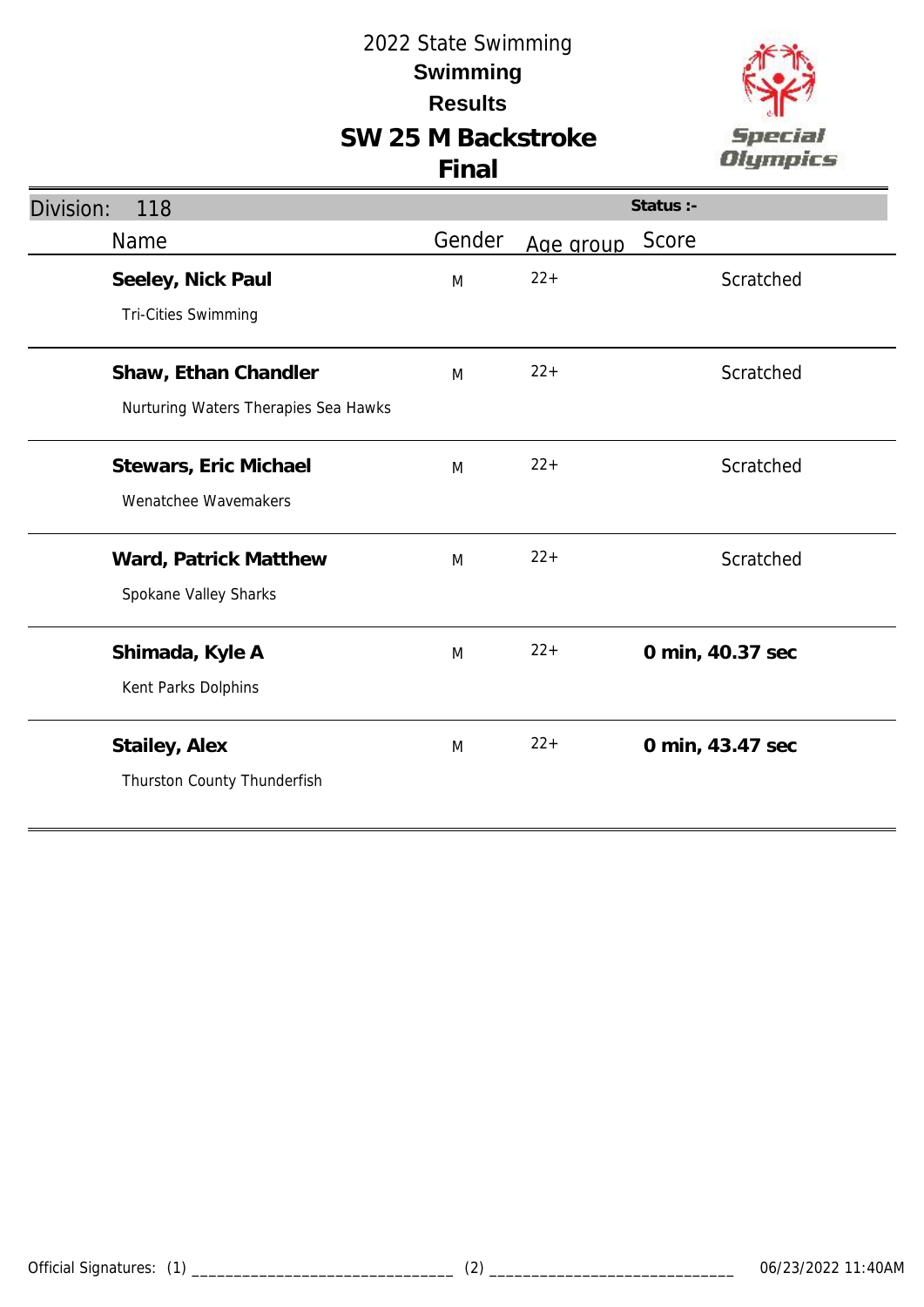

| Division:<br>119                                 |        |           | Status :-        |
|--------------------------------------------------|--------|-----------|------------------|
| Name                                             | Gender | Age group | Score            |
| Rogerson, Drew Case<br>YMCA of SNOCO Stingrays   | M      | $22 +$    | 0 min, 38.90 sec |
| Fillmore, Thomas Christopher<br>Lewis County     | M      | $22+$     | 0 min, 41.59 sec |
| King, Zachary<br>YMCA of SNOCO Stingrays         | M      | $22+$     | 0 min, 45.43 sec |
| Williams, Ryan<br>Lewis County                   | M      | $22 +$    | 0 min, 45.65 sec |
| Wyer, Brent Allen<br>Thurston County Thunderfish | M      | $22 +$    | 0 min, 46.34 sec |
| Midson, Dillon Patrick<br>Gig Harbor             | M      | $22+$     | 0 min, 46.78 sec |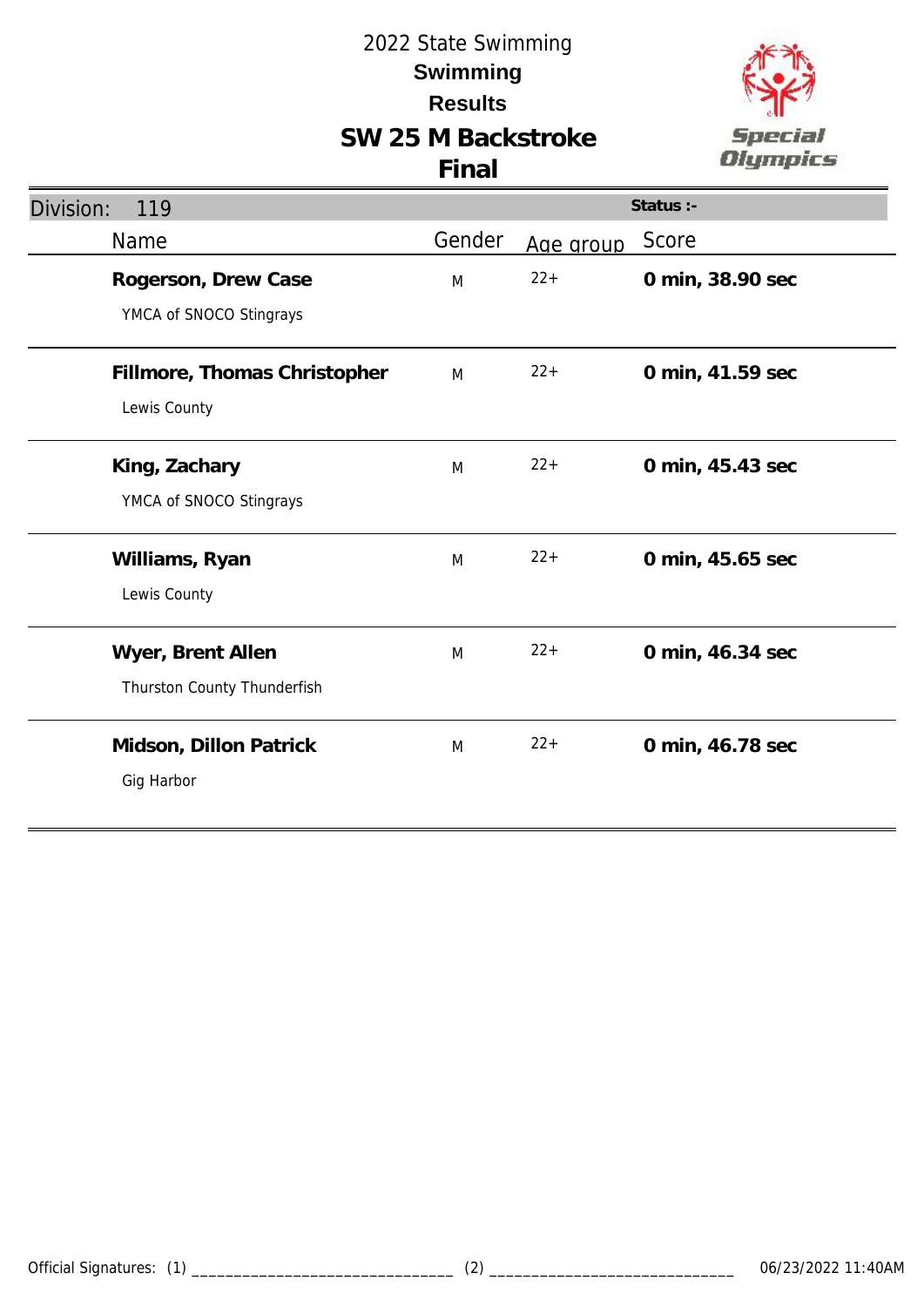

| Division:<br>120                       | Status :- |           |                  |
|----------------------------------------|-----------|-----------|------------------|
| Name                                   | Gender    | Age group | Score            |
| Malthaner, Kyle H                      | M         | $22 +$    | Scratched        |
| Spokane Blue Dolphins                  |           |           |                  |
| Mclaughlin, Michael Wallace            | M         | $22 +$    | Scratched        |
| Bellingham Independents - Speed Sharks |           |           |                  |
| Griffin, Aiden Isaac                   | M         | $22 +$    | 0 min, 46.38 sec |
| Samena Splashers                       |           |           |                  |
| Nelson, Charles                        | M         | $22 +$    | 0 min, 48.26 sec |
| Wenatchee Wavemakers                   |           |           |                  |
| Shipley Jr, Thomas                     | M         | $22 +$    | 0 min, 50.18 sec |
| Longview Kelso                         |           |           |                  |
| Rutter, Kevin George                   | M         | $22+$     | 0 min, 55.67 sec |
| Bellingham Independents - Speed Sharks |           |           |                  |
| Hilde, Michael Steven                  | M         | $22+$     | 1 min, 1.39 sec  |
| Maple Valley Makos                     |           |           |                  |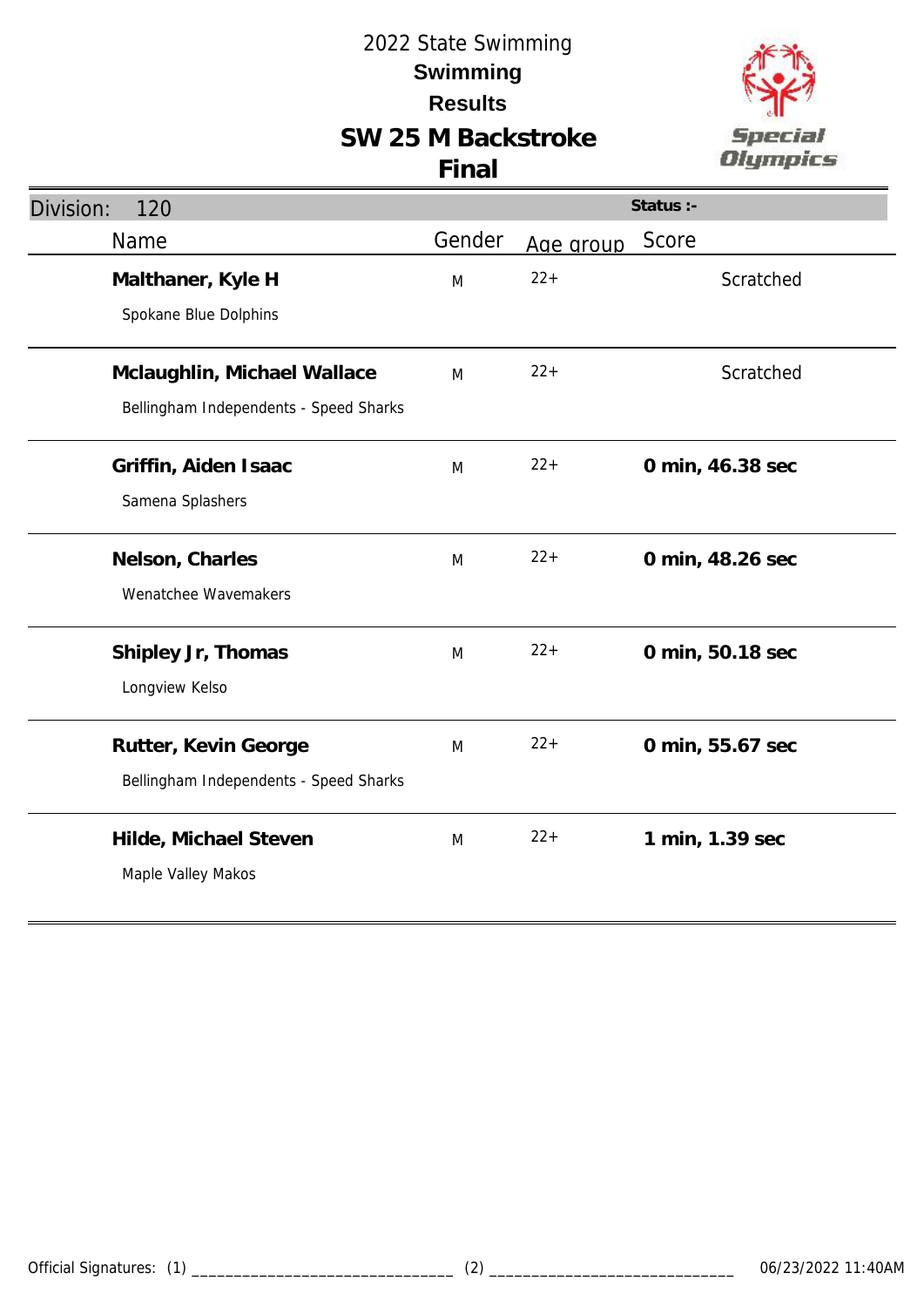

| Division:<br>121      | Status :- |           |                  |
|-----------------------|-----------|-----------|------------------|
| Name                  | Gender    | Age group | Score            |
| Bangsund, Matthew     | M         | $22 +$    | Scratched        |
| Wenatchee Wavemakers  |           |           |                  |
| Hammond, David        | M         | $22 +$    | Scratched        |
| Longview Kelso        |           |           |                  |
| Raymond, Jason D.     | M         | $22+$     | 0 min, 44.54 sec |
| Spokane Valley Sharks |           |           |                  |
| Blevins, Juan Carlos  | M         | $22 +$    | 0 min, 55.11 sec |
| Clallam County Orcas  |           |           |                  |
| Johnson, Jacob        | M         | $22 +$    | 1 min, 8.08 sec  |
| Clark County          |           |           |                  |
| Depudy, Bobby Eugene  | M         | $22 +$    | 1 min, 22.48 sec |
| North Kitsap Vikings  |           |           |                  |
| Wright, Michael       | M         | $22 +$    | 1 min, 50.78 sec |
| Lewis County          |           |           |                  |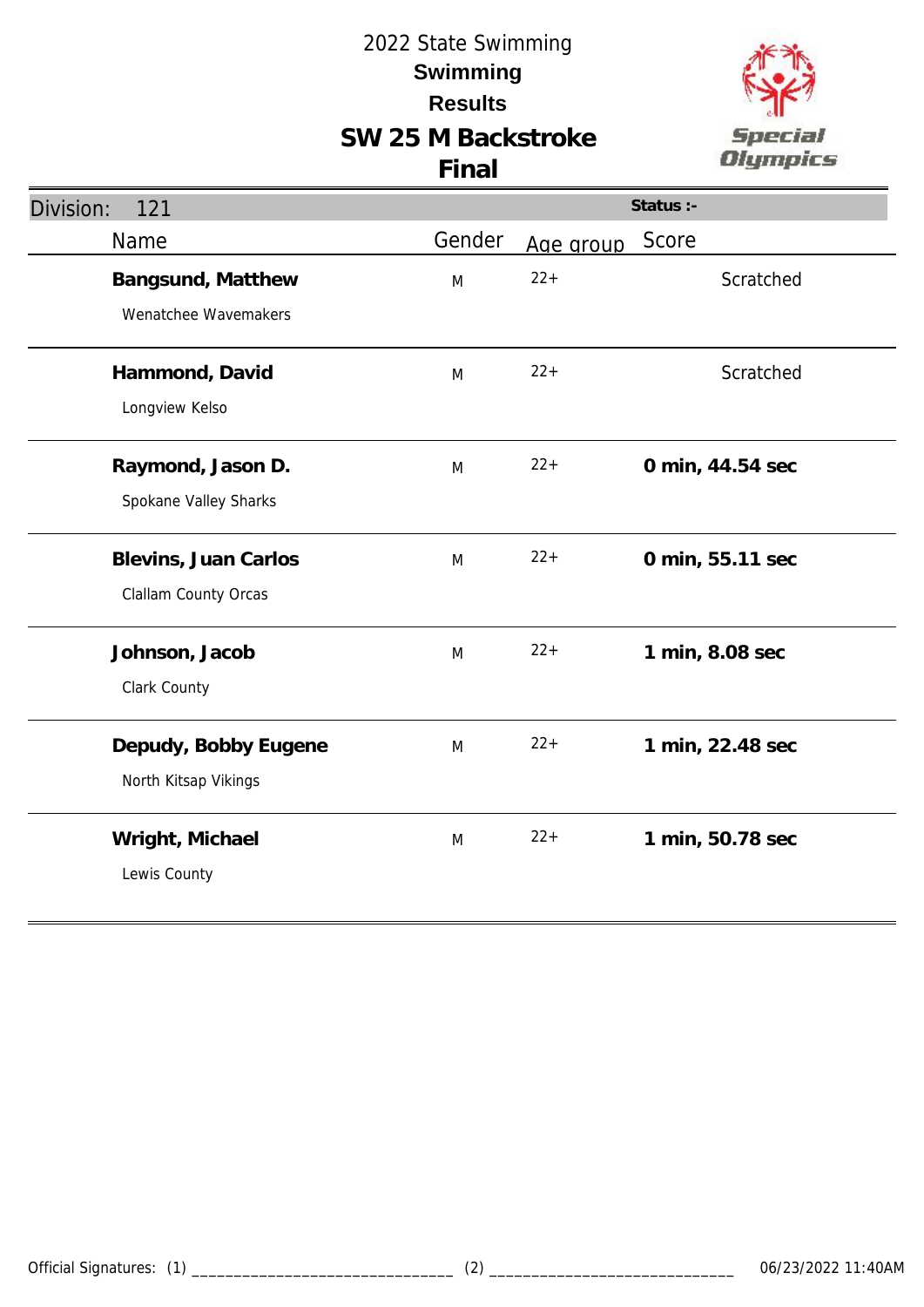



| Division:<br>072                             | Status :- |           |                  |
|----------------------------------------------|-----------|-----------|------------------|
| Name                                         | Gender    | Age group | Score            |
| Waltrip, William Alan<br><b>JBLM Tigers</b>  | M         | $8 - 15$  | 0 min, 28.97 sec |
| Waltrip, Andrew Warner<br><b>JBLM Tigers</b> | M         | $8 - 15$  | 0 min, 29.52 sec |
| Morrison, Blaze<br>Twin Rivers Sturgeons     | F         | $8 - 15$  | 0 min, 44.25 sec |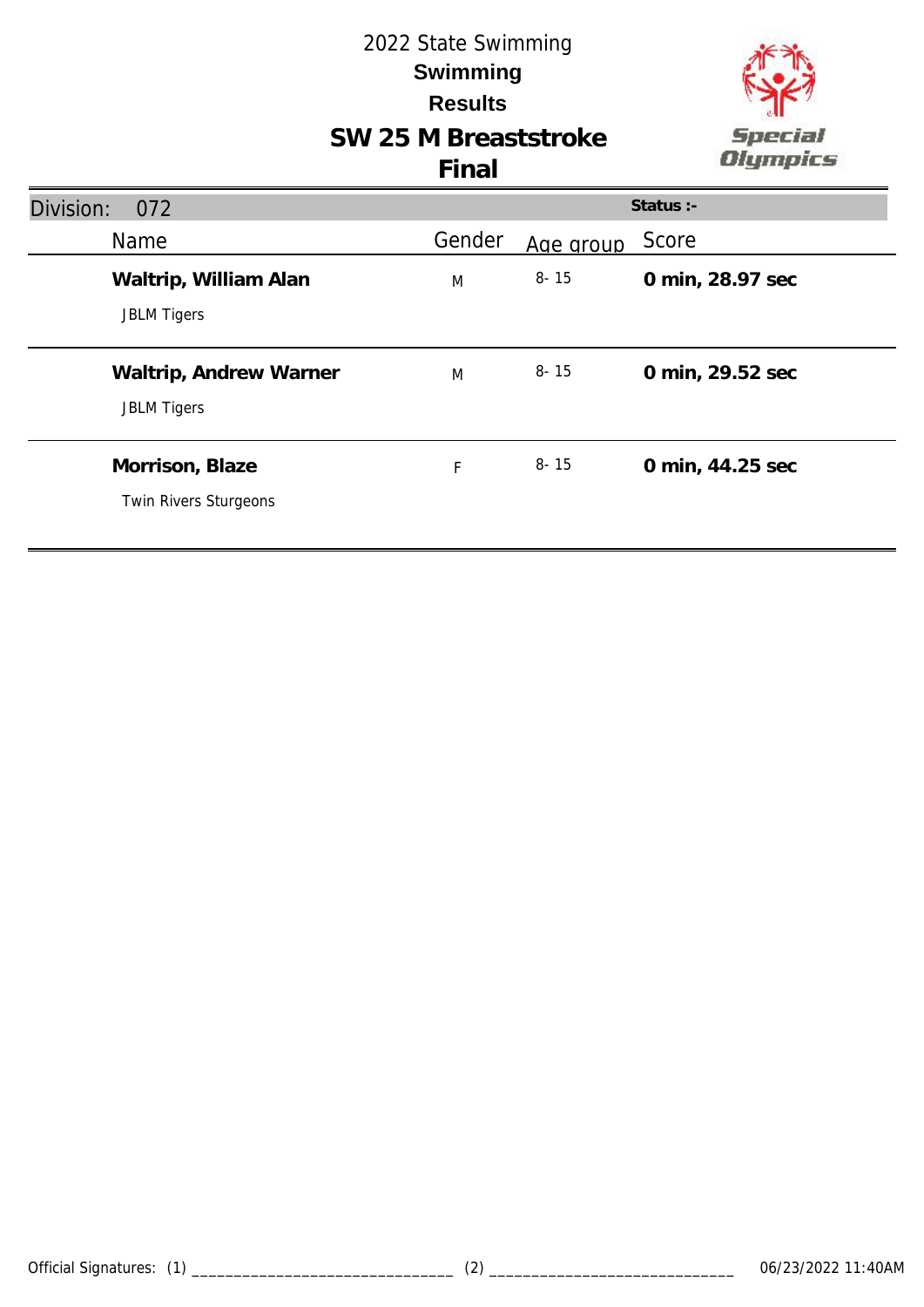

# **SW 25 M Breaststroke**

| Division:<br>073                                |        |           | Status :-        |
|-------------------------------------------------|--------|-----------|------------------|
| Name                                            | Gender | Age group | Score            |
| McCaskey, Gabe<br>Longview Kelso                | M      | $16 - 21$ | 0 min, 35.67 sec |
| Kuenstler, Derek<br>Thurston County Thunderfish | M      | $16 - 21$ | 0 min, 43.91 sec |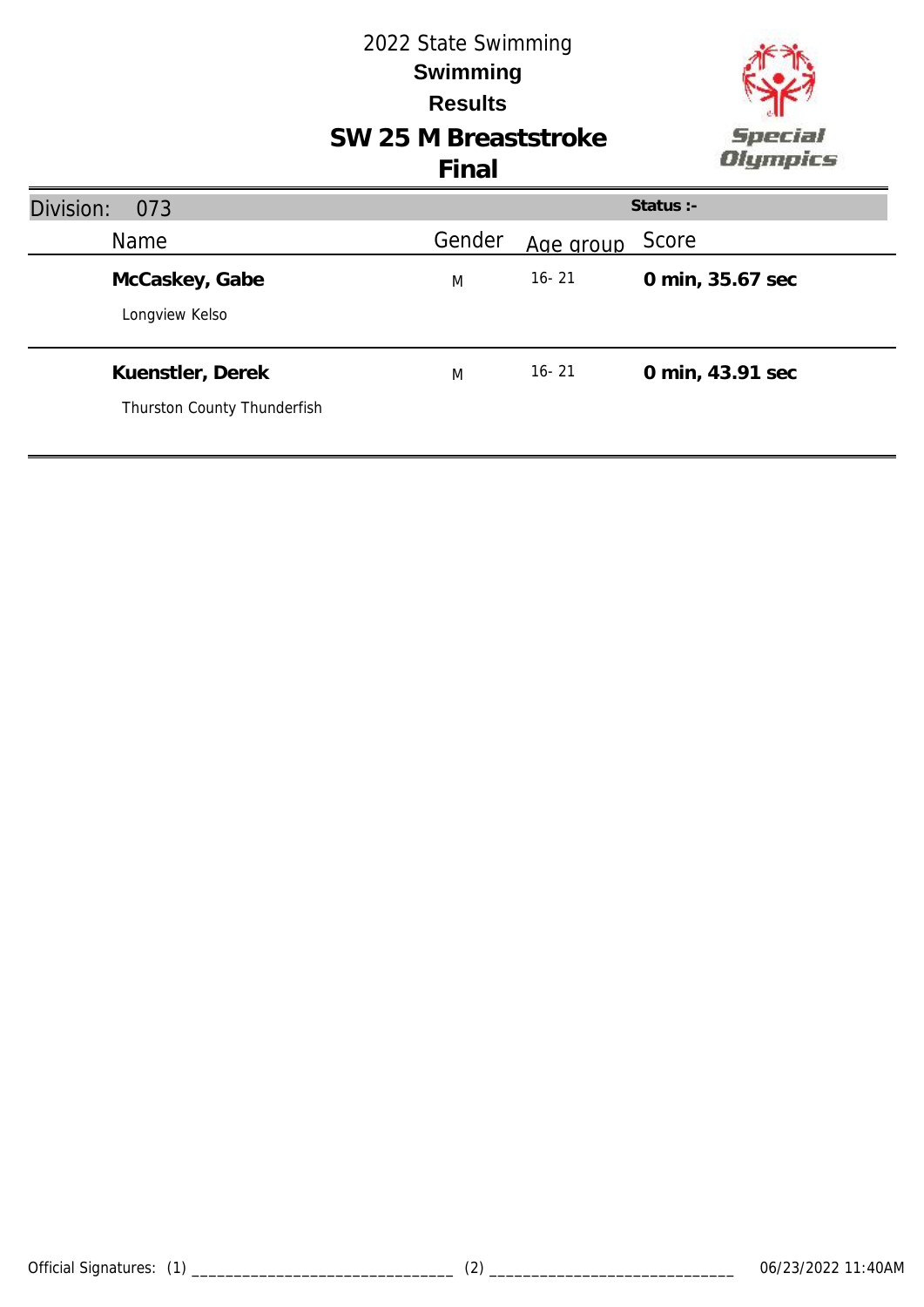# **SW 25 M Breaststroke**



| Division:<br>074                                      |             |           | Status :-        |
|-------------------------------------------------------|-------------|-----------|------------------|
| Name                                                  | Gender      | Age group | Score            |
| Racicot, Malaina<br>Spokane Valley Sharks             | F           | $22+$     | 0 min, 33.84 sec |
| Geib, Clarise<br>Nurturing Waters Therapies Sea Hawks | F           | $22+$     | 0 min, 36.87 sec |
| Thompson, Emma R<br>Thurston County Thunderfish       | F           | $22 +$    | 0 min, 44.32 sec |
| Branham, Robyn<br>Thurston County Thunderfish         | $\mathsf F$ | $22+$     | 0 min, 45.31 sec |
| Leanard, Kasey Ann<br>Thurston County Thunderfish     | F           | $22+$     | 0 min, 46.71 sec |
| Young, Skye<br>Twin Rivers Sturgeons                  | F           | $22+$     | 0 min, 48.65 sec |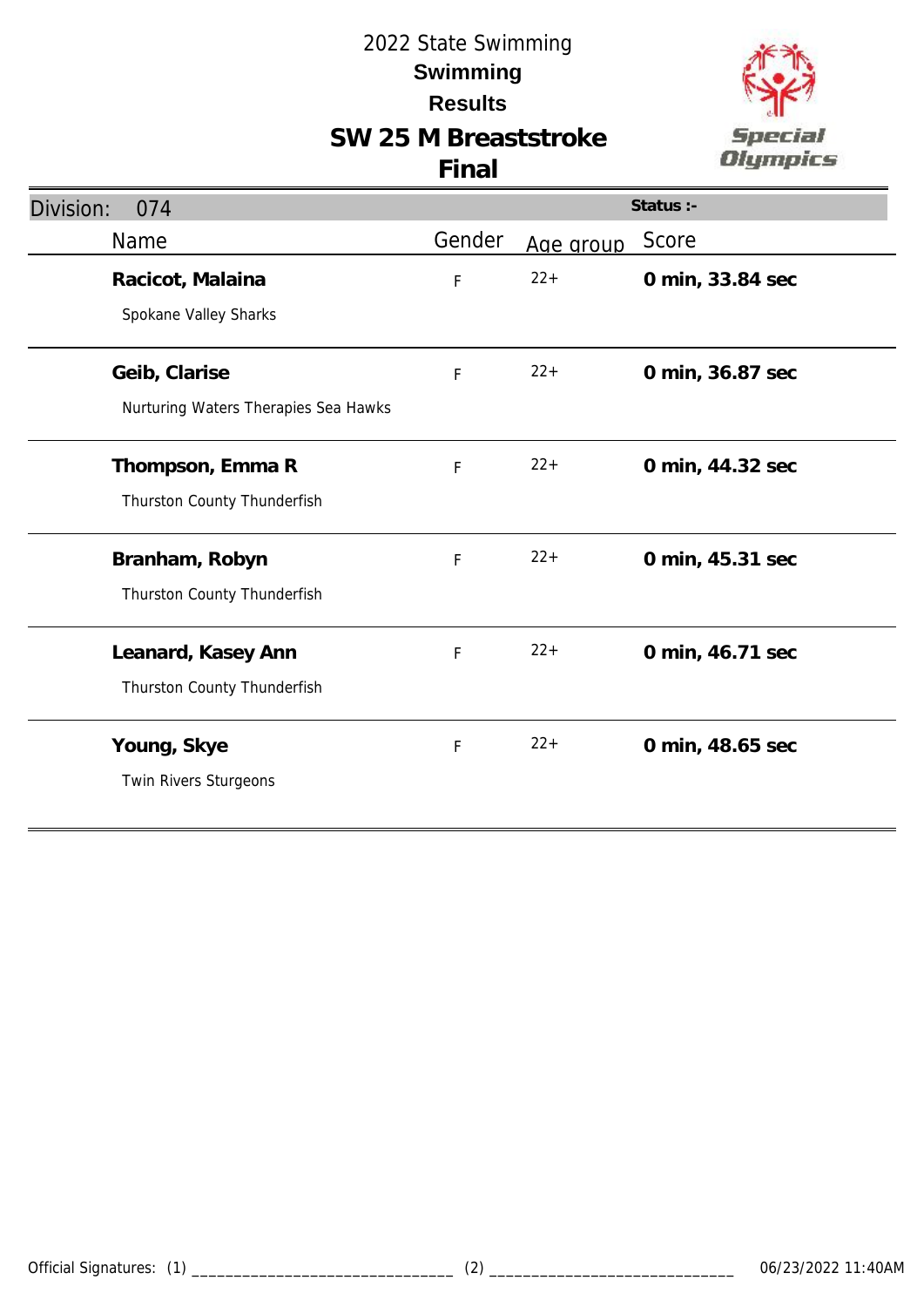# **SW 25 M Breaststroke**





| Division:<br>075         |        |           | Status :-        |
|--------------------------|--------|-----------|------------------|
| Name                     | Gender | Age group | Score            |
| Ascolese, Micaela Anita  | F      | $22 +$    | Scratched        |
| Spokane Blue Dolphins    |        |           |                  |
| Garvin, Margaret Cecilia | F      | $22 +$    | Scratched        |
| Spokane Blue Dolphins    |        |           |                  |
| Byron, Christy           | F      | $22 +$    | 0 min, 48.63 sec |
| Lake Stevens Stingrays   |        |           |                  |
| Bingle, Kyra             | F      | $22 +$    | 0 min, 52.41 sec |
| Maple Valley Makos       |        |           |                  |
| Edison, Bianca Julie     | F      | $22 +$    | 1 min, 1.00 sec  |
| Gig Harbor               |        |           |                  |
| Barnhill, Jean           | F      | $22 +$    | 1 min, 1.56 sec  |
| North Kitsap Vikings     |        |           |                  |
| Bundy, Tina              | F      | $22 +$    | 1 min, 8.92 sec  |
| Maple Valley Makos       |        |           |                  |
|                          |        |           |                  |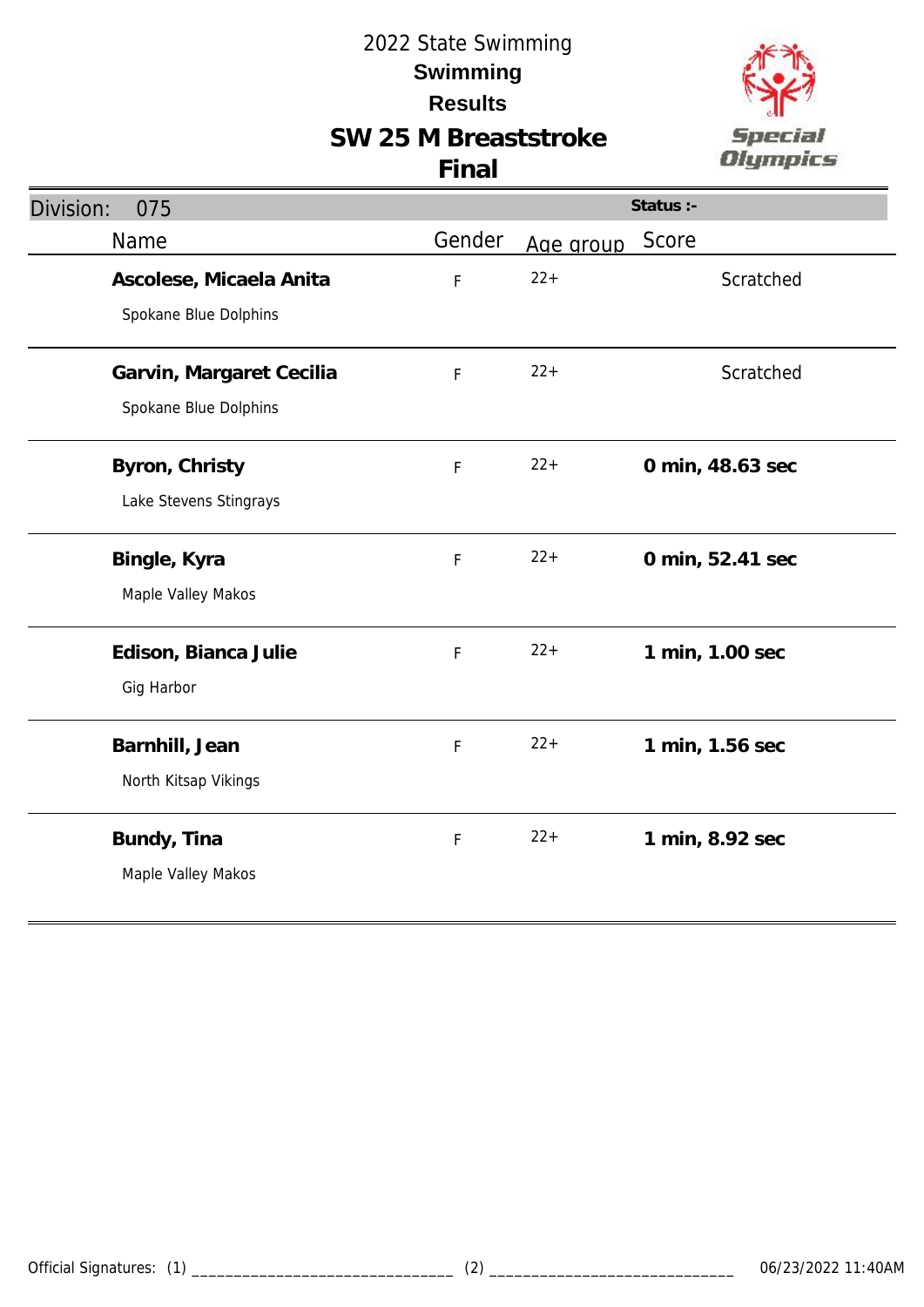**SW 25 M Breaststroke**



|  | v |  |
|--|---|--|

| Division:<br>076            |        |           | Status :-        |
|-----------------------------|--------|-----------|------------------|
| Name                        | Gender | Age group | Score            |
| Smith, Andrew James         | M      | $22 +$    | Scratched        |
| Spokane Valley Sharks       |        |           |                  |
| Holt, Pat                   | M      | $22 +$    | 0 min, 35.13 sec |
| Longview Kelso              |        |           |                  |
| Wyer, Brent Allen           | M      | $22+$     | 0 min, 41.64 sec |
| Thurston County Thunderfish |        |           |                  |
| Wiest, Andrew "Garrett"     | M      | $22 +$    | 0 min, 44.37 sec |
| North Kitsap Vikings        |        |           |                  |
| Hayford, Scott              | M      | $22 +$    | 0 min, 47.25 sec |
| Lake Stevens Stingrays      |        |           |                  |
| Jabbora, Eric Killian       | M      | $22 +$    | 1 min, 2.29 sec  |
| Spokane Blue Dolphins       |        |           |                  |
| Shipley Jr, Thomas          | M      | $22+$     | 1 min, 7.58 sec  |
| Longview Kelso              |        |           |                  |
|                             |        |           |                  |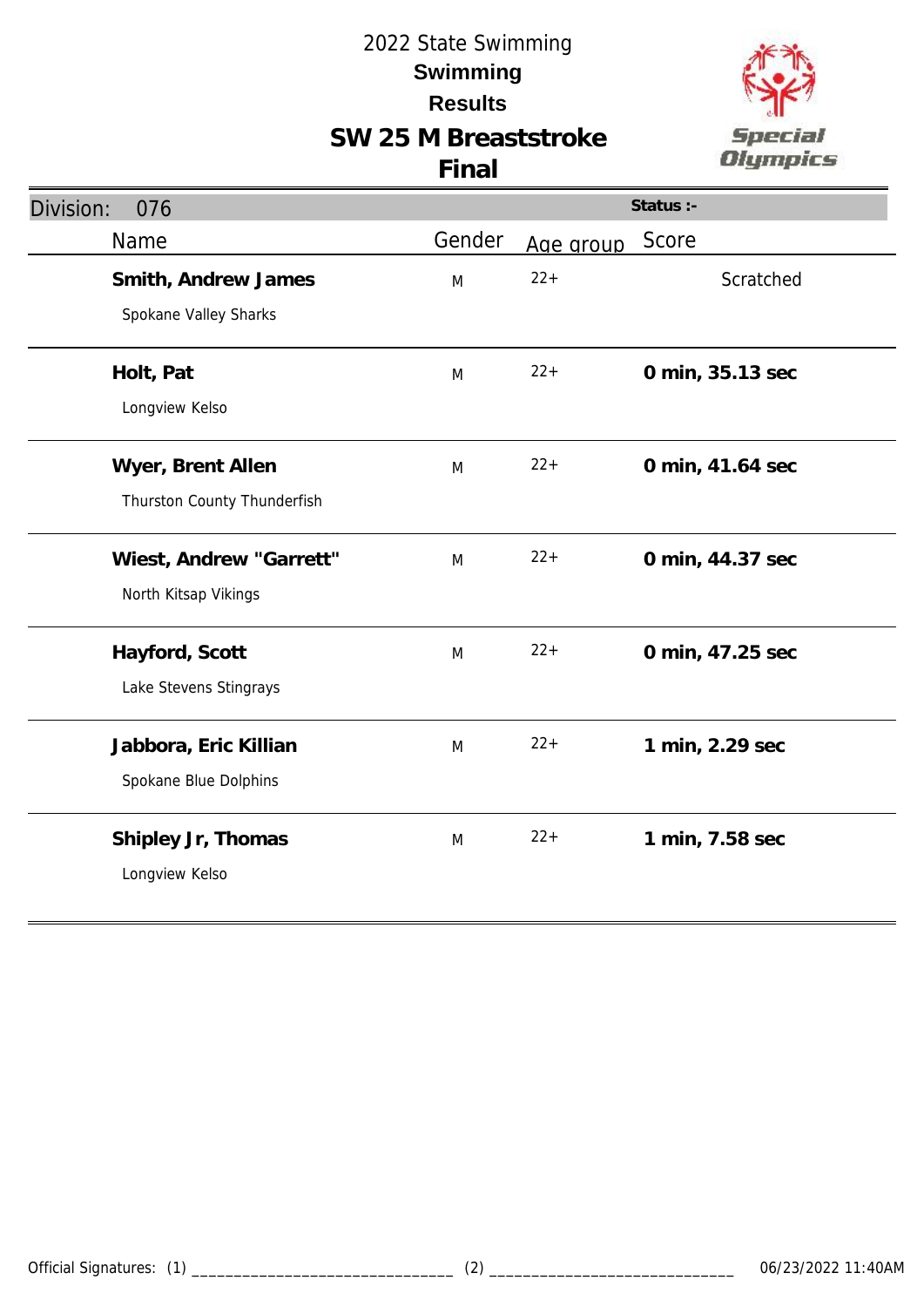# **SW 25 M Butterfly** 2022 State Swimming **Results Swimming Final**



| Division:<br>021                               |        |           | Status $:$ -     |
|------------------------------------------------|--------|-----------|------------------|
| <b>Name</b>                                    | Gender | Age group | Score            |
| Mcadam, Emma Jane<br>North Kitsap Vikings      | F      | $16 - 21$ | Scratched        |
| Johansson, Sarah Louise<br>Kent Parks Dolphins | F      | $16 - 21$ | 0 min, 57.50 sec |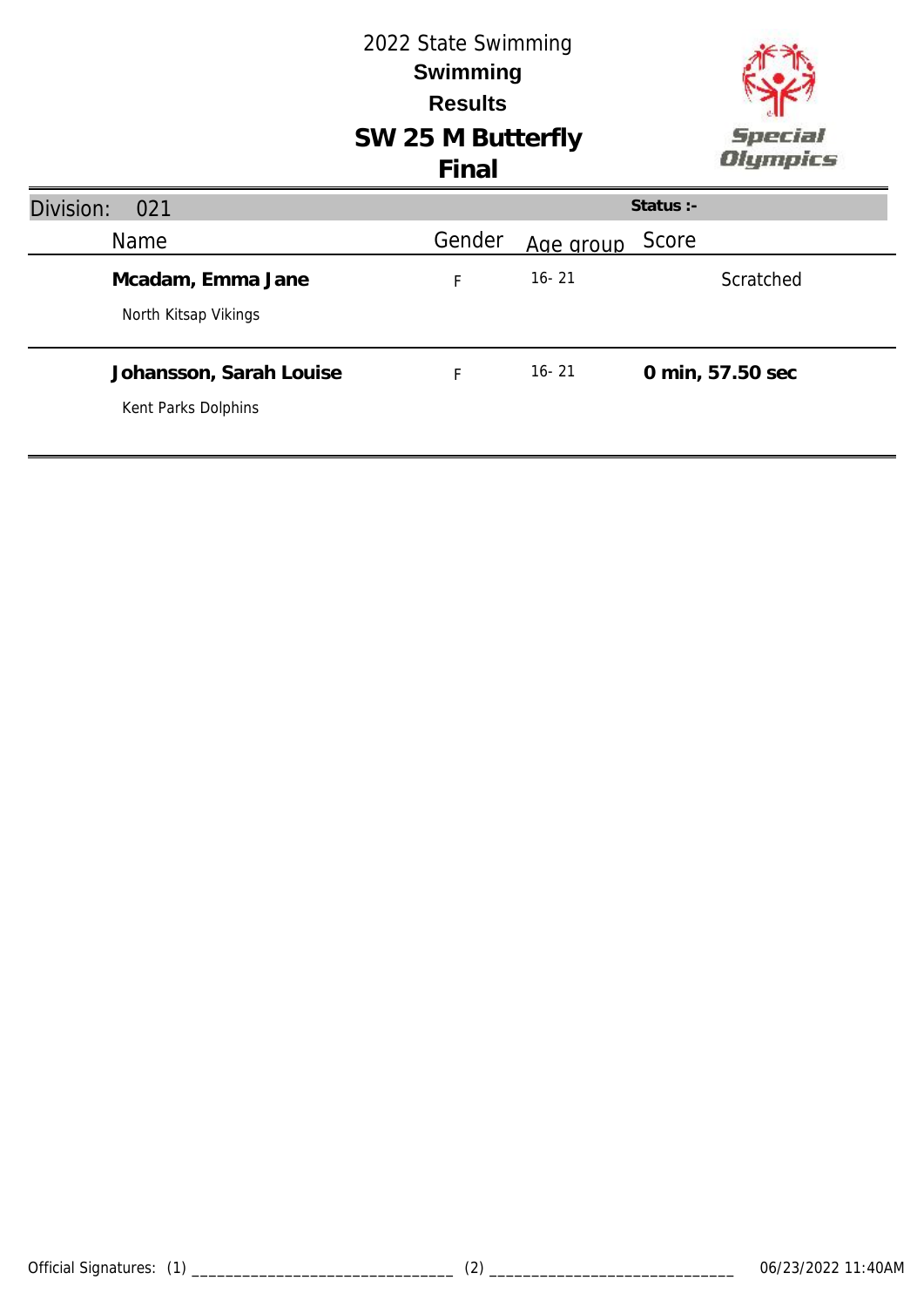|                             | 2022 State Swimming<br><b>Swimming</b><br><b>Results</b><br>SW 25 M Butterfly<br>Final |           | <b>Special</b><br>Olympics |
|-----------------------------|----------------------------------------------------------------------------------------|-----------|----------------------------|
| Division:<br>022            |                                                                                        |           | Status :-                  |
| <b>Name</b>                 | Gender                                                                                 | Age group | Score                      |
| Hill, Lindsay               | F                                                                                      | $22+$     | 0 min, 30.77 sec           |
| Thurston County Thunderfish |                                                                                        |           |                            |
| Edison, Bianca Julie        | F                                                                                      | $22+$     | 0 min, 38.75 sec           |
| Gig Harbor                  |                                                                                        |           |                            |
|                             |                                                                                        |           |                            |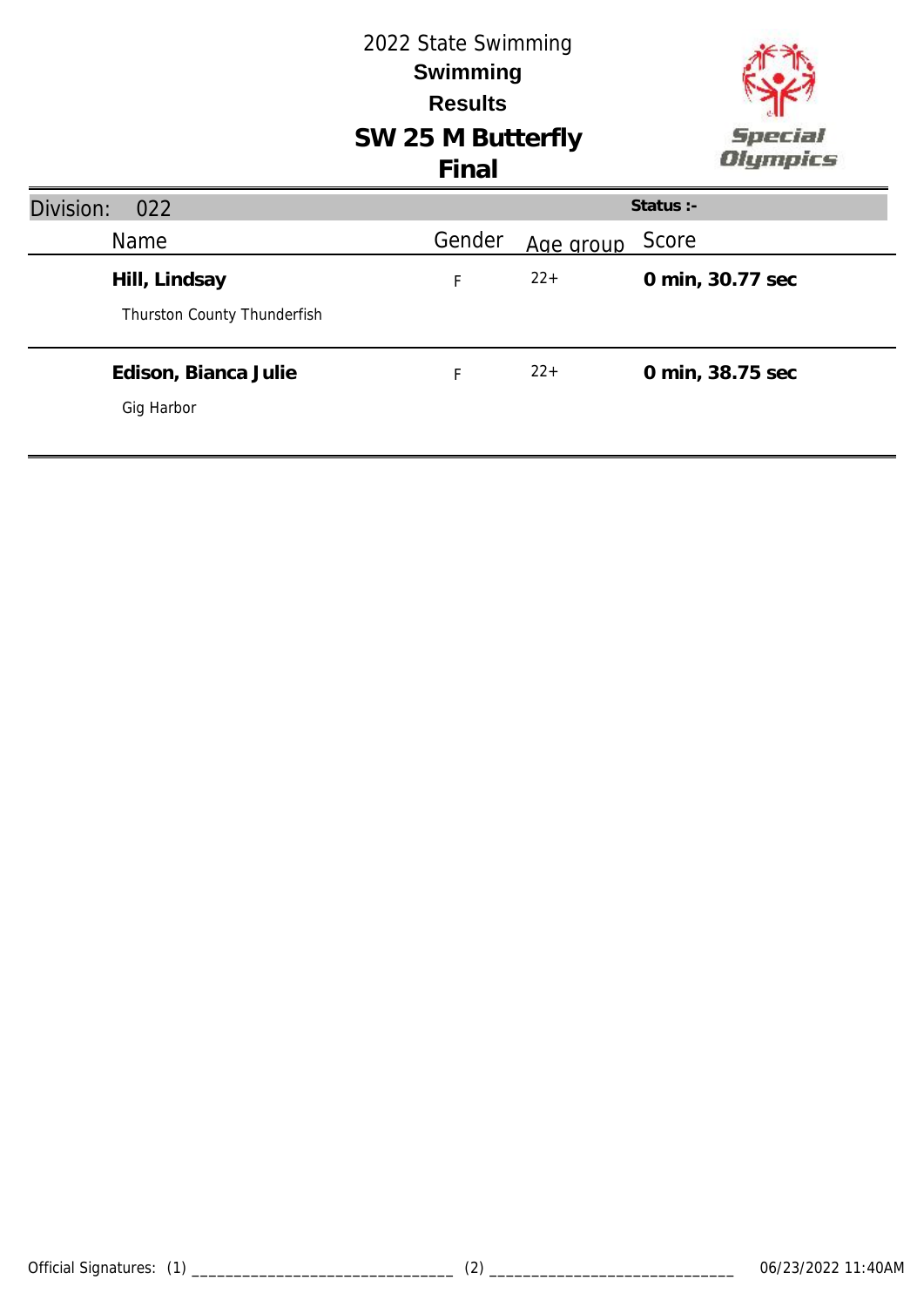#### 2022 State Swimming **Swimming Results SW 25 M Butterfly** Special **Olympics Final Status :-** Division: 023 Name Mame Cender Age group Score M 8- 15 **0 min, 29.98 sec Smith, Aiden Joseph** Twin Rivers Sturgeons **Waltrip, Andrew Warner** M 8- 15 **0 min, 31.58 sec** JBLM Tigers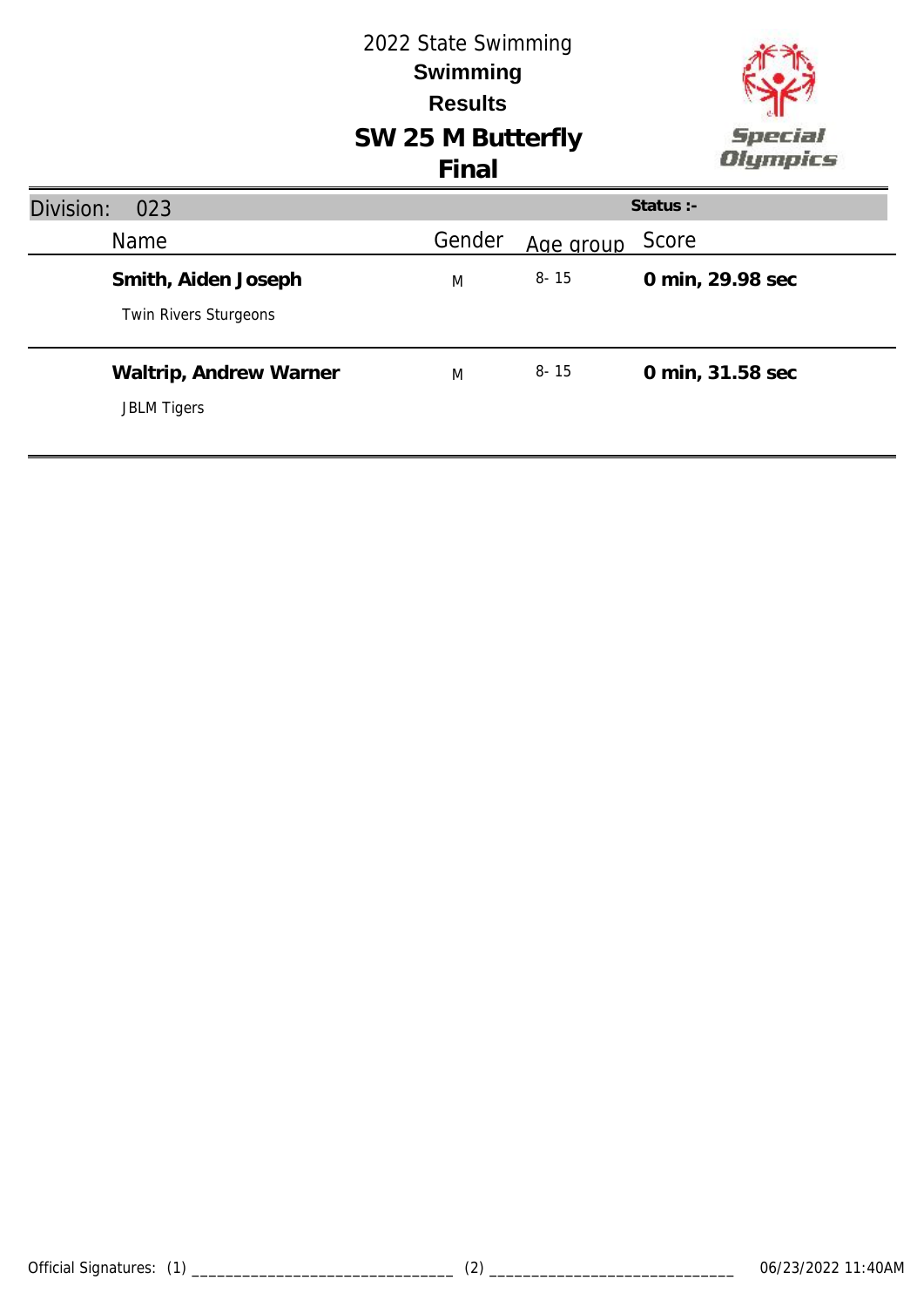|                                                 | 2022 State Swimming<br><b>Swimming</b><br><b>Results</b><br>SW 25 M Butterfly<br>Final |           | <b>Special</b><br>Olympics |
|-------------------------------------------------|----------------------------------------------------------------------------------------|-----------|----------------------------|
| Division:<br>024                                |                                                                                        |           | Status :-                  |
| <b>Name</b>                                     | Gender                                                                                 | Age group | Score                      |
| Carter, James<br>Clark County                   | M                                                                                      | $22+$     | 0 min, 23.11 sec           |
| Hoff, David Karl<br>Thurston County Thunderfish | M                                                                                      | $22+$     | 0 min, 27.85 sec           |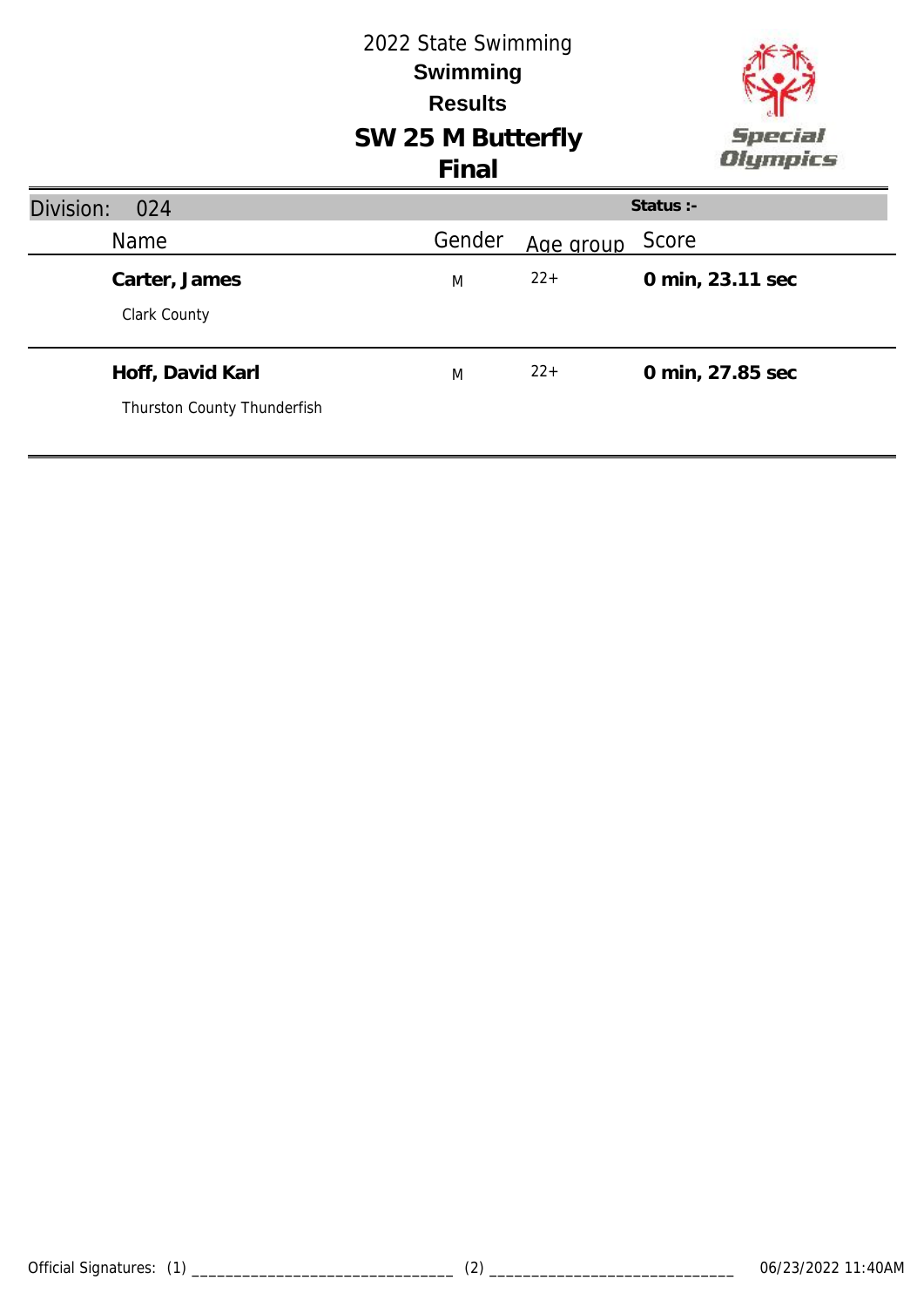# **SW 25 M Flotation Race** 2022 State Swimming **Results Swimming**

**Final**



#### Division: 067 Name Mame Cender Age group Score **Status :- Clemena, Amber Grace** North Kitsap Vikings F 16- 21 **0 min, 45.46 sec Olsen, Haleigh E.** Spokane Valley Sharks F 16- 21 **0 min, 51.36 sec Delorissa, Aislynn Raine** Longview Kelso F 8- 15 **1 min, 3.01 sec**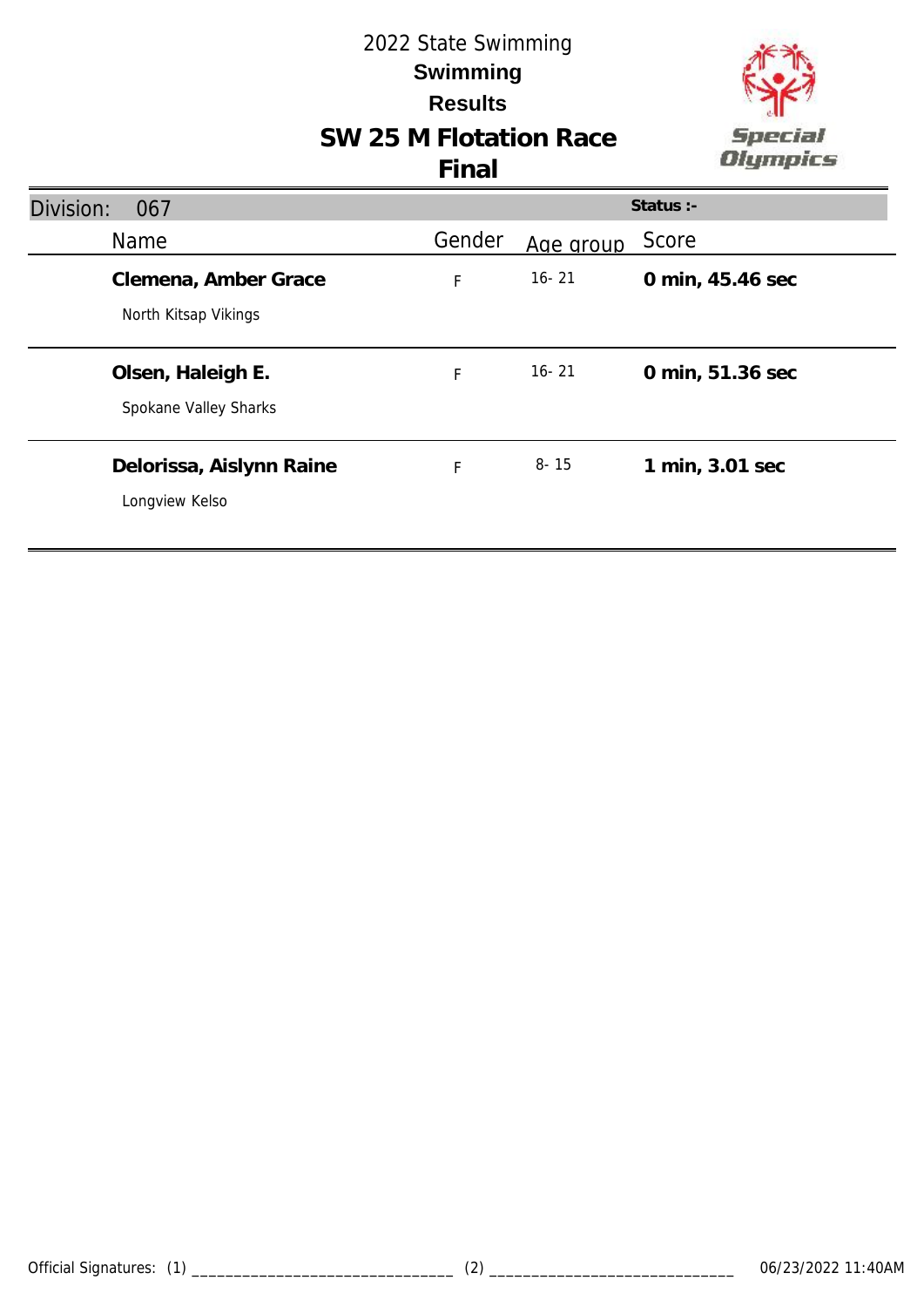# **SW 25 M Flotation Race** 2022 State Swimming **Results Swimming**



| Division:<br>068       |        |           | Status :-        |
|------------------------|--------|-----------|------------------|
| Name                   | Gender | Age group | Score            |
| Ciaciach, Molly        | F      | $22+$     | Scratched        |
| Gig Harbor             |        |           |                  |
| Sweeney, Stacy         | F      | $22+$     | 0 min, 37.53 sec |
| Gig Harbor             |        |           |                  |
| Mulvey, Sarah Joanne   | F      | $22+$     | 0 min, 41.93 sec |
| Lake Stevens Stingrays |        |           |                  |
|                        |        |           |                  |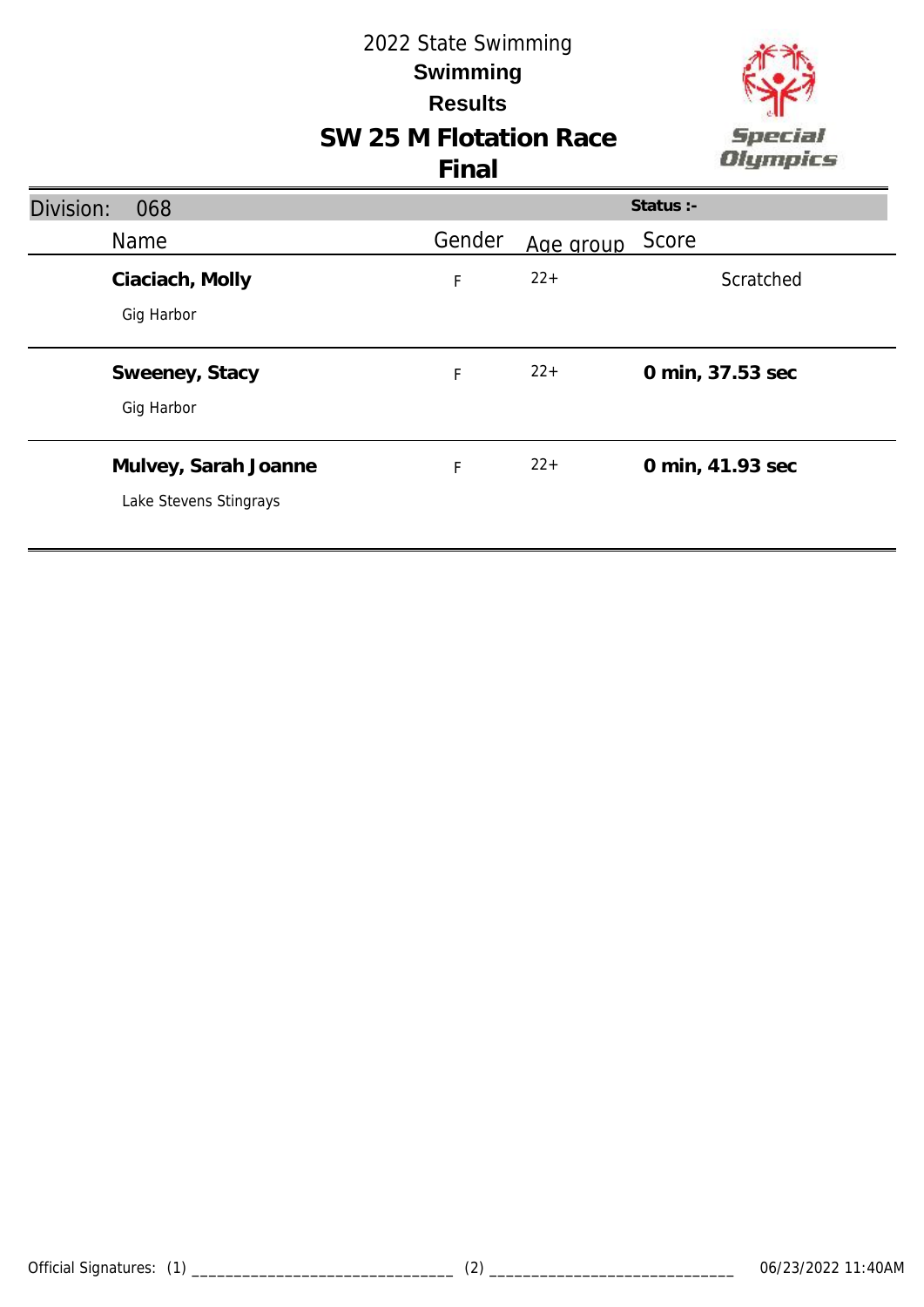

# **SW 25 M Flotation Race**

| Division:<br>069                                                |        |           | Status $:$ -     |
|-----------------------------------------------------------------|--------|-----------|------------------|
| <b>Name</b>                                                     | Gender | Age group | Score            |
| Williams, Jenny Justine<br>Nurturing Waters Therapies Sea Hawks |        | $22+$     | Scratched        |
| Bayne, Misty<br>Twin Rivers Sturgeons                           | F.     | $22+$     | 2 min, 16.67 sec |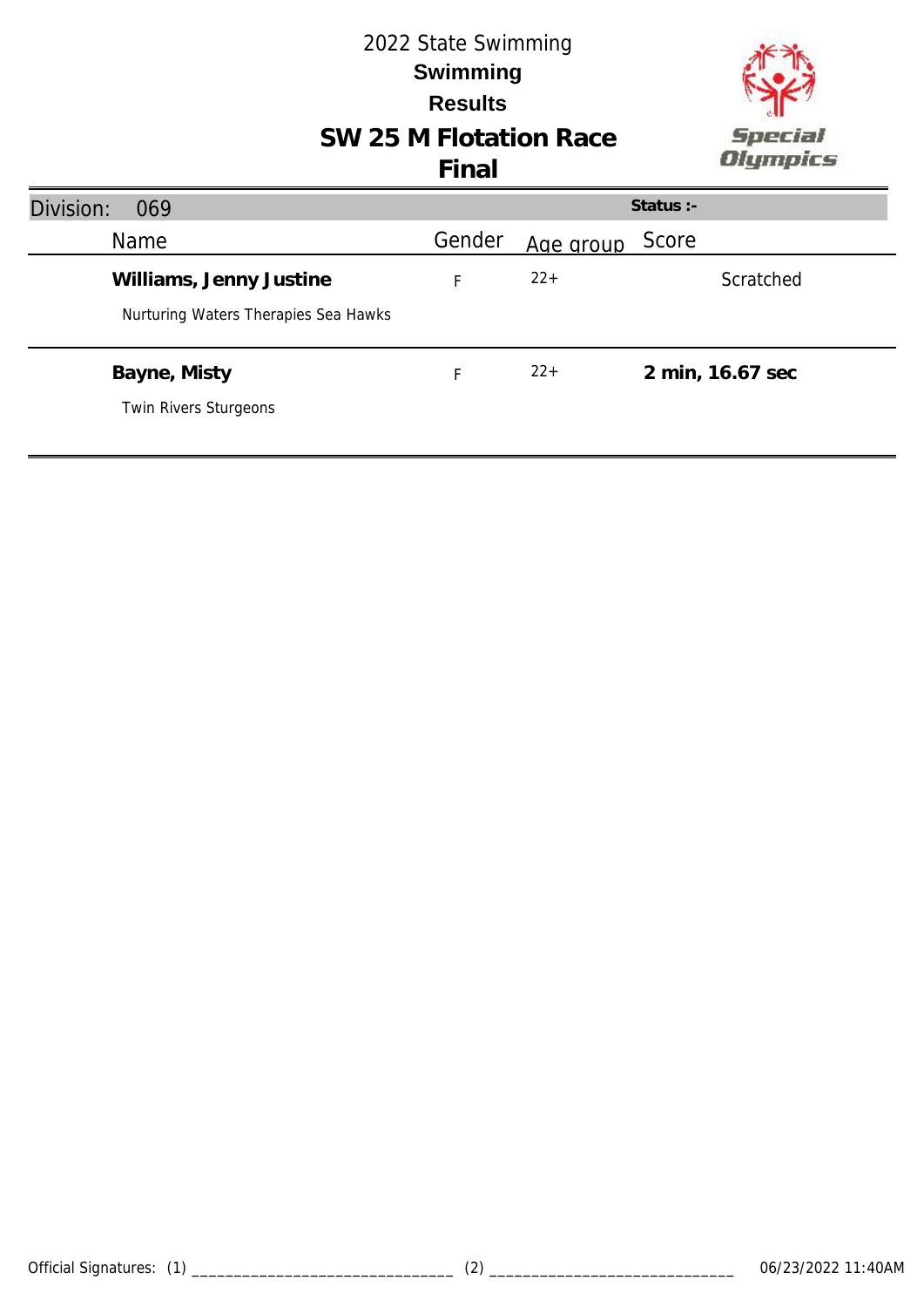

# **SW 25 M Flotation Race**

| Division:<br>070     |        |           | Status :-        |
|----------------------|--------|-----------|------------------|
| Name                 | Gender | Age group | Score            |
| Gamad, Liam          | M      | $8 - 15$  | Scratched        |
| Gig Harbor           |        |           |                  |
| Goddard, Luke        | M      | $8 - 15$  | 0 min, 33.07 sec |
| Gig Harbor           |        |           |                  |
| Buhler, Jackson      | M      | $16 - 21$ | 0 min, 35.08 sec |
| Wenatchee Wavemakers |        |           |                  |
| Kennedy, Carson      | M      | $16 - 21$ | 0 min, 59.19 sec |
| Longview Kelso       |        |           |                  |
|                      |        |           |                  |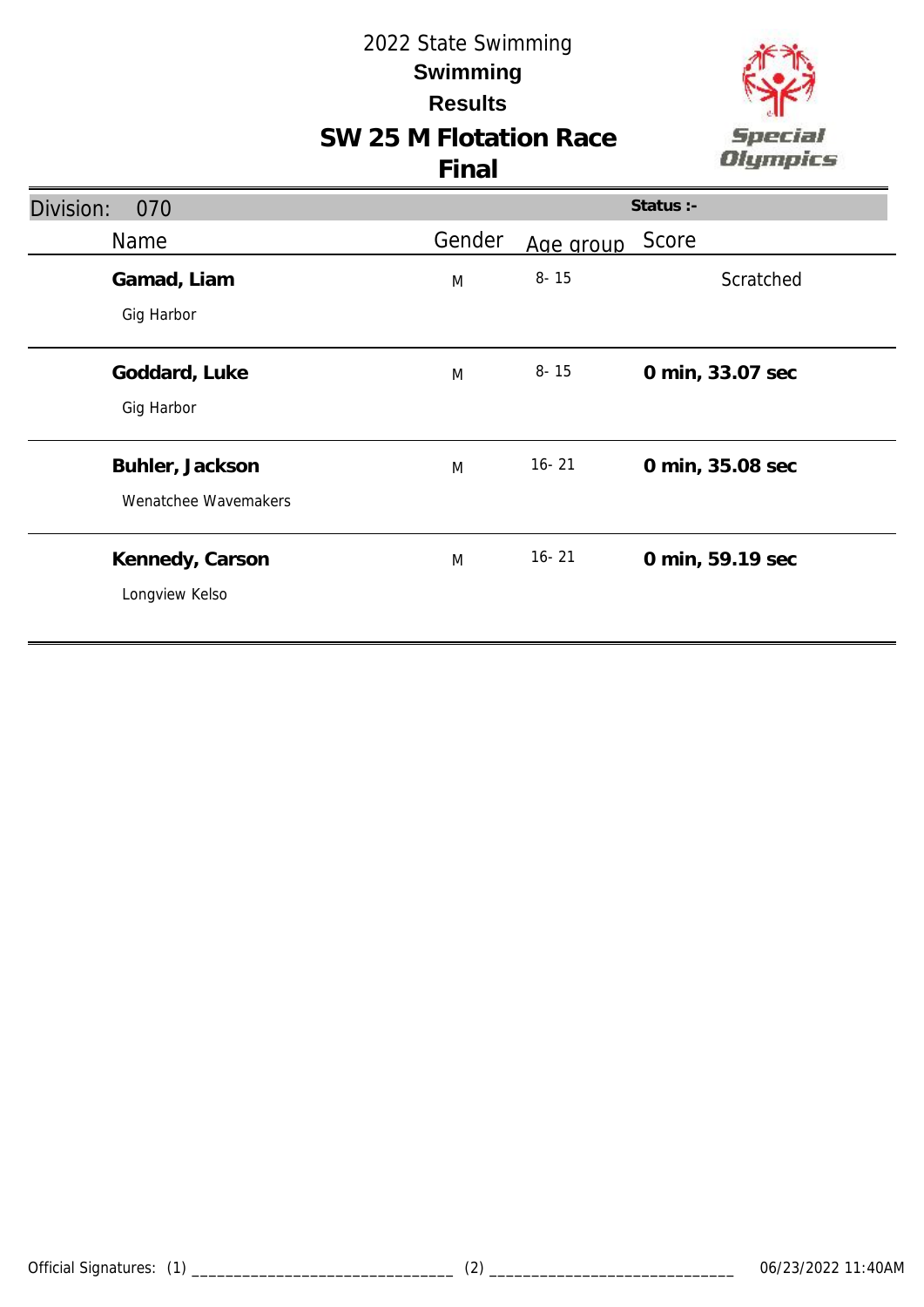#### 2022 State Swimming **Swimming Results SW 25 M Flotation Race** Special **Olympics Final** Division: 071 **Status :-** Name Mame Cender Age group Score  $M$  22+ **Bray, Marvin** Gig Harbor **Nelson, Mike Sean**  $M$  22+ Lewis County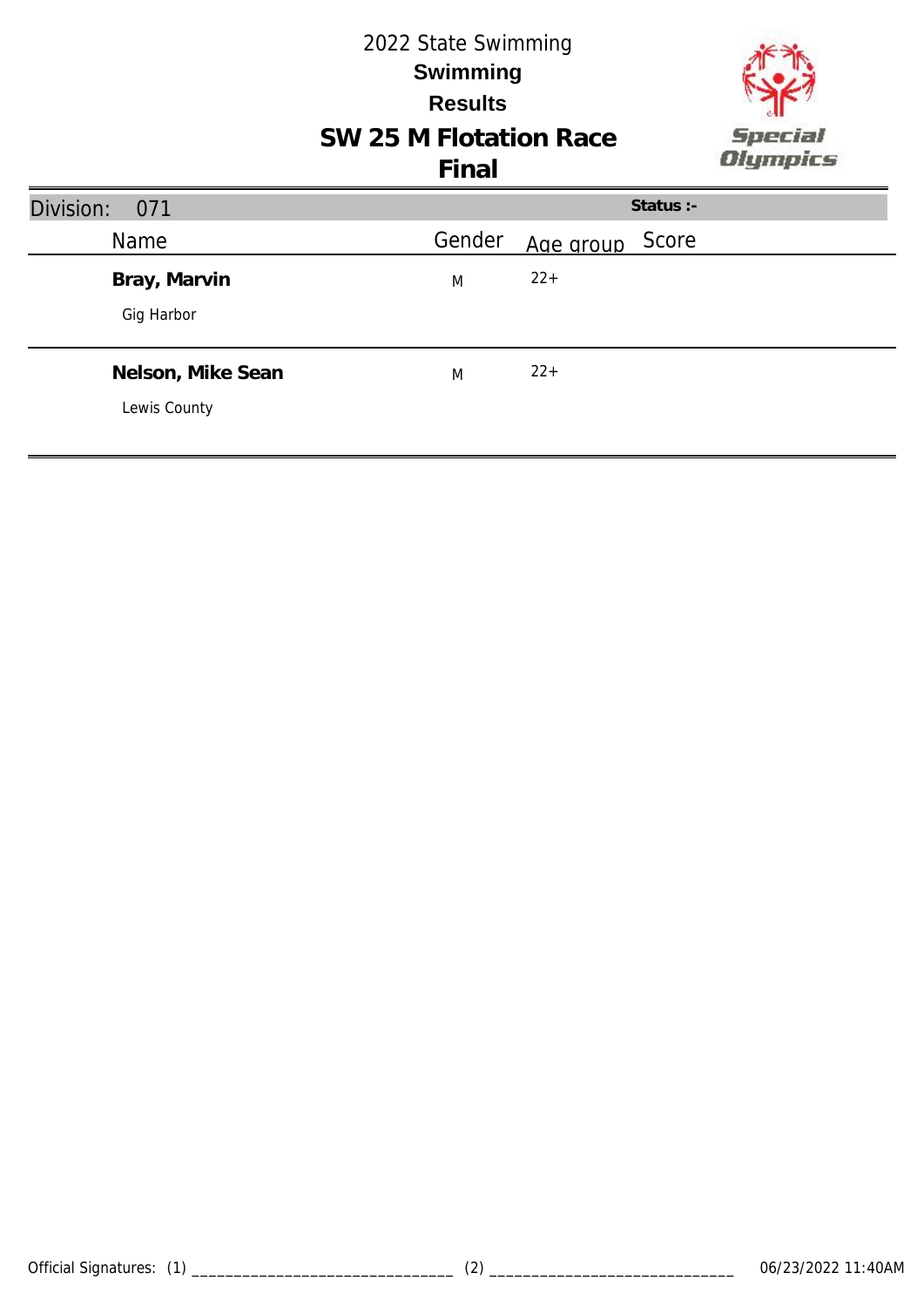

| Division:<br>027                                          | Status :-   |           |                  |
|-----------------------------------------------------------|-------------|-----------|------------------|
| Name                                                      | Gender      | Age group | Score            |
| Bowers, Koelle Katherine<br>Lake Stevens Stingrays        | $\mathsf F$ | $8 - 15$  | 0 min, 25.43 sec |
| Gongwer, Lauren<br>Bellingham Independents - Speed Sharks | $\mathsf F$ | $8 - 15$  | 0 min, 28.24 sec |
| Bondari, Maria<br>Nurturing Waters Therapies Sea Hawks    | F           | $8 - 15$  | 0 min, 32.95 sec |
| Dawson, Sierra<br>Tri-Cities Swimming                     | F           | $8 - 15$  | 0 min, 33.81 sec |
| Malkin, Eva Janis<br>Nurturing Waters Therapies Sea Hawks | F           | $8 - 15$  | 0 min, 43.13 sec |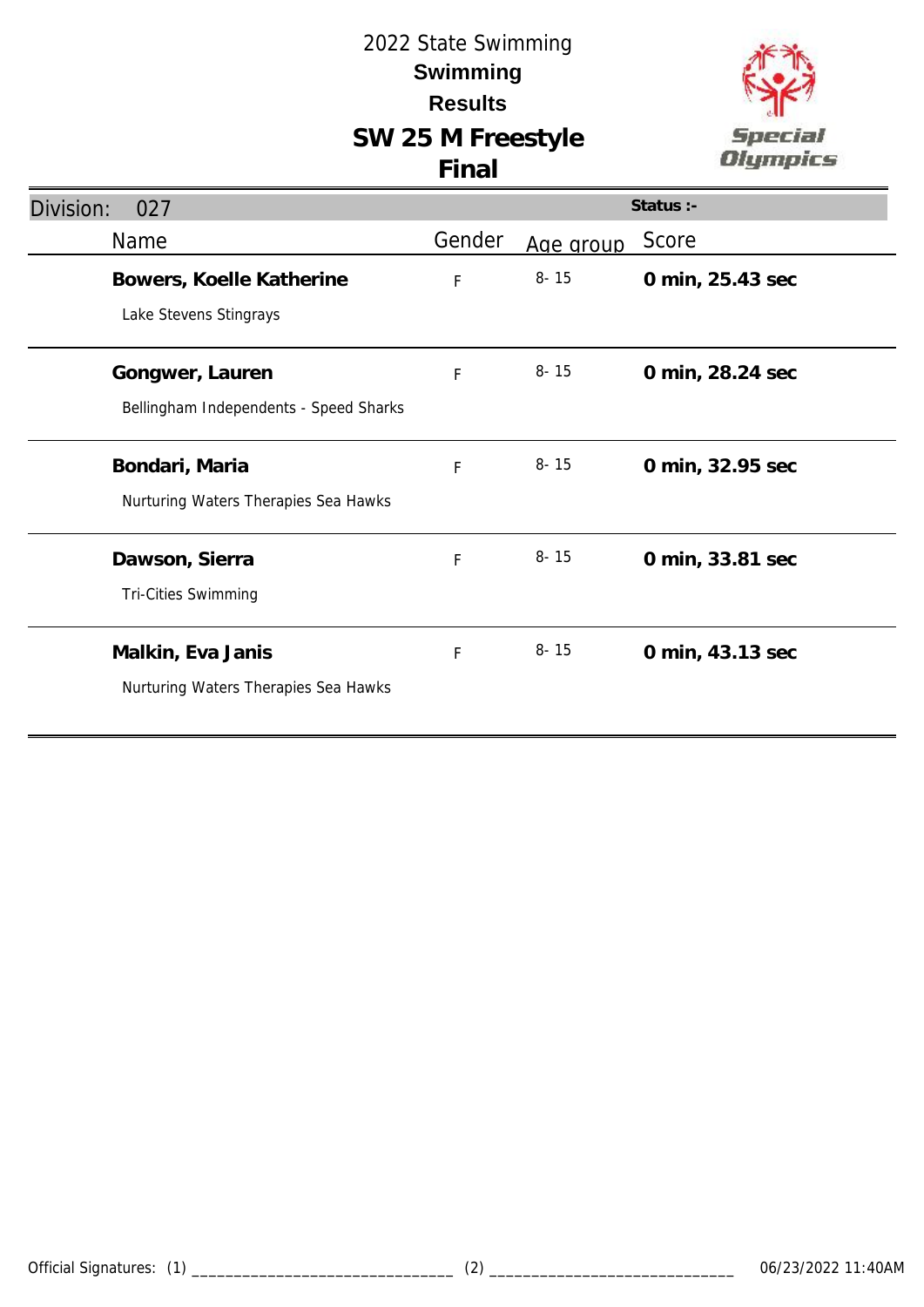

| Division:<br>028                       |        |           | Status :-        |
|----------------------------------------|--------|-----------|------------------|
| Name                                   | Gender | Age group | Score            |
| Lyddan, Alexandra                      | F      | $8 - 15$  | Scratched        |
| Bellingham Independents - Speed Sharks |        |           |                  |
| Zimpfer, Erin Reese                    | F      | $8 - 15$  | 0 min, 39.17 sec |
| Bellingham Independents - Speed Sharks |        |           |                  |
| Hagen, Audrey Cady                     | F      | $8 - 15$  | 0 min, 41.35 sec |
| Nurturing Waters Therapies Sea Hawks   |        |           |                  |
| Tilford, Mckinley Ann                  | F      | $8 - 15$  | 0 min, 43.23 sec |
| Lake Stevens Stingrays                 |        |           |                  |
| Poole, Laloo                           | F      | $8 - 15$  | 0 min, 53.91 sec |
| Bellingham Independents - Speed Sharks |        |           |                  |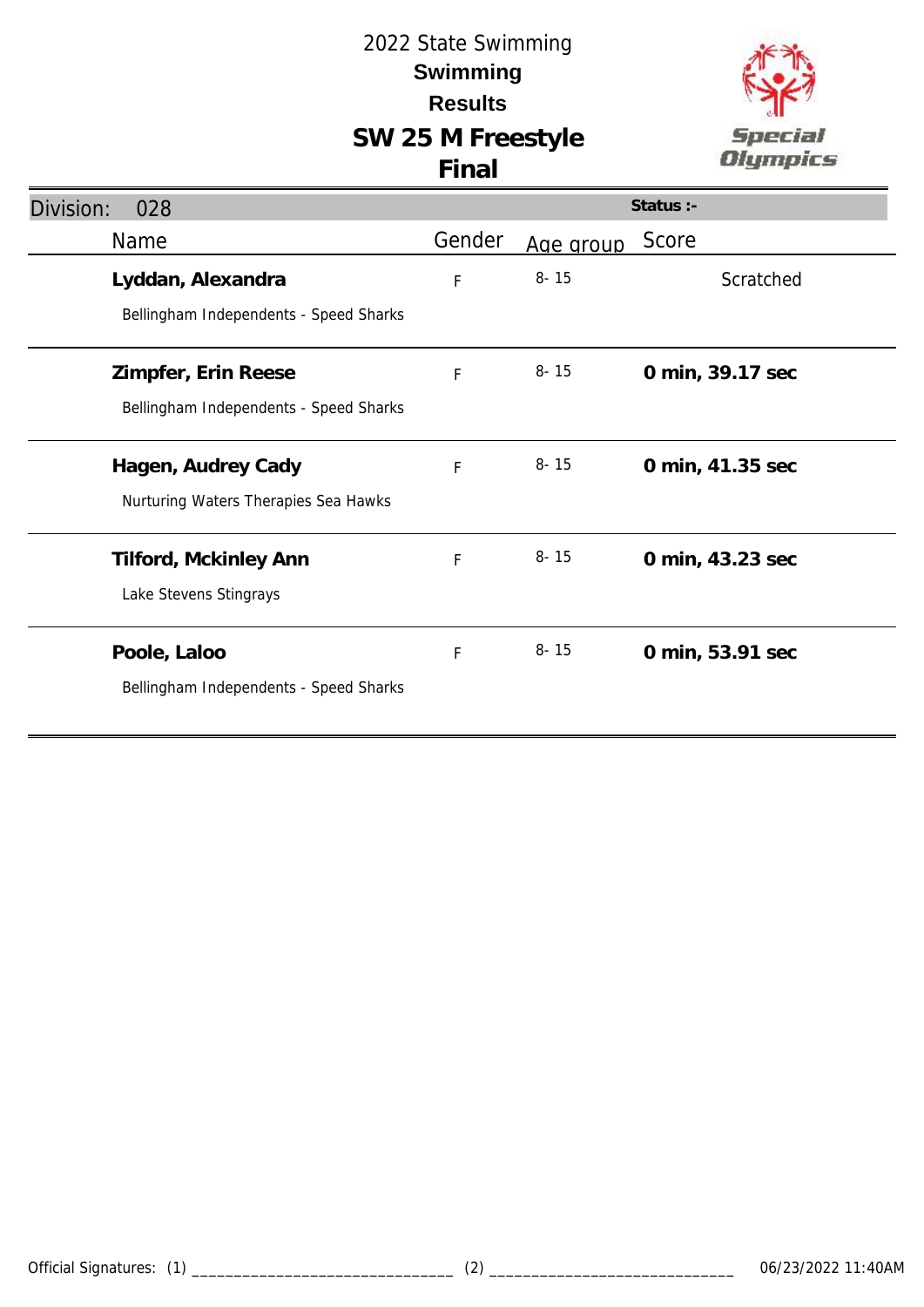

| Division:<br>029                                     |        |           | Status :-        |
|------------------------------------------------------|--------|-----------|------------------|
| Name                                                 | Gender | Age group | Score            |
| Corwin, Tess Isabella<br>Thurston County Thunderfish | F      | $16 - 21$ | Scratched        |
| Magee, Amelia Ann<br>Gig Harbor                      | F      | $16 - 21$ | Scratched        |
| Madden, Xaphya<br>Lake Stevens Stingrays             | F      | $16 - 21$ | 0 min, 20.78 sec |
| Martin, Ashley Samantha<br>Lake Stevens Stingrays    | F      | $16 - 21$ | 0 min, 22.54 sec |
| Beverly, Charles<br>Thurston County Thunderfish      | F      | $16 - 21$ | 0 min, 28.65 sec |
| Schuon, Erica Marie<br>Lewis County                  | F      | $16 - 21$ | 0 min, 29.71 sec |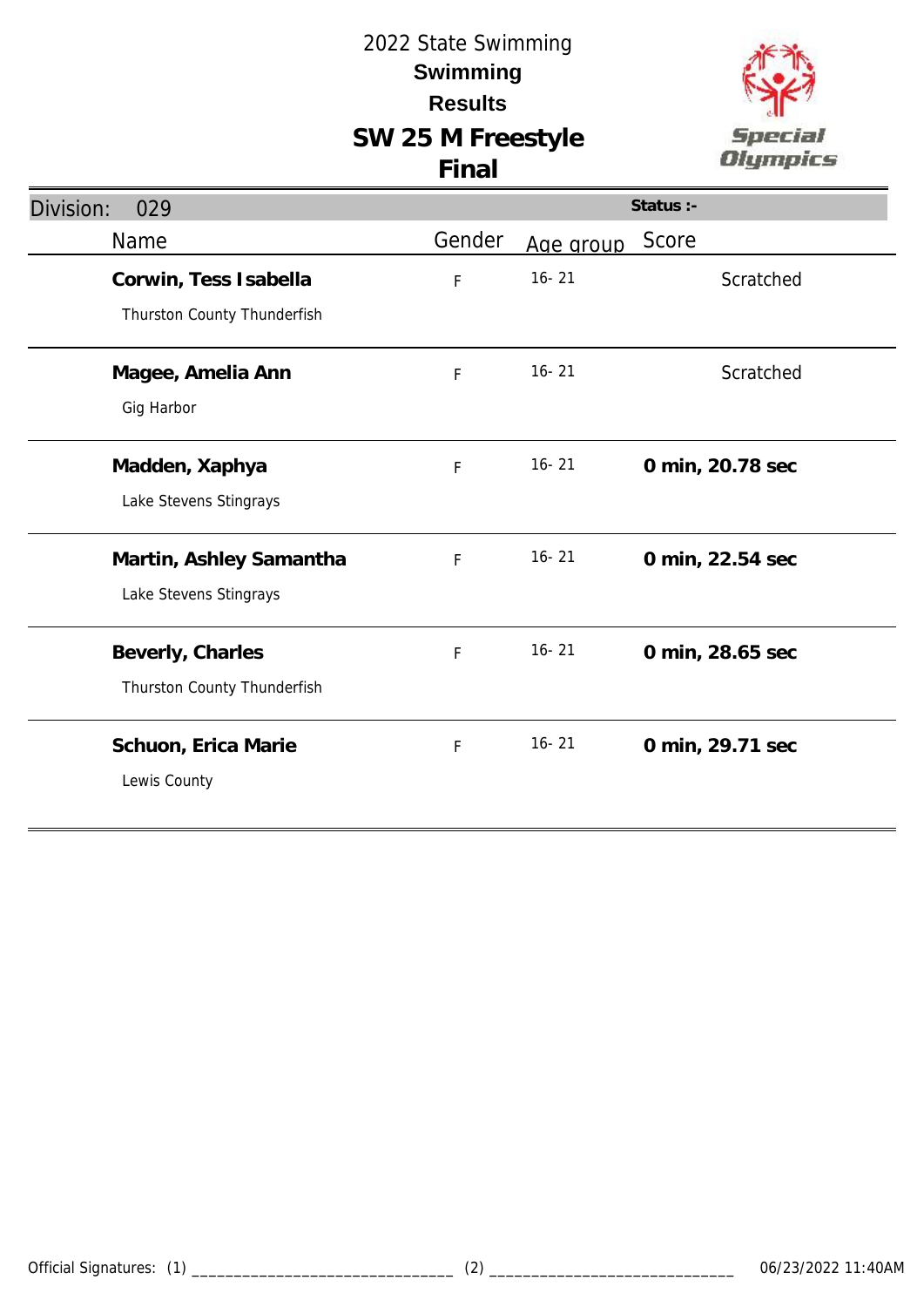

| Division:<br>030                                                             | Status :- |           |                  |
|------------------------------------------------------------------------------|-----------|-----------|------------------|
| Name                                                                         | Gender    | Age group | Score            |
| Matson, Felicity Grae<br><b>Tri-Cities Swimming</b>                          | F         | $16 - 21$ | Scratched        |
| Leite, Beatriz Riff de Brito do Lago<br>Nurturing Waters Therapies Sea Hawks | F         | $16 - 21$ | 0 min, 29.75 sec |
| Downing, Eva<br>Lake Stevens Stingrays                                       | F         | $16 - 21$ | 0 min, 36.37 sec |
| Clemena, Amber Grace<br>North Kitsap Vikings                                 | F         | $16 - 21$ | 0 min, 40.64 sec |
| Bainbridge, Lulu Jia Lu<br>YMCA of SNOCO Stingrays                           | F         | $16 - 21$ | 0 min, 40.79 sec |
| Stephenson, Molly<br>Kent Parks Dolphins                                     | F         | $16 - 21$ | 0 min, 42.60 sec |
| Pauly, Carolyn Ann<br>Thurston County Thunderfish                            | F         | $16 - 21$ | 1 min, 9.66 sec  |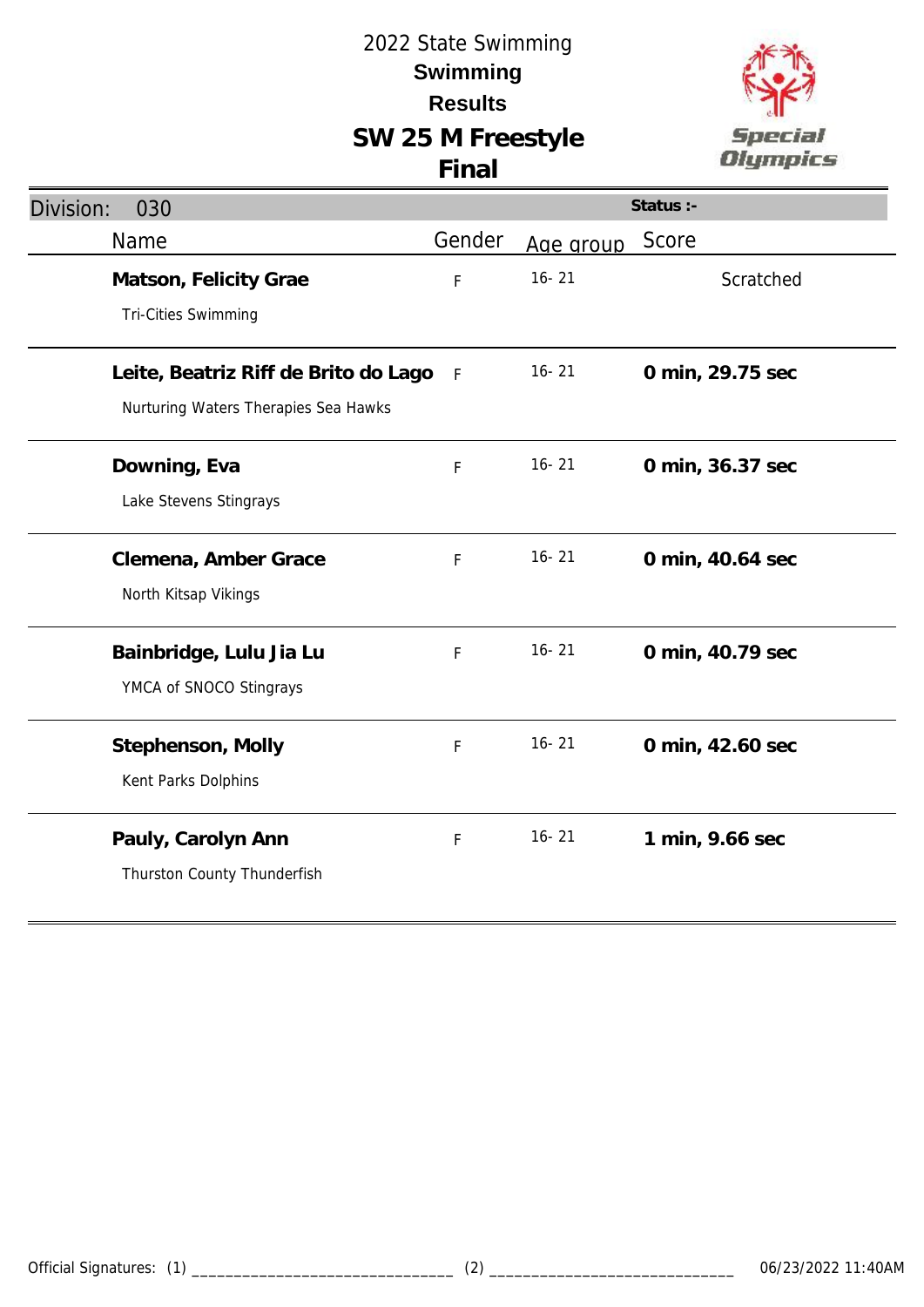

| Division:<br>031                                      | Status :- |           |                  |
|-------------------------------------------------------|-----------|-----------|------------------|
| Name                                                  | Gender    | Age group | Score            |
| Pope, Jaedyn Rachelle<br>Spokane Valley Sharks        | F         | $22+$     | Scratched        |
| Wood, Wendy<br>Longview Kelso                         | F         | $22+$     | 0 min, 23.09 sec |
| Clemena, Jennifer<br>North Kitsap Vikings             | F         | $22 +$    | 0 min, 23.23 sec |
| Phillips, Sarah H.<br>Longview Kelso                  | F         | $22 +$    | 0 min, 24.39 sec |
| Tikerpuu, Cassandra<br>Tri-Cities Swimming            | F         | $22+$     | 0 min, 25.51 sec |
| Lakey-Sambou, Brooke Marie<br>YMCA of SNOCO Stingrays | F         | $22 +$    | 0 min, 25.64 sec |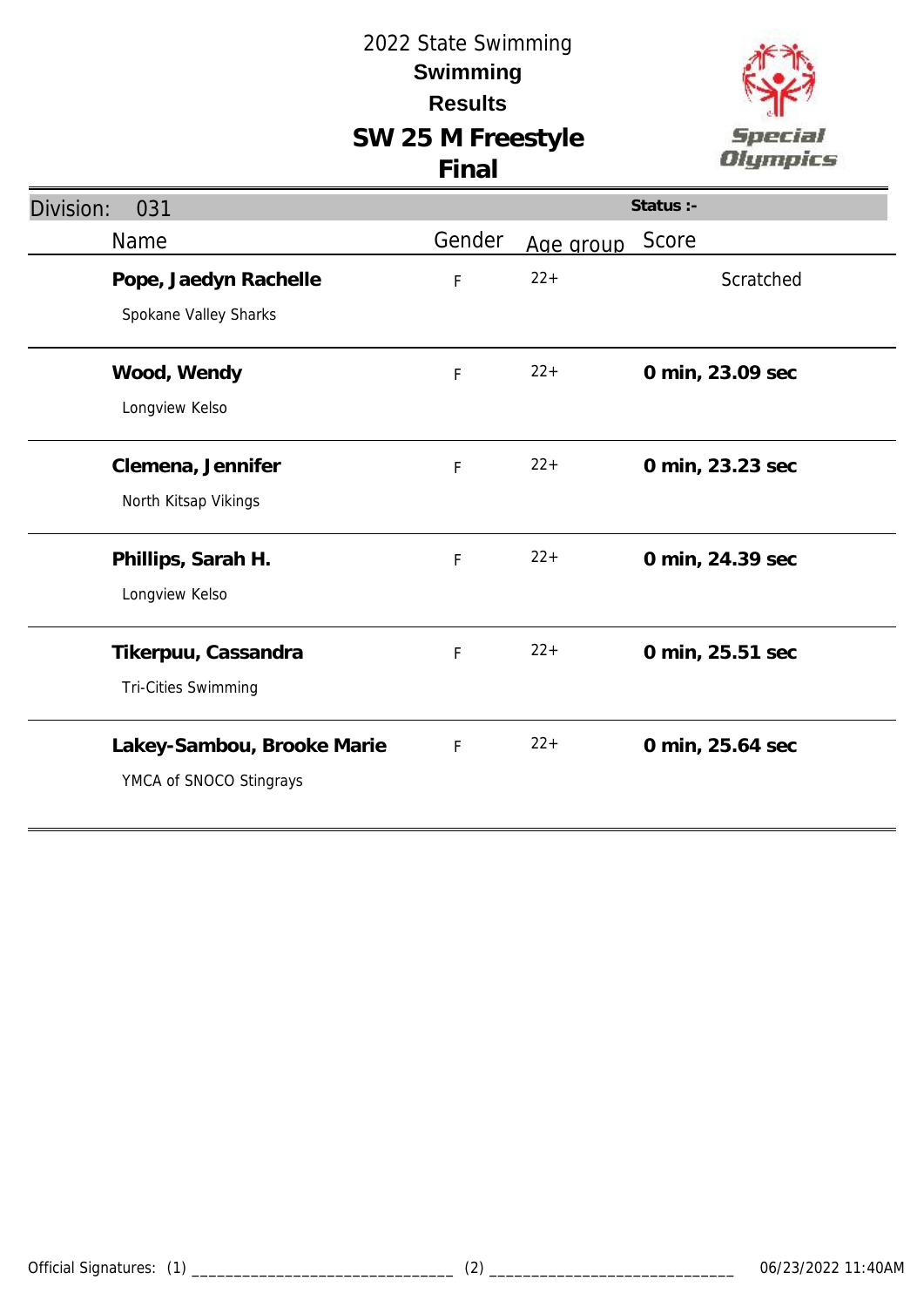

| Division:<br>032                                          |             |           | Status :-        |
|-----------------------------------------------------------|-------------|-----------|------------------|
| Name                                                      | Gender      | Age group | Score            |
| Chappell, Camille Amaliyah<br>Thurston County Thunderfish | F           | $22 +$    | 0 min, 25.45 sec |
| Harlow, Nicole Lynn<br>Wenatchee Wavemakers               | $\mathsf F$ | $22 +$    | 0 min, 28.66 sec |
| Wise, Melissa<br>Lake Stevens Stingrays                   | $\mathsf F$ | $22+$     | 0 min, 30.37 sec |
| Bingle, Kyra<br>Maple Valley Makos                        | F           | $22 +$    | 0 min, 31.45 sec |
| Baughman, Traci<br>Lake Stevens Stingrays                 | F           | $22 +$    | 0 min, 31.67 sec |
| Dunn, Julie Anna<br>Spokane Blue Dolphins                 | F           | $22 +$    | 0 min, 32.20 sec |
| Dever, Natasha<br>Clark County                            | F           | $22 +$    | 0 min, 32.85 sec |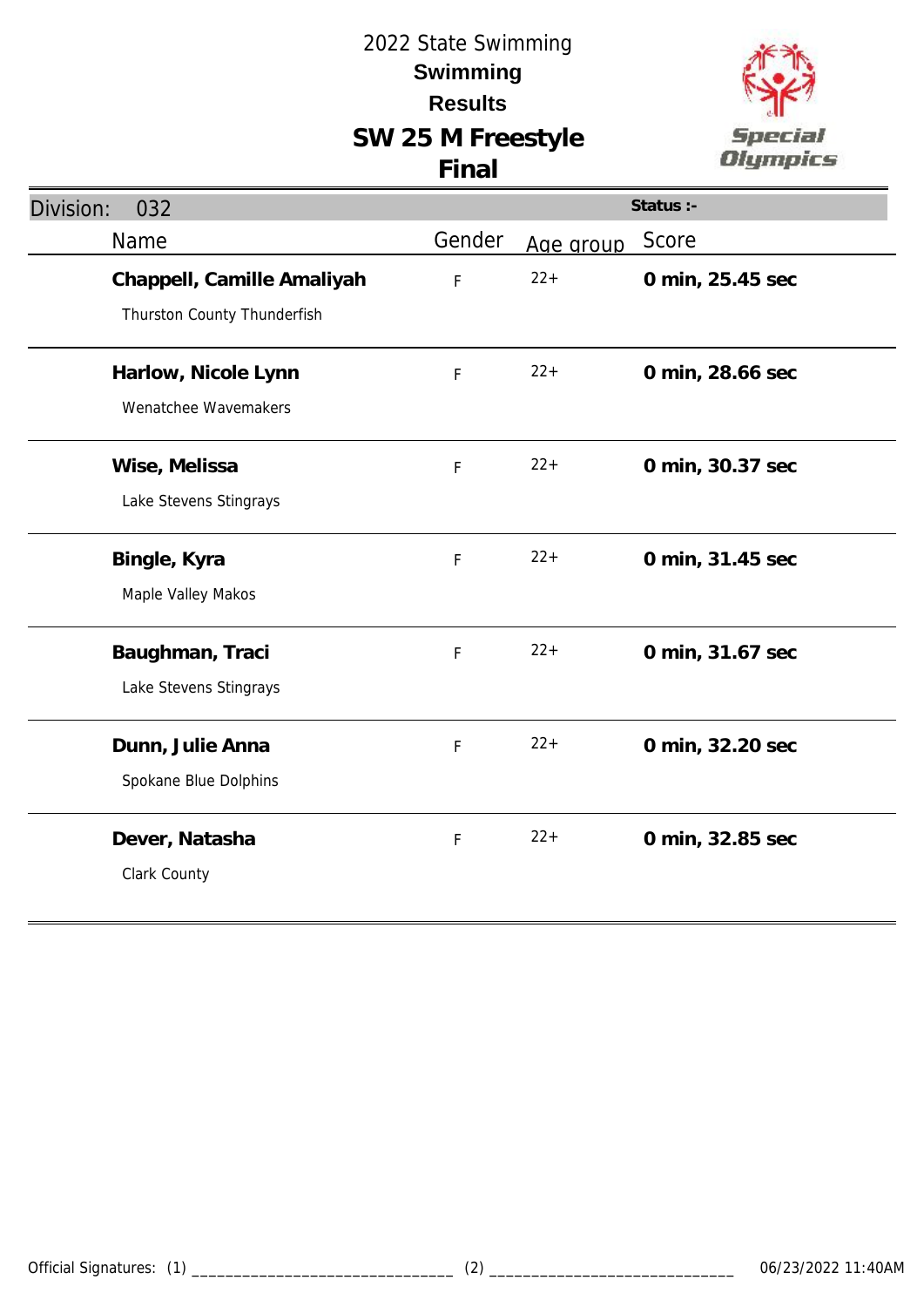

| Division:<br>033                                    |        |           | Status :-        |
|-----------------------------------------------------|--------|-----------|------------------|
| Name                                                | Gender | Age group | Score            |
| Nelson, Natalie Jean<br>Gig Harbor                  | F      | $22 +$    | Scratched        |
| Alexander, Sara EElizabeth<br>Spokane Valley Sharks | F      | $22+$     | 0 min, 30.99 sec |
| Fessler, Sarah<br>Gig Harbor                        | F      | $22 +$    | 0 min, 32.32 sec |
| Miller, Becka<br>Gig Harbor                         | F      | $22 +$    | 0 min, 33.17 sec |
| Kersting, Kira Marie<br>Clallam County Orcas        | F      | $22 +$    | 0 min, 33.82 sec |
| Kennish, Annie Marie<br>Thurston County Thunderfish | F      | $22 +$    | 0 min, 34.30 sec |
| Leanard, Kasey Ann<br>Thurston County Thunderfish   | F      | $22 +$    | 0 min, 35.94 sec |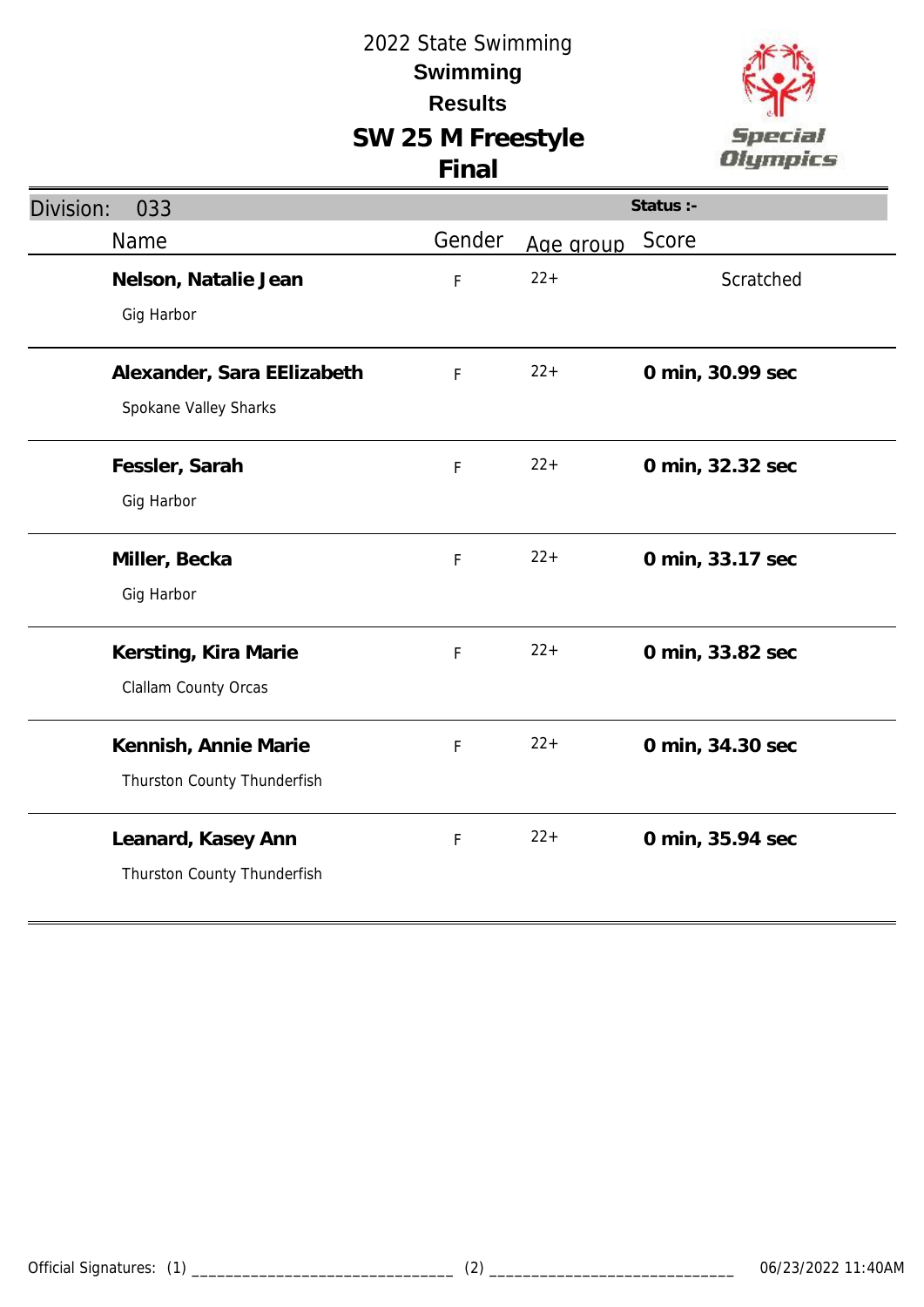

| Division:<br>034                                          |             |           | Status :-        |
|-----------------------------------------------------------|-------------|-----------|------------------|
| Name                                                      | Gender      | Age group | Score            |
| Tallarida, Courtney Lynne<br>Maple Valley Makos           | F           | $22+$     | Scratched        |
| Purce, Miriam June Sherman<br>Thurston County Thunderfish | $\mathsf F$ | $22+$     | 0 min, 35.12 sec |
| Byron, Christy<br>Lake Stevens Stingrays                  | $\mathsf F$ | $22+$     | 0 min, 36.30 sec |
| Baca, Soleil Rose<br><b>JBLM Tigers</b>                   | F           | $22+$     | 0 min, 36.77 sec |
| Drews, Ariana<br>Nurturing Waters Therapies Sea Hawks     | F           | $22+$     | 0 min, 37.44 sec |
| Mathieu, Sierra Idalean<br>Grays Harbor                   | F           | $22+$     | 0 min, 42.90 sec |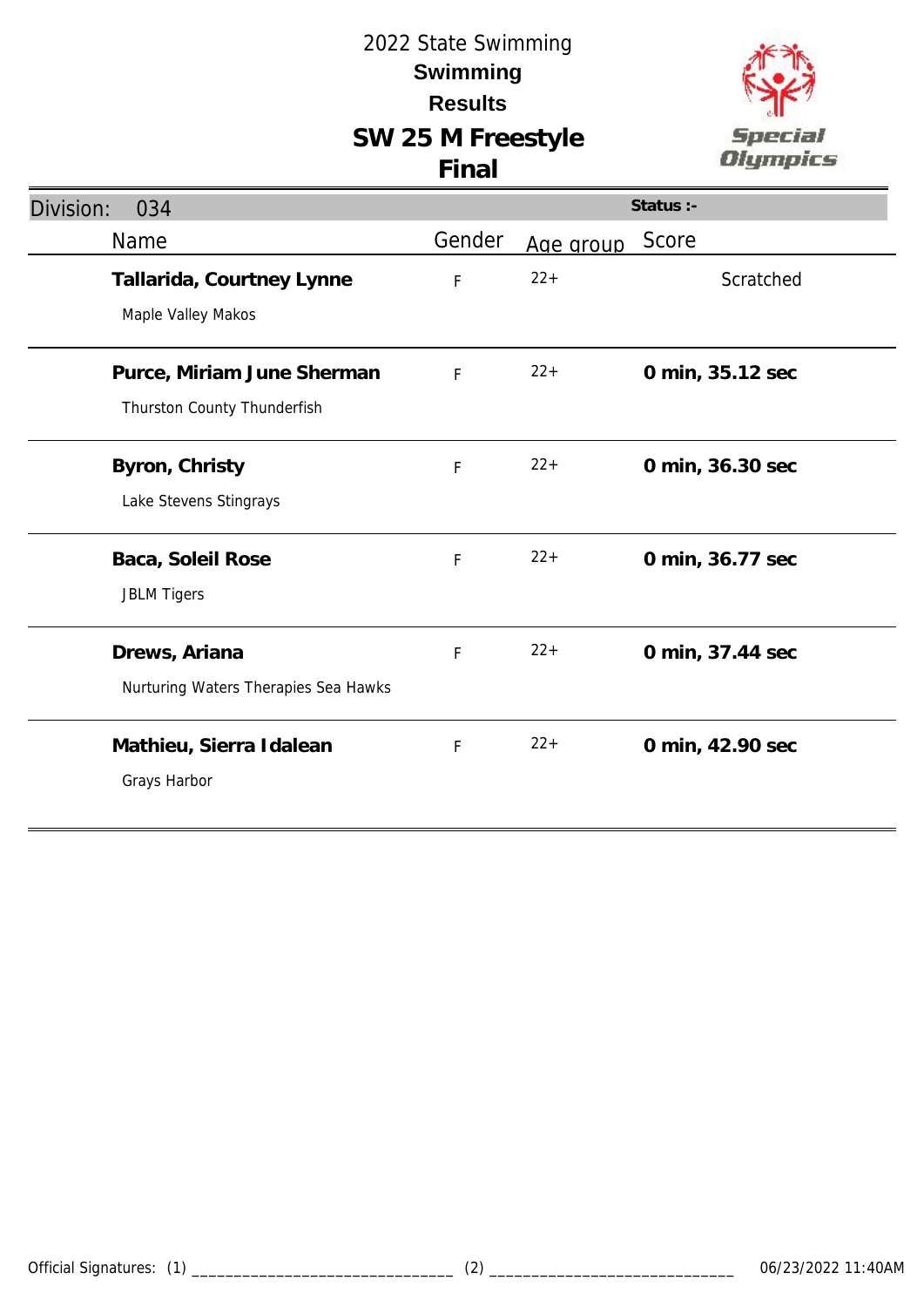

| Division:<br>035              |              |           | Status :-        |
|-------------------------------|--------------|-----------|------------------|
| Name                          | Gender       | Age group | Score            |
| Kemble, April                 | F            | $22 +$    | Scratched        |
| Maple Valley Makos            |              |           |                  |
| Quattlebaum, Rachael Leann    | F            | $22+$     | 0 min, 37.96 sec |
| Clark County                  |              |           |                  |
| Swanson, Pepper Loretta Gowen | $\mathsf{F}$ | $22+$     | 0 min, 39.52 sec |
| Swimmin' Eagles               |              |           |                  |
| Marcille, Christina           | $\mathsf F$  | $22+$     | 0 min, 44.39 sec |
| Spokane Valley Sharks         |              |           |                  |
| Wright, Tami Marie            | F            | $22 +$    | 0 min, 44.69 sec |
| Thurston County Thunderfish   |              |           |                  |
|                               |              |           |                  |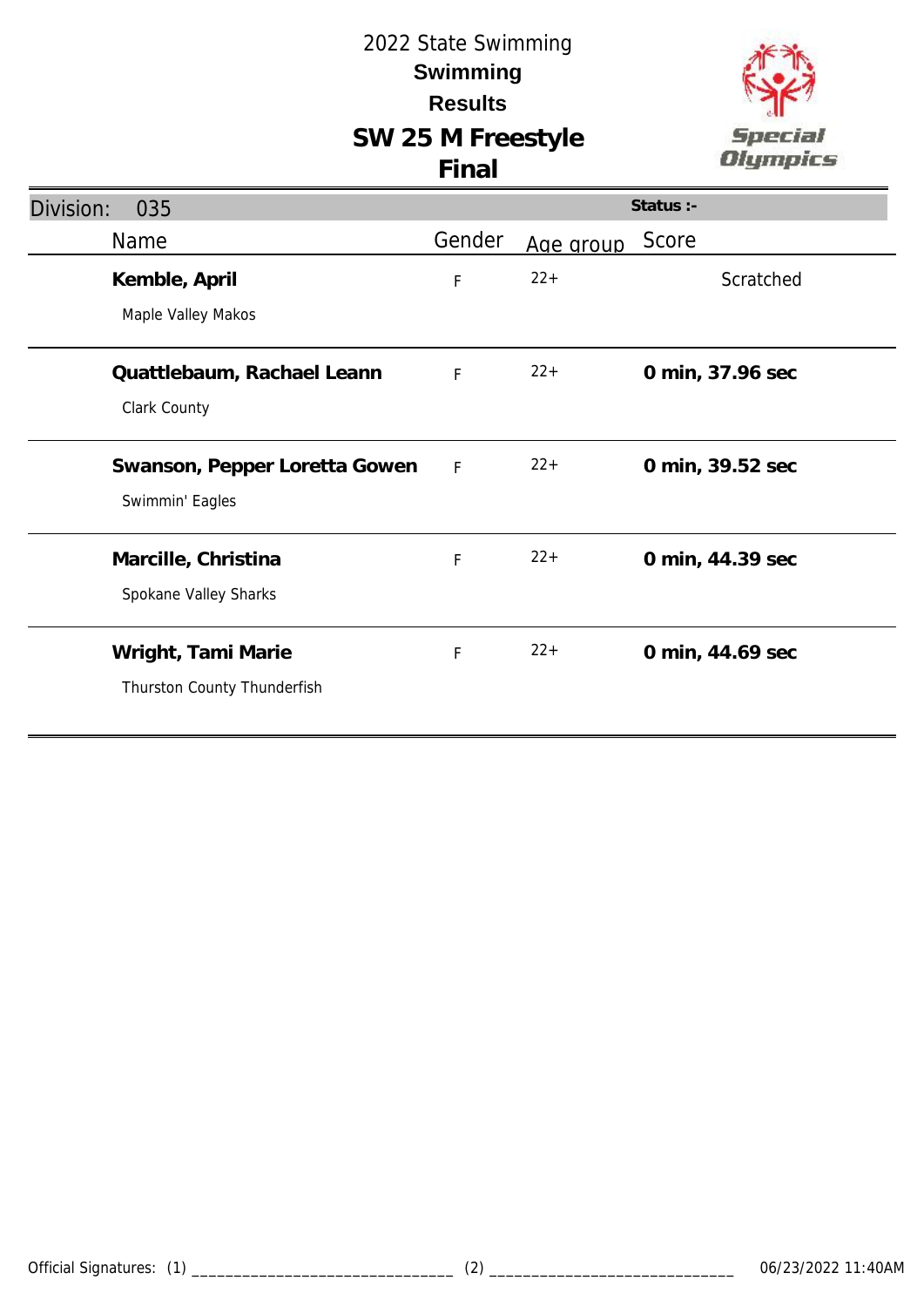

| Division:<br>036            |        |           | Status :-        |
|-----------------------------|--------|-----------|------------------|
| Name                        | Gender | Age group | Score            |
| Reise, Andrea               | F      | $22 +$    | Scratched        |
| Clallam County Orcas        |        |           |                  |
| Trapman, Sidney Sharon      | F      | $22 +$    | 0 min, 31.53 sec |
| Federal Way Thunder         |        |           |                  |
| Milam, Lauren Elizabeth     | F      | $22 +$    | 0 min, 37.72 sec |
| Clark County                |        |           |                  |
| Johnson, Heidi              | F      | $22 +$    | 0 min, 40.14 sec |
| YMCA of SNOCO Stingrays     |        |           |                  |
| Oneil Mccoy, Anna           | F      | $22 +$    | 0 min, 42.45 sec |
| Spokane Valley Sharks       |        |           |                  |
| Waren, Samantha             | F      | $22 +$    | 0 min, 44.13 sec |
| Thurston County Thunderfish |        |           |                  |
| Bundy, Tina                 | F      | $22 +$    | 0 min, 45.97 sec |
| Maple Valley Makos          |        |           |                  |
|                             |        |           |                  |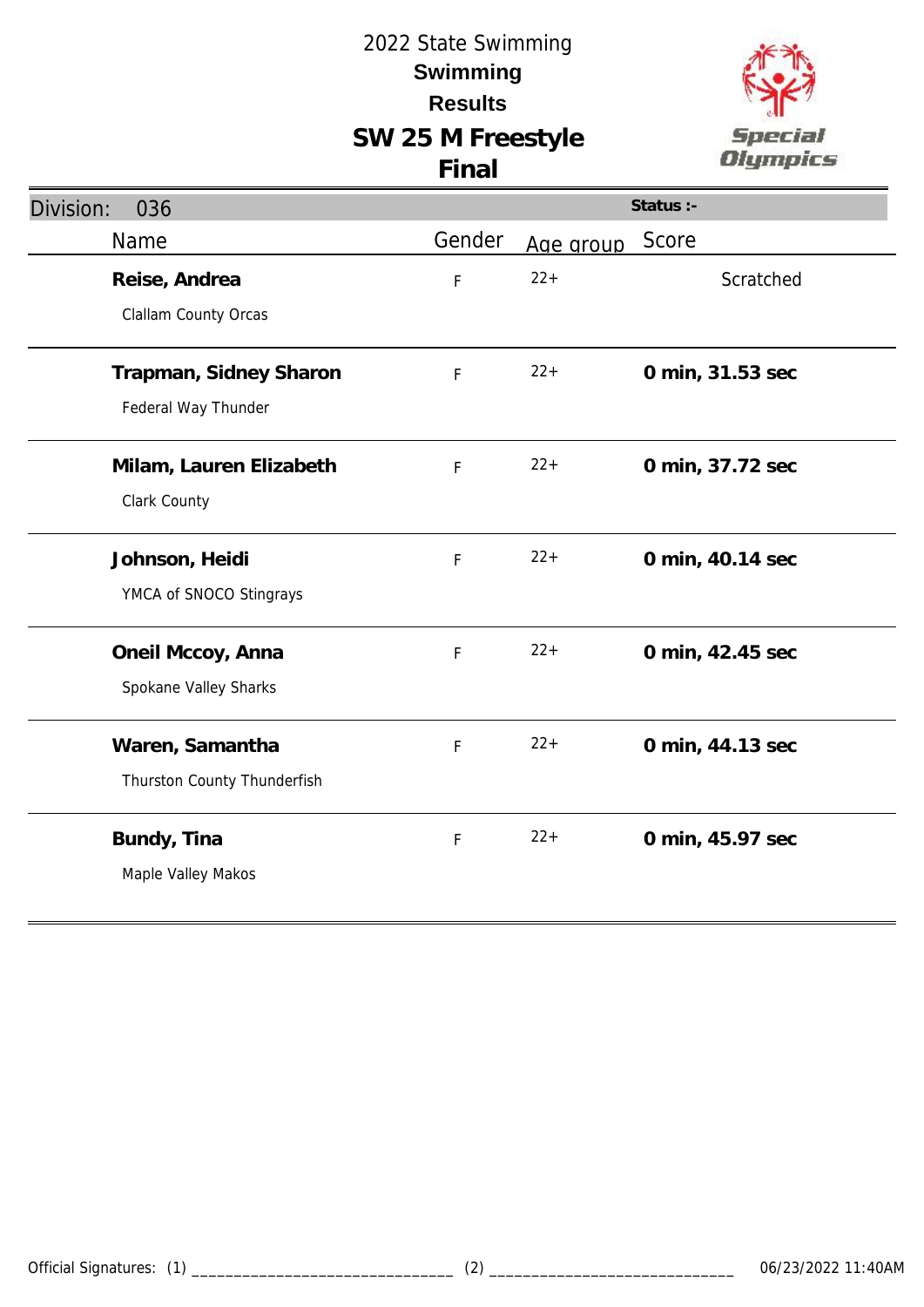

| Division:<br>037       |        |           | Status :-        |
|------------------------|--------|-----------|------------------|
| Name                   | Gender | Age group | Score            |
| Davison-Qualls, Tari   | F      | $22 +$    | 0 min, 44.03 sec |
| Maple Valley Makos     |        |           |                  |
| Johnson, Miranda       | F      | $22 +$    | 0 min, 51.07 sec |
| Gig Harbor             |        |           |                  |
| Spaid, Morgan          | F      | $22 +$    | 0 min, 54.17 sec |
| Twin Rivers Sturgeons  |        |           |                  |
| Edison, Bianca Julie   | F      | $22 +$    | 0 min, 54.62 sec |
| Gig Harbor             |        |           |                  |
| Daarud, Pamela Louise  | F      | $22+$     | 0 min, 59.17 sec |
| Lewis County           |        |           |                  |
| Cinkovick, Amy         | F      | $22 +$    | 0 min, 59.75 sec |
| Spokane Valley Sharks  |        |           |                  |
| Rainville, Terrie Rene | F      | $22+$     | 1 min, 11.62 sec |
| Spokane Blue Dolphins  |        |           |                  |
|                        |        |           |                  |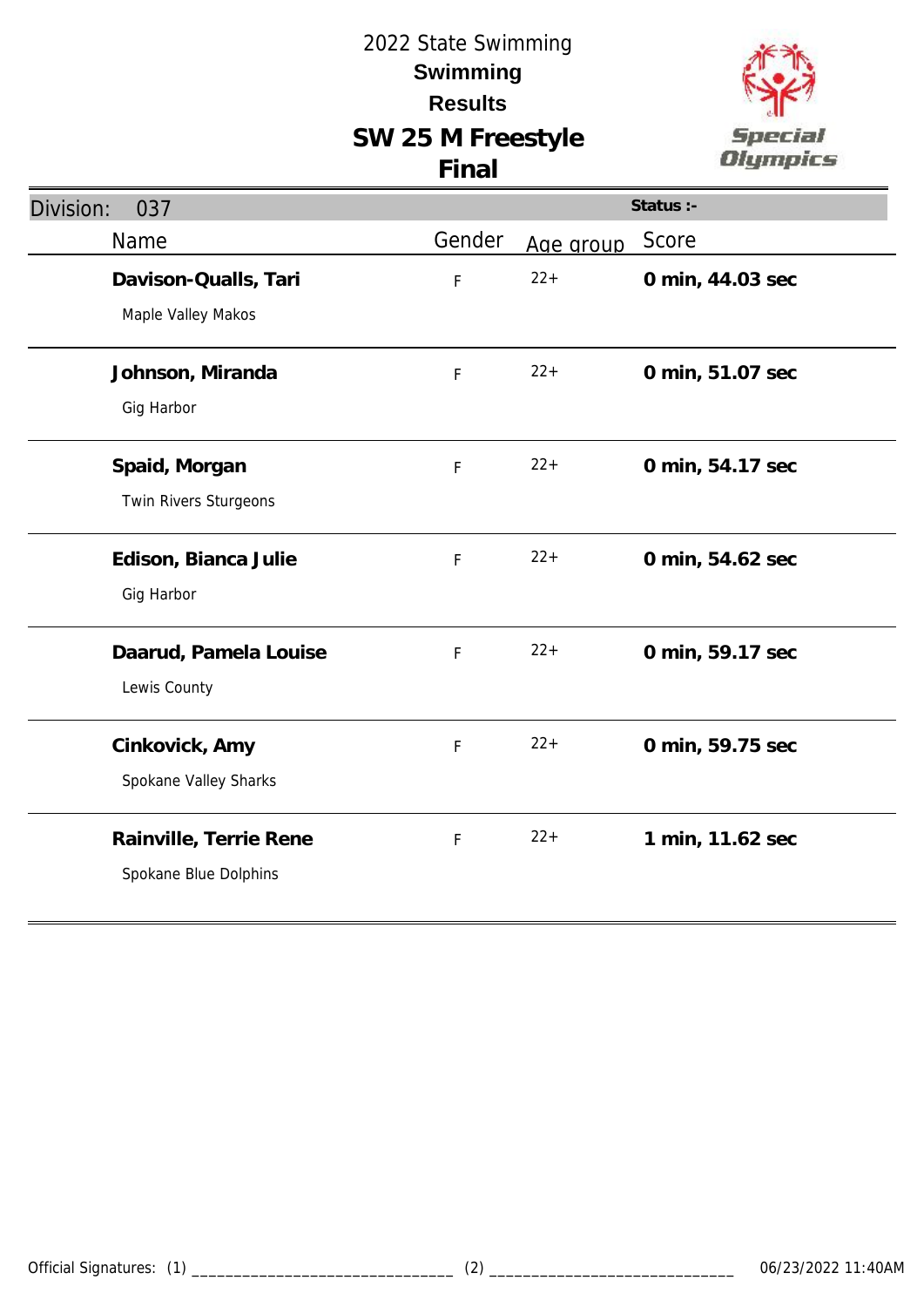

| Division:<br>038                     |             |           | Status :-        |
|--------------------------------------|-------------|-----------|------------------|
| Name                                 | Gender      | Age group | Score            |
| Bancroft, Codi Desiree               | F           | $22+$     | 0 min, 54.20 sec |
| Tri-Cities Swimming                  |             |           |                  |
| Trippett, Juliana Nicole             | $\mathsf F$ | $22+$     | 0 min, 56.78 sec |
| Nurturing Waters Therapies Sea Hawks |             |           |                  |
| Rosi, Cari Ann                       | F           | $22+$     | 1 min, 8.24 sec  |
| Grays Harbor                         |             |           |                  |
| Mcmullen, Rebecca Marie              | F           | $22+$     | 1 min, 9.25 sec  |
| Twin Rivers Sturgeons                |             |           |                  |
| Stuber, Alicia                       | F           | $22+$     | 1 min, 18.80 sec |
| Clallam County Orcas                 |             |           |                  |
|                                      |             |           |                  |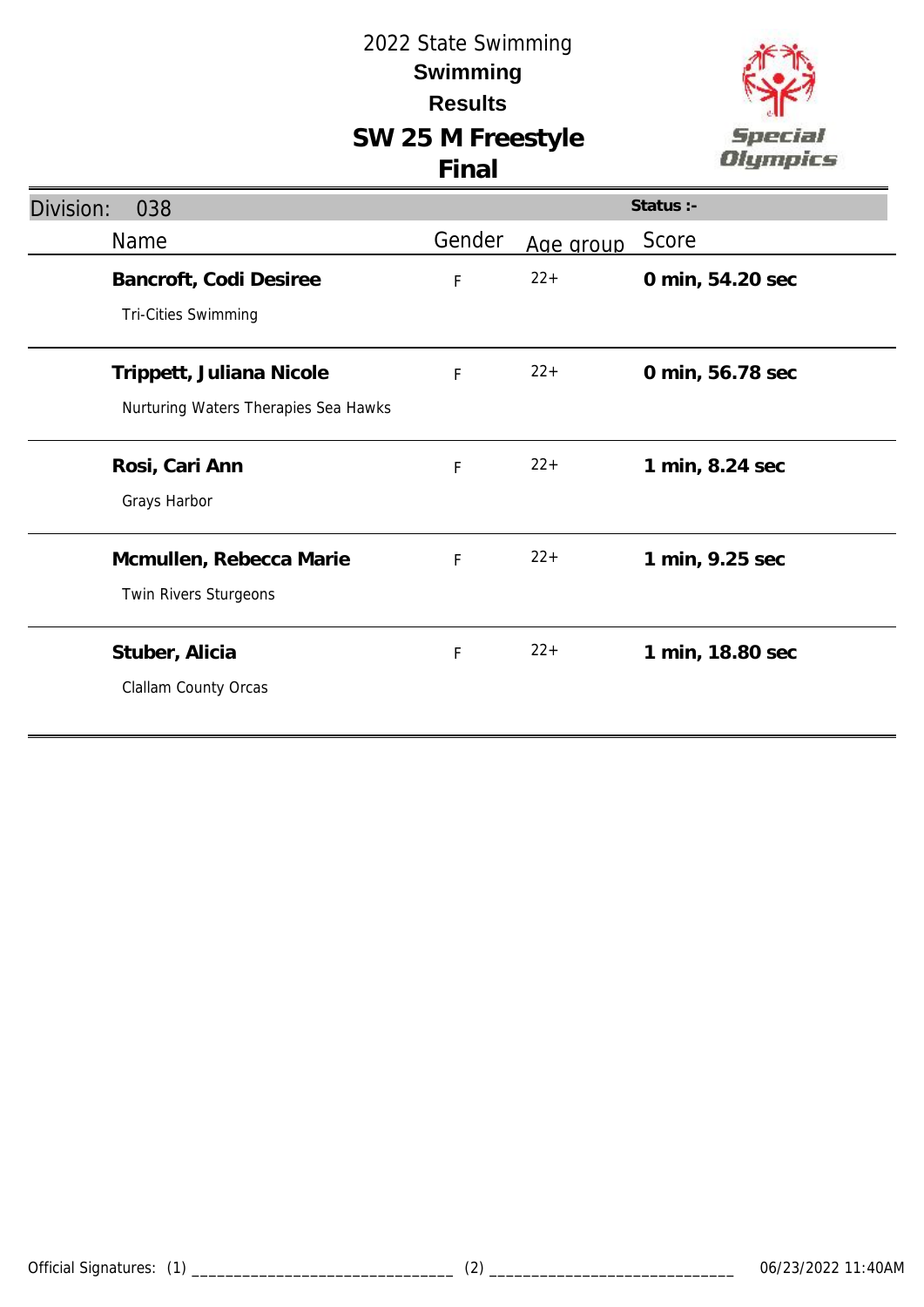

| Division: | 048                                               |        |           | Status :-        |
|-----------|---------------------------------------------------|--------|-----------|------------------|
|           | Name                                              | Gender | Age group | Score            |
|           | Ahn, Joseph Jaehyung<br>Samena Splashers          | M      | $8 - 15$  |                  |
|           | Weaver, Carsen Lee<br>Wenatchee Wavemakers        | M      | $8 - 15$  | 0 min, 16.57 sec |
|           | Alderman, Tiberias Roy<br>YMCA of SNOCO Stingrays | M      | $8 - 15$  | 0 min, 22.72 sec |
|           | Jolly, Egan Jon Ivan<br>Kent Parks Dolphins       | M      | $8 - 15$  | 0 min, 22.84 sec |
|           | Waltrip, Andrew Warner<br><b>JBLM Tigers</b>      | M      | $8 - 15$  | 0 min, 23.23 sec |
|           | Waltrip, William Alan<br><b>JBLM Tigers</b>       | M      | $8 - 15$  | 0 min, 27.55 sec |
|           | Lawton, Jessie James<br>YMCA of SNOCO Stingrays   | M      | $8 - 15$  | 0 min, 29.18 sec |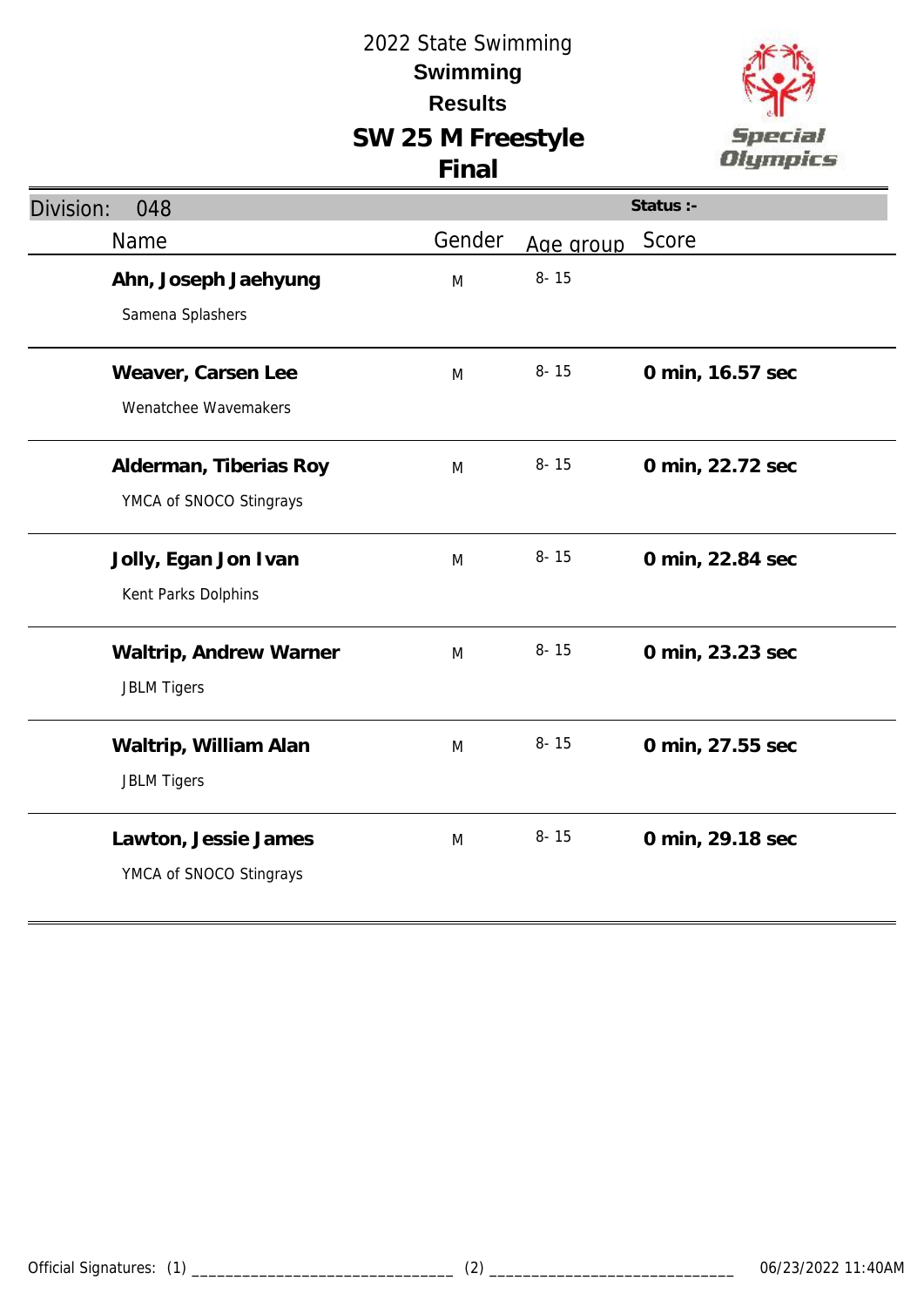# **SW 25 M Freestyle**



| v |
|---|

| Division: | 049                                  |        |           | Status :-        |
|-----------|--------------------------------------|--------|-----------|------------------|
|           | <b>Name</b>                          | Gender | Age group | Score            |
|           | Cavins, Jason Arthur                 | M      | $8 - 15$  | Scratched        |
|           | Nurturing Waters Therapies Sea Hawks |        |           |                  |
|           | Jacobsen, Tyler                      | M      | $8 - 15$  | Scratched        |
|           | Nurturing Waters Therapies Sea Hawks |        |           |                  |
|           | Wagner, Collin Stephen               | M      | $8 - 15$  | 0 min, 40.47 sec |
|           | Nurturing Waters Therapies Sea Hawks |        |           |                  |
|           | Serrano-Roman, Jonathan Guadalupa    |        | $8 - 15$  | 0 min, 44.18 sec |
|           | Kent Parks Dolphins                  |        |           |                  |
|           | Lopez Hernandez, Carlos Daniel       | M      | $8 - 15$  | 0 min, 45.81 sec |
|           | <b>Tri-Cities Swimming</b>           |        |           |                  |
|           |                                      |        |           |                  |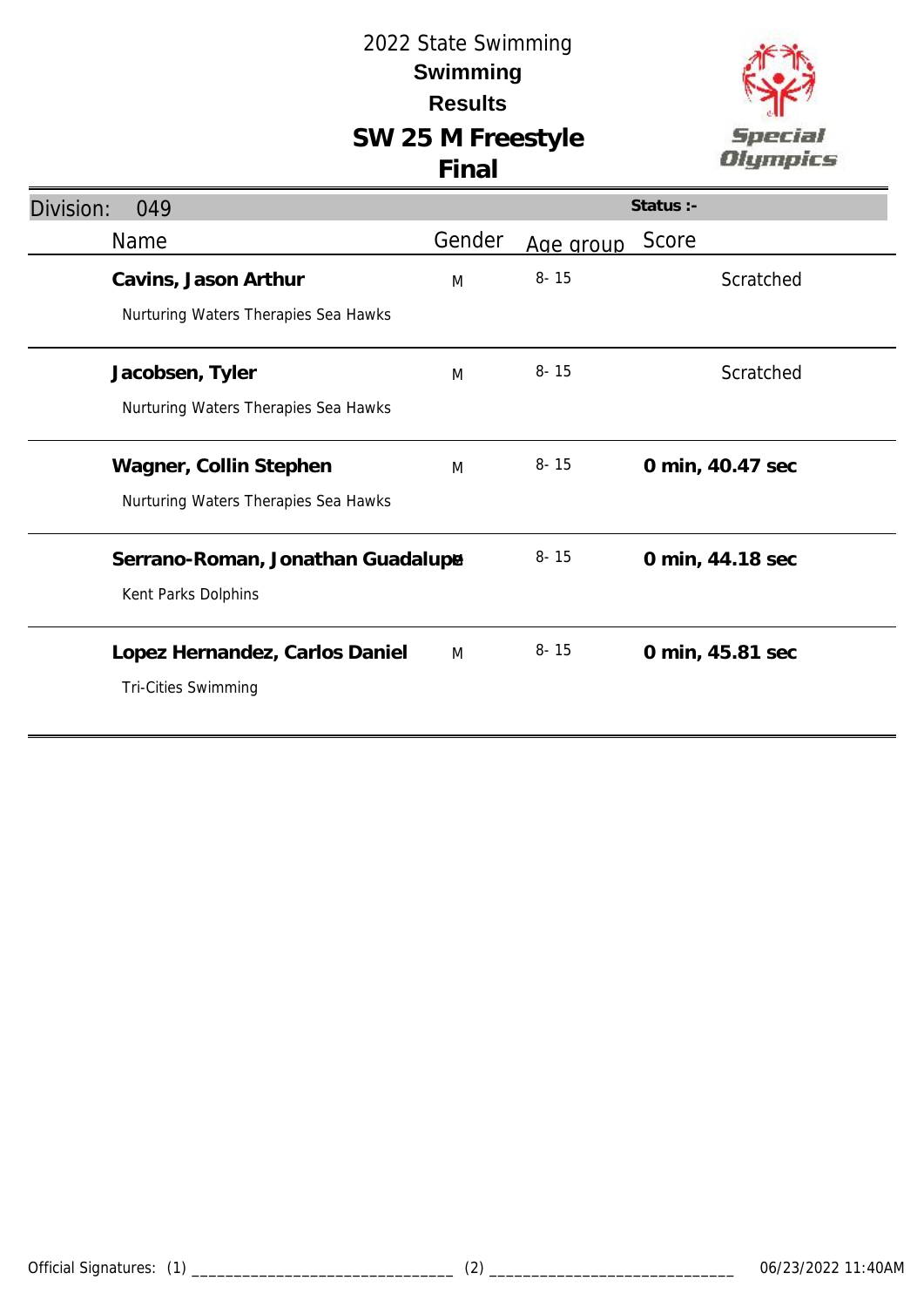

| Division:<br>050                                                   |        |           | Status :-        |
|--------------------------------------------------------------------|--------|-----------|------------------|
| Name                                                               | Gender | Age group | Score            |
| Mayer-Page, Thaddeus James<br>Nurturing Waters Therapies Sea Hawks | M      | $8 - 15$  | Scratched        |
| Sriram, Siddharth<br>Nurturing Waters Therapies Sea Hawks          | M      | $8 - 15$  | 0 min, 55.02 sec |
| Elsaid, Youssef<br>Nurturing Waters Therapies Sea Hawks            | M      | $8 - 15$  | 0 min, 57.35 sec |
| Wagle, Aman Powell<br>Nurturing Waters Therapies Sea Hawks         | M      | $8 - 15$  | 1 min, 11.93 sec |
| Bahr, Cameron Eric<br>Nurturing Waters Therapies Sea Hawks         | M      | $8 - 15$  | 1 min, 40.37 sec |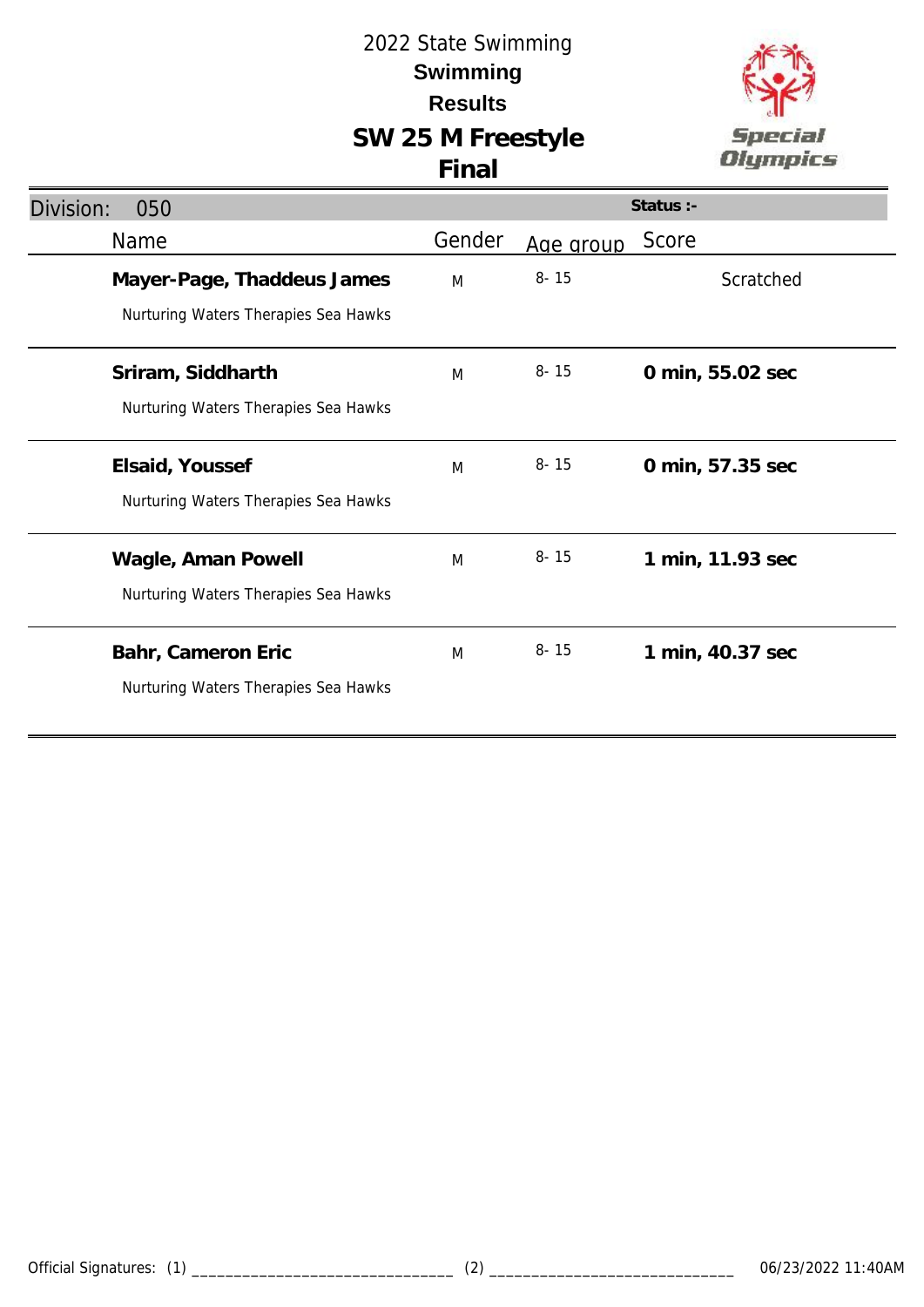

| Division:<br>051                                           |        |           | Status :-        |
|------------------------------------------------------------|--------|-----------|------------------|
| Name                                                       | Gender | Age group | Score            |
| Nelson, Ian Thomas<br>Gig Harbor                           | M      | $16 - 21$ | Scratched        |
| Roth, Max Konstantine Mateo<br>YMCA of SNOCO Stingrays     | M      | $16 - 21$ | Scratched        |
| Simpson, Ian Hope<br>Nurturing Waters Therapies Sea Hawks  | M      | $16 - 21$ | Scratched        |
| Alderman, Zeon Roy<br>YMCA of SNOCO Stingrays              | M      | $16 - 21$ | 0 min, 21.25 sec |
| Ozhan, Deniz Berke<br>Nurturing Waters Therapies Sea Hawks | M      | $16 - 21$ | 0 min, 22.40 sec |
| Walsh, Ian<br>YMCA of SNOCO Stingrays                      | M      | $16 - 21$ | 0 min, 23.83 sec |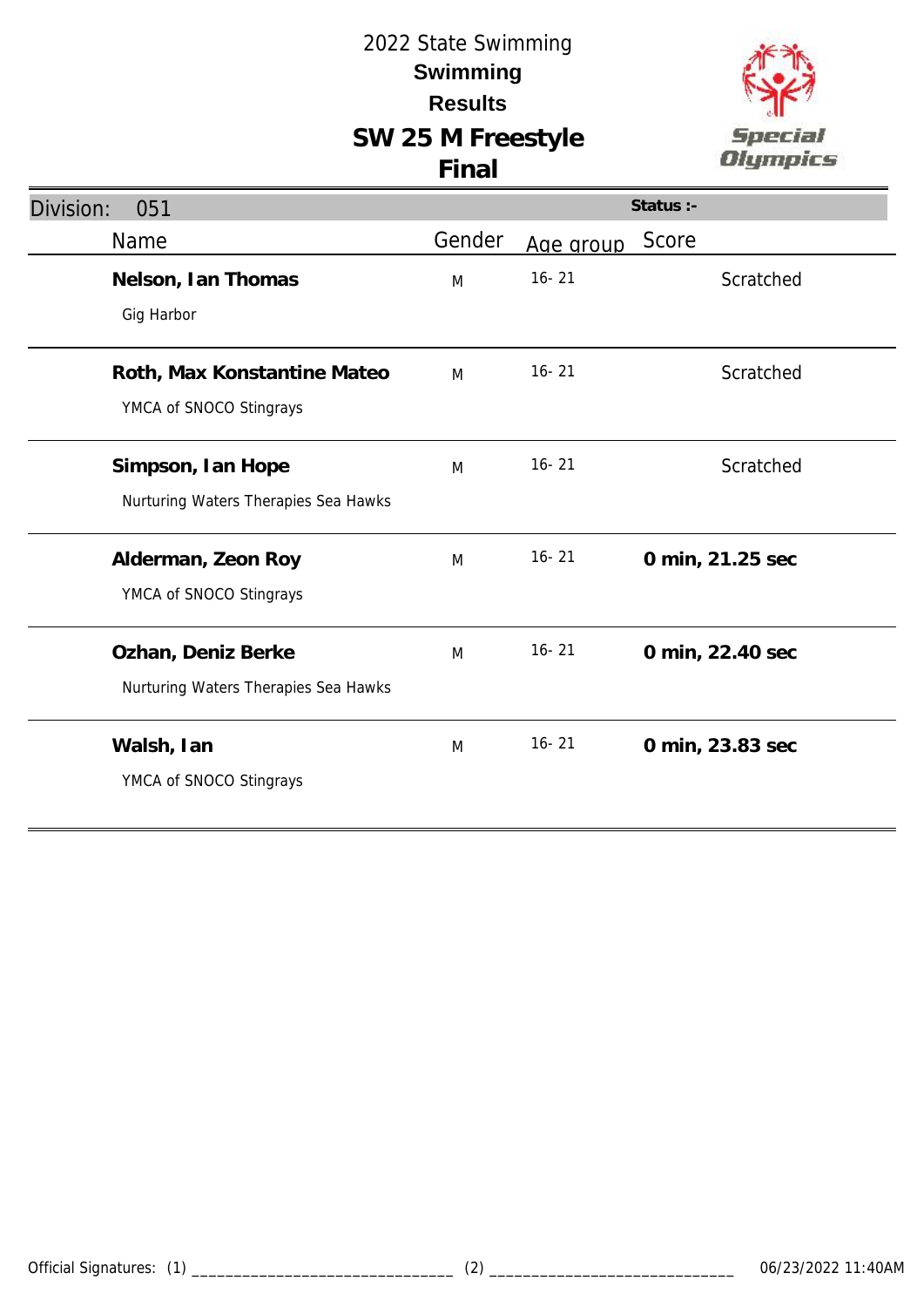

| Division:<br>052                                                  |        |           | Status :-        |
|-------------------------------------------------------------------|--------|-----------|------------------|
| Name                                                              | Gender | Age group | Score            |
| Kagen, Joseph William<br>Maple Valley Makos                       | M      | $16 - 21$ | 0 min, 22.45 sec |
| Jones, Ezra Gregory-Allen<br><b>Tri-Cities Swimming</b>           | M      | $16 - 21$ | 0 min, 22.61 sec |
| Velasco Cervantes, Don Thomas Tomas<br><b>Tri-Cities Swimming</b> |        | $16 - 21$ | 0 min, 22.99 sec |
| Higbee, Jonathan<br>Gig Harbor                                    | M      | $16 - 21$ | 0 min, 23.22 sec |
| Fernandez, Spencer<br>Kent Parks Dolphins                         | M      | $16 - 21$ | 0 min, 23.98 sec |
| Yang, Keller<br><b>Tri-Cities Swimming</b>                        | M      | $16 - 21$ | 0 min, 25.34 sec |
| Middleton, Rian Samuel-Preston<br>Tri-Cities Swimming             | M      | $16 - 21$ | 0 min, 27.26 sec |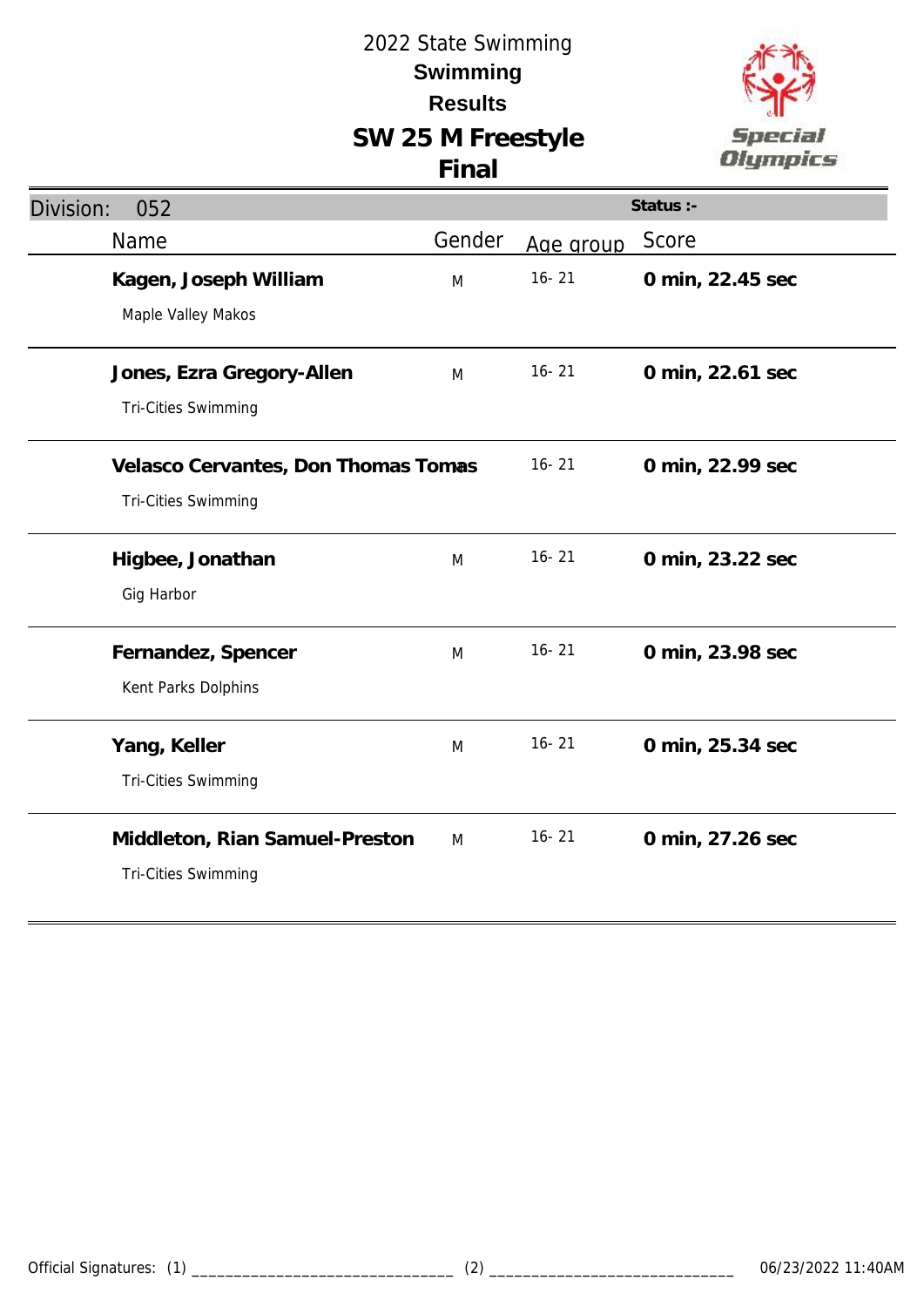

| Division:<br>053                     |        |           | Status :-        |
|--------------------------------------|--------|-----------|------------------|
| Name                                 | Gender | Age group | Score            |
| Katwijk, Mikaden                     | M      | $16 - 21$ |                  |
| Thurston County Thunderfish          |        |           |                  |
| Miller, Jacob                        | M      | $16 - 21$ | Scratched        |
| Lake Stevens Stingrays               |        |           |                  |
| Rusyn, Jason Rickard                 | M      | $16 - 21$ |                  |
| Samena Splashers                     |        |           |                  |
| Bhatia, Sambhav                      | M      | $16 - 21$ | 0 min, 26.06 sec |
| Nurturing Waters Therapies Sea Hawks |        |           |                  |
| McCaskey, Gabe                       | M      | $16 - 21$ | 0 min, 26.69 sec |
| Longview Kelso                       |        |           |                  |
| Mccoy, Dylan                         | M      | $16 - 21$ | 0 min, 30.35 sec |
| YMCA of SNOCO Stingrays              |        |           |                  |
| Zeibert, Justin                      | M      | $16 - 21$ | 0 min, 31.01 sec |
| Kent Parks Dolphins                  |        |           |                  |
| Dever, Teasun Francis Allen Gene     | M      | $16 - 21$ | 0 min, 31.60 sec |
| Clark County                         |        |           |                  |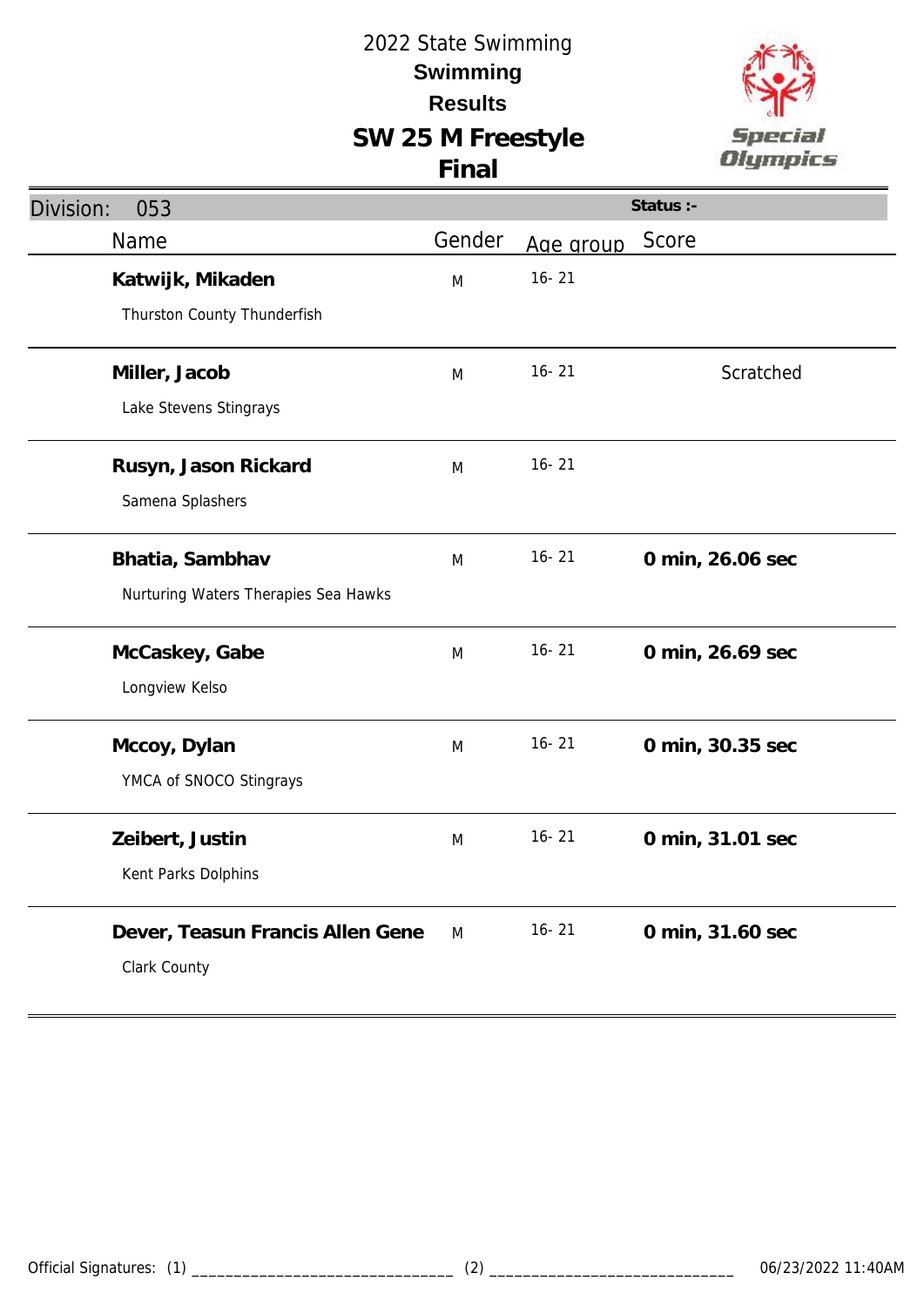

| Division:<br>054                     |        |           | Status :-        |
|--------------------------------------|--------|-----------|------------------|
| Name                                 | Gender | Age group | Score            |
| Bernate, Alden                       | M      | $16 - 21$ | Scratched        |
| Lake Stevens Stingrays               |        |           |                  |
| Burbank, Dawson Fox                  | M      | $16 - 21$ | Scratched        |
| Thurston County Thunderfish          |        |           |                  |
| Santodomingo, Justin                 | M      | $16 - 21$ | Scratched        |
| Nurturing Waters Therapies Sea Hawks |        |           |                  |
| Bureau, Wyatt                        | M      | $16 - 21$ | 0 min, 37.41 sec |
| Maple Valley Makos                   |        |           |                  |
| Jones, Bandon                        | M      | $16 - 21$ | 0 min, 41.62 sec |
| Tri-Cities Swimming                  |        |           |                  |
| Hewes, Hezekiah Daniel               | M      | $16 - 21$ | 0 min, 47.97 sec |
| Clark County                         |        |           |                  |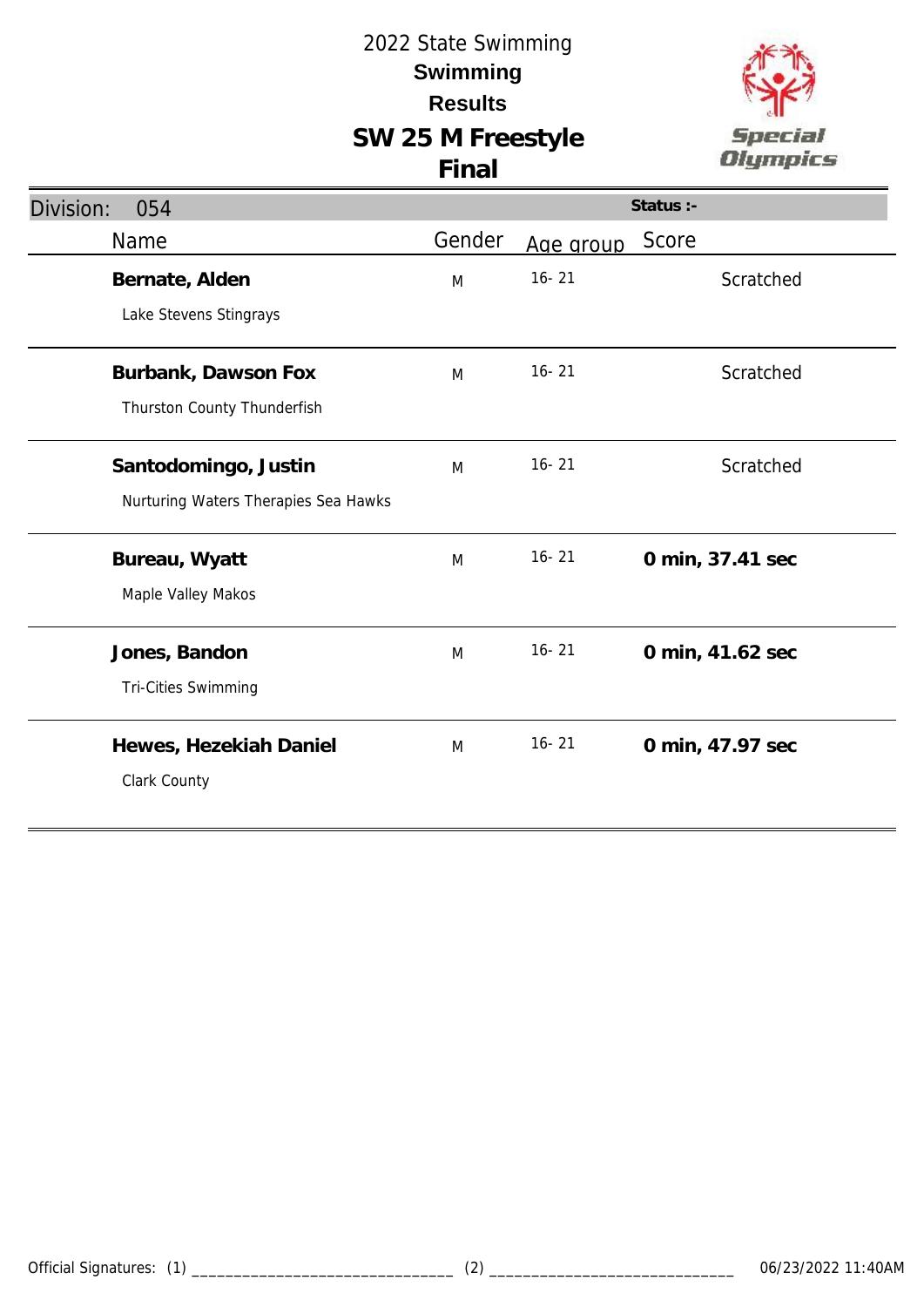

| Division:<br>055              |                                                      |        |           | Status :-        |
|-------------------------------|------------------------------------------------------|--------|-----------|------------------|
| Name                          |                                                      | Gender | Age group | Score            |
|                               | Kleisath, Lawrence "Lance"<br>Lake Stevens Stingrays | M      | $22 +$    | Scratched        |
|                               | Smith, Andrew James<br>Spokane Valley Sharks         | M      | $22 +$    | Scratched        |
| Carter, James<br>Clark County |                                                      | M      | $22+$     | 0 min, 18.35 sec |
| Kopp, Connor                  | Kent Parks Dolphins                                  | M      | $22 +$    | 0 min, 18.84 sec |
| Clark County                  | Viola, Sawyer James                                  | M      | $22 +$    | 0 min, 19.07 sec |
|                               | Desimone, Frankie (Frankie)<br>Maple Valley Makos    | M      | $22 +$    | 0 min, 21.51 sec |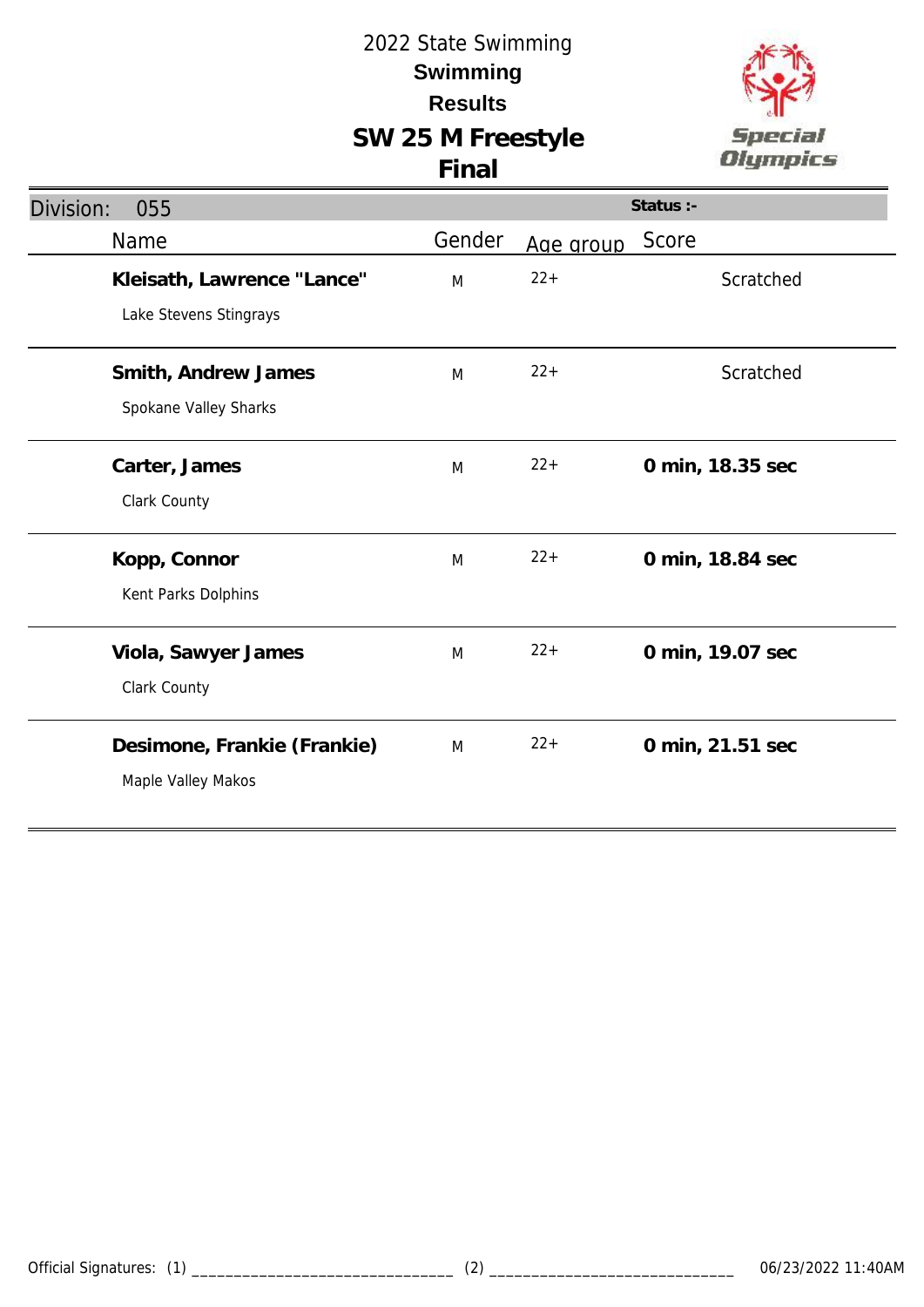

| Division:<br>056                                  |        |           | Status :-        |
|---------------------------------------------------|--------|-----------|------------------|
| Name                                              | Gender | Age group | Score            |
| Bobrowski, James<br>North Kitsap Vikings          | M      | $22 +$    | 0 min, 20.39 sec |
| Kempma, Joseph<br>Lake Stevens Stingrays          | M      | $22 +$    | 0 min, 21.08 sec |
| Ball, Nicholas<br>Clark County                    | M      | $22 +$    | 0 min, 21.75 sec |
| Kondracki, Robert Anthony<br>North Kitsap Vikings | M      | $22+$     | 0 min, 22.37 sec |
| Mayer, Tim David<br>Spokane Valley Sharks         | M      | $22 +$    | 0 min, 22.37 sec |
| Johnson, Jeremy<br>Clark County                   | M      | $22 +$    | 0 min, 27.84 sec |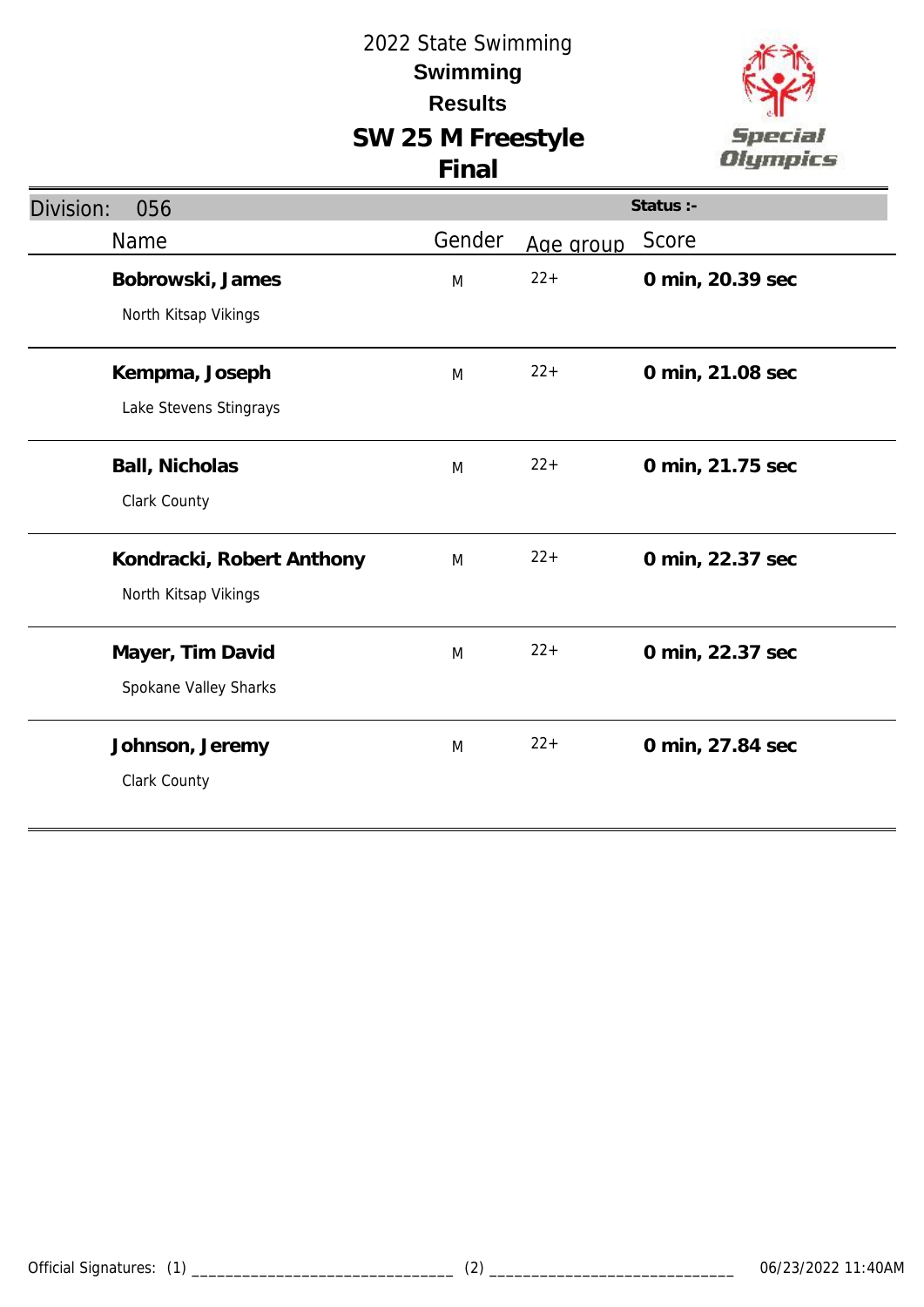

| Division:<br>057                           |        |           | Status :-        |
|--------------------------------------------|--------|-----------|------------------|
| Name                                       | Gender | Age group | Score            |
| Crowson, Jerrod Benjie<br>Clark County     | M      | $22+$     | Scratched        |
| Darlington, Alex<br>Wenatchee Wavemakers   | M      | $22 +$    | Scratched        |
| Luce, Sam<br>Samena Splashers              | M      | $22+$     |                  |
| Schauer, Jonathan<br>Grays Harbor          | M      | $22 +$    | 0 min, 22.42 sec |
| Vanzee, Michael W<br>Spokane Blue Dolphins | M      | $22+$     | 0 min, 24.09 sec |
| Ainsley, Jordan<br>YMCA of SNOCO Stingrays | M      | $22 +$    | 0 min, 26.47 sec |
| Shimada, Kyle A<br>Kent Parks Dolphins     | M      | $22 +$    | 0 min, 27.20 sec |
| Eller, Sean M<br>Maple Valley Makos        | M      | $22+$     | 0 min, 30.28 sec |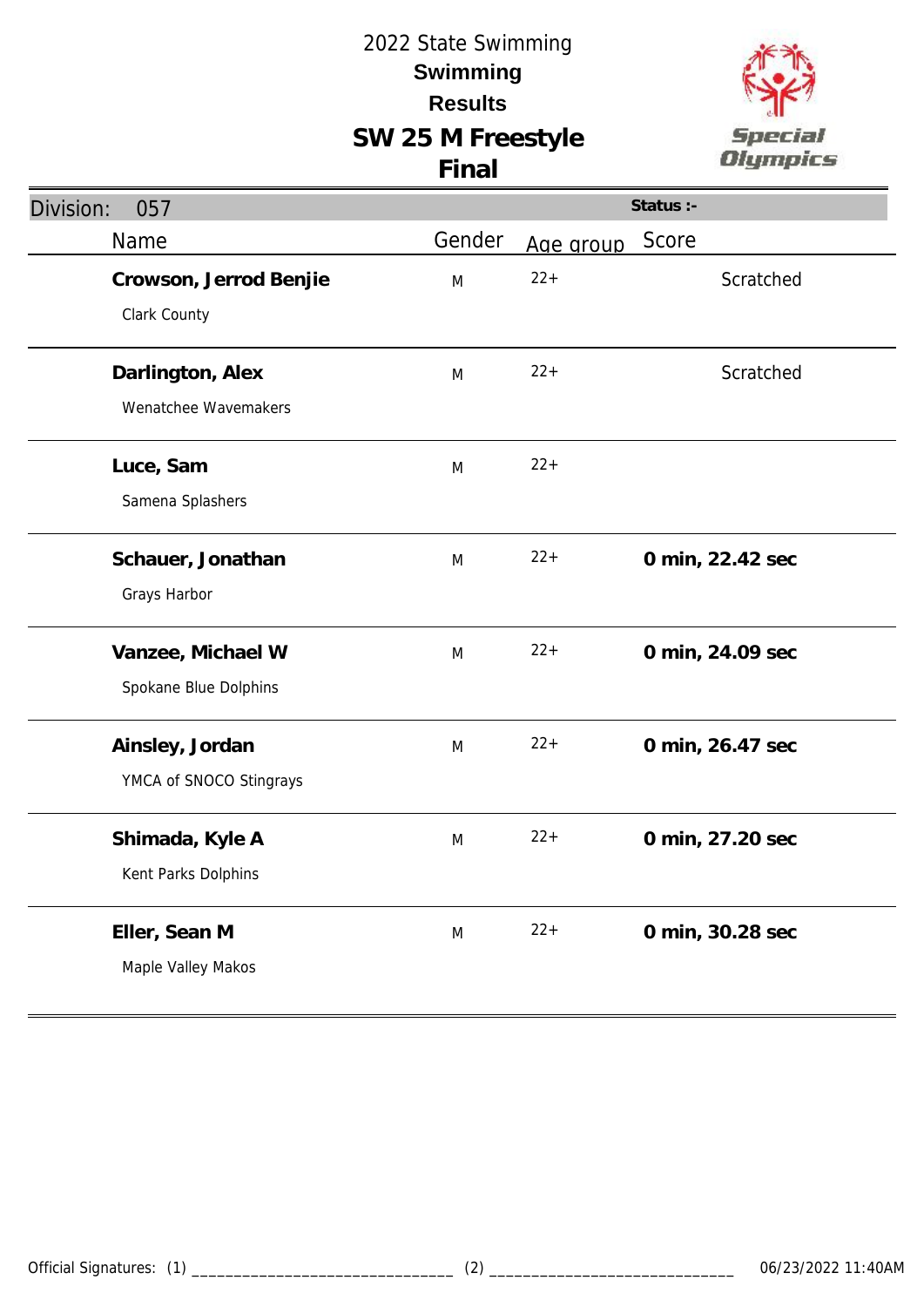

| Division:<br>058                     |        |           | Status :-        |
|--------------------------------------|--------|-----------|------------------|
| Name                                 | Gender | Age group | Score            |
| Shaw, Ethan Chandler                 | M      | $22+$     | Scratched        |
| Nurturing Waters Therapies Sea Hawks |        |           |                  |
| Ward, Patrick Matthew                | M      | $22+$     | Scratched        |
| Spokane Valley Sharks                |        |           |                  |
| Rogerson, Drew Case                  | M      | $22+$     | 0 min, 29.51 sec |
| YMCA of SNOCO Stingrays              |        |           |                  |
| Raymond, Jason D.                    | M      | $22 +$    | 0 min, 30.98 sec |
| Spokane Valley Sharks                |        |           |                  |
| King, Zachary                        | M      | $22+$     | 0 min, 32.49 sec |
| YMCA of SNOCO Stingrays              |        |           |                  |
| Laberge, Wallace Garrett Boller      | M      | $22+$     | 0 min, 53.14 sec |
| Samena Splashers                     |        |           |                  |
| Hilde, Michael Steven                | M      | $22+$     | 0 min, 56.54 sec |
| Maple Valley Makos                   |        |           |                  |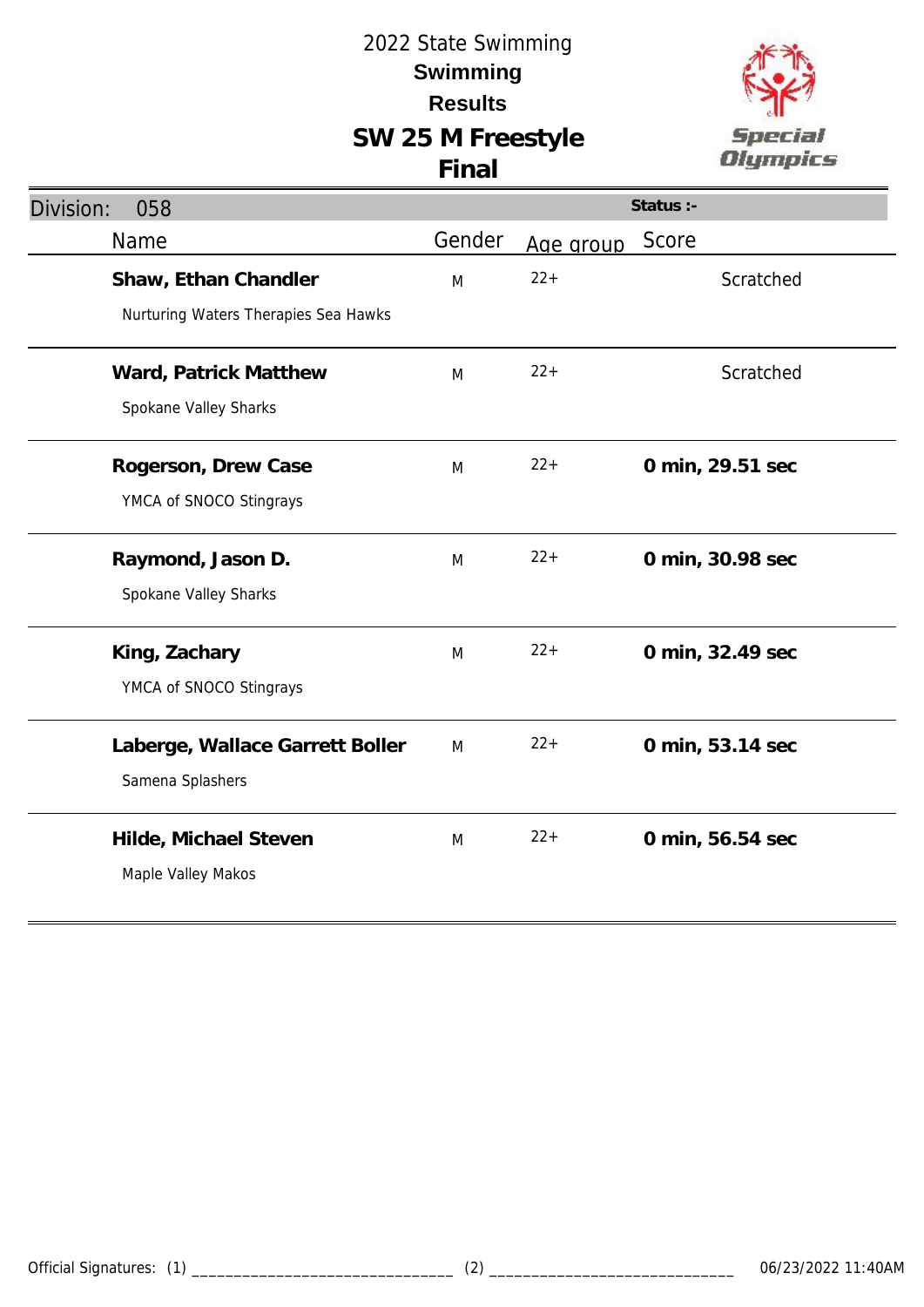

| Division:<br>059            |        |           | Status :-        |
|-----------------------------|--------|-----------|------------------|
| Name                        | Gender | Age group | Score            |
| Seeley, Nick Paul           | M      | $22 +$    | Scratched        |
| Tri-Cities Swimming         |        |           |                  |
| Wicklander, Zachary         | M      | $22 +$    | Scratched        |
| YMCA of SNOCO Stingrays     |        |           |                  |
| Grinzel, Tanner             | M      | $22 +$    | 0 min, 28.67 sec |
| Tri-Cities Swimming         |        |           |                  |
| Griffin, Aiden Isaac        | M      | $22 +$    | 0 min, 28.97 sec |
| Samena Splashers            |        |           |                  |
| Wyer, Brent Allen           | M      | $22 +$    | 0 min, 32.55 sec |
| Thurston County Thunderfish |        |           |                  |
| Hier, Billy Gao             | M      | $22 +$    | 0 min, 34.93 sec |
| Maple Valley Makos          |        |           |                  |
| Williams, Ryan              | M      | $22 +$    | 0 min, 37.98 sec |
| Lewis County                |        |           |                  |
|                             |        |           |                  |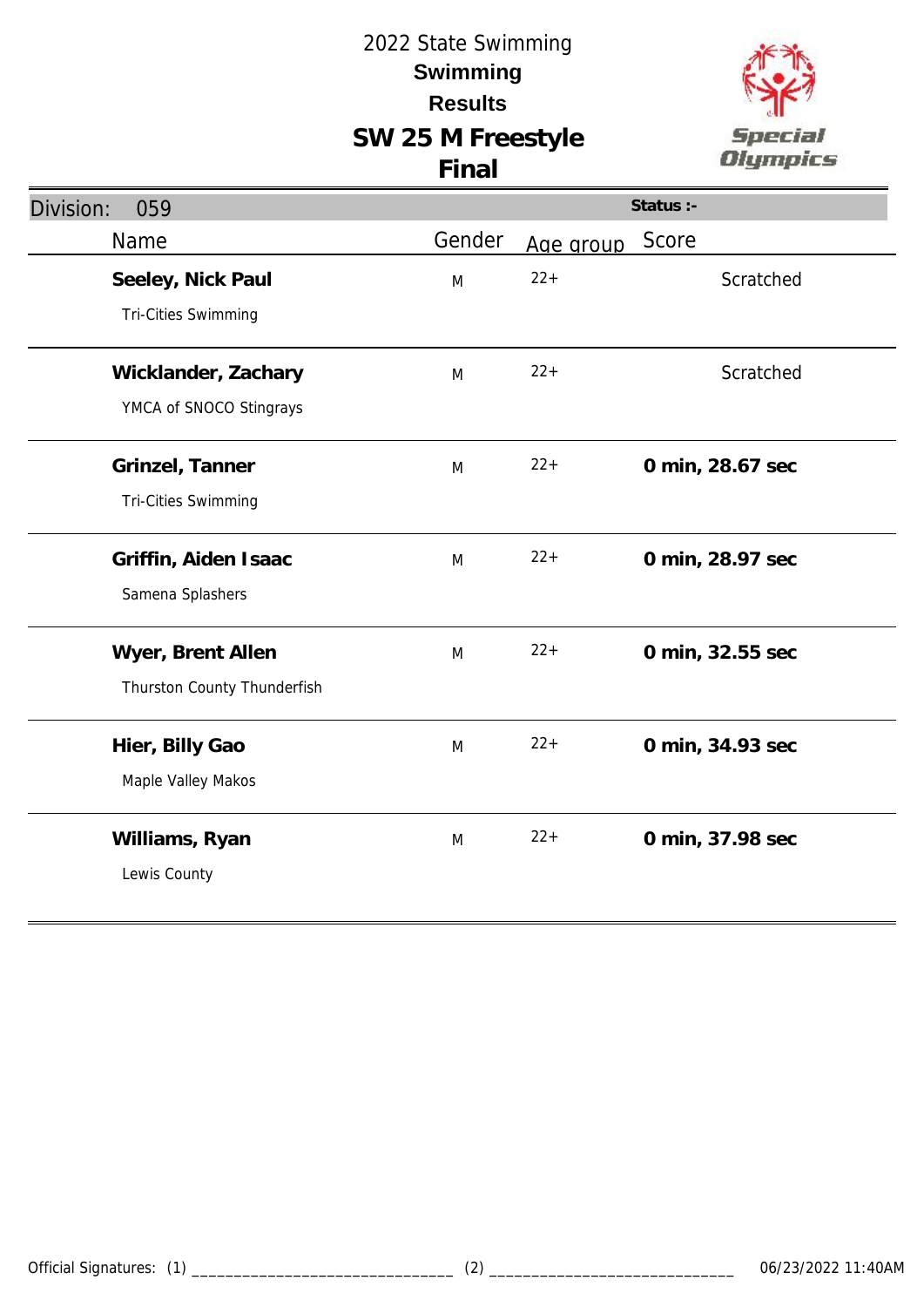

| Division:<br>060            |        |           | Status :-        |
|-----------------------------|--------|-----------|------------------|
| Name                        | Gender | Age group | Score            |
| Bangsund, Matthew           | M      | $22+$     | Scratched        |
| Wenatchee Wavemakers        |        |           |                  |
| Malthaner, Kyle H           | M      | $22 +$    | Scratched        |
| Spokane Blue Dolphins       |        |           |                  |
| Hayford, Scott              | M      | $22 +$    | 0 min, 35.29 sec |
| Lake Stevens Stingrays      |        |           |                  |
| Midson, Dillon Patrick      | M      | $22 +$    | 0 min, 38.62 sec |
| Gig Harbor                  |        |           |                  |
| Stailey, Alex               | M      | $22 +$    | 0 min, 39.92 sec |
| Thurston County Thunderfish |        |           |                  |
| Shipley Jr, Thomas          | M      | $22+$     | 0 min, 44.77 sec |
| Longview Kelso              |        |           |                  |
| Depudy, Bobby Eugene        | M      | $22 +$    | 0 min, 44.99 sec |
| North Kitsap Vikings        |        |           |                  |
|                             |        |           |                  |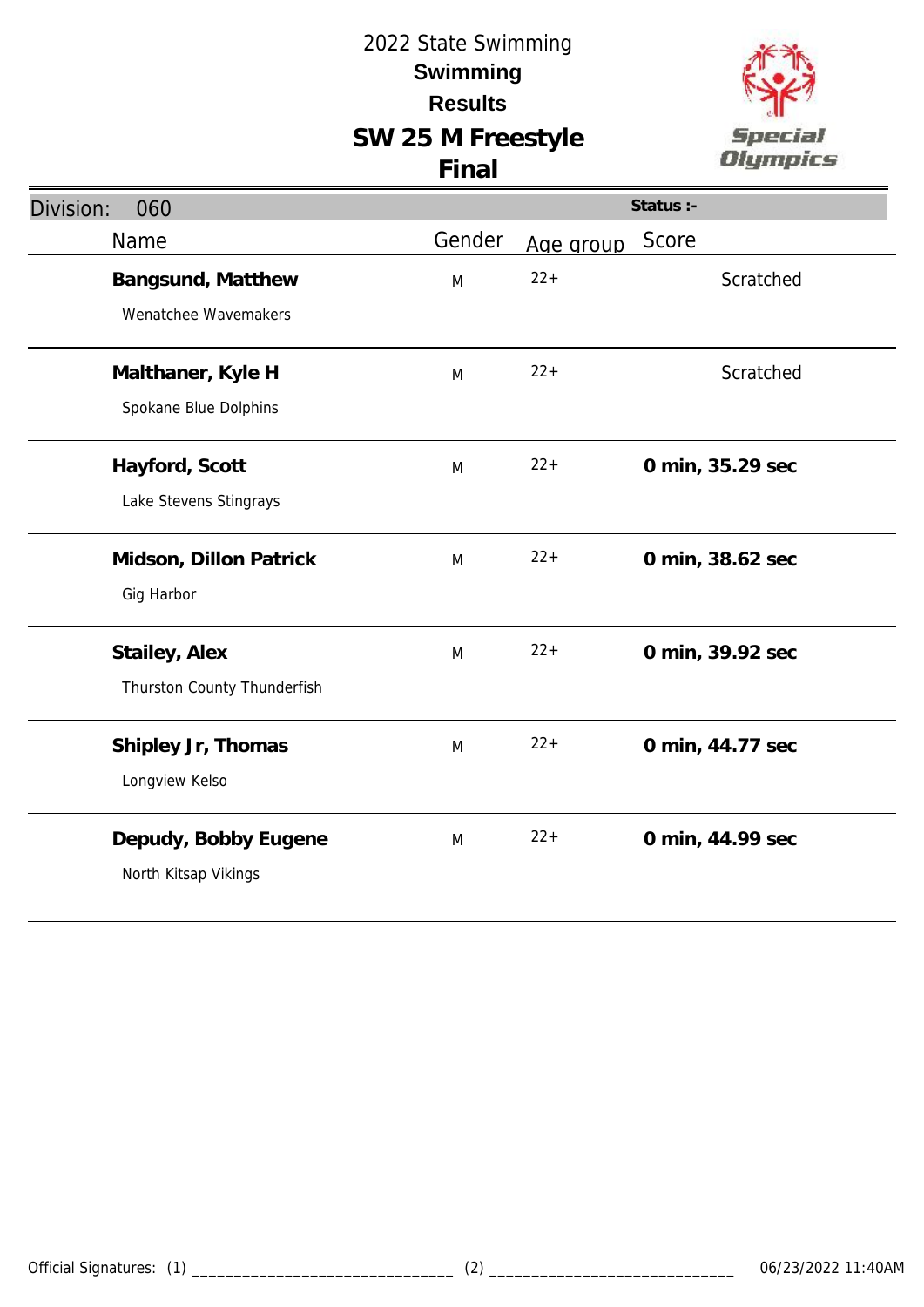

| Division:<br>061                                               |        |           | Status :-        |
|----------------------------------------------------------------|--------|-----------|------------------|
| Name                                                           | Gender | Age group | Score            |
| Fillmore, Thomas Christopher<br>Lewis County                   | M      | $22+$     | 0 min, 34.82 sec |
| Murphy, William Hunter<br>Thurston County Thunderfish          | M      | $22+$     | 0 min, 37.84 sec |
| Nelson, Charles<br>Wenatchee Wavemakers                        | M      | $22+$     | 0 min, 37.94 sec |
| Jabbora, Eric Killian<br>Spokane Blue Dolphins                 | M      | $22+$     | 0 min, 39.97 sec |
| Riechers, Andrew Timothy<br>Twin Rivers Sturgeons              | M      | $22+$     | 0 min, 50.22 sec |
| Rutter, Kevin George<br>Bellingham Independents - Speed Sharks | M      | $22+$     | 1 min, 3.09 sec  |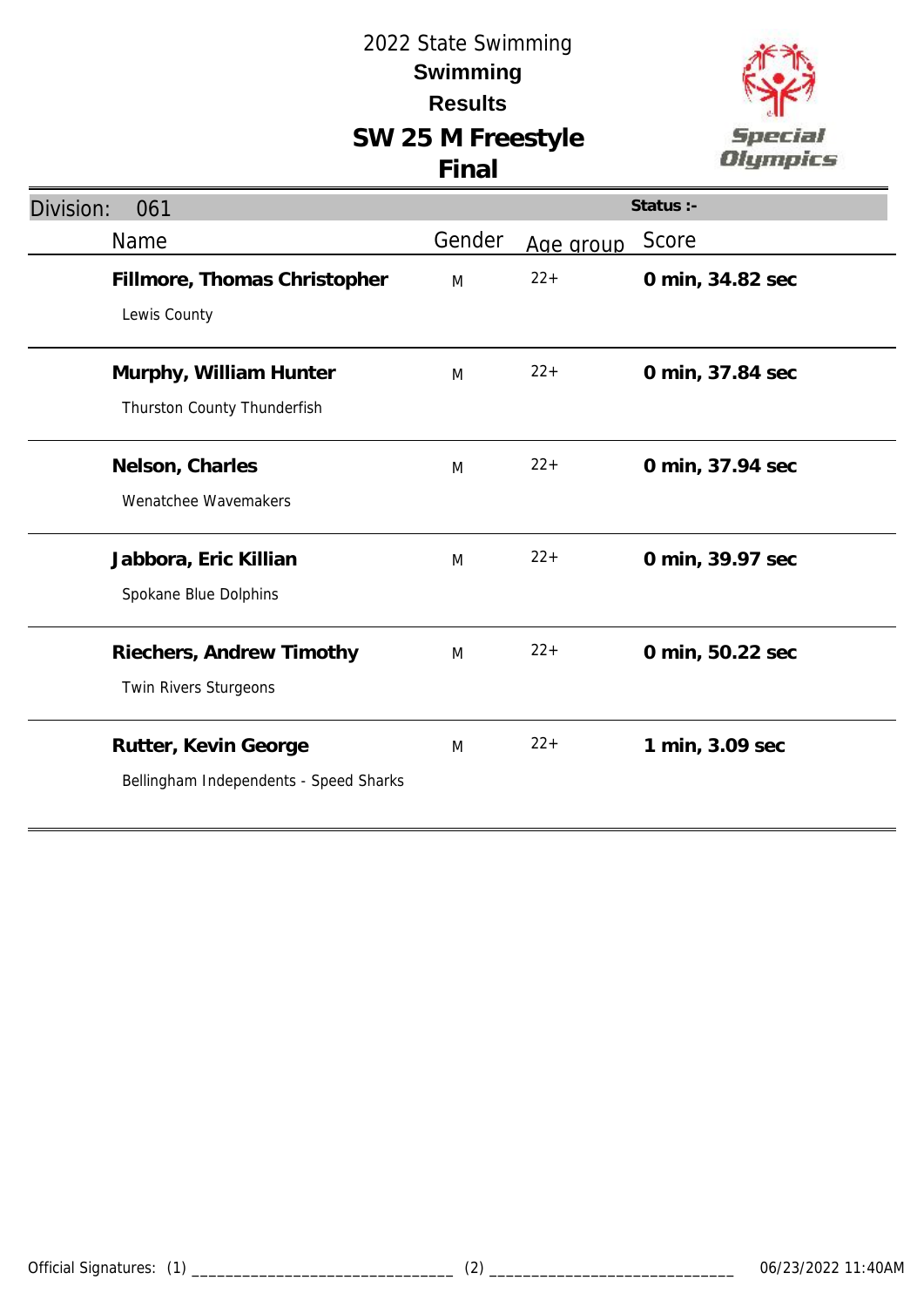

| Division:<br>062                       |        |           | Status :-        |
|----------------------------------------|--------|-----------|------------------|
| Name                                   | Gender | Age group | Score            |
| Hammond, David                         | M      | $22 +$    | Scratched        |
| Longview Kelso                         |        |           |                  |
| Mclaughlin, Michael Wallace            | M      | $22+$     | Scratched        |
| Bellingham Independents - Speed Sharks |        |           |                  |
| Johnson, Jacob                         | M      | $22 +$    | 0 min, 48.23 sec |
| Clark County                           |        |           |                  |
| Evans, Clayton                         | M      | $22+$     | 0 min, 58.10 sec |
| Twin Rivers Sturgeons                  |        |           |                  |
| Wright, Michael                        | M      | $22 +$    | 1 min, 7.59 sec  |
| Lewis County                           |        |           |                  |
|                                        |        |           |                  |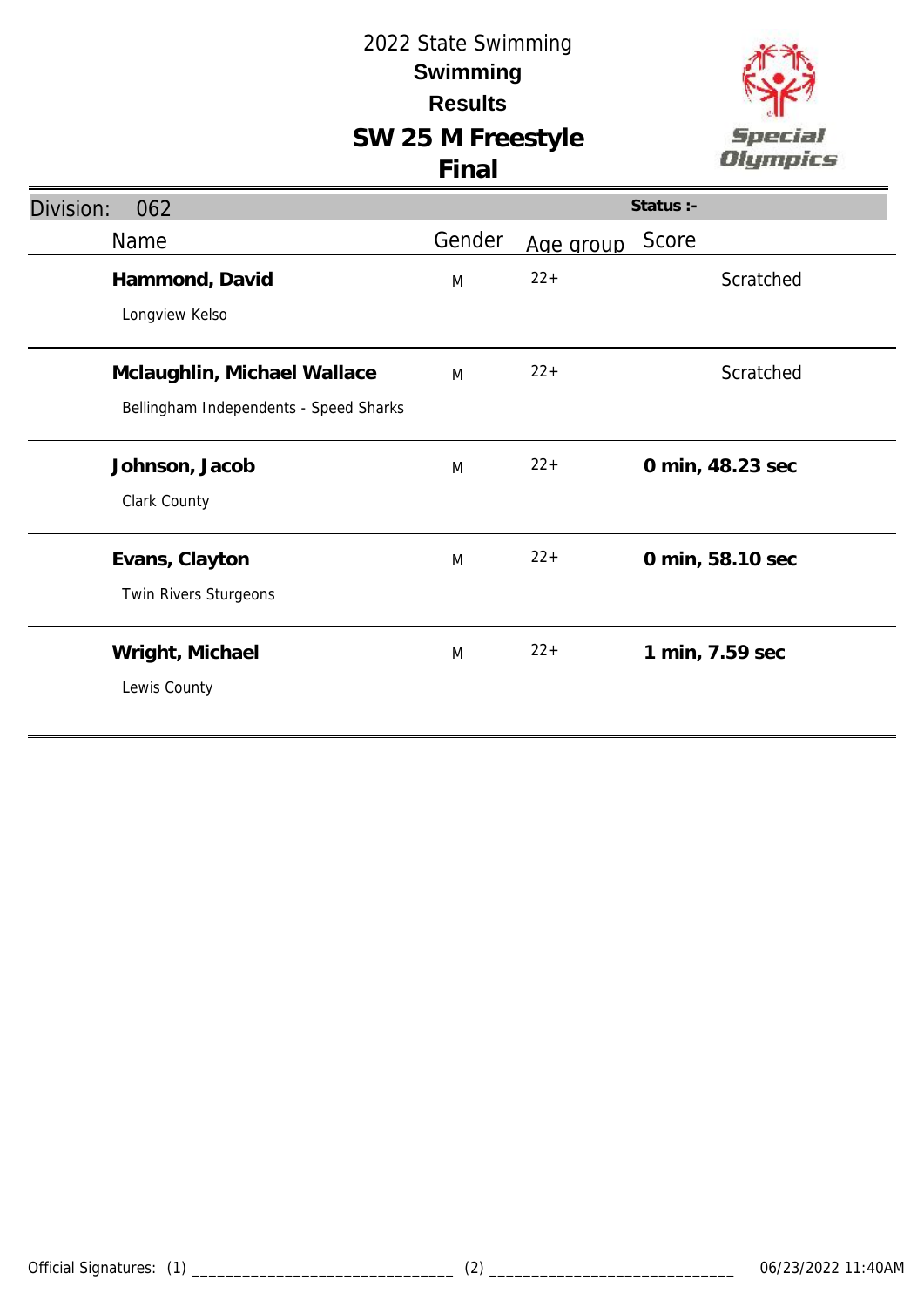# **SW 400 M Freestyle Final**



| Division:<br>025                                         |        |           | Status :-        |
|----------------------------------------------------------|--------|-----------|------------------|
| Name                                                     | Gender | Age group | Score            |
| Rivera-Hernandez, Ulyzes<br>Gig Harbor                   | M      | $8 - 15$  | 5 min, 54.37 sec |
| Lamar, Aaron "AJ"<br>Gig Harbor                          | M      | $22+$     | 7 min, 24.62 sec |
| Barrett, Marcia Janice<br>YMCA of SNOCO Stingrays        | F      | $22+$     | 7 min, 40.30 sec |
| Stefani, Jayce<br>Bellingham Independents - Speed Sharks | M      | $22+$     | 7 min, 45.50 sec |
| Opedal, Evan Kalani<br>Clallam County Orcas              | M      | $22+$     | 7 min, 51.44 sec |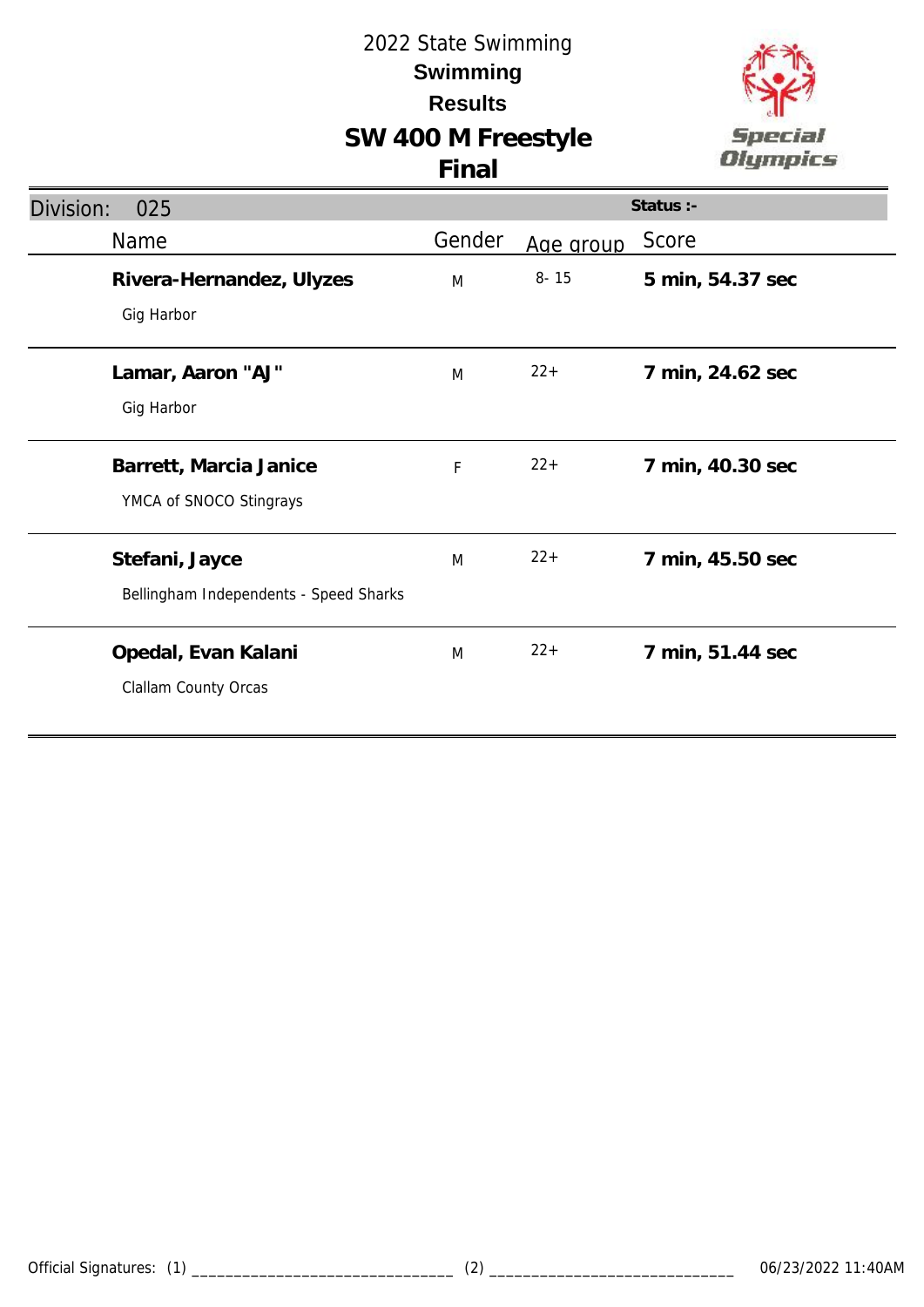# **SW 400 M Freestyle**



|  | v |
|--|---|
|  |   |

| Division:<br>026       |        |           | Status :-         |
|------------------------|--------|-----------|-------------------|
| Name                   | Gender | Age group | Score             |
| Abernathy, Laura       | F      | $22+$     | Scratched         |
| Clark County           |        |           |                   |
| Hohnstein, Wesley John | M      | $22+$     | Scratched         |
| Twin Rivers Sturgeons  |        |           |                   |
| Kennedy, Tyler Scott   | M      | $22+$     | 12 min, 9.87 sec  |
| North Kitsap Vikings   |        |           |                   |
| Francis, Craig         | M      | $22+$     | 19 min, 39.37 sec |
| Clark County           |        |           |                   |
| Seymour, Stephanie     | F      | $22+$     | 21 min, 21.62 sec |
| Clark County           |        |           |                   |
|                        |        |           |                   |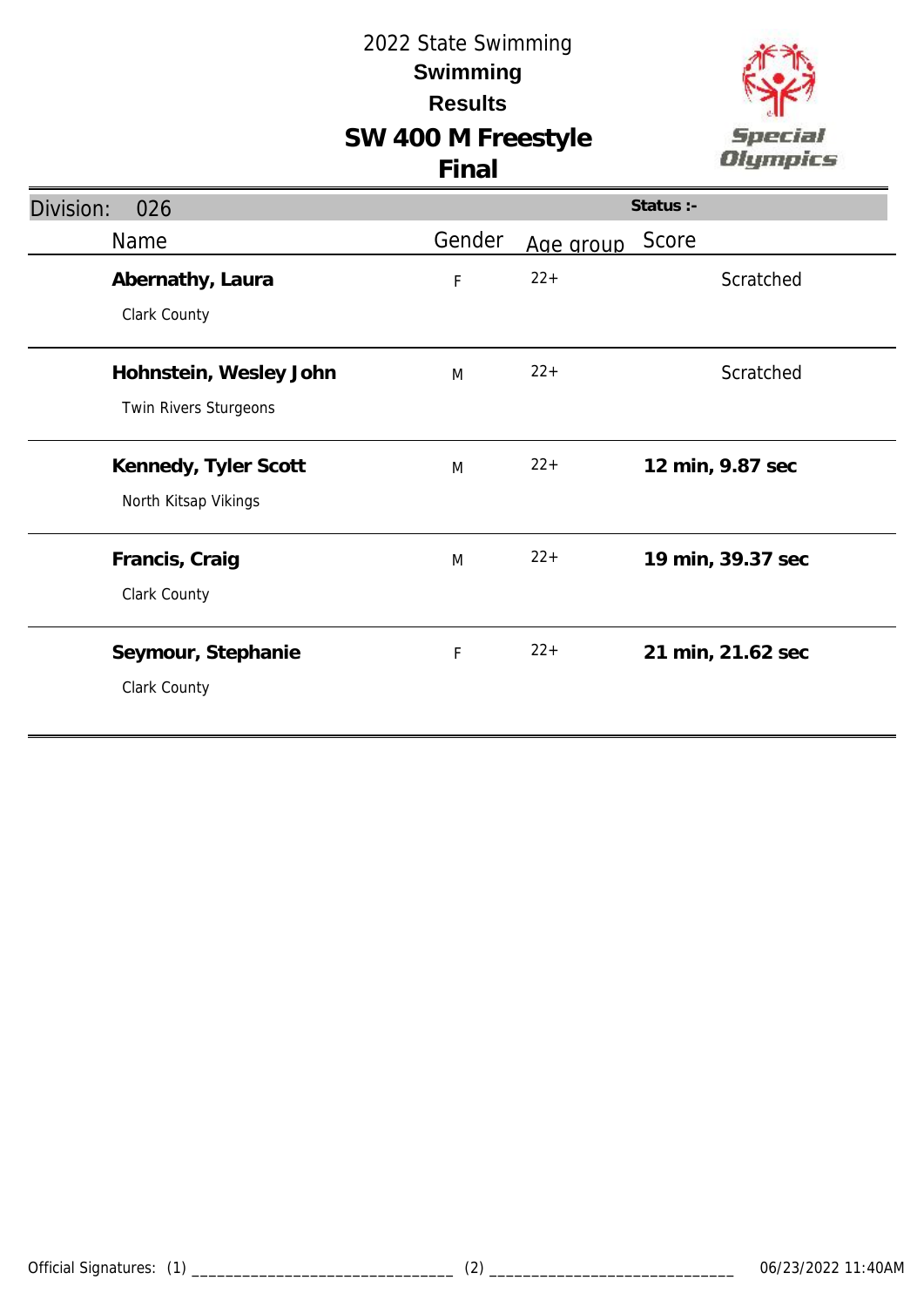

| Division:<br>088                                  |        |           | Status :-        |
|---------------------------------------------------|--------|-----------|------------------|
| Name                                              | Gender | Age group | Score            |
| Klingsheim, Audrey E<br>YMCA of SNOCO Stingrays   | F      | $8 - 15$  | Scratched        |
| Martin, Ashley Samantha<br>Lake Stevens Stingrays | F      | $16 - 21$ | 0 min, 56.51 sec |
| Johansson, Sarah Louise<br>Kent Parks Dolphins    | F      | $16 - 21$ | 0 min, 58.04 sec |
| Johanson, Sarina Marie<br>Swimmin' Eagles         | F      | $16 - 21$ | 1 min, 23.41 sec |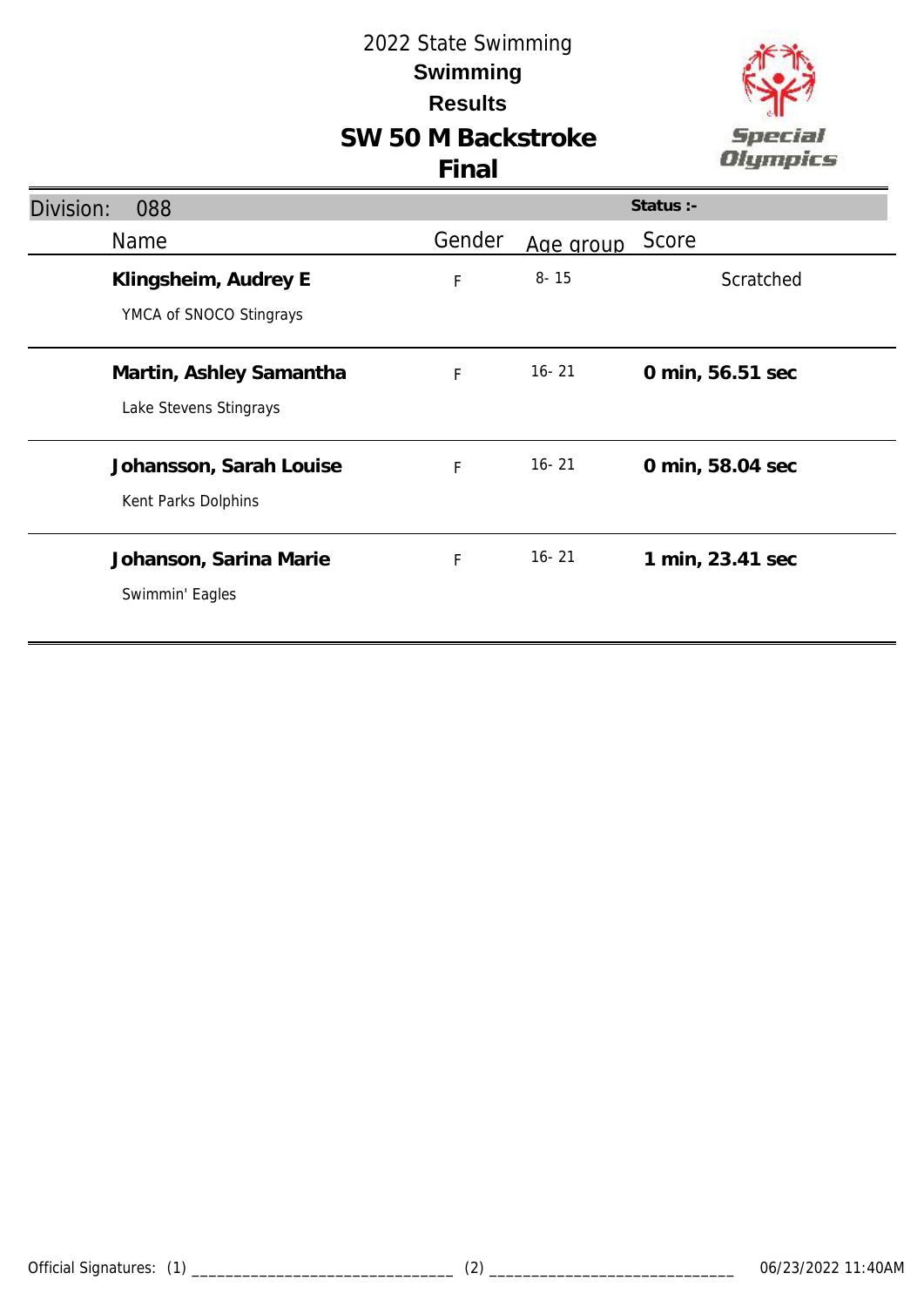

| Division: | 089                                                                 |             |           | Status $:$ -     |
|-----------|---------------------------------------------------------------------|-------------|-----------|------------------|
|           | <b>Name</b>                                                         | Gender      | Age group | Score            |
|           | Christianson, Daphne Jean<br>Bellingham Independents - Speed Sharks | F           | $16 - 21$ | Scratched        |
|           | Corwin, Tess Isabella<br>Thurston County Thunderfish                | $\mathsf F$ | $16 - 21$ | Scratched        |
|           | Schmidt, Francesca Lilliana<br>Swimmin' Eagles                      | F           | $16 - 21$ | 1 min, 26.45 sec |
|           | Bibee, Brandi Michelle<br>Twin Rivers Sturgeons                     | F           | $16 - 21$ | 2 min, 3.53 sec  |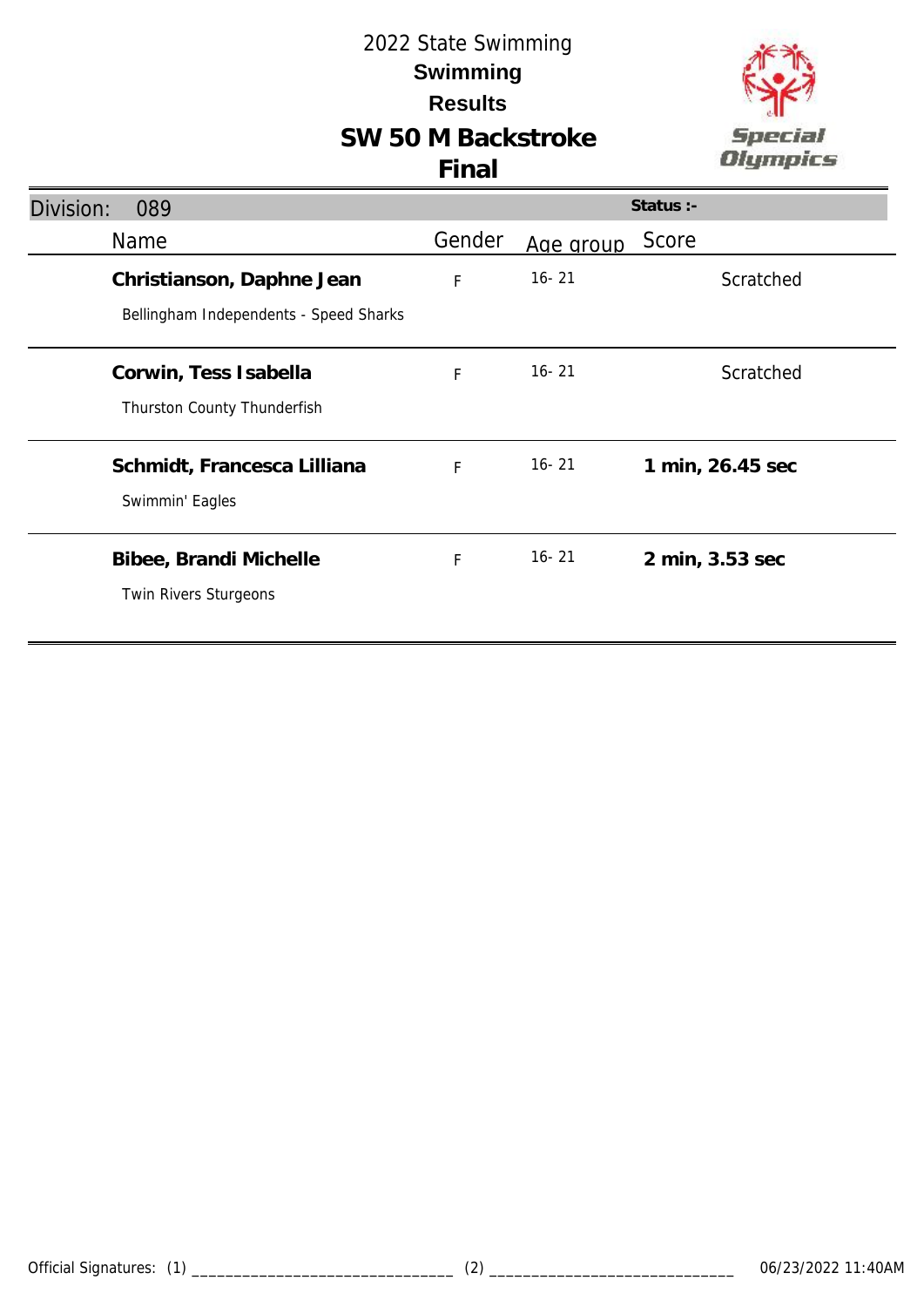

| Division:<br>090            |             |           | Status :-       |
|-----------------------------|-------------|-----------|-----------------|
| Name                        | Gender      | Age group | Score           |
| Barber, Melissa Renee       | F           | $22+$     | 1 min, 3.06 sec |
| Thurston County Thunderfish |             |           |                 |
| Walker, Hannah Katherine    | $\mathsf F$ | $22+$     | 1 min, 3.26 sec |
| Kent Parks Dolphins         |             |           |                 |
| Smith, Roni                 | F           | $22+$     | 1 min, 4.42 sec |
| Tri-Cities Swimming         |             |           |                 |
| Hetrick, Brandi L           | $\mathsf F$ | $22+$     | 1 min, 6.21 sec |
| Kent Parks Dolphins         |             |           |                 |
| Hill, Lindsay               | F           | $22+$     | 1 min, 8.86 sec |
| Thurston County Thunderfish |             |           |                 |
| Jones, Lauren Riley         | $\mathsf F$ | $22+$     | 1 min, 9.13 sec |
| Spokane Valley Sharks       |             |           |                 |
|                             |             |           |                 |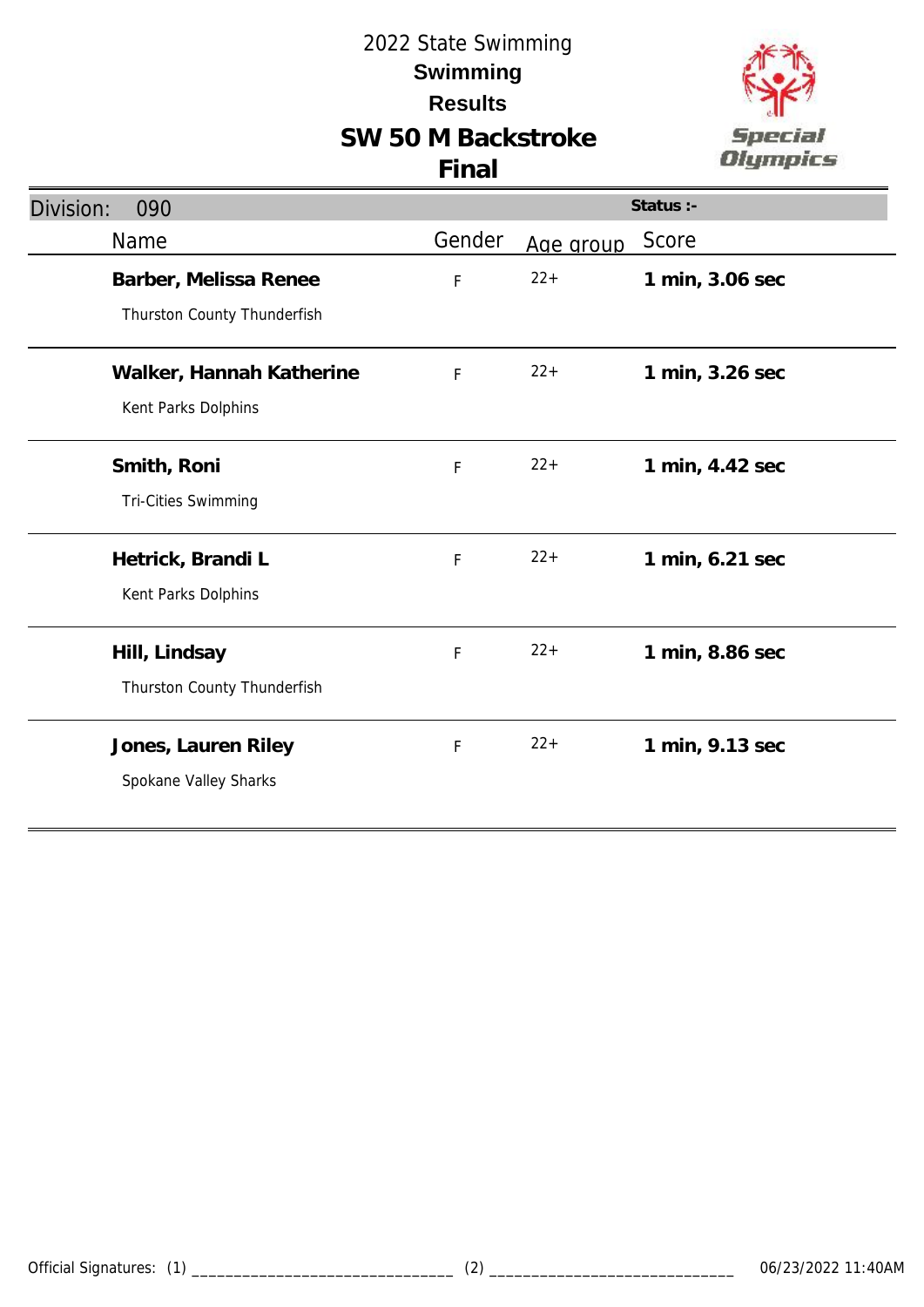



| Division:<br>091             |        |           | Status :-        |
|------------------------------|--------|-----------|------------------|
| Name                         | Gender | Age group | Score            |
| Bellerson, Sarah             | F      | $22 +$    | 1 min, 12.33 sec |
| Lake Stevens Stingrays       |        |           |                  |
| Stewart, Katelin             | F      | $22 +$    | 1 min, 14.09 sec |
| Thurston County Thunderfish  |        |           |                  |
| Johnson, Heidi               | F      | $22+$     | 1 min, 14.79 sec |
| YMCA of SNOCO Stingrays      |        |           |                  |
| Wood, Wendy                  | F      | $22 +$    | 1 min, 22.32 sec |
| Longview Kelso               |        |           |                  |
| Burton, Mary Katie Katherine | F      | $22 +$    | 1 min, 25.83 sec |
| North Kitsap Vikings         |        |           |                  |
| Wise, Melissa                | F      | $22 +$    | 1 min, 27.51 sec |
| Lake Stevens Stingrays       |        |           |                  |
|                              |        |           |                  |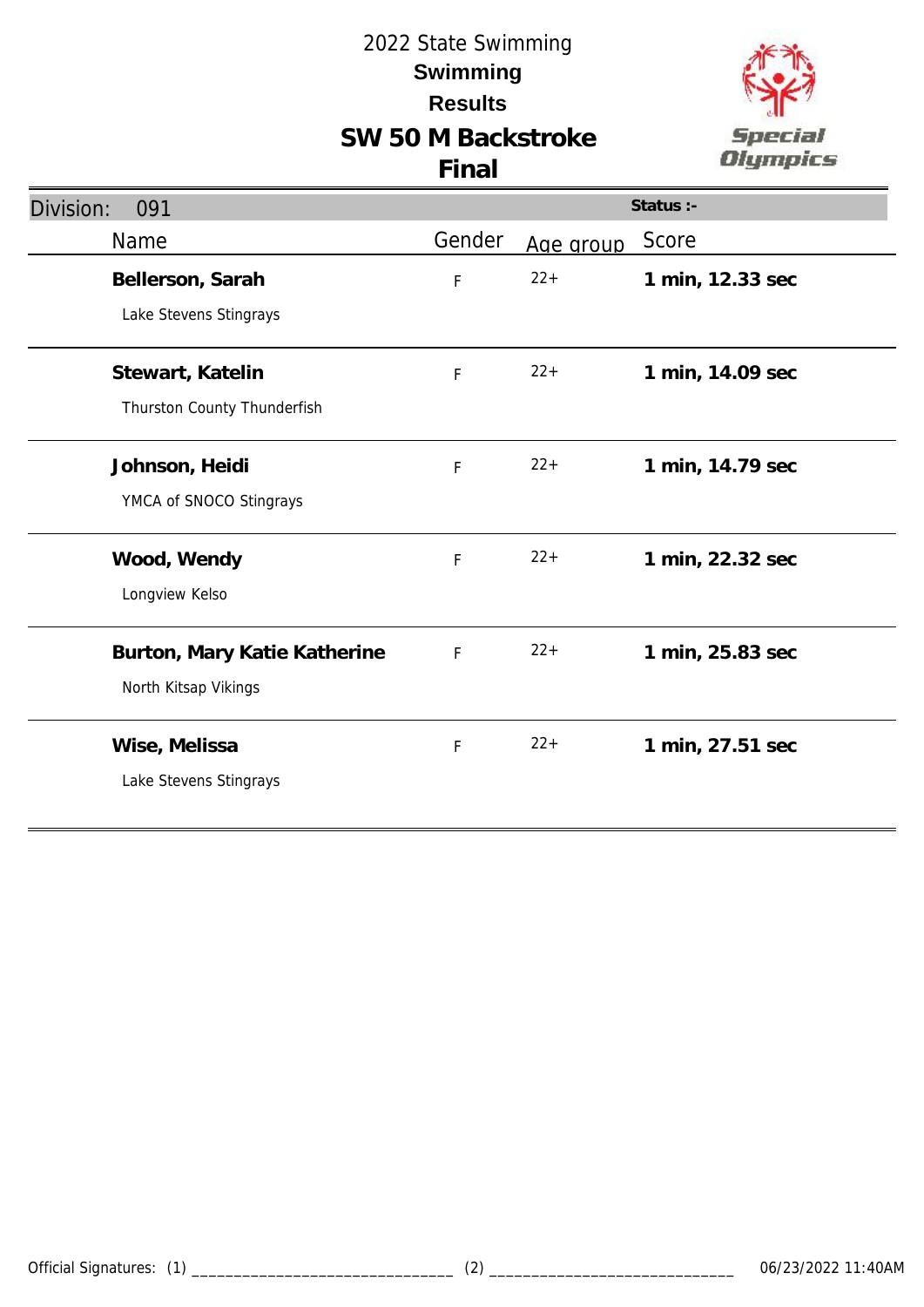

| Division:<br>092                     |        |           | Status :-        |
|--------------------------------------|--------|-----------|------------------|
| Name                                 | Gender | Age group | Score            |
| Ascolese, Micaela Anita              | F      | $22 +$    | Scratched        |
| Spokane Blue Dolphins                |        |           |                  |
| Reise, Andrea                        | F      | $22+$     | Scratched        |
| Clallam County Orcas                 |        |           |                  |
| Kersting, Kira Marie                 | F      | $22+$     | 1 min, 37.13 sec |
| Clallam County Orcas                 |        |           |                  |
| Martin, Danielle                     | F      | $22+$     | 1 min, 46.02 sec |
| Swimmin' Eagles                      |        |           |                  |
| Sprague, Melissa Ann                 | F      | $22+$     | 2 min, 1.42 sec  |
| Nurturing Waters Therapies Sea Hawks |        |           |                  |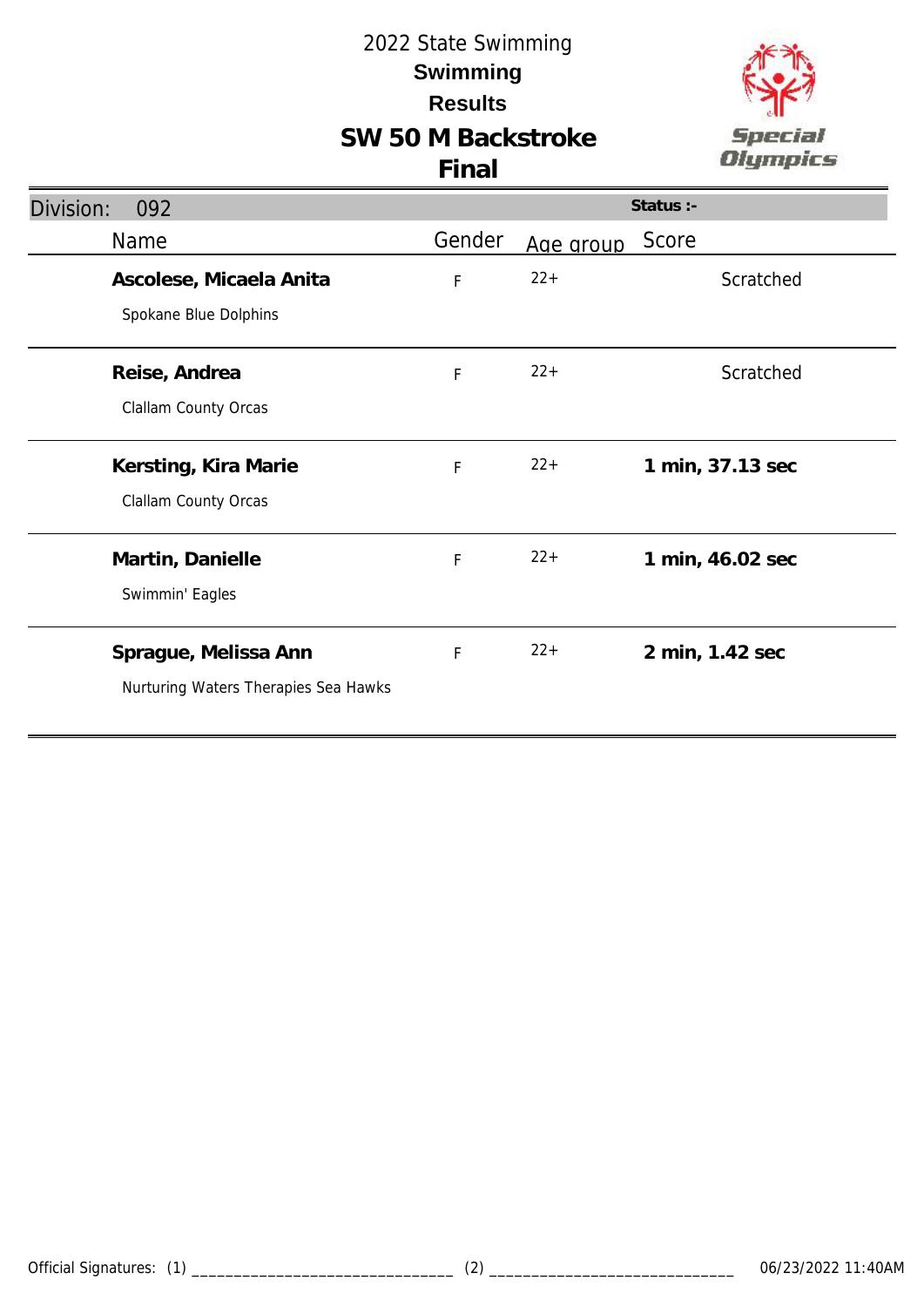



| Division:<br>093                             | Status :- |           |                  |
|----------------------------------------------|-----------|-----------|------------------|
| Name                                         | Gender    | Age group | Score            |
| Bishop, Rachel Lynn<br>Twin Rivers Sturgeons | F         | $22+$     | Scratched        |
|                                              |           |           |                  |
| Schellenberg, Dagny                          | F         | $22+$     | 1 min, 46.62 sec |
| Whidbey Island Wild Waves                    |           |           |                  |
| Purce, Miriam June Sherman                   | F         | $22+$     | 1 min, 47.68 sec |
| Thurston County Thunderfish                  |           |           |                  |
| Airola, Margaret                             | F         | $22+$     | 1 min, 59.57 sec |
| Twin Rivers Sturgeons                        |           |           |                  |
| Barnhill, Jean                               | F         | $22 +$    | 2 min, 6.58 sec  |
| North Kitsap Vikings                         |           |           |                  |
| Minch, Meredith Gladys                       | F         | $22+$     | 2 min, 20.33 sec |
| Whidbey Island Wild Waves                    |           |           |                  |
|                                              |           |           |                  |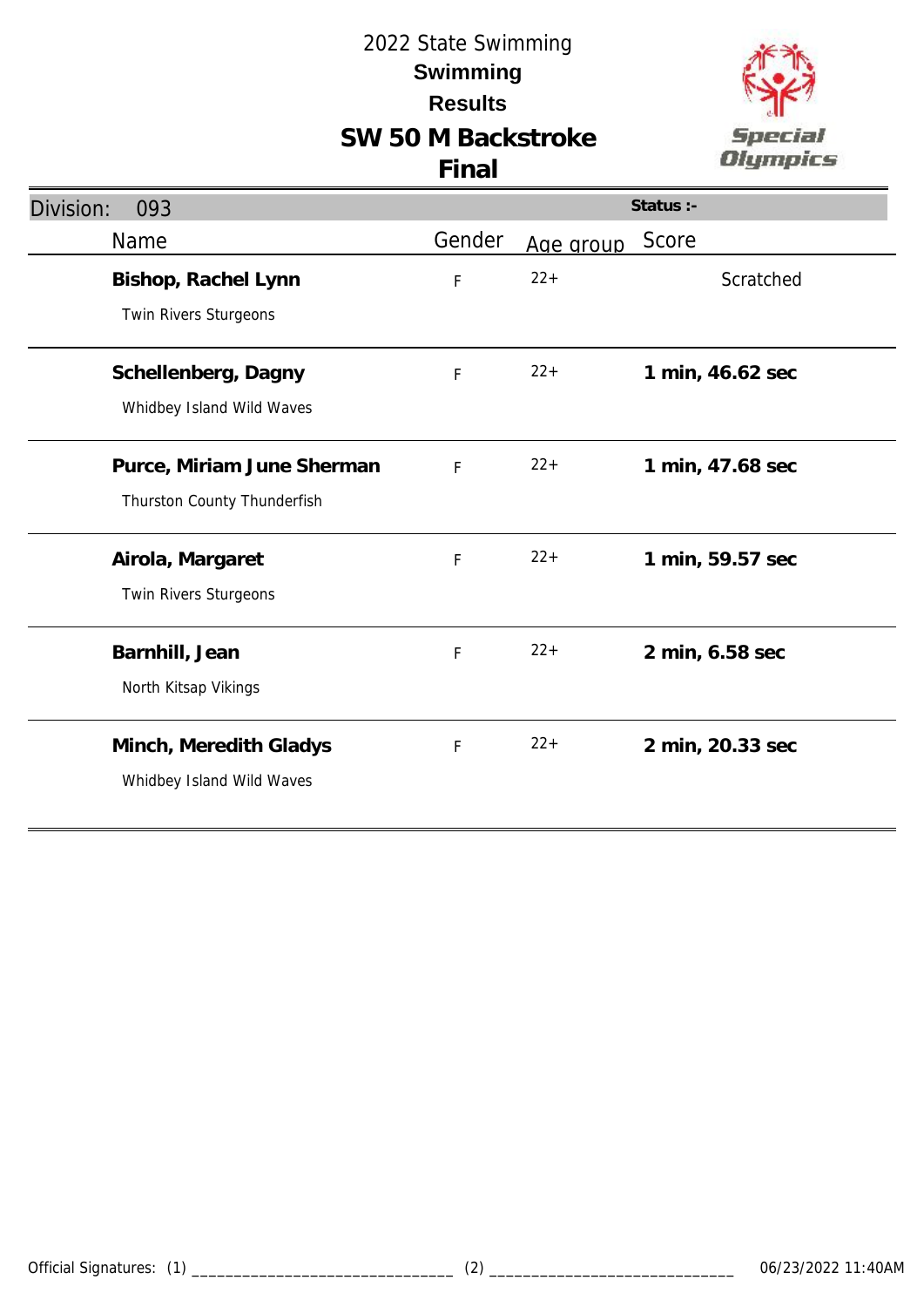

| Division:<br>094                                                 | Status :-   |           |                  |
|------------------------------------------------------------------|-------------|-----------|------------------|
| Name                                                             | Gender      | Age group | Score            |
| Garvin, Margaret Cecilia<br>Spokane Blue Dolphins                | F           | $22+$     | Scratched        |
| Wright, Tami Marie<br>Thurston County Thunderfish                | $\mathsf F$ | $22+$     | 1 min, 53.20 sec |
| Spaid, Morgan<br>Twin Rivers Sturgeons                           | F           | $22+$     | 2 min, 7.00 sec  |
| Trippett, Juliana Nicole<br>Nurturing Waters Therapies Sea Hawks | F           | $22+$     | 2 min, 8.73 sec  |
| Rainville, Terrie Rene<br>Spokane Blue Dolphins                  | F           | $22+$     | 2 min, 20.85 sec |
| Daarud, Pamela Louise<br>Lewis County                            | F           | $22 +$    | 3 min, 12.33 sec |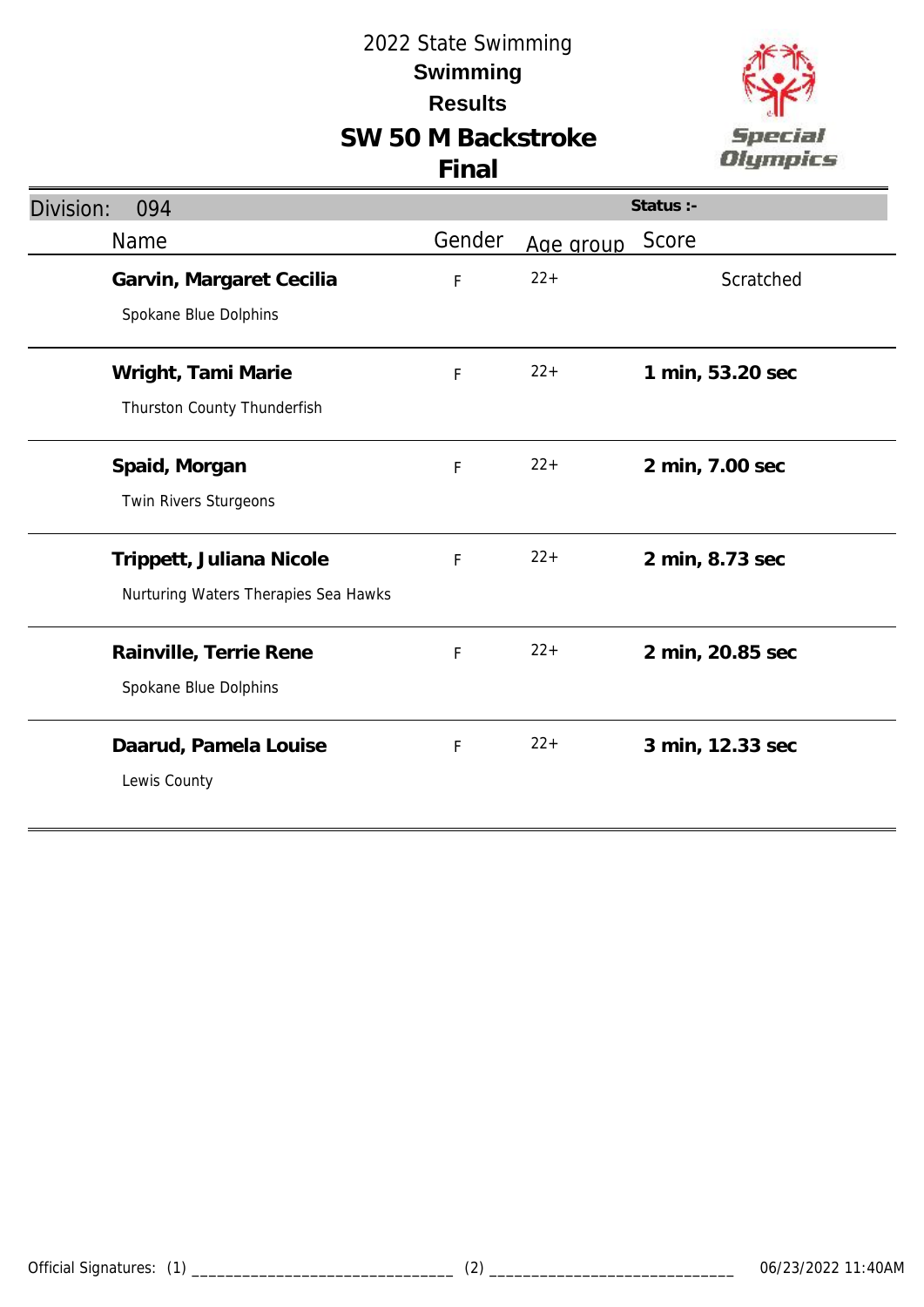

| Division:<br>095                                |        |           | Status :-        |
|-------------------------------------------------|--------|-----------|------------------|
| Name                                            | Gender | Age group | Score            |
| Puccio, Giancarlo<br>Gig Harbor                 | M      | $16 - 21$ | Scratched        |
| Sanchez, Braden Frederic<br>Swimmin' Eagles     | M      | $16 - 21$ | 0 min, 47.21 sec |
| Dahlin, Loren<br>Clallam County Orcas           | M      | $16 - 21$ | 0 min, 48.81 sec |
| Hobbs, Truman<br>Lake Stevens Stingrays         | M      | $16 - 21$ | 0 min, 57.57 sec |
| Lawton, Jessie James<br>YMCA of SNOCO Stingrays | M      | $8 - 15$  | 1 min, 11.93 sec |
| Smith, Aiden Joseph<br>Twin Rivers Sturgeons    | M      | $8 - 15$  | 1 min, 41.62 sec |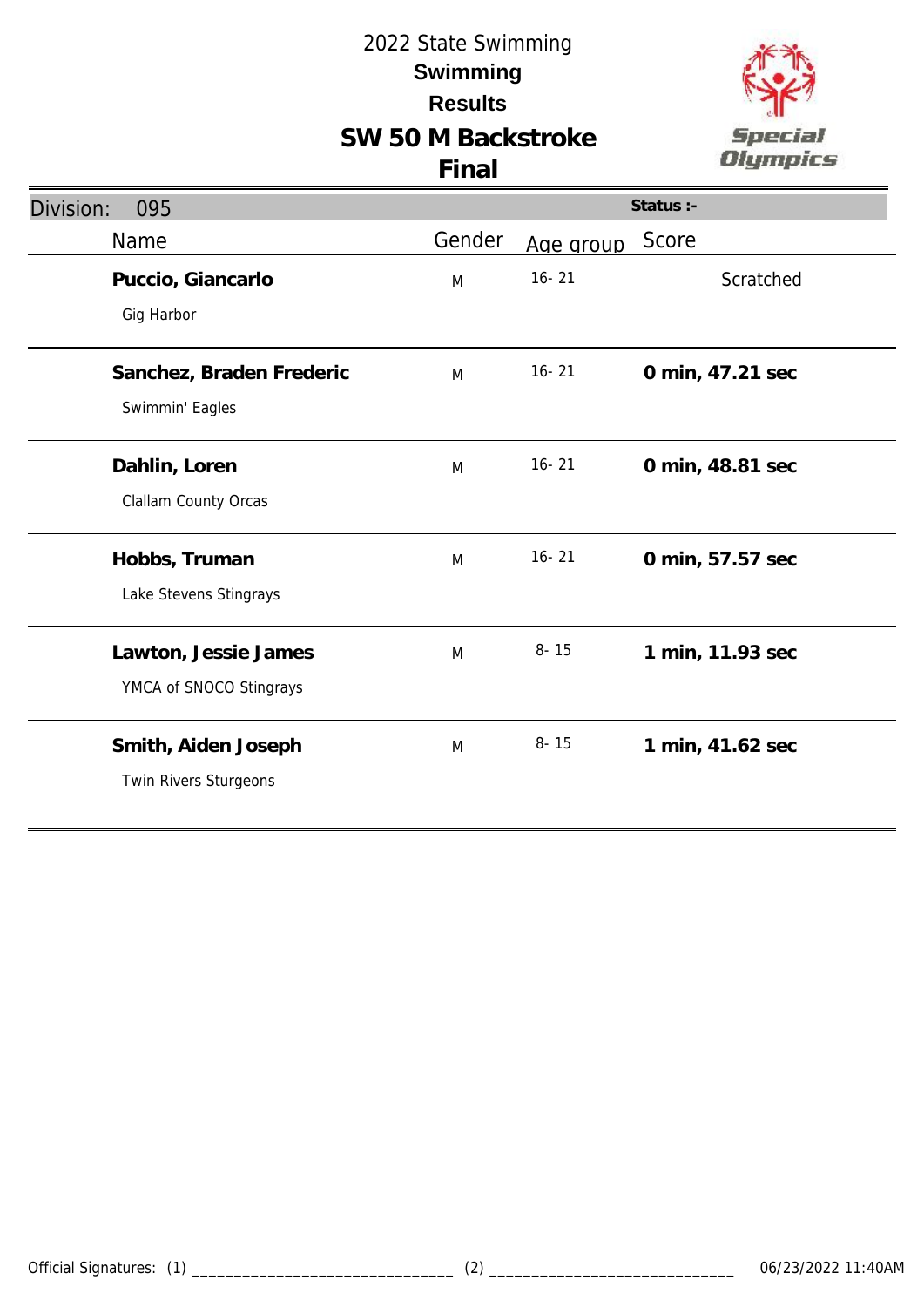# **SW 50 M Backstroke**





| Division:<br>096                     |        |           | Status :-         |
|--------------------------------------|--------|-----------|-------------------|
| Name                                 | Gender | Age group | Score             |
| Merrill, Rylee Riggs                 | M      | $16 - 21$ | Scratched         |
| Nurturing Waters Therapies Sea Hawks |        |           |                   |
| Rutledge, Aj                         | M      | $16 - 21$ | Scratched         |
| North Kitsap Vikings                 |        |           |                   |
| Heard-Shackelford, Damon Sean        | M      | $16 - 21$ | 0 min, 56.00 sec  |
| Thurston County Thunderfish          |        |           |                   |
| Simpson, Ian Hope                    | M      | $16 - 21$ | 0 min, 56 context |
| Nurturing Waters Therapies Sea Hawks |        |           |                   |
| Velasco Cervantes, Don Thomas Tomas  |        | $16 - 21$ | 1 min, 5.45 sec   |
| <b>Tri-Cities Swimming</b>           |        |           |                   |
| Nelson, Samuel Paul                  | M      | $16 - 21$ | 1 min, 21.98 sec  |
| Swimmin' Eagles                      |        |           |                   |
|                                      |        |           |                   |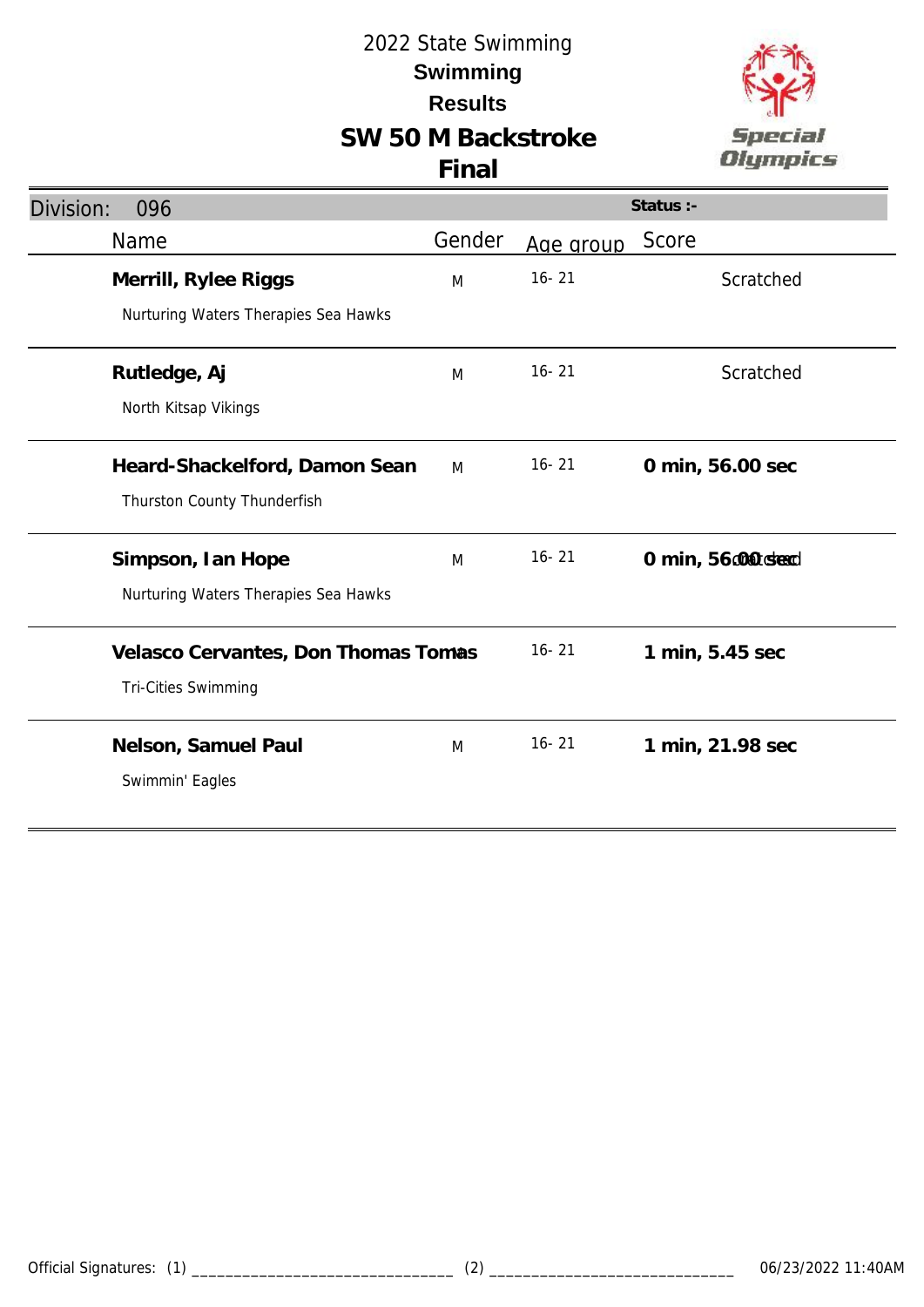# **SW 50 M Backstroke**



| Division:<br>097                       |        |           | Status :-        |
|----------------------------------------|--------|-----------|------------------|
| Name                                   | Gender | Age group | Score            |
| Burbank, Dawson Fox                    | M      | $16 - 21$ | Scratched        |
| Thurston County Thunderfish            |        |           |                  |
| Katwijk, Mikaden                       | M      | $16 - 21$ |                  |
| Thurston County Thunderfish            |        |           |                  |
| Roxas, Kieran                          | M      | $16 - 21$ | 1 min, 6.28 sec  |
| Bellingham Independents - Speed Sharks |        |           |                  |
| Yang, Keller                           | M      | $16 - 21$ | 1 min, 28.16 sec |
| Tri-Cities Swimming                    |        |           |                  |
| Kuenstler, Derek                       | M      | $16 - 21$ | 1 min, 48.08 sec |
| Thurston County Thunderfish            |        |           |                  |
|                                        |        |           |                  |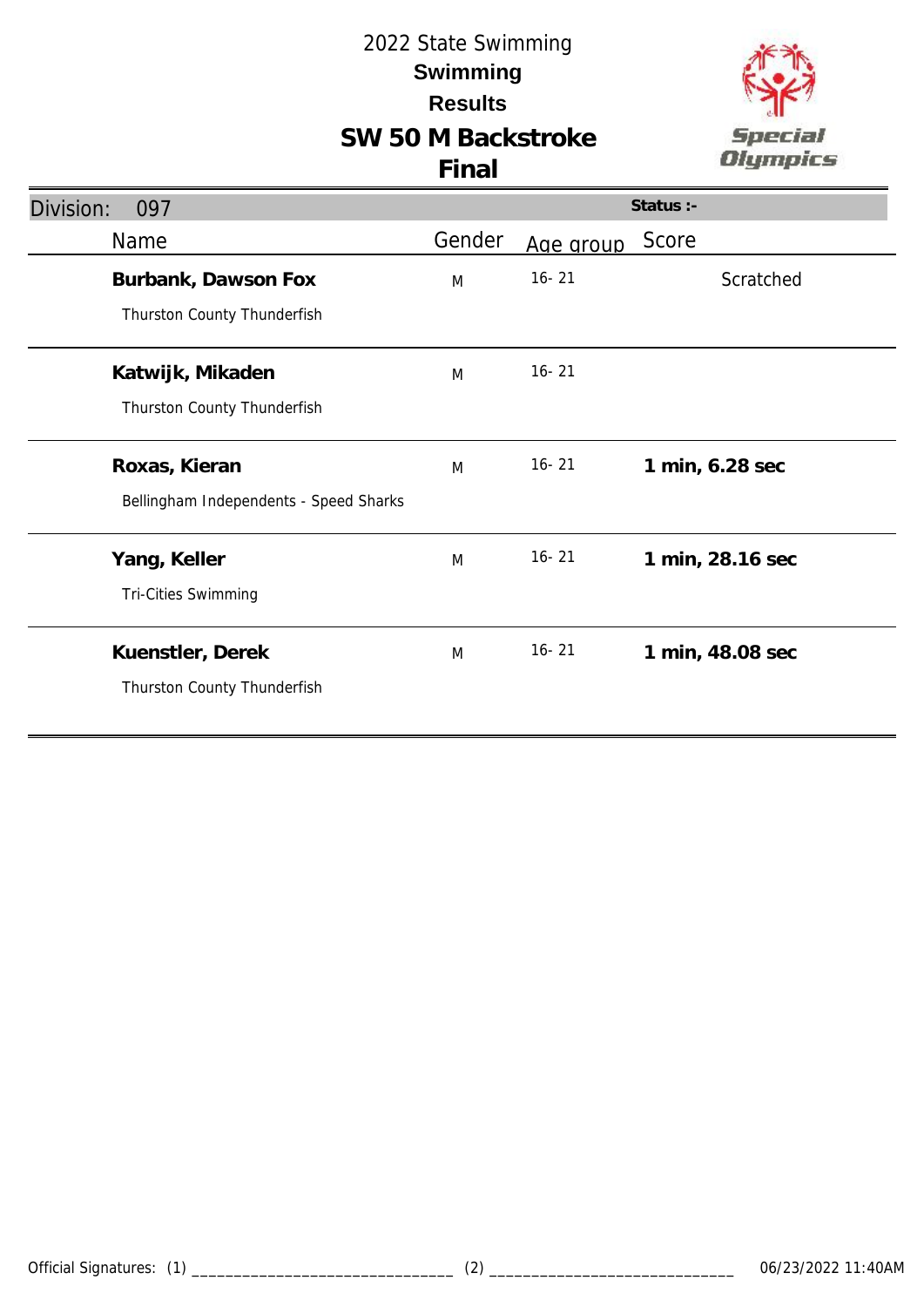

| Division:<br>098            | Status :- |           |                  |  |
|-----------------------------|-----------|-----------|------------------|--|
| Name                        | Gender    | Age group | Score            |  |
| Coy, Joshua Robert          | M         | $22+$     | 0 min, 48.19 sec |  |
| Kent Parks Dolphins         |           |           |                  |  |
| Greatwood, Sam R            | M         | $22+$     | 1 min, 8.62 sec  |  |
| Thurston County Thunderfish |           |           |                  |  |
| Thelin, Phillip Ross        | M         | $22+$     | 1 min, 8.84 sec  |  |
| Kent Parks Dolphins         |           |           |                  |  |
| Morgan, James               | M         | $22+$     | 1 min, 9.93 sec  |  |
| Kent Parks Dolphins         |           |           |                  |  |
| Ybarra, Mike J              | M         | $22+$     | 1 min, 11.46 sec |  |
| Gig Harbor                  |           |           |                  |  |
| Schauer, Jonathan           | M         | $22+$     | 1 min, 16.36 sec |  |
| Grays Harbor                |           |           |                  |  |
|                             |           |           |                  |  |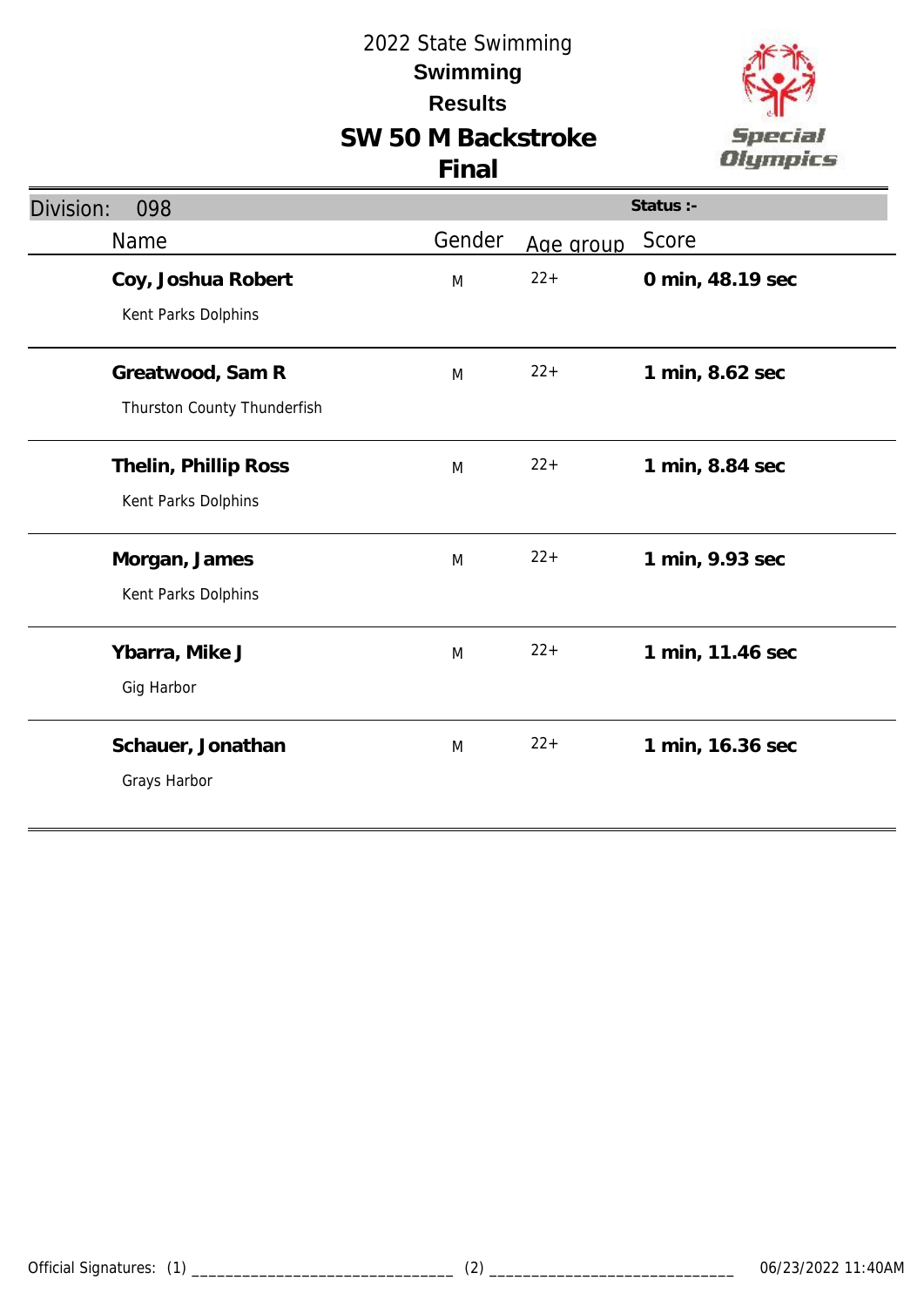

| Status :- |           |                  |
|-----------|-----------|------------------|
| Gender    | Age group | Score            |
| M         | $22 +$    | 1 min, 11.20 sec |
|           |           |                  |
| M         | $22+$     | 1 min, 14.71 sec |
|           |           |                  |
| M         | $22+$     | 1 min, 16.40 sec |
|           |           |                  |
| M         | $22+$     | 1 min, 19.65 sec |
|           |           |                  |
| M         | $22+$     | 1 min, 35.66 sec |
|           |           |                  |
|           |           |                  |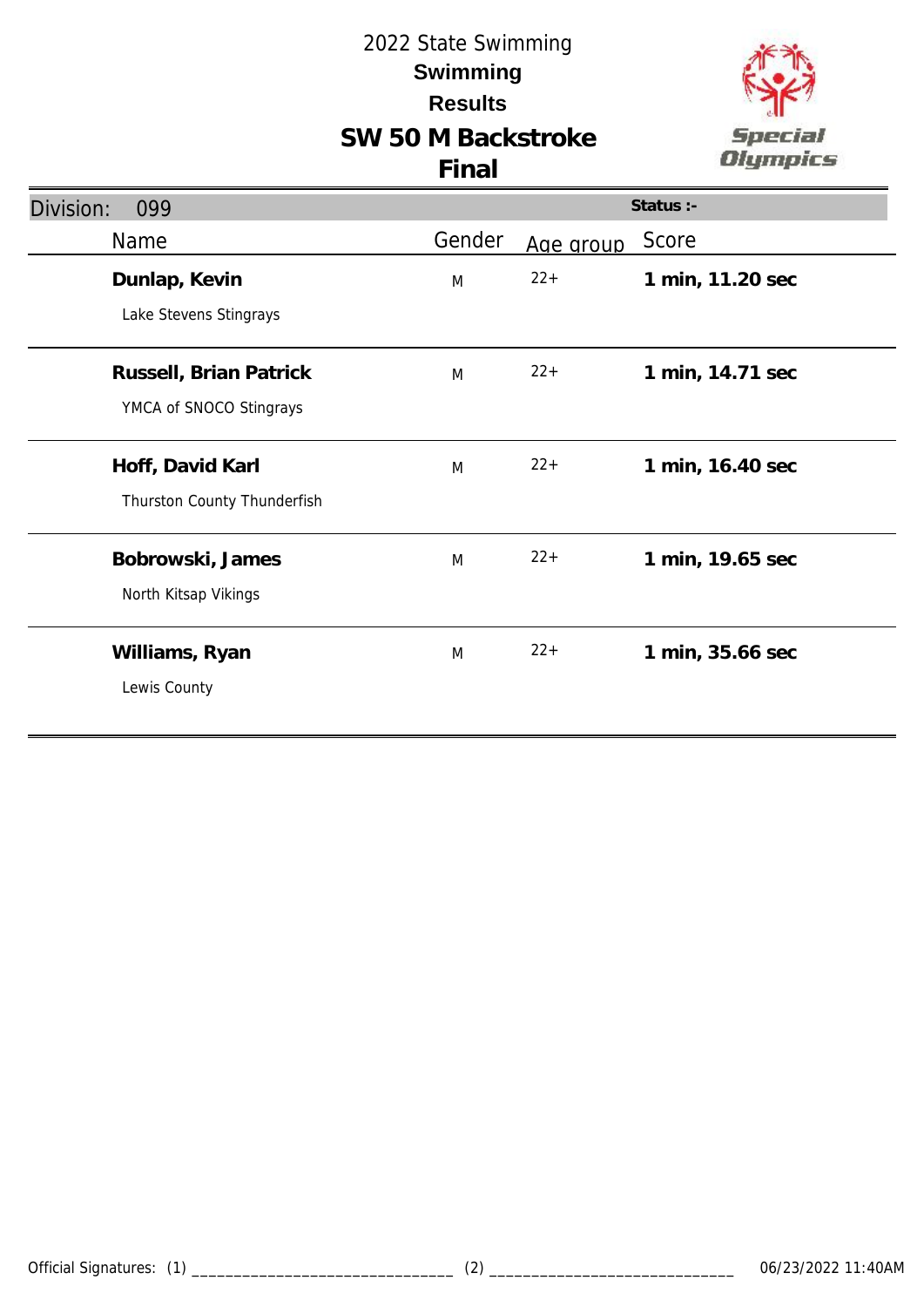

| Division:<br>100            | Status :- |           |                  |  |
|-----------------------------|-----------|-----------|------------------|--|
| Name                        | Gender    | Age group | Score            |  |
| Hammond, David              | M         | $22+$     | Scratched        |  |
| Longview Kelso              |           |           |                  |  |
| Wiest, Andrew "Garrett"     | M         | $22+$     | 1 min, 22.57 sec |  |
| North Kitsap Vikings        |           |           |                  |  |
| Stailey, Alex               | M         | $22+$     | 1 min, 35.16 sec |  |
| Thurston County Thunderfish |           |           |                  |  |
| Blevins, Juan Carlos        | M         | $22+$     | 2 min, 5.05 sec  |  |
| Clallam County Orcas        |           |           |                  |  |
| Riechers, Andrew Timothy    | M         | $22+$     | 3 min, 8.89 sec  |  |
| Twin Rivers Sturgeons       |           |           |                  |  |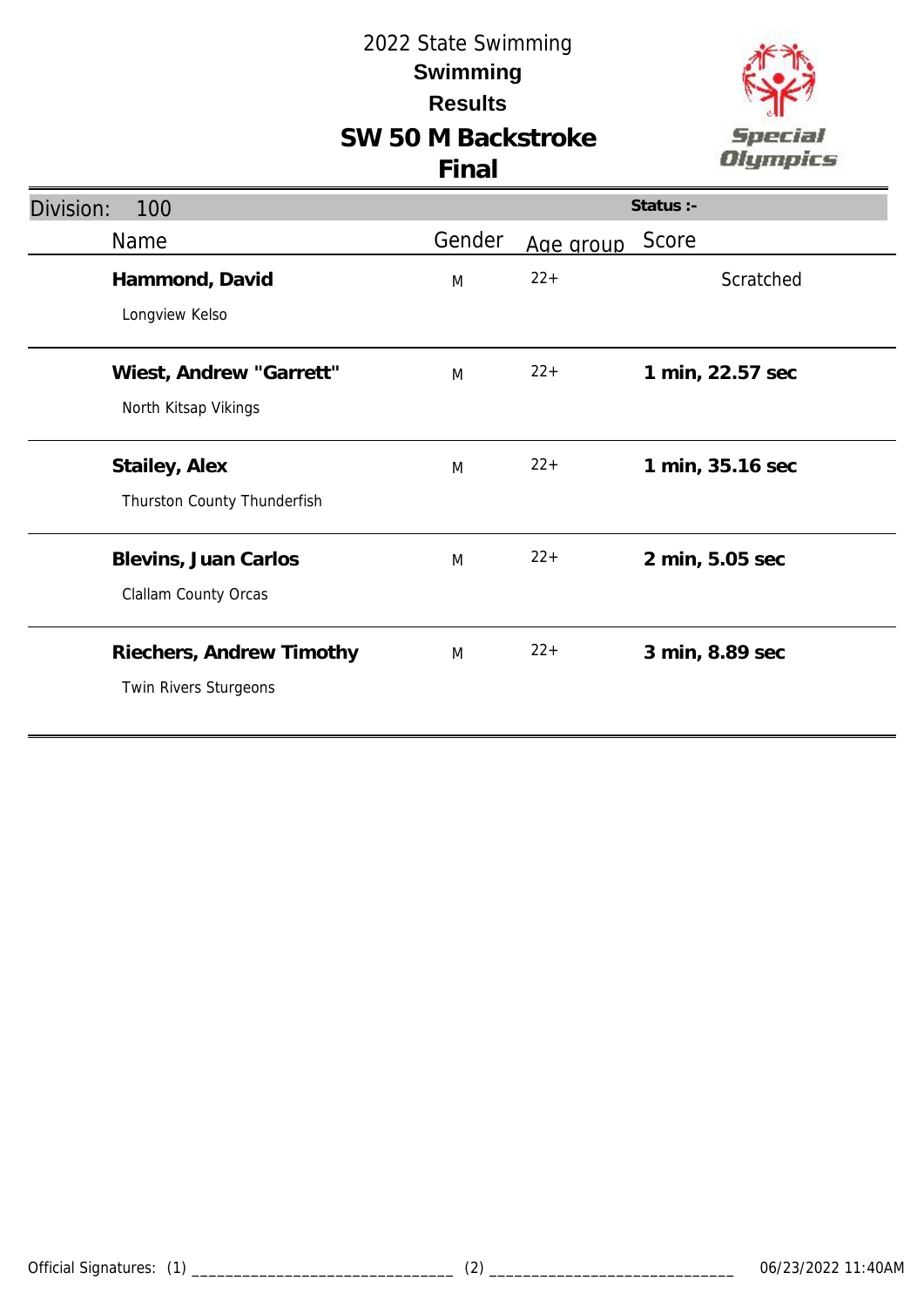# **SW 50 M Breaststroke**



#### **Final**

| Division:<br>043                                              |             |           | Status :-        |
|---------------------------------------------------------------|-------------|-----------|------------------|
| Name                                                          | Gender      | Age group | Score            |
| Keller-Lewin, Khloey Renee<br>Grays Harbor                    | $\mathsf F$ | $8 - 15$  | Scratched        |
| Binnendyk, Lorelei Katherine<br>YMCA of SNOCO Stingrays       | $\mathsf F$ | $8 - 15$  | 1 min, 7.80 sec  |
| Robl, Gabriella Marie<br>Nurturing Waters Therapies Sea Hawks | F           | $8 - 15$  | 1 min, 40.19 sec |
| Morrison, Blaze<br>Twin Rivers Sturgeons                      | F           | $8 - 15$  | 1 min, 45.92 sec |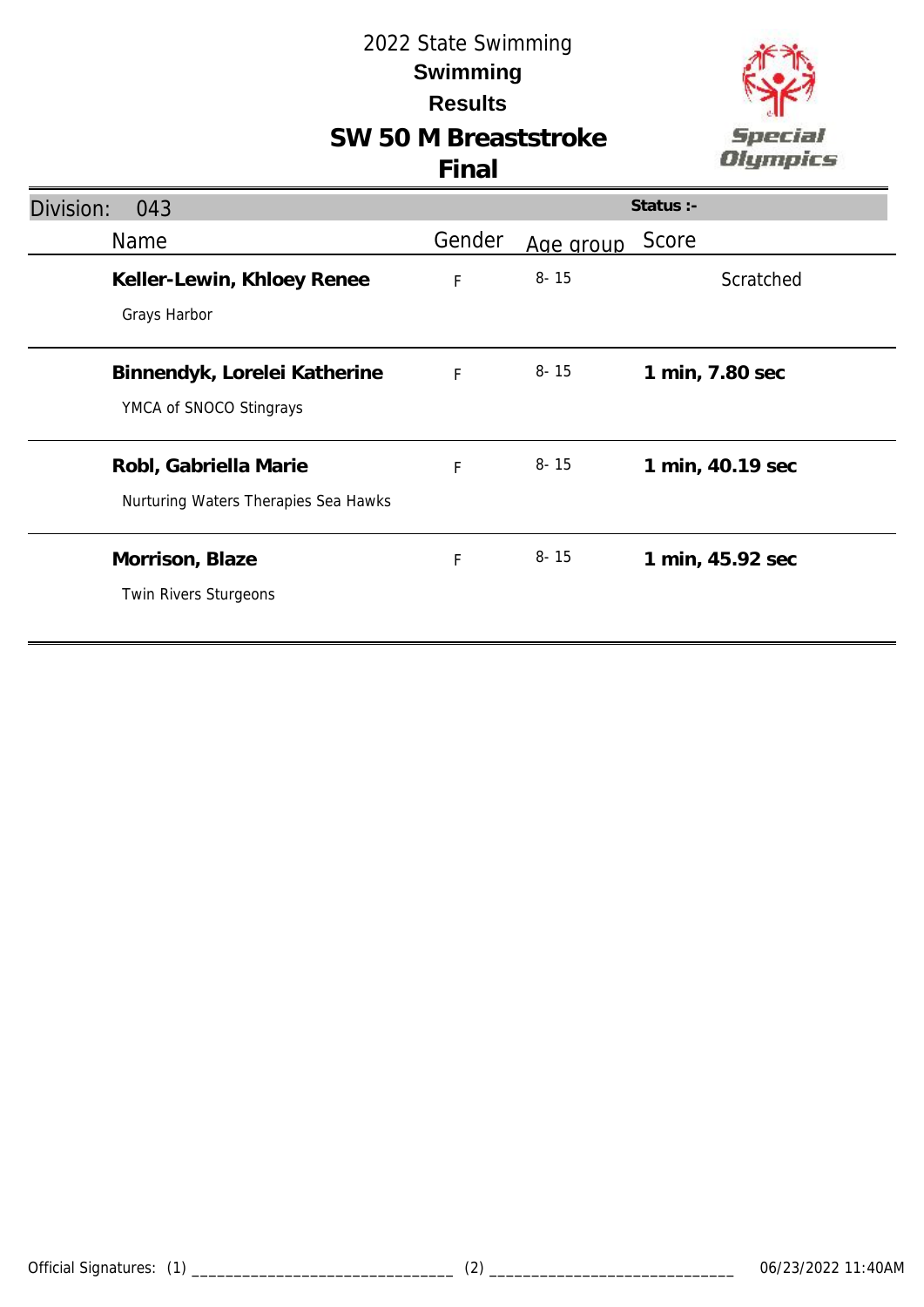# **SW 50 M Breaststroke**



#### **Final**

| Division:<br>044                                         |        |           | Status :-        |
|----------------------------------------------------------|--------|-----------|------------------|
| Name                                                     | Gender | Age group | Score            |
| Ashlock, Tim William<br>Grays Harbor                     | F      | $22+$     | 0 min, 57.62 sec |
| Stewart, Kelly Ann<br>Thurston County Thunderfish        | F      | $22+$     | 1 min, 11.73 sec |
| Racicot, Malaina<br>Spokane Valley Sharks                | F      | $22+$     | 1 min, 23.54 sec |
| Kennish, Annie Marie<br>Thurston County Thunderfish      | F      | $22+$     | 1 min, 28.03 sec |
| Geib, Clarise<br>Nurturing Waters Therapies Sea Hawks    | F      | $22+$     | 1 min, 29.79 sec |
| Harper, Heather Christine<br>Thurston County Thunderfish | F      | $22+$     | 1 min, 31.20 sec |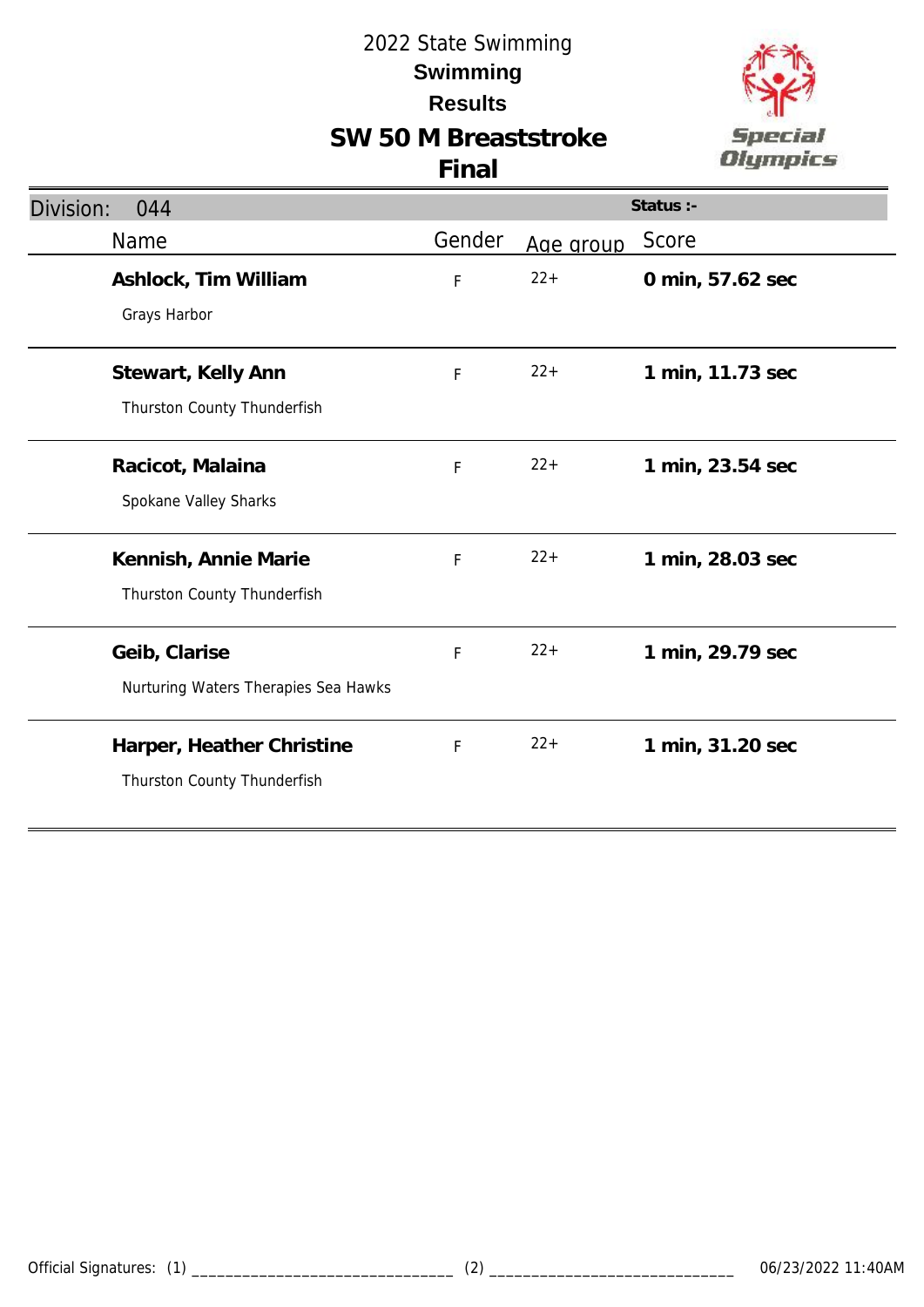# **SW 50 M Breaststroke**





| Division:<br>045                     |        |           | Status :-        |
|--------------------------------------|--------|-----------|------------------|
| Name                                 | Gender | Age group | Score            |
| Garvin, Margaret Cecilia             | F      | $22 +$    | Scratched        |
| Spokane Blue Dolphins                |        |           |                  |
| Sprague, Melissa Ann                 | F      | $22 +$    | 1 min, 30.87 sec |
| Nurturing Waters Therapies Sea Hawks |        |           |                  |
| Young, Skye                          | F      | $22 +$    | 1 min, 56.29 sec |
| Twin Rivers Sturgeons                |        |           |                  |
| Bingle, Kyra                         | F      | $22 +$    | 2 min, 2.19 sec  |
| Maple Valley Makos                   |        |           |                  |
| Schellenberg, Dagny                  | F      | $22 +$    | 2 min, 4.96 sec  |
| Whidbey Island Wild Waves            |        |           |                  |
| Bundy, Tina                          | F      | $22 +$    | 2 min, 33.14 sec |
| Maple Valley Makos                   |        |           |                  |
|                                      |        |           |                  |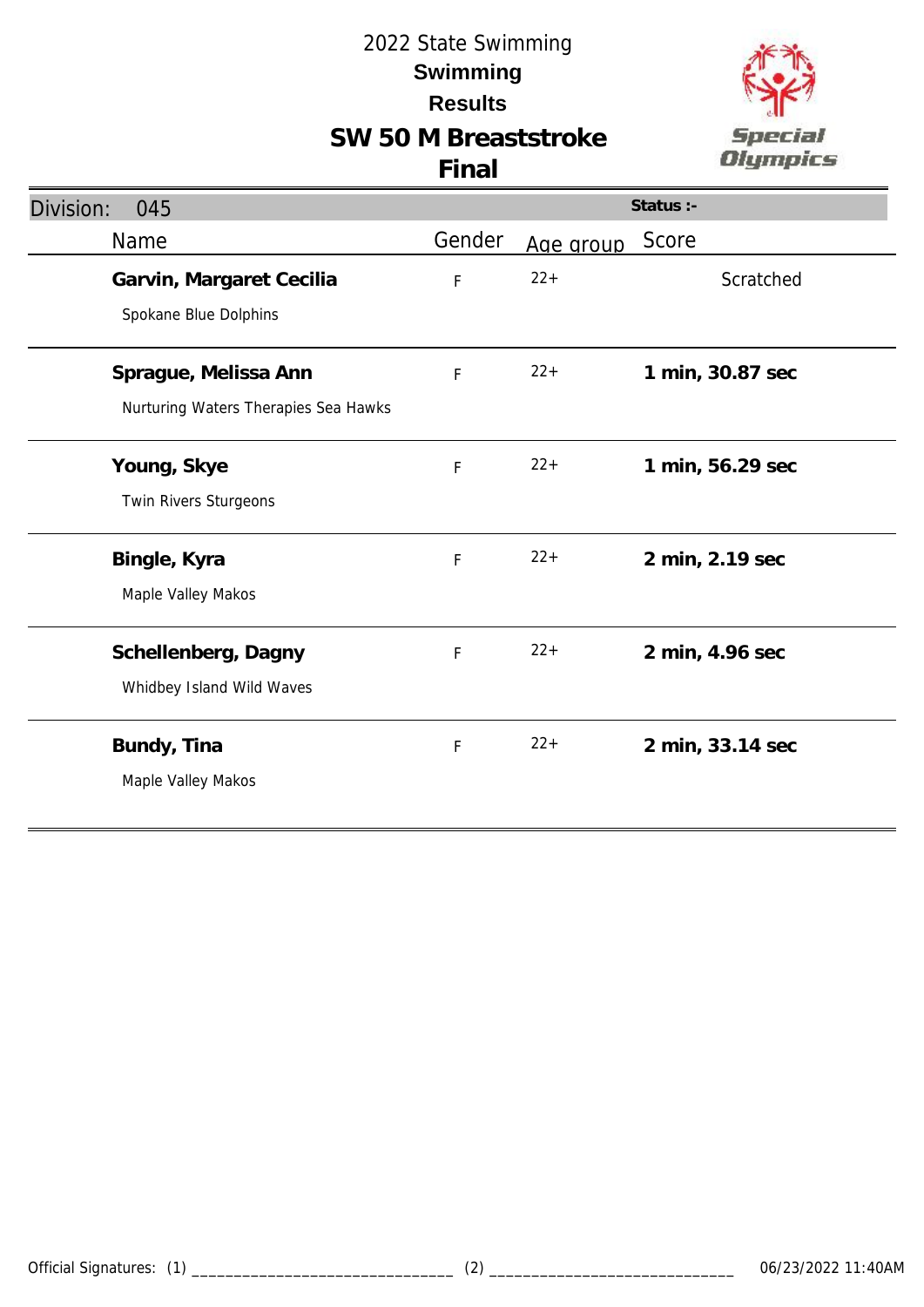

# **SW 50 M Breaststroke**

# **Final**

| Division:<br>046                              |        |           | Status :-        |
|-----------------------------------------------|--------|-----------|------------------|
| Name                                          | Gender | Age group | Score            |
| Martin, Robert Andrew<br>Wenatchee Wavemakers | M      | $16 - 21$ | 1 min, 14.67 sec |
| Hernke, Joshua Skyy<br>Wenatchee Wavemakers   | M      | $16 - 21$ | 1 min, 30.22 sec |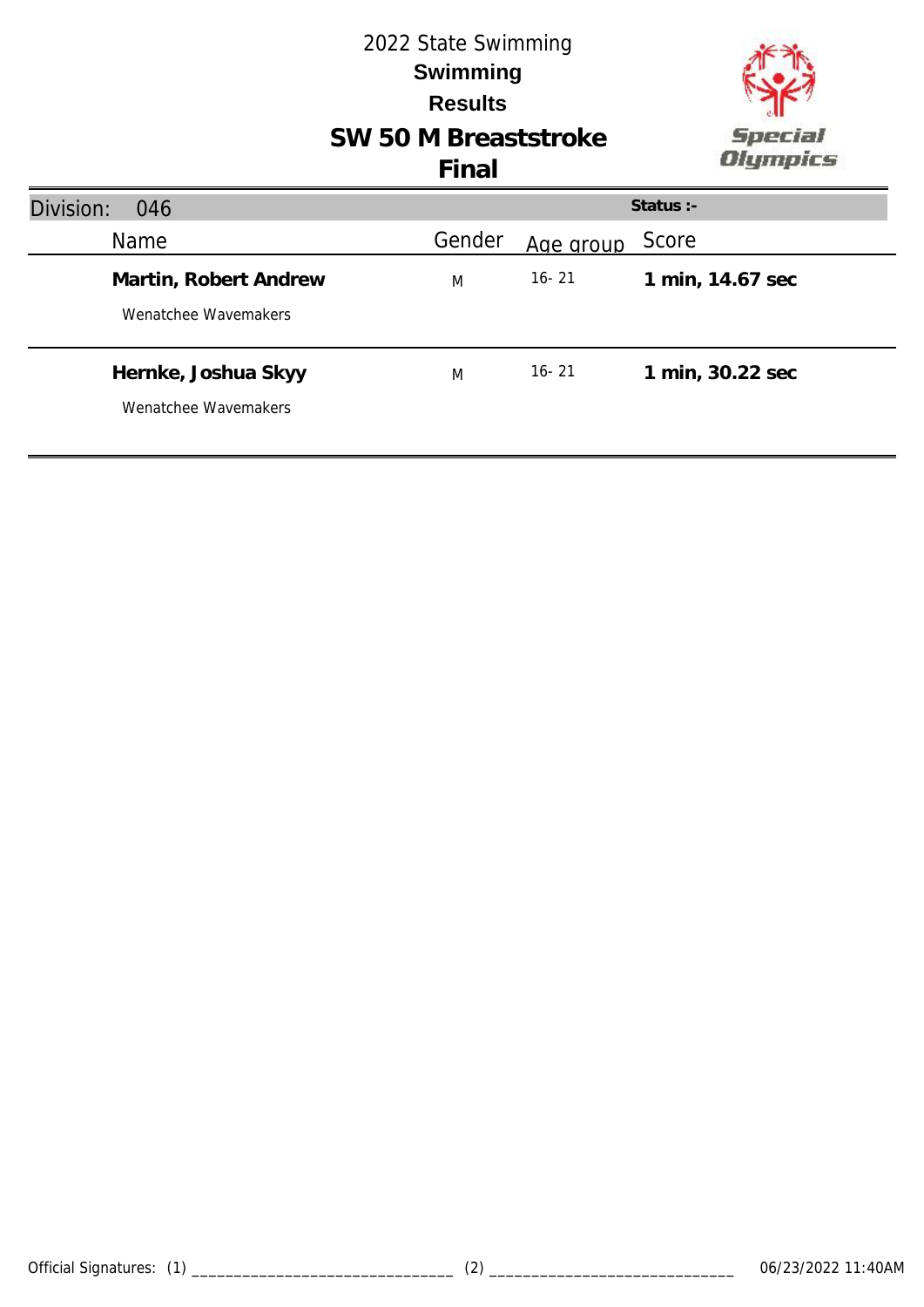



#### **Final**

| Division:<br>047                                 |        |           | Status :-        |
|--------------------------------------------------|--------|-----------|------------------|
| Name                                             | Gender | Age group | Score            |
| Ackerman, Conrad Xavier<br>Twin Rivers Sturgeons | M      | $22+$     | Scratched        |
| Luce, Sam<br>Samena Splashers                    | M      | $22+$     | 1 min, 15.35 sec |
| Leneker, Bryson<br>Thurston County Thunderfish   | M      | $22+$     | 1 min, 22.53 sec |
| Greatwood, Sam R<br>Thurston County Thunderfish  | M      | $22+$     | 1 min, 29.53 sec |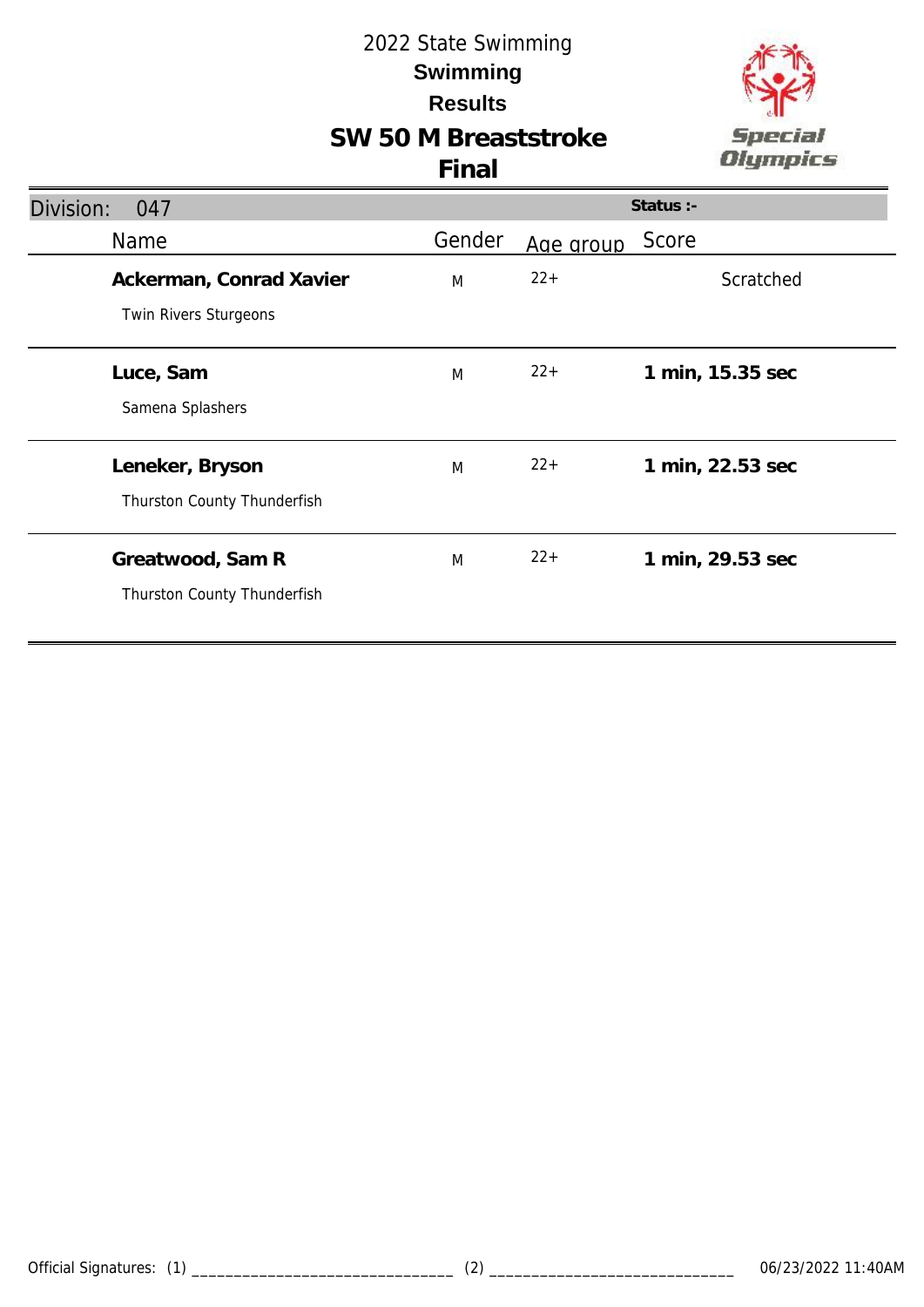## **SW 50 M Butterfly** 2022 State Swimming **Results Swimming Final**



| Division:<br>123                          |        |           | Status :-        |
|-------------------------------------------|--------|-----------|------------------|
| Name                                      | Gender | Age group | Score            |
| Crow, Madeline A<br>Swimmin' Eagles       | F      | $16 - 21$ | Scratched        |
| Mcadam, Emma Jane<br>North Kitsap Vikings | F      | $16 - 21$ | Scratched        |
| Johanson, Sarina Marie<br>Swimmin' Eagles | F      | $16 - 21$ | 1 min, 39.45 sec |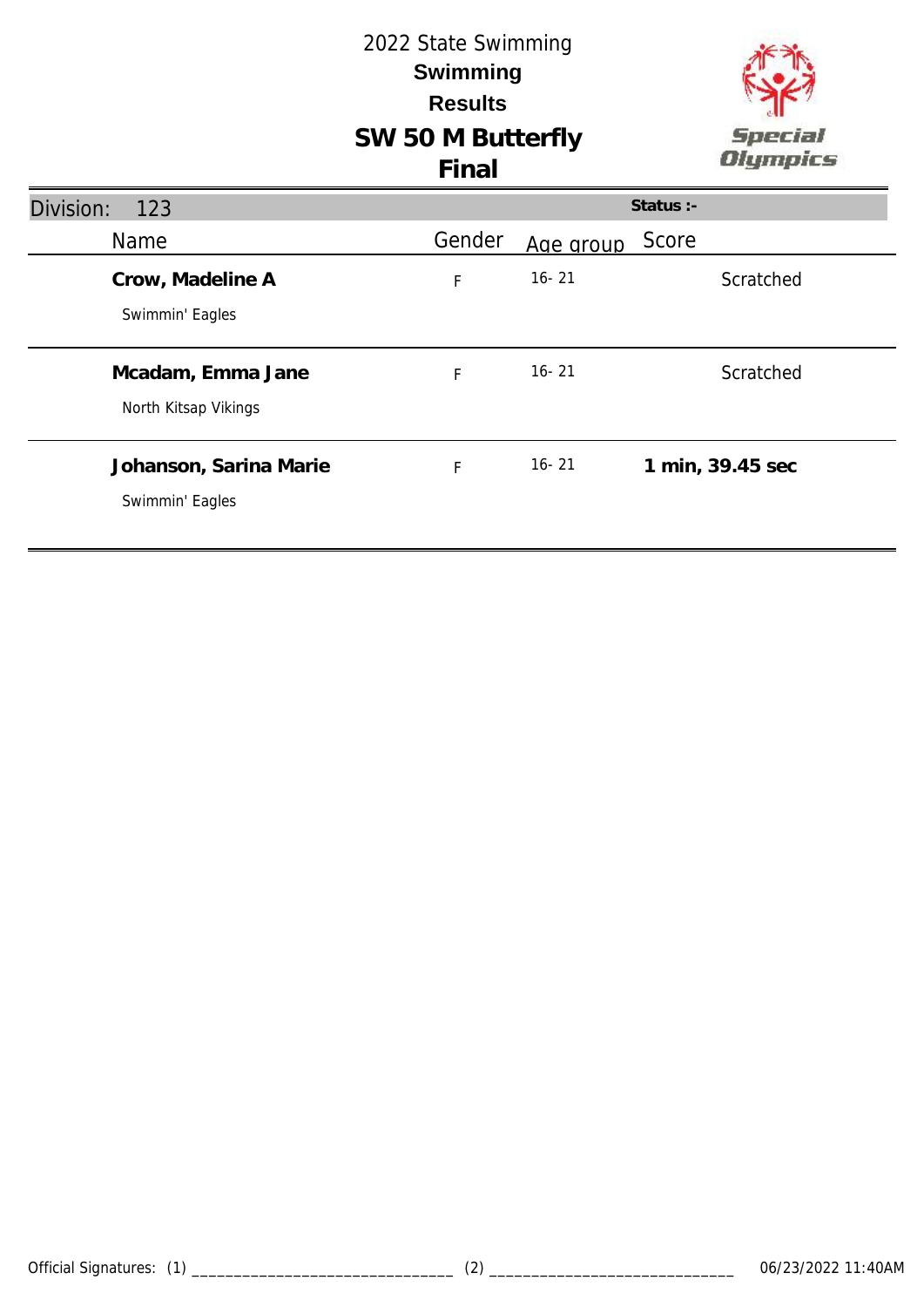



| Division:<br>124            |             |           | Status :-        |
|-----------------------------|-------------|-----------|------------------|
| Name                        | Gender      | Age group | Score            |
| Thom, Courtney              | $\mathsf F$ | $22+$     | Scratched        |
| Thurston County Thunderfish |             |           |                  |
| Van Well, Grace             | F           | $22+$     | Scratched        |
| Wenatchee Wavemakers        |             |           |                  |
| Bratton, Amanda Lee         | F           | $22+$     | 0 min, 49.03 sec |
| Tri-Cities Swimming         |             |           |                  |
| Caldwell, Megan             | F           | $22+$     | 0 min, 58.81 sec |
| Clallam County Orcas        |             |           |                  |
| Stewart, Kelly Ann          | $\mathsf F$ | $22+$     | 1 min, 11.78 sec |
| Thurston County Thunderfish |             |           |                  |
|                             |             |           |                  |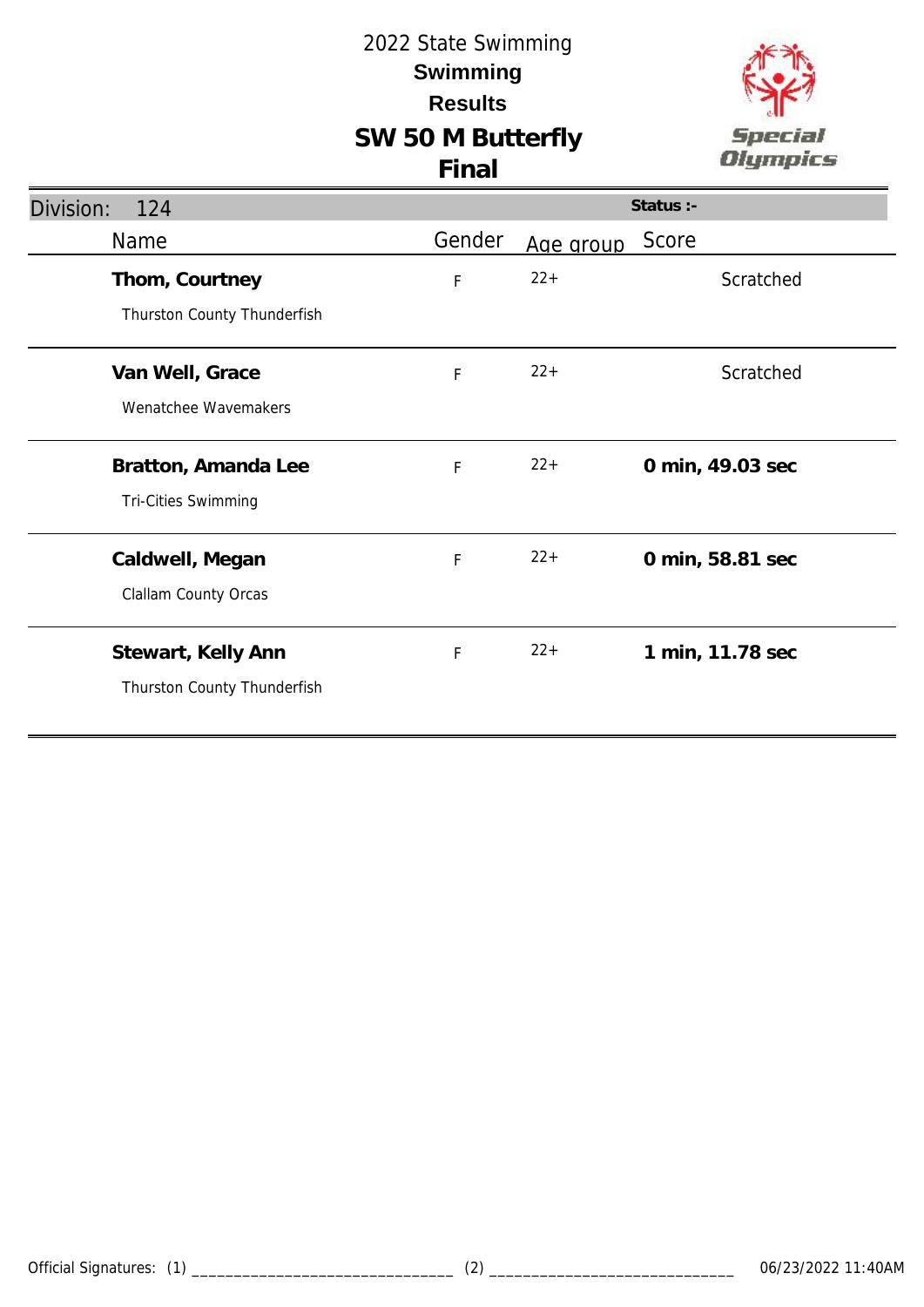

## **SW 50 M Butterfly Final**

| Division:<br>125                                           |        |           | Status :-        |
|------------------------------------------------------------|--------|-----------|------------------|
| <b>Name</b>                                                | Gender | Age group | Score            |
| Rivera-Hernandez, Ulyzes<br>Gig Harbor                     | M      | $8 - 15$  | 0 min, 36.55 sec |
| Laurenson, Patrick<br>Nurturing Waters Therapies Sea Hawks | M      | $16 - 21$ | 1 min, 9.83 sec  |
| Nelson, Samuel Paul<br>Swimmin' Eagles                     | M      | $16 - 21$ | 1 min, 20.80 sec |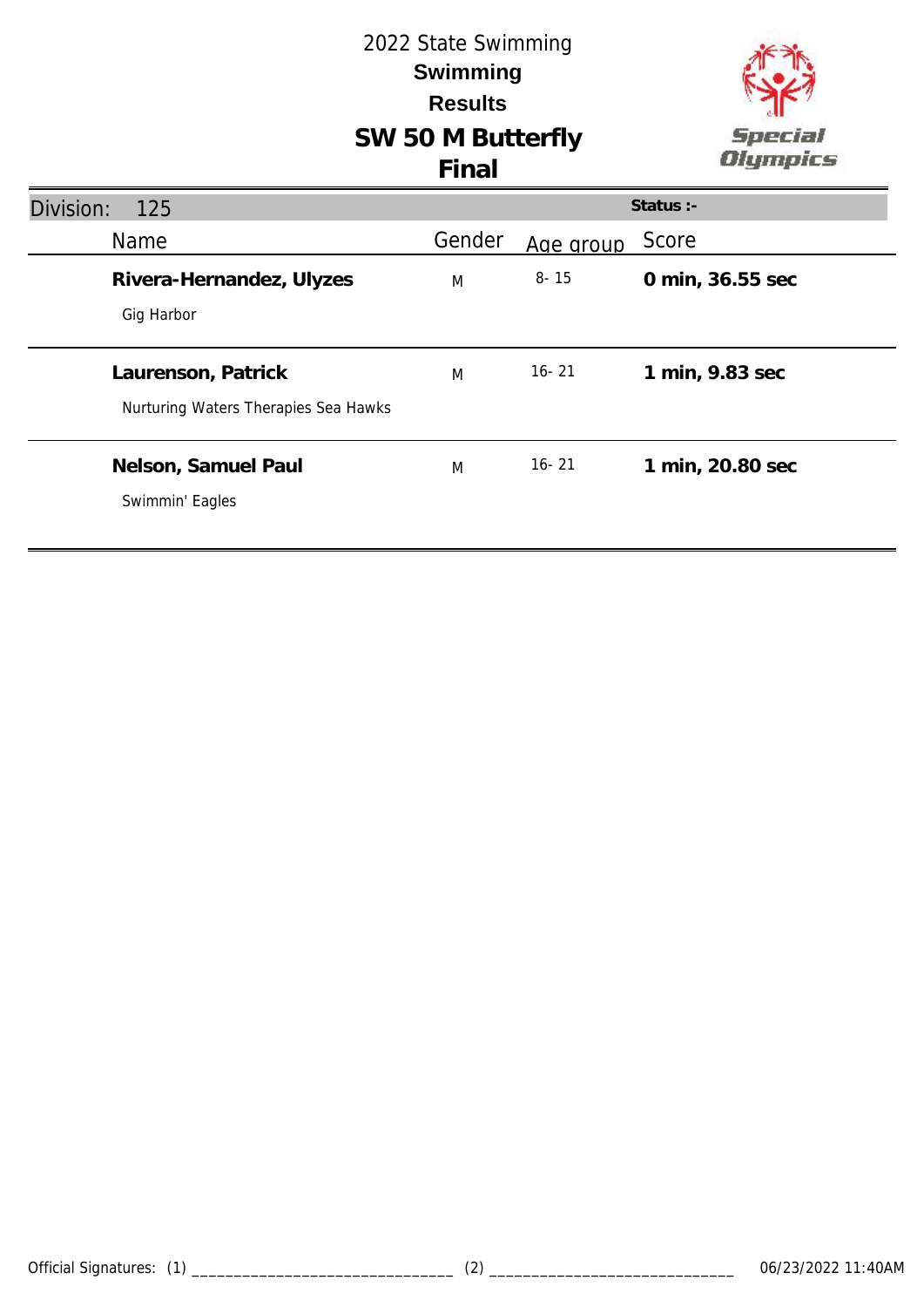# **SW 50 M Butterfly** 2022 State Swimming **Results Swimming**

**Final**



| Division:<br>126                                        |        |           | Status :-        |
|---------------------------------------------------------|--------|-----------|------------------|
| <b>Name</b>                                             | Gender | Age group | Score            |
| Ackerman, Conrad Xavier<br><b>Twin Rivers Sturgeons</b> | M      | $22+$     | Scratched        |
| Russell, Brian Patrick<br>YMCA of SNOCO Stingrays       | M      | $22+$     | 1 min, 32.06 sec |
| Leneker, Bryson<br>Thurston County Thunderfish          | M      | $22+$     | 1 min, 47.51 sec |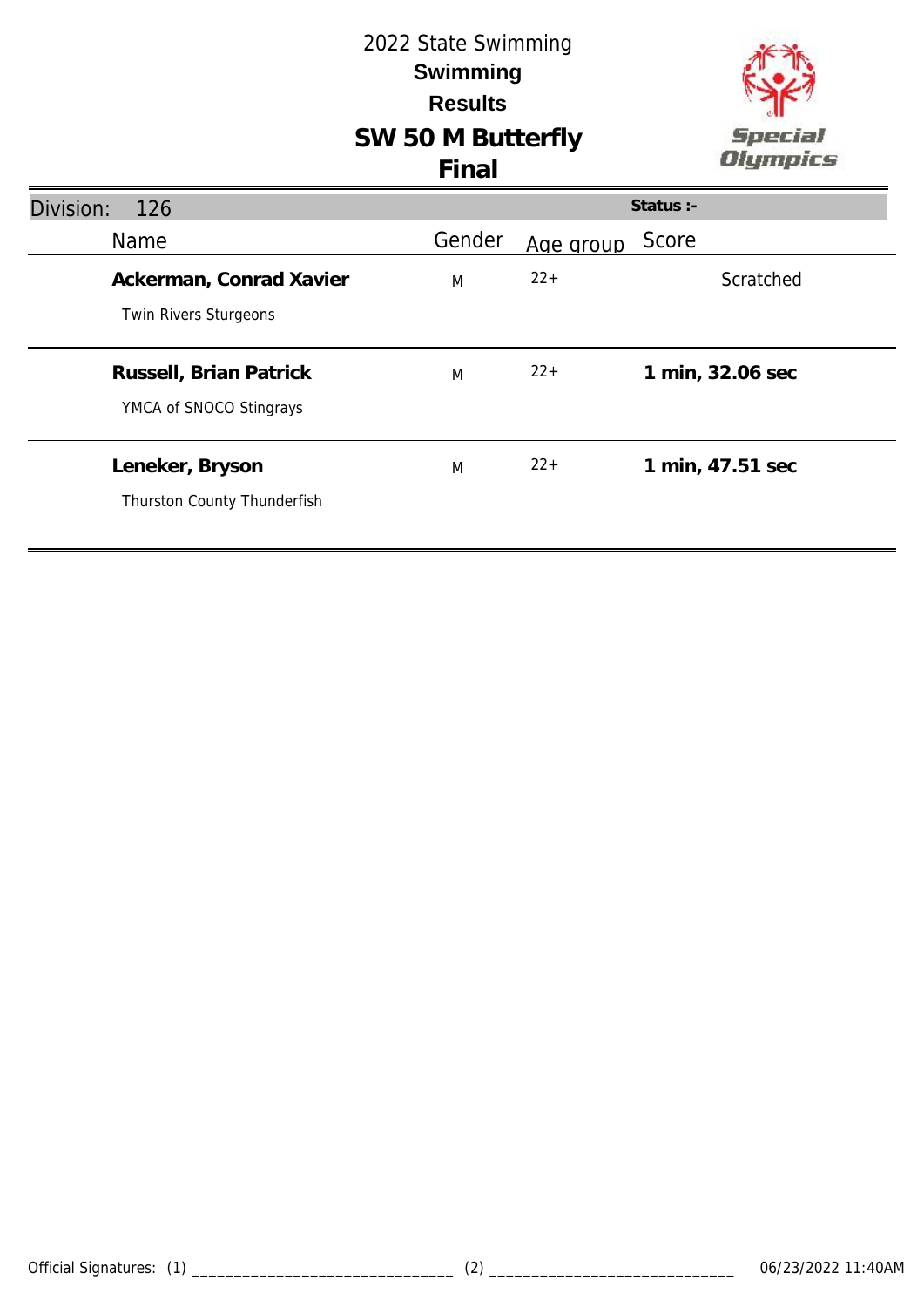

| Division:<br>132                                              |              |           | Status :-        |
|---------------------------------------------------------------|--------------|-----------|------------------|
| Name                                                          | Gender       | Age group | Score            |
| Keller-Lewin, Khloey Renee<br>Grays Harbor                    | $\mathsf{F}$ | $8 - 15$  | Scratched        |
| Klingsheim, Audrey E<br>YMCA of SNOCO Stingrays               | F            | $8 - 15$  | Scratched        |
| Bowers, Koelle Katherine<br>Lake Stevens Stingrays            | F            | $8 - 15$  | 0 min, 50.47 sec |
| Robl, Gabriella Marie<br>Nurturing Waters Therapies Sea Hawks | F            | $8 - 15$  | 1 min, 1.69 sec  |
| Gongwer, Lauren<br>Bellingham Independents - Speed Sharks     | F            | $8 - 15$  | 1 min, 2.24 sec  |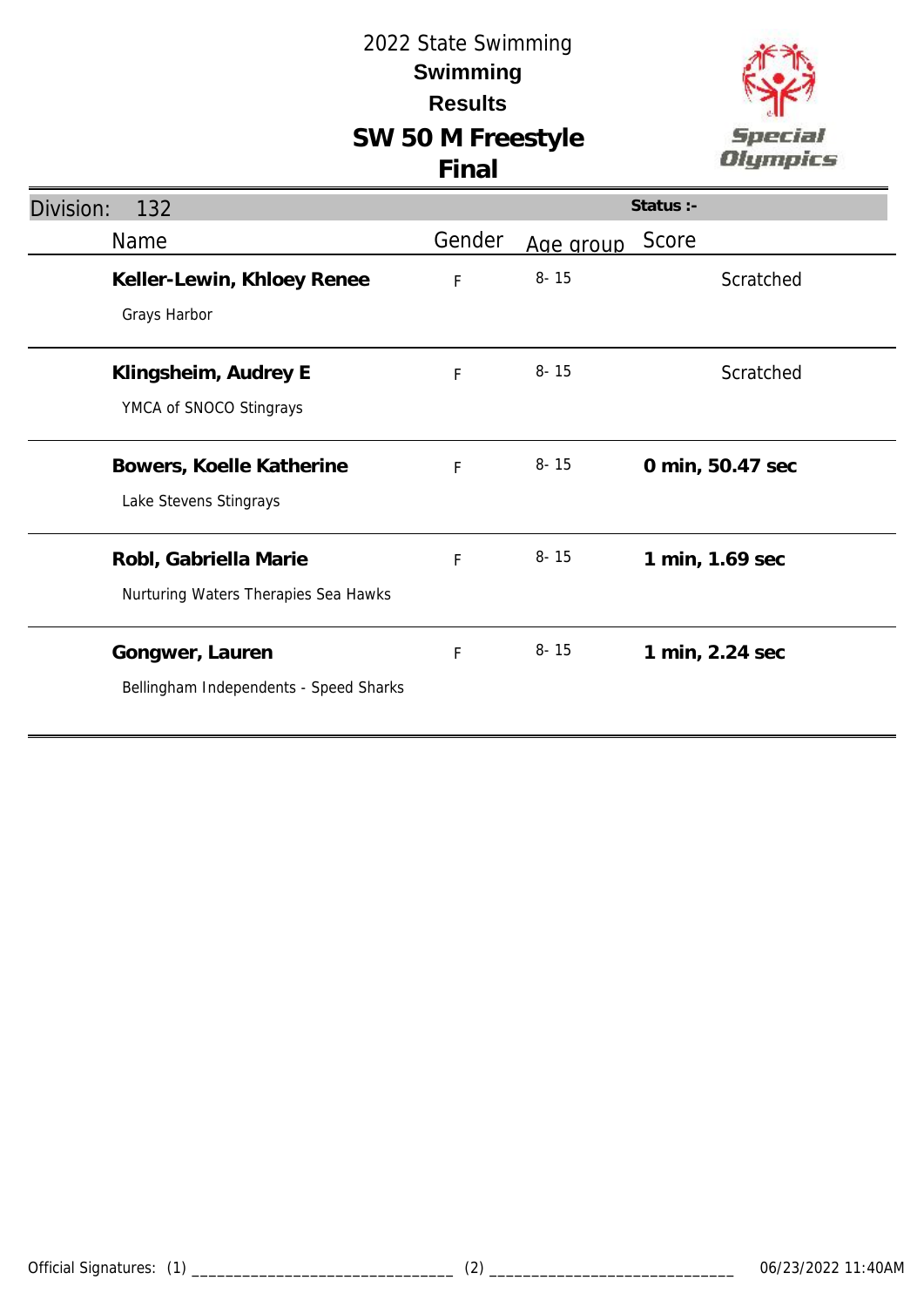

| Division:<br>133                       |             |           | Status :-        |
|----------------------------------------|-------------|-----------|------------------|
| Name                                   | Gender      | Age group | Score            |
| Lyddan, Alexandra                      | F           | $8 - 15$  | Scratched        |
| Bellingham Independents - Speed Sharks |             |           |                  |
| Morrison, Blaze                        | $\mathsf F$ | $8 - 15$  | 1 min, 25.36 sec |
| Twin Rivers Sturgeons                  |             |           |                  |
| Hassan, Dalya                          | F           | $8 - 15$  | 1 min, 27.52 sec |
| Federal Way Thunder                    |             |           |                  |
| Bondari, Maria                         | F           | $8 - 15$  | 1 min, 31.54 sec |
| Nurturing Waters Therapies Sea Hawks   |             |           |                  |
| Bode, Ella Grace                       | $\mathsf F$ | $8 - 15$  | 1 min, 34.72 sec |
| Spokane Valley Sharks                  |             |           |                  |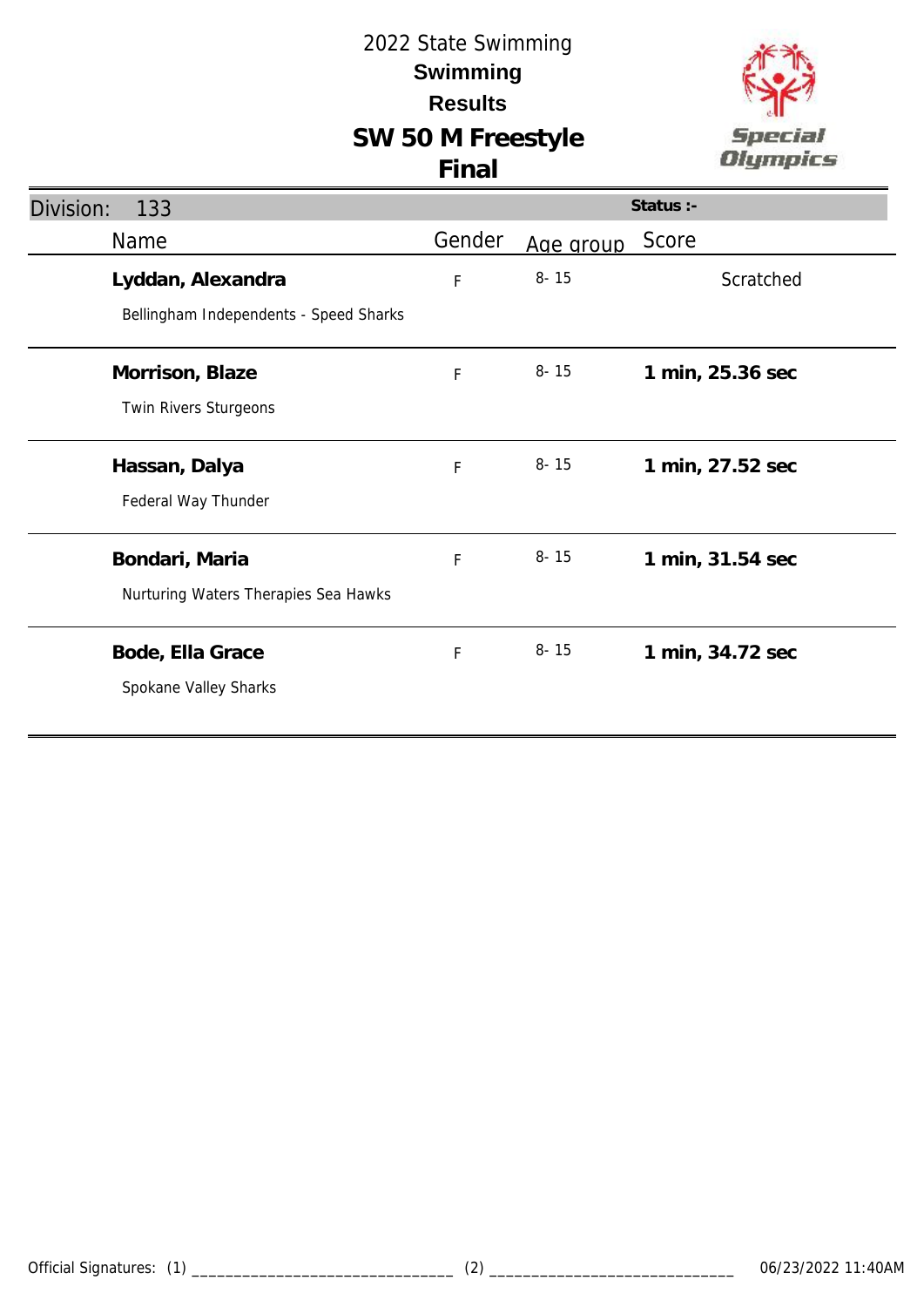

| Division:<br>134                                  |        |           | Status :-        |
|---------------------------------------------------|--------|-----------|------------------|
| Name                                              | Gender | Age group | Score            |
| Magee, Amelia Ann<br>Gig Harbor                   | F      | $16 - 21$ | Scratched        |
| Mcadam, Emma Jane<br>North Kitsap Vikings         | F      | $16 - 21$ | Scratched        |
| Madden, Xaphya<br>Lake Stevens Stingrays          | F      | $16 - 21$ | 0 min, 44.96 sec |
| Johansson, Sarah Louise<br>Kent Parks Dolphins    | F      | $16 - 21$ | 0 min, 51.39 sec |
| Skufca, Rebekah Mae-Rose<br>Clark County          | F      | $16 - 21$ | 0 min, 54.07 sec |
| Martin, Ashley Samantha<br>Lake Stevens Stingrays | F      | $16 - 21$ | 0 min, 54.79 sec |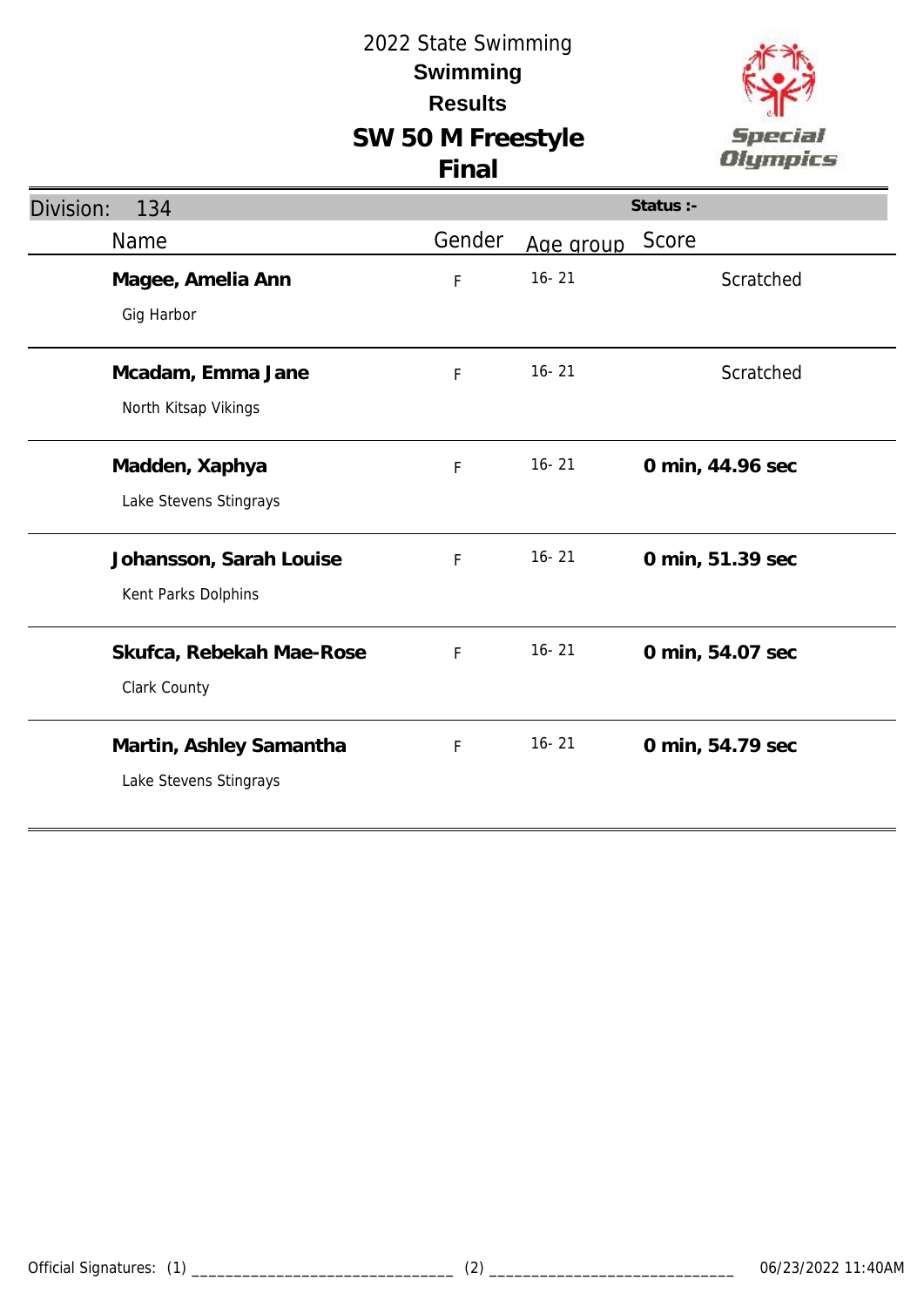



| Division:<br>135            |        |           | Status :-        |
|-----------------------------|--------|-----------|------------------|
| Name                        | Gender | Age group | Score            |
| Beverly, Charles            | F      | $16 - 21$ | Scratched        |
| Thurston County Thunderfish |        |           |                  |
| Corwin, Tess Isabella       | F      | $16 - 21$ | Scratched        |
| Thurston County Thunderfish |        |           |                  |
| Crow, Madeline A            | F      | $16 - 21$ | Scratched        |
| Swimmin' Eagles             |        |           |                  |
| Johanson, Sarina Marie      | F      | $16 - 21$ | 1 min, 1.57 sec  |
| Swimmin' Eagles             |        |           |                  |
| Schmidt, Francesca Lilliana | F      | $16 - 21$ | 1 min, 15.44 sec |
| Swimmin' Eagles             |        |           |                  |
|                             |        |           |                  |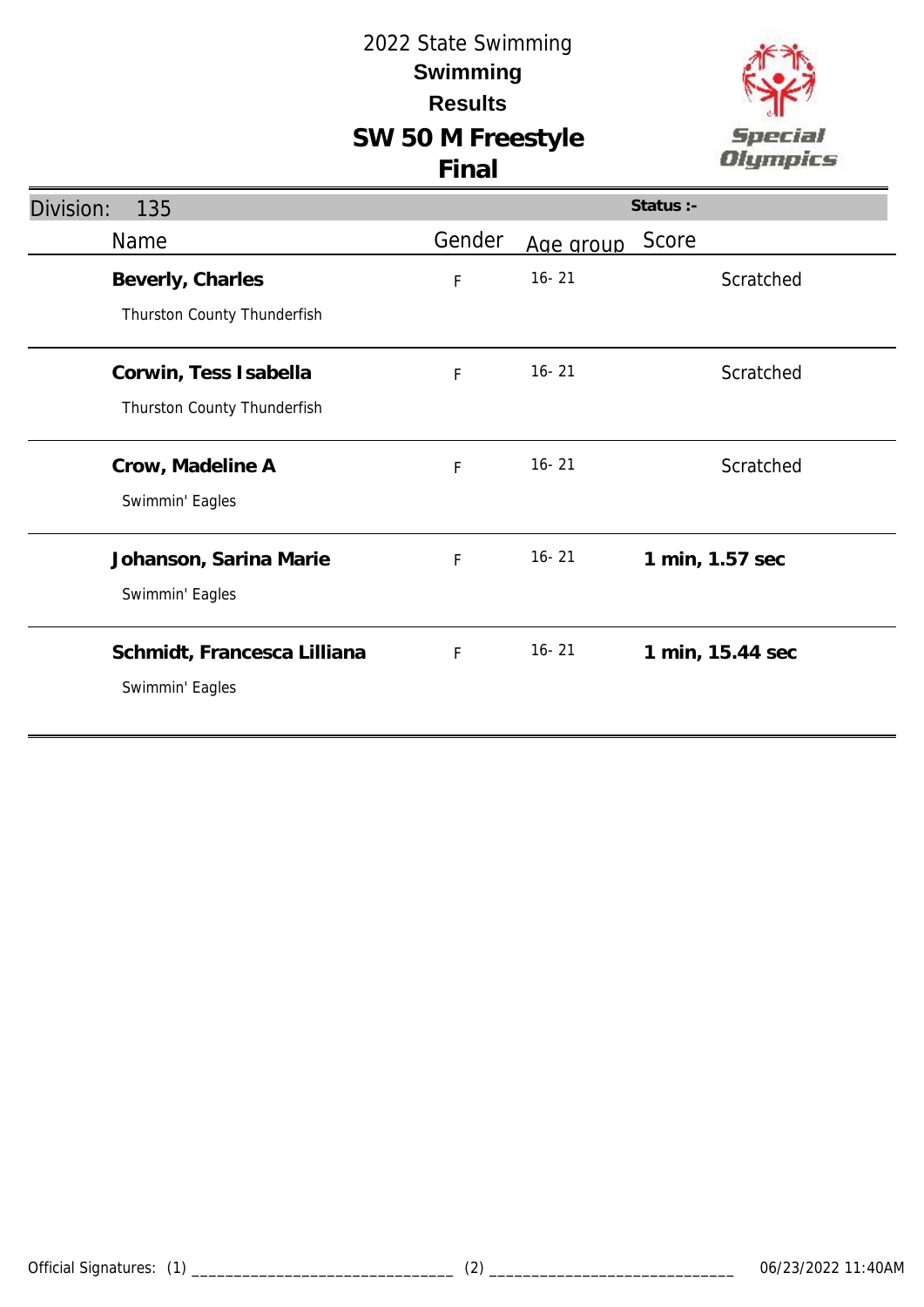

| Division:<br>136                                                             |        |           | Status :-        |
|------------------------------------------------------------------------------|--------|-----------|------------------|
| Name                                                                         | Gender | Age group | Score            |
| Matson, Felicity Grae<br>Tri-Cities Swimming                                 | F      | $16 - 21$ | Scratched        |
| Stephenson, Molly<br>Kent Parks Dolphins                                     | F      | $16 - 21$ | Scratched        |
| Leite, Beatriz Riff de Brito do Lago<br>Nurturing Waters Therapies Sea Hawks | $-F$   | $16 - 21$ | 1 min, 6.66 sec  |
| Schuon, Erica Marie<br>Lewis County                                          | F      | $16 - 21$ | 1 min, 16.62 sec |
| Bibee, Brandi Michelle<br>Twin Rivers Sturgeons                              | F      | $16 - 21$ | 1 min, 57.42 sec |
| Pauly, Carolyn Ann<br>Thurston County Thunderfish                            | F      | $16 - 21$ | 2 min, 17.03 sec |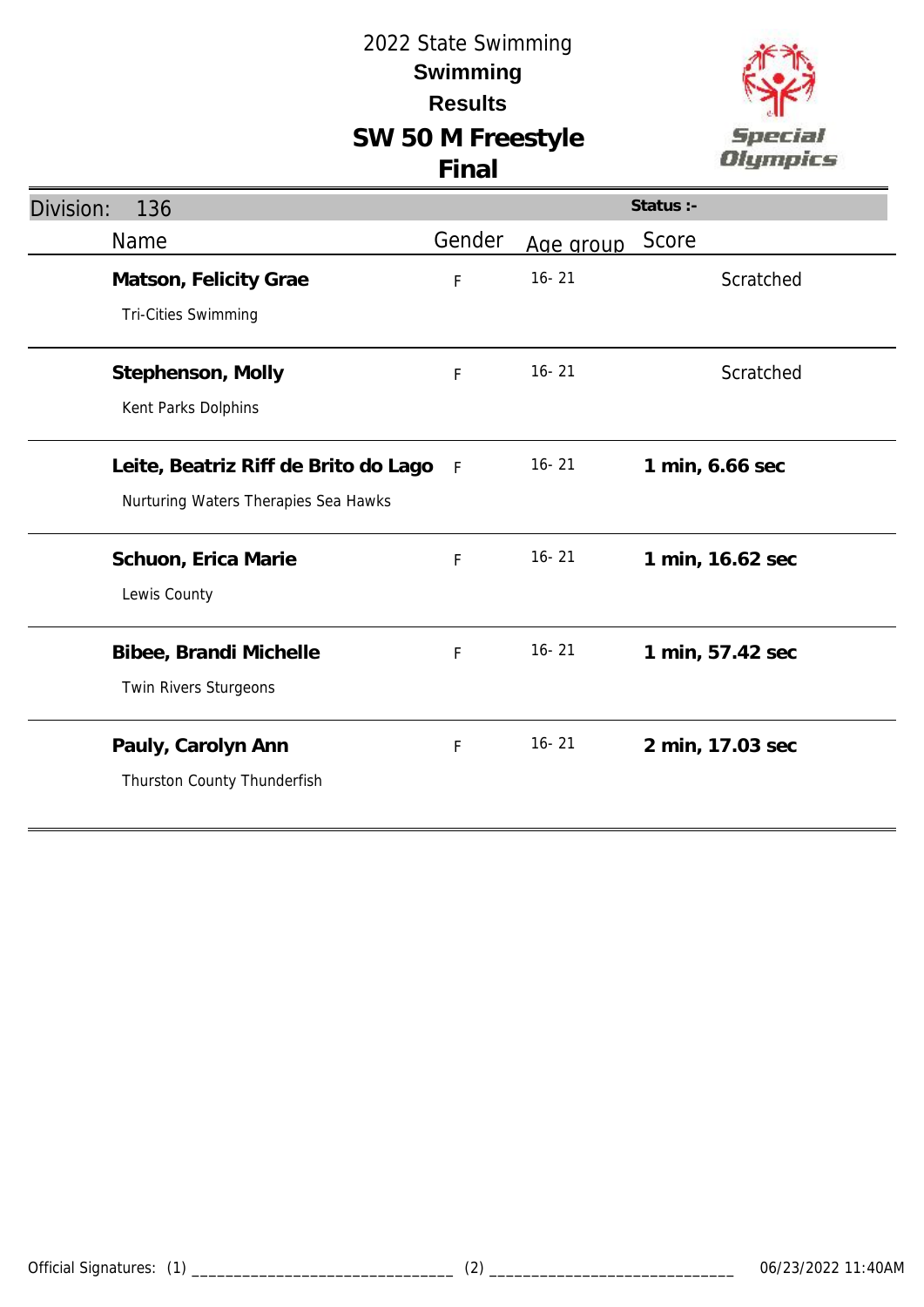

| Division:<br>137            | Status :- |           |                  |
|-----------------------------|-----------|-----------|------------------|
| Name                        | Gender    | Age group | Score            |
| Franklin, Rashmi            | F         | $22+$     | 0 min, 51.46 sec |
| Gig Harbor                  |           |           |                  |
| Hetrick, Brandi L           | F         | $22+$     | 0 min, 53.40 sec |
| Kent Parks Dolphins         |           |           |                  |
| Beland, Vittoria Chelsea    | F         | $22 +$    | 0 min, 53.86 sec |
| Swimmin' Eagles             |           |           |                  |
| Hill, Lindsay               | F         | $22+$     | 0 min, 55.24 sec |
| Thurston County Thunderfish |           |           |                  |
| Tikerpuu, Cassandra         | F         | $22 +$    | 0 min, 57.26 sec |
| Tri-Cities Swimming         |           |           |                  |
| Barber, Melissa Renee       | F         | $22+$     | 0 min, 58.71 sec |
| Thurston County Thunderfish |           |           |                  |
|                             |           |           |                  |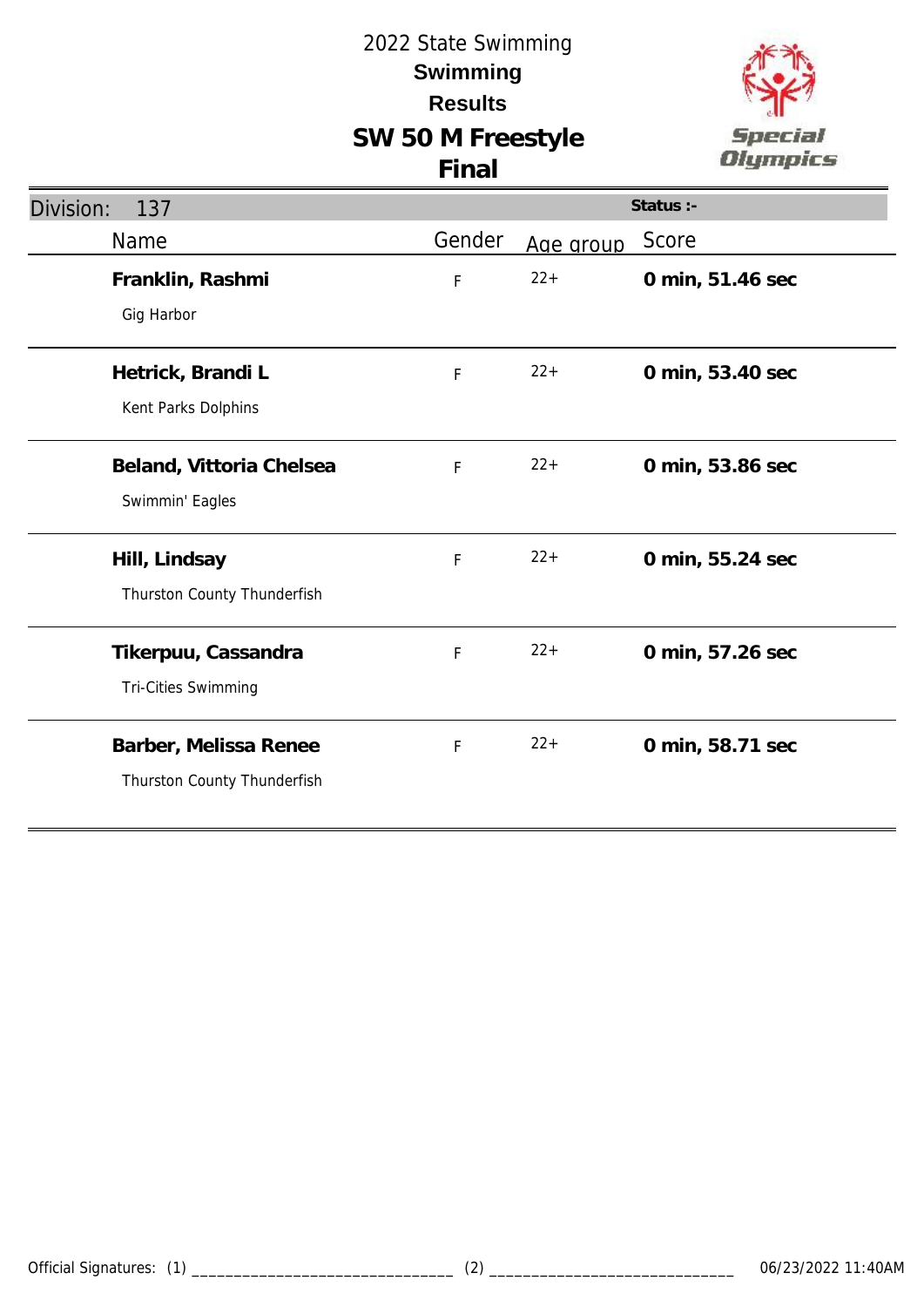

| Division:<br>138                                         |        |           | Status :-        |
|----------------------------------------------------------|--------|-----------|------------------|
| Name                                                     | Gender | Age group | Score            |
| Walker, Hannah Katherine<br>Kent Parks Dolphins          | F      | $22 +$    | 0 min, 55.09 sec |
| Ferris, Catherine Page<br>Spokane Valley Sharks          | F      | $22+$     | 0 min, 58.70 sec |
| Harper, Heather Christine<br>Thurston County Thunderfish | F      | $22 +$    | 0 min, 59.33 sec |
| Wood, Wendy<br>Longview Kelso                            | F      | $22 +$    | 0 min, 59.65 sec |
| Phillips, Sarah H.<br>Longview Kelso                     | F      | $22 +$    | 1 min, 0.56 sec  |
| Stewart, Katelin<br>Thurston County Thunderfish          | F      | $22+$     | 1 min, 4.43 sec  |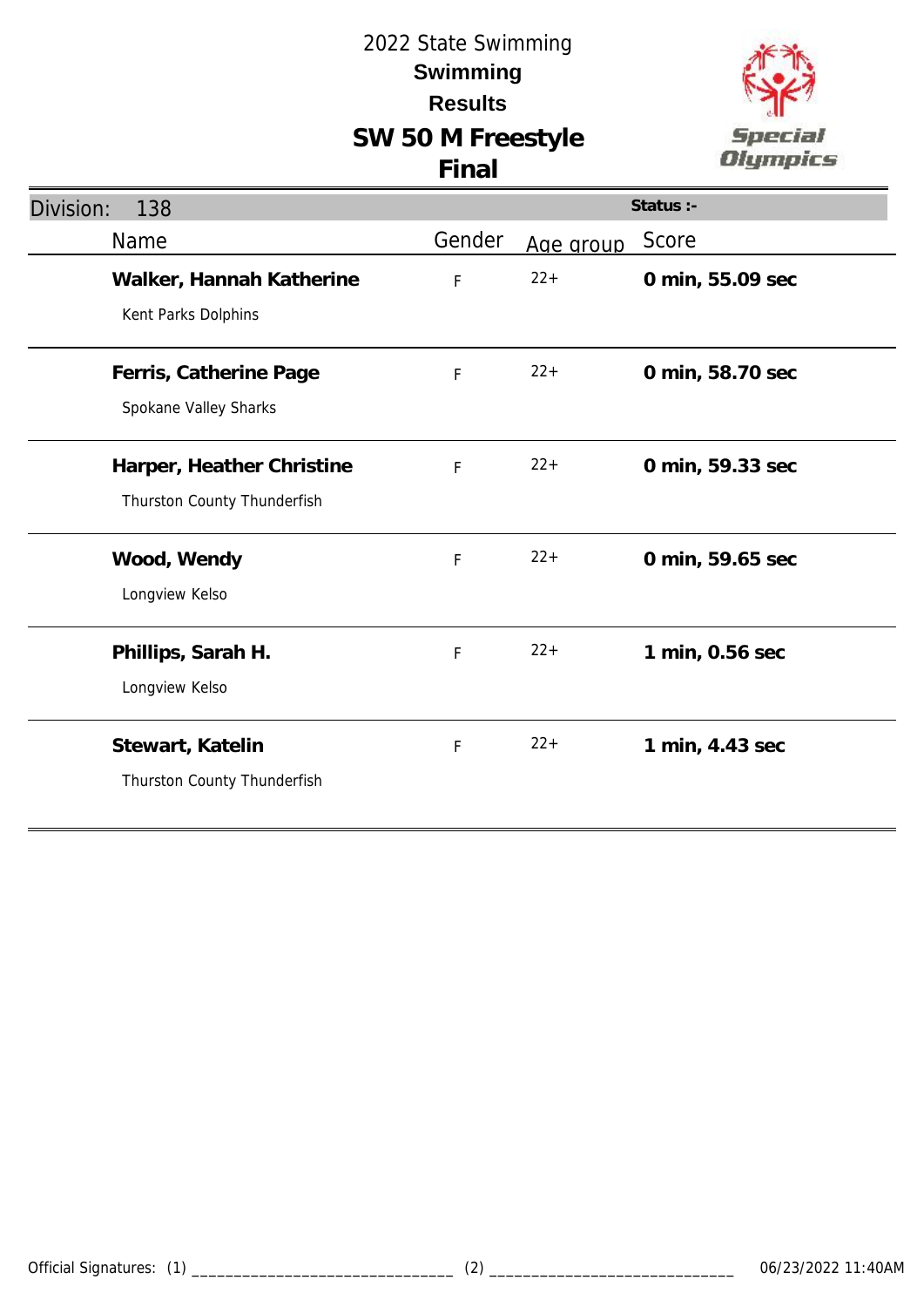



| Division:<br>139                     |             |           | Status :-        |
|--------------------------------------|-------------|-----------|------------------|
| Name                                 | Gender      | Age group | Score            |
| Hitchings, Alina                     | $\mathsf F$ | $22+$     | 0 min, 56.19 sec |
| Maple Valley Makos                   |             |           |                  |
| Bellerson, Sarah                     | $\mathsf F$ | $22+$     | 0 min, 56.50 sec |
| Lake Stevens Stingrays               |             |           |                  |
| Smith, Roni                          | F           | $22+$     | 0 min, 58.02 sec |
| <b>Tri-Cities Swimming</b>           |             |           |                  |
| Lakey-Sambou, Brooke Marie           | $\mathsf F$ | $22+$     | 1 min, 0.29 sec  |
| YMCA of SNOCO Stingrays              |             |           |                  |
| Thompson, Emma R                     | F           | $22+$     | 1 min, 8.25 sec  |
| Thurston County Thunderfish          |             |           |                  |
| Sprague, Melissa Ann                 | $\mathsf F$ | $22+$     | 1 min, 12.21 sec |
| Nurturing Waters Therapies Sea Hawks |             |           |                  |
|                                      |             |           |                  |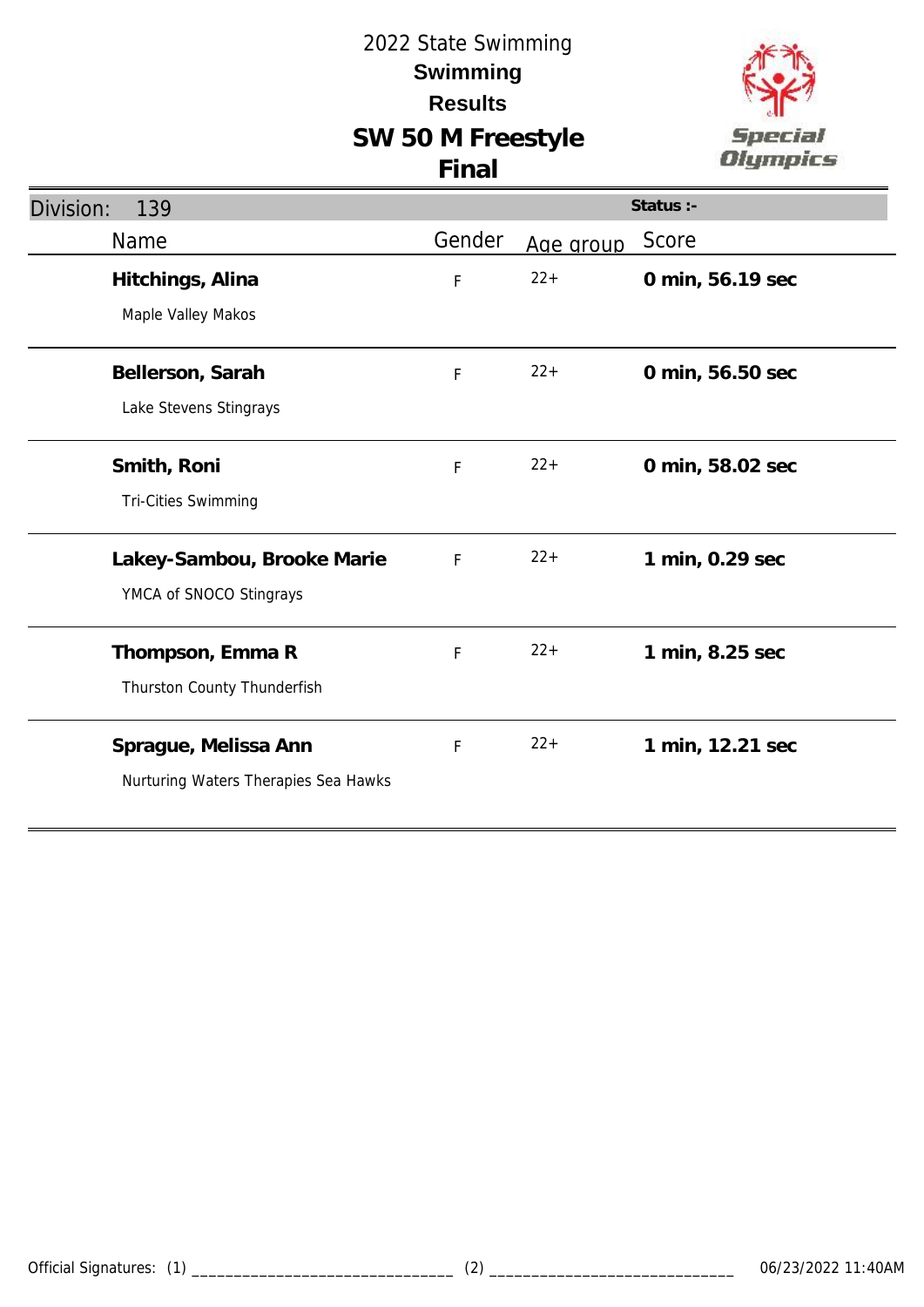

| Division:<br>140                     |        |           | Status :-        |
|--------------------------------------|--------|-----------|------------------|
| Name                                 | Gender | Age group | Score            |
| Van Well, Grace                      | F      | $22 +$    | Scratched        |
| Wenatchee Wavemakers                 |        |           |                  |
| Geib, Clarise                        | F      | $22+$     | 1 min, 3.59 sec  |
| Nurturing Waters Therapies Sea Hawks |        |           |                  |
| Clemena, Jennifer                    | F      | $22 +$    | 1 min, 5.88 sec  |
| North Kitsap Vikings                 |        |           |                  |
| Jewett, Jordan Christine             | F      | $22 +$    | 1 min, 9.50 sec  |
| Maple Valley Makos                   |        |           |                  |
| Trapman, Sidney Sharon               | F      | $22 +$    | 1 min, 12.61 sec |
| Federal Way Thunder                  |        |           |                  |
| Fessler, Sarah                       | F      | $22 +$    | 1 min, 22.52 sec |
| Gig Harbor                           |        |           |                  |
| Baughman, Traci                      | F      | $22 +$    | 1 min, 31.69 sec |
| Lake Stevens Stingrays               |        |           |                  |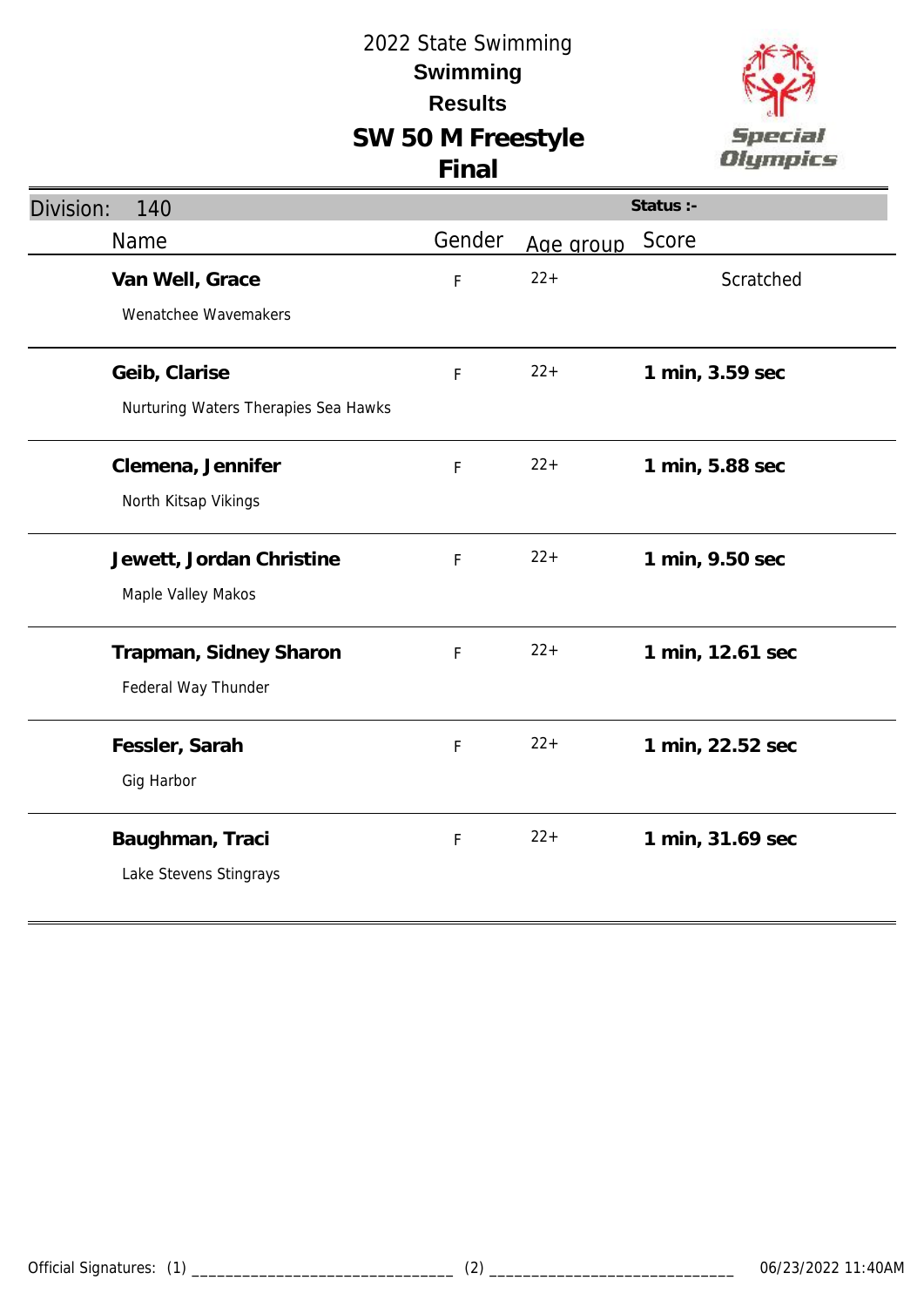

| Division:<br>141                                    |        |           | Status :-        |
|-----------------------------------------------------|--------|-----------|------------------|
| Name                                                | Gender | Age group | Score            |
| Stuber, Alicia<br>Clallam County Orcas              | F      | $22 +$    | Scratched        |
| Mcdonough, Mary Rosalie<br>Federal Way Thunder      | F      | $22 +$    | 1 min, 14.63 sec |
| Dever, Natasha<br>Clark County                      | F      | $22 +$    | 1 min, 18.23 sec |
| Kennish, Annie Marie<br>Thurston County Thunderfish | F      | $22 +$    | 1 min, 19.25 sec |
| Martin, Danielle<br>Swimmin' Eagles                 | F      | $22 +$    | 1 min, 21.13 sec |
| Miller, Becka<br>Gig Harbor                         | F      | $22 +$    | 1 min, 24.01 sec |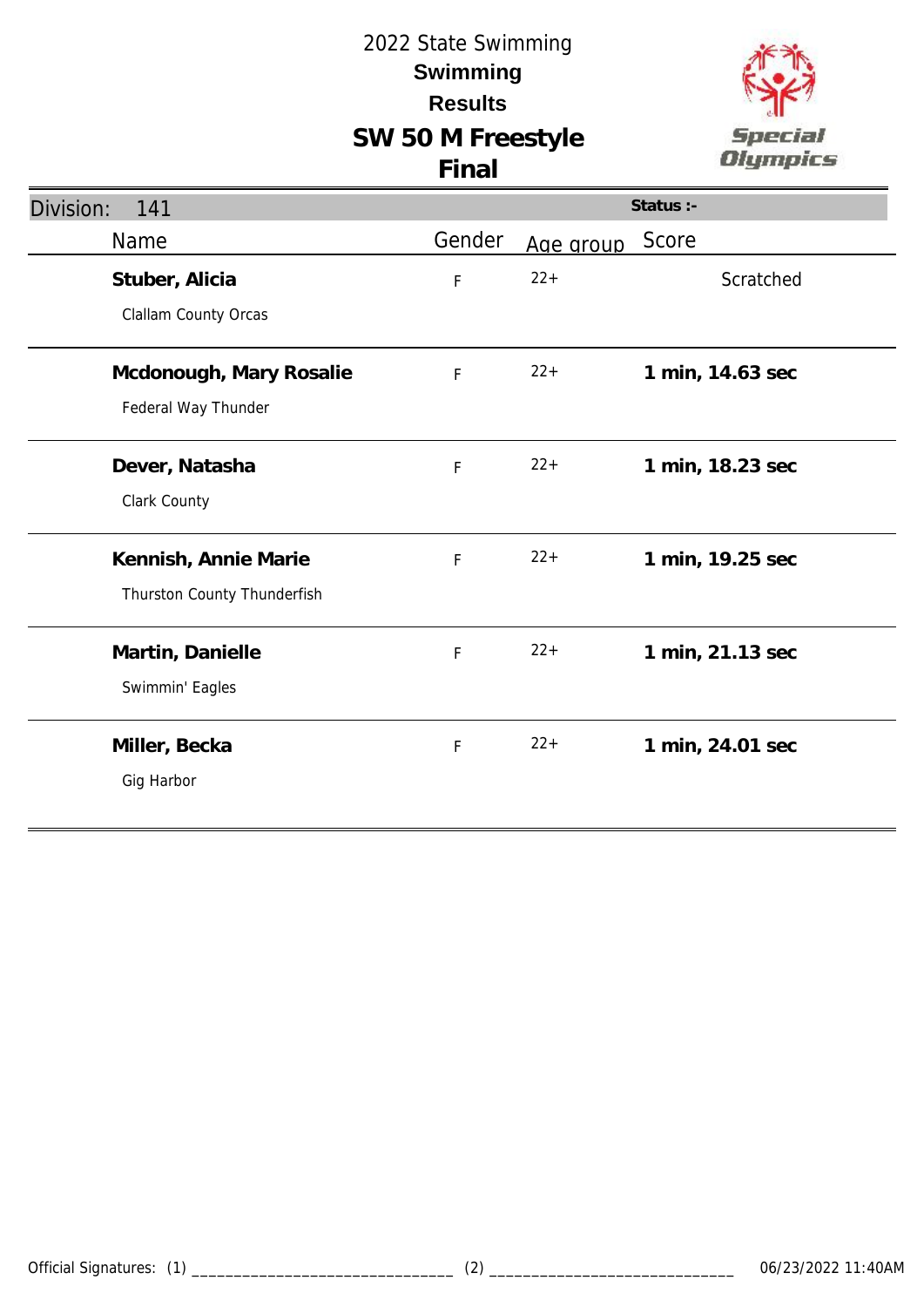

| Division:<br>142                                          |        |           | Status :-        |
|-----------------------------------------------------------|--------|-----------|------------------|
| Name                                                      | Gender | Age group | Score            |
| Tallarida, Courtney Lynne<br>Maple Valley Makos           | F      | $22+$     | Scratched        |
| Chappell, Camille Amaliyah<br>Thurston County Thunderfish | F      | $22+$     | 1 min, 4.77 sec  |
| Burton, Mary Katie Katherine<br>North Kitsap Vikings      | F      | $22+$     | 1 min, 18.67 sec |
| Schellenberg, Dagny<br>Whidbey Island Wild Waves          | F      | $22+$     | 1 min, 22.38 sec |
| Kersting, Kira Marie<br><b>Clallam County Orcas</b>       | F      | $22+$     | 1 min, 27.81 sec |
| Quattlebaum, Rachael Leann<br>Clark County                | F      | $22+$     | 1 min, 46.17 sec |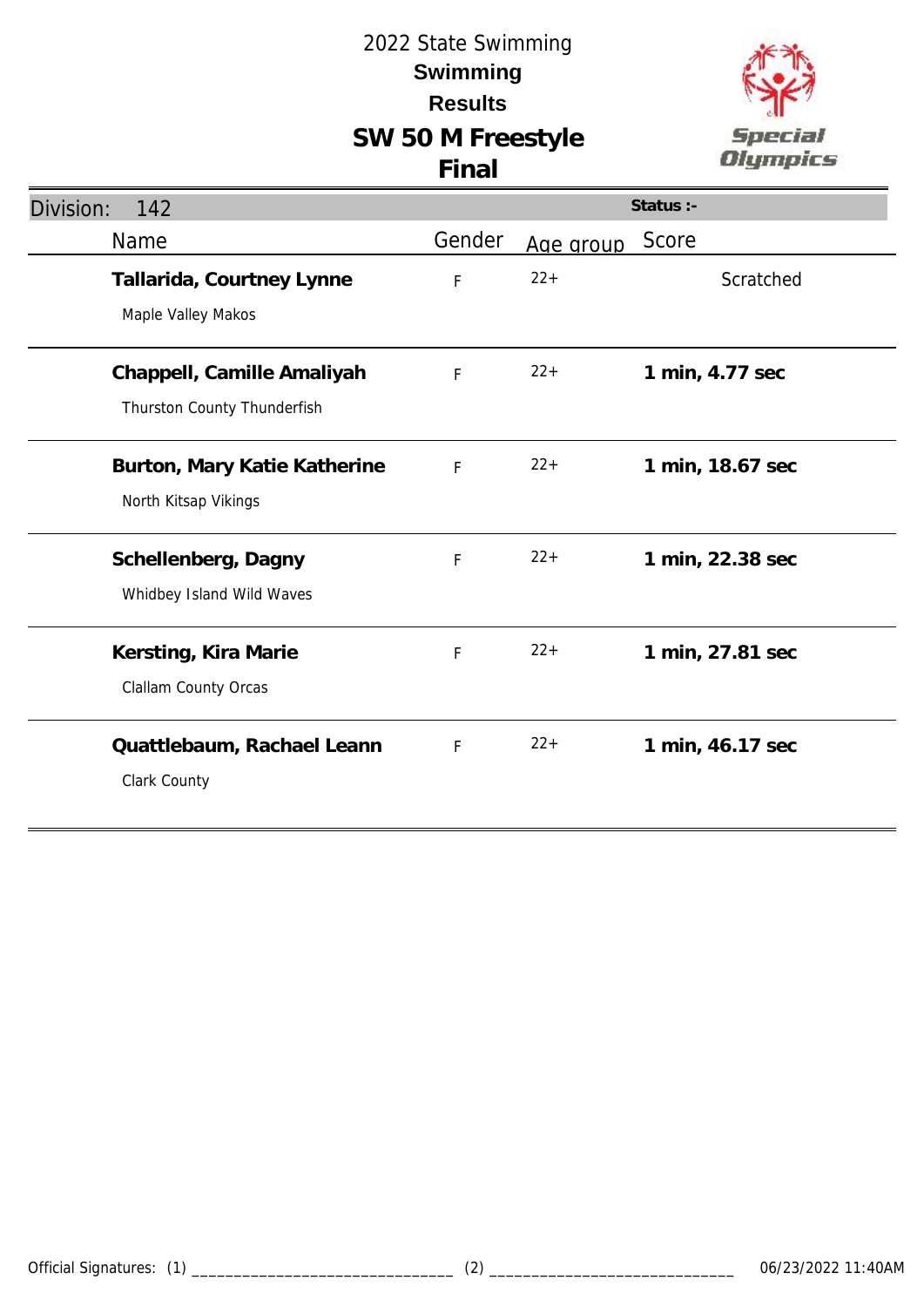

| Division:<br>143                                          |        |           | Status :-        |
|-----------------------------------------------------------|--------|-----------|------------------|
| Name                                                      | Gender | Age group | Score            |
| Kemble, April<br>Maple Valley Makos                       | F      | $22+$     | Scratched        |
| Sanchez, Summer Mirage<br>Grays Harbor                    | F      | $22 +$    | 1 min, 20.04 sec |
| Purce, Miriam June Sherman<br>Thurston County Thunderfish | F      | $22 +$    | 1 min, 23.64 sec |
| Minch, Meredith Gladys<br>Whidbey Island Wild Waves       | F      | $22 +$    | 1 min, 32.60 sec |
| Barnhill, Jean<br>North Kitsap Vikings                    | F      | $22 +$    | 1 min, 38.19 sec |
| Davison-Qualls, Tari<br>Maple Valley Makos                | F      | $22 +$    | 1 min, 40.40 sec |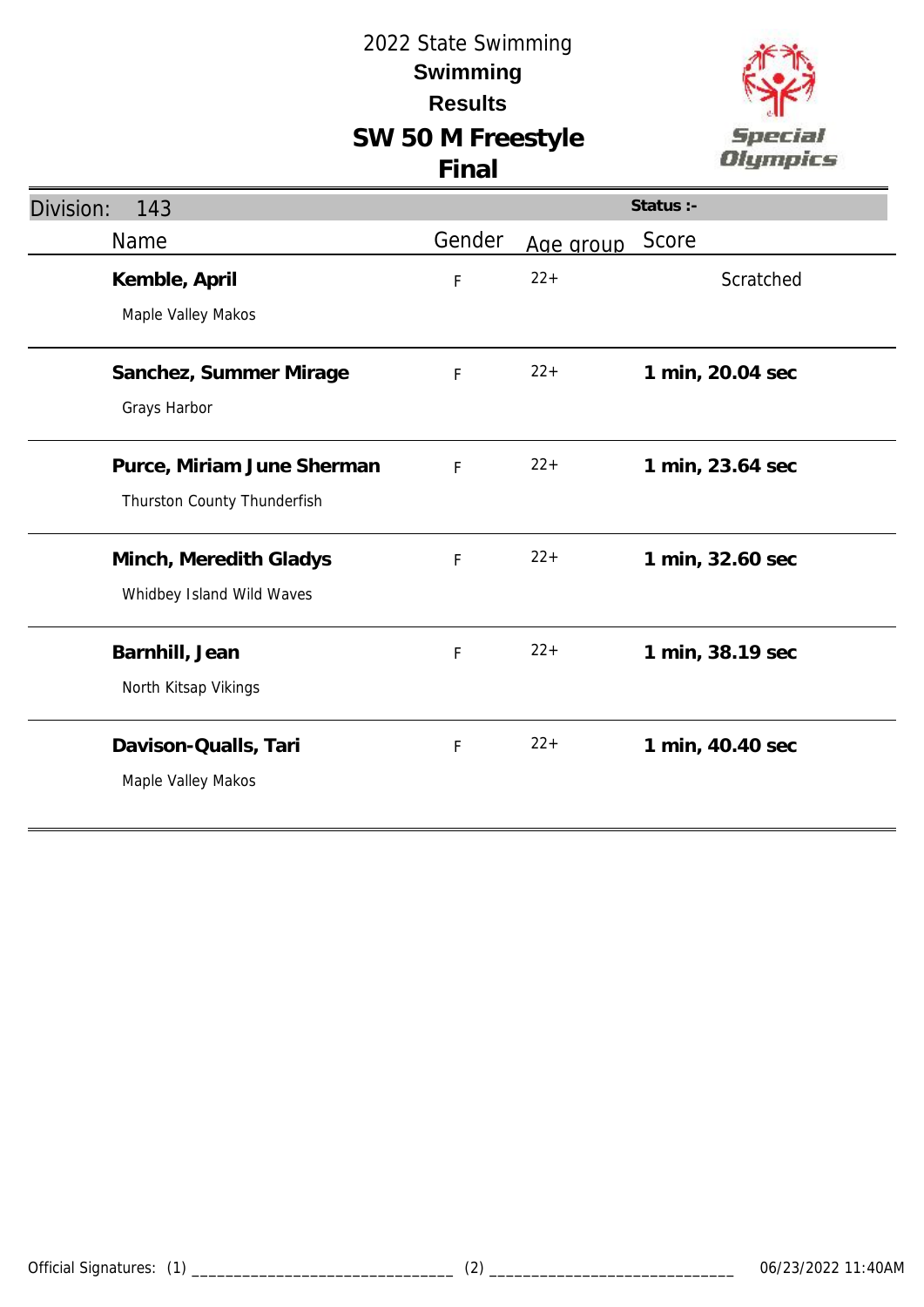



| Division:<br>144            |             |           | Status :-        |
|-----------------------------|-------------|-----------|------------------|
| Name                        | Gender      | Age group | Score            |
| Airola, Margaret            | F           | $22+$     | Scratched        |
| Twin Rivers Sturgeons       |             |           |                  |
| Wright, Tami Marie          | F           | $22+$     | 1 min, 42.28 sec |
| Thurston County Thunderfish |             |           |                  |
| Bundy, Tina                 | $\mathsf F$ | $22+$     | 1 min, 45.00 sec |
| Maple Valley Makos          |             |           |                  |
| Waren, Samantha             | F           | $22+$     | 1 min, 48.85 sec |
| Thurston County Thunderfish |             |           |                  |
| Johnson, Miranda            | $\mathsf F$ | $22+$     | 1 min, 56.24 sec |
| Gig Harbor                  |             |           |                  |
|                             |             |           |                  |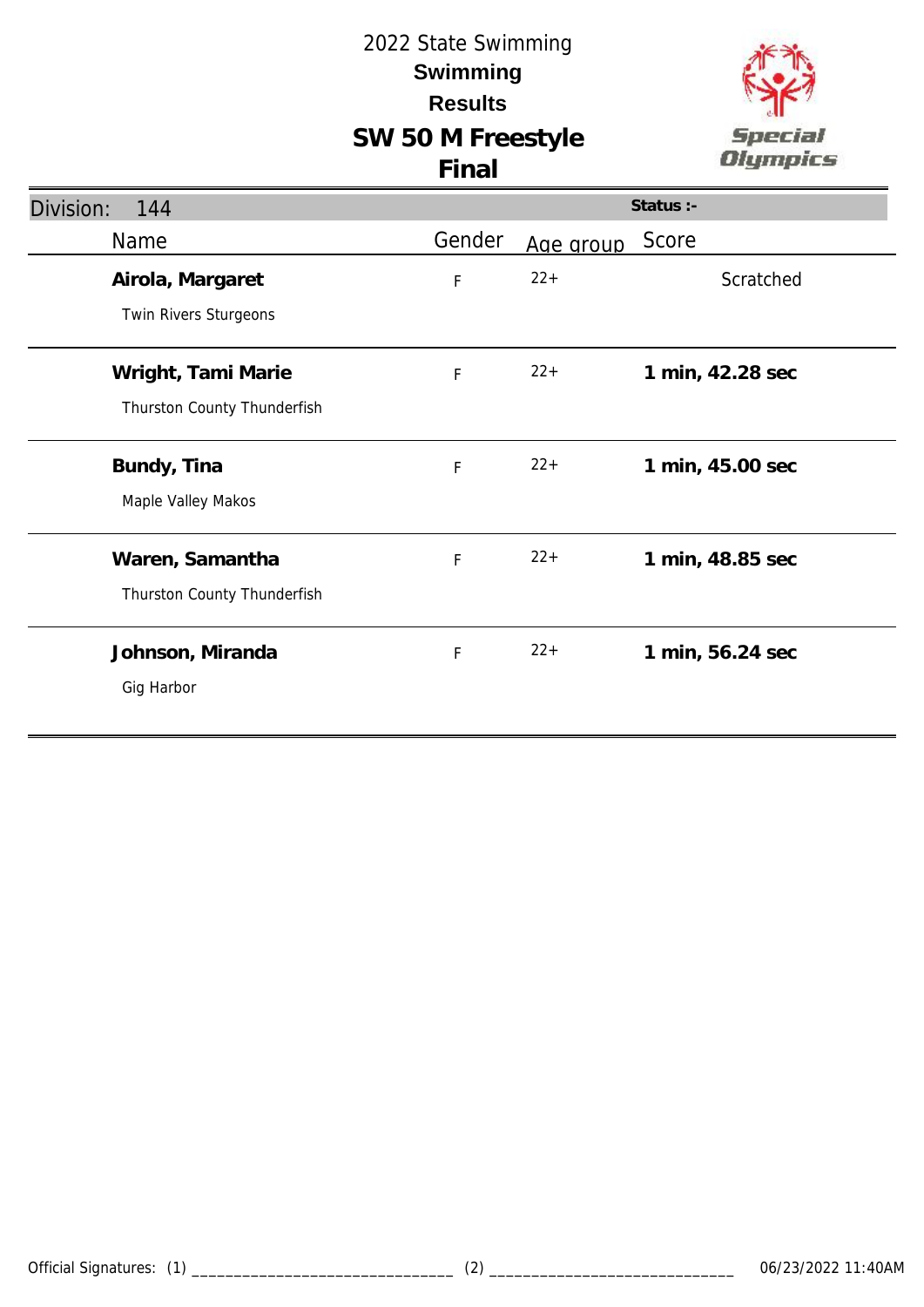

| Division:<br>145              |              |           | Status :-        |
|-------------------------------|--------------|-----------|------------------|
| Name                          | Gender       | Age group | Score            |
| Ascolese, Micaela Anita       | F            | $22 +$    | Scratched        |
| Spokane Blue Dolphins         |              |           |                  |
| Bishop, Rachel Lynn           | F            | $22 +$    | Scratched        |
| Twin Rivers Sturgeons         |              |           |                  |
| Swanson, Pepper Loretta Gowen | $\mathsf{F}$ | $22+$     | 1 min, 41.67 sec |
| Swimmin' Eagles               |              |           |                  |
| Bancroft, Codi Desiree        | F            | $22+$     | 2 min, 36.58 sec |
| <b>Tri-Cities Swimming</b>    |              |           |                  |
| Daarud, Pamela Louise         | F            | $22 +$    | 3 min, 8.94 sec  |
| Lewis County                  |              |           |                  |
|                               |              |           |                  |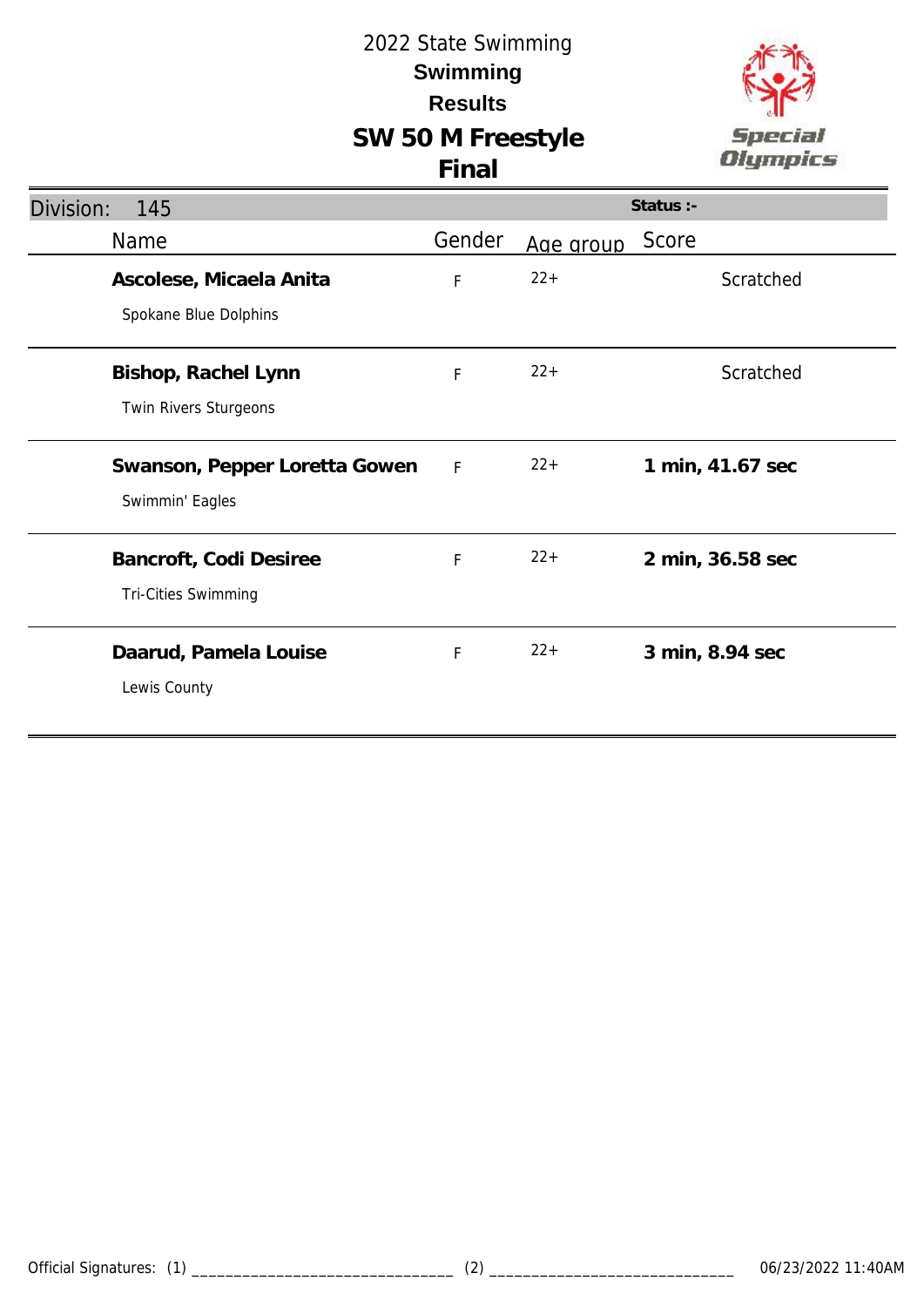

| Division:<br>146                                                   |        |           | Status :-        |
|--------------------------------------------------------------------|--------|-----------|------------------|
| Name                                                               | Gender | Age group | Score            |
| Mayer-Page, Thaddeus James<br>Nurturing Waters Therapies Sea Hawks | M      | $8 - 15$  | Scratched        |
| Ahn, Joseph Jaehyung<br>Samena Splashers                           | M      | $8 - 15$  | 0 min, 40.08 sec |
| Bennett, Seth Henry<br>Federal Way Thunder                         | M      | $8 - 15$  | 0 min, 51.13 sec |
| Jolly, Egan Jon Ivan<br>Kent Parks Dolphins                        | M      | $8 - 15$  | 0 min, 53.39 sec |
| Smith, Aiden Joseph<br>Twin Rivers Sturgeons                       | M      | $8 - 15$  | 1 min, 7.39 sec  |
| Serrano-Roman, Jonathan Guadalup@<br>Kent Parks Dolphins           |        | $8 - 15$  | 1 min, 38.75 sec |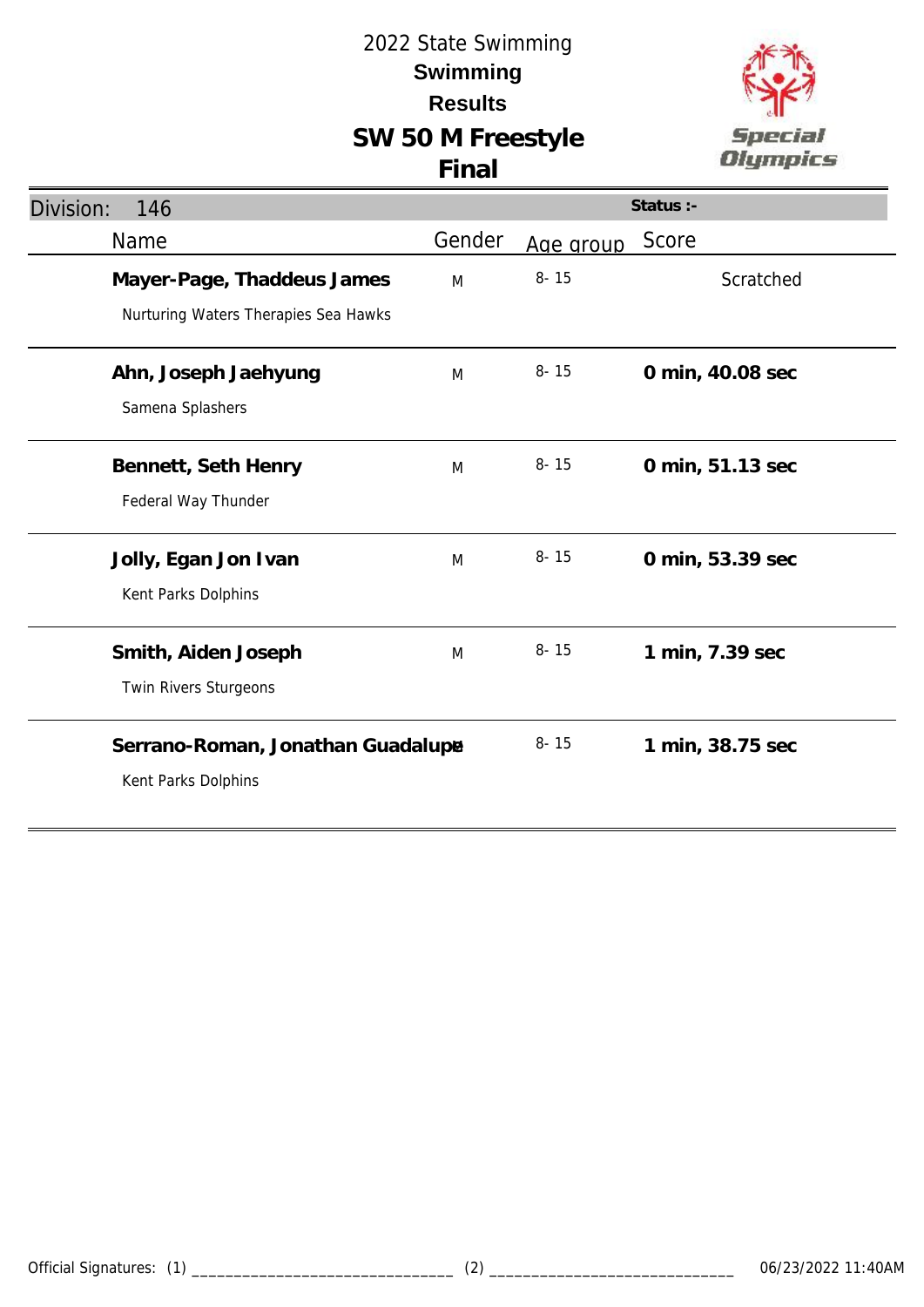

| Division:<br>147                                 |        |           | Status :-        |
|--------------------------------------------------|--------|-----------|------------------|
| Name                                             | Gender | Age group | Score            |
| Nelson, Ian Thomas<br>Gig Harbor                 | M      | $16 - 21$ | Scratched        |
| Rutledge, Aj<br>North Kitsap Vikings             | M      | $16 - 21$ | Scratched        |
| Sanchez, Braden Frederic<br>Swimmin' Eagles      | M      | $16 - 21$ | 0 min, 33.93 sec |
| Dahlin, Loren<br>Clallam County Orcas            | M      | $16 - 21$ | 0 min, 38.69 sec |
| Collazo, Aaron Michael<br>Lake Stevens Stingrays | M      | $16 - 21$ | 0 min, 39.32 sec |
| Hernke, Joshua Skyy<br>Wenatchee Wavemakers      | M      | $16 - 21$ | 0 min, 39.48 sec |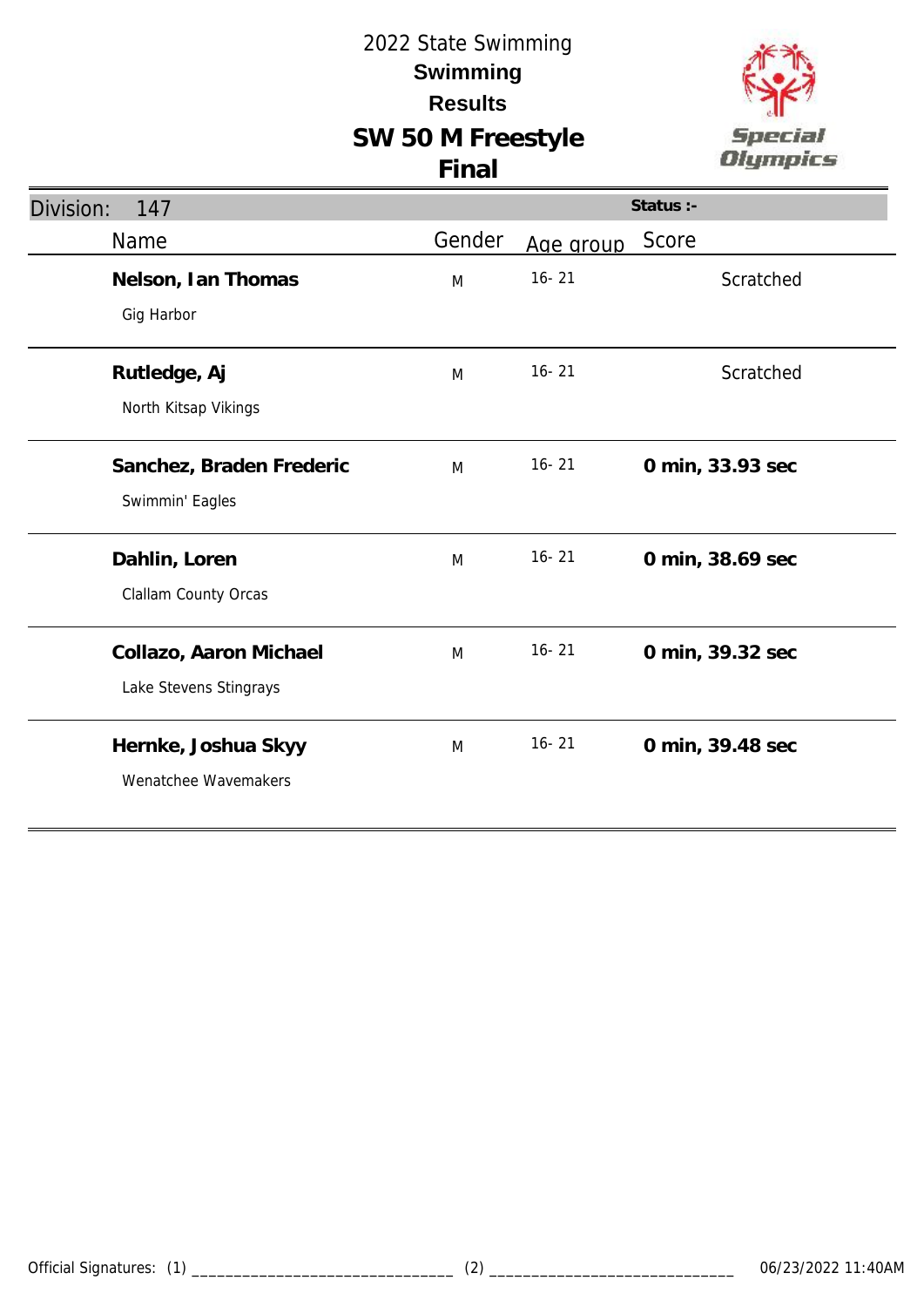

| Division:<br>148                                             |        |           | Status :-        |
|--------------------------------------------------------------|--------|-----------|------------------|
| Name                                                         | Gender | Age group | Score            |
| Puccio, Giancarlo<br>Gig Harbor                              | M      | $16 - 21$ | Scratched        |
| Roth, Max Konstantine Mateo<br>YMCA of SNOCO Stingrays       | M      | $16 - 21$ | Scratched        |
| Rusyn, Jason Rickard<br>Samena Splashers                     | M      | $16 - 21$ | 0 min, 44.71 sec |
| Heard-Shackelford, Damon Sean<br>Thurston County Thunderfish | M      | $16 - 21$ | 0 min, 45.00 sec |
| Hobbs, Truman<br>Lake Stevens Stingrays                      | M      | $16 - 21$ | 0 min, 46.44 sec |
| Ozhan, Deniz Berke<br>Nurturing Waters Therapies Sea Hawks   | M      | $16 - 21$ | 0 min, 50.65 sec |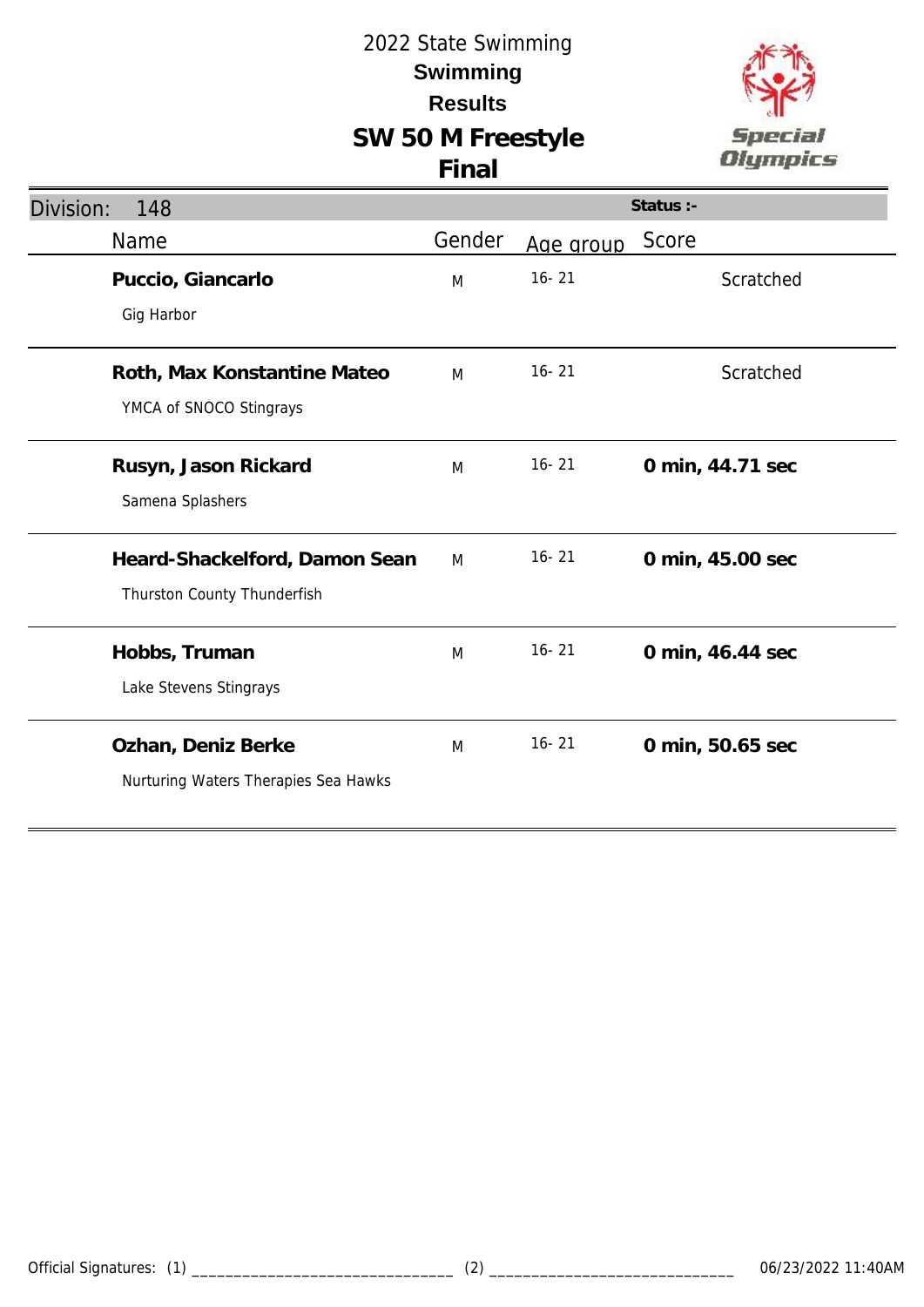

|                                     |           | Status :-        |
|-------------------------------------|-----------|------------------|
| Gender                              | Age group | Score            |
| M                                   | $16 - 21$ | Scratched        |
|                                     |           |                  |
| M                                   | $16 - 21$ | 0 min, 49.44 sec |
|                                     |           |                  |
| M                                   | $16 - 21$ | 0 min, 50.38 sec |
|                                     |           |                  |
| M                                   | $16 - 21$ | 0 min, 50.57 sec |
|                                     |           |                  |
| Velasco Cervantes, Don Thomas Tomas | $16 - 21$ | 0 min, 53.21 sec |
|                                     |           |                  |
| M                                   | $16 - 21$ | 0 min, 57.80 sec |
|                                     |           |                  |
|                                     |           |                  |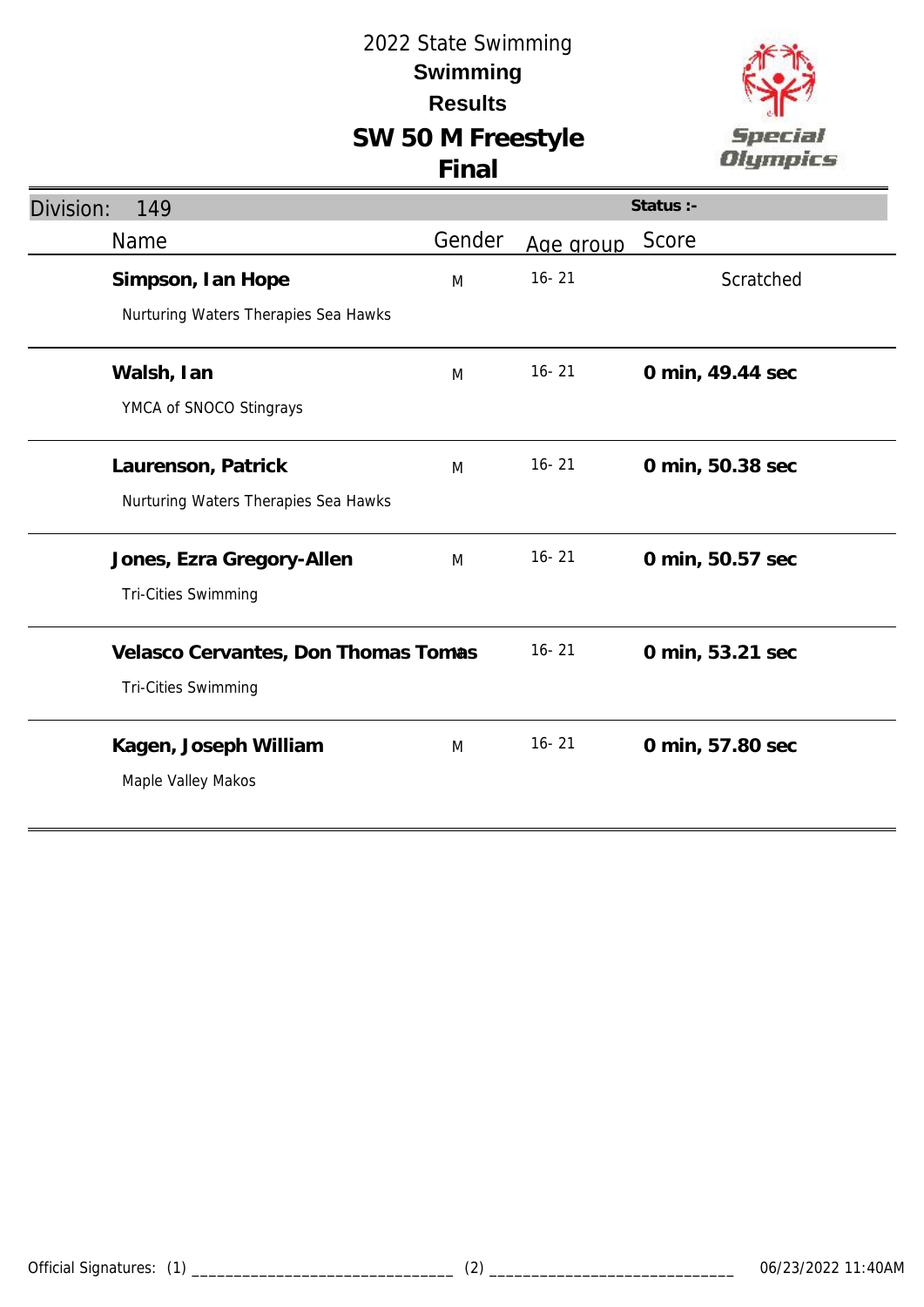

| Division: | 150                                    | Status :- |           |                  |  |
|-----------|----------------------------------------|-----------|-----------|------------------|--|
|           | Name                                   | Gender    | Age group | Score            |  |
|           | O'Brian, Jonathan                      | M         | $16 - 21$ | 0 min, 50.82 sec |  |
|           | Bellingham Independents - Speed Sharks |           |           |                  |  |
|           | Middleton, Rian Samuel-Preston         | M         | $16 - 21$ | 0 min, 56.72 sec |  |
|           | Tri-Cities Swimming                    |           |           |                  |  |
|           | Higbee, Jonathan                       | M         | $16 - 21$ | 0 min, 57.32 sec |  |
|           | Gig Harbor                             |           |           |                  |  |
|           | Martin, Robert Andrew                  | M         | $16 - 21$ | 1 min, 2.21 sec  |  |
|           | Wenatchee Wavemakers                   |           |           |                  |  |
|           | Fernandez, Spencer                     | M         | $16 - 21$ | 1 min, 2.37 sec  |  |
|           | Kent Parks Dolphins                    |           |           |                  |  |
|           |                                        |           |           |                  |  |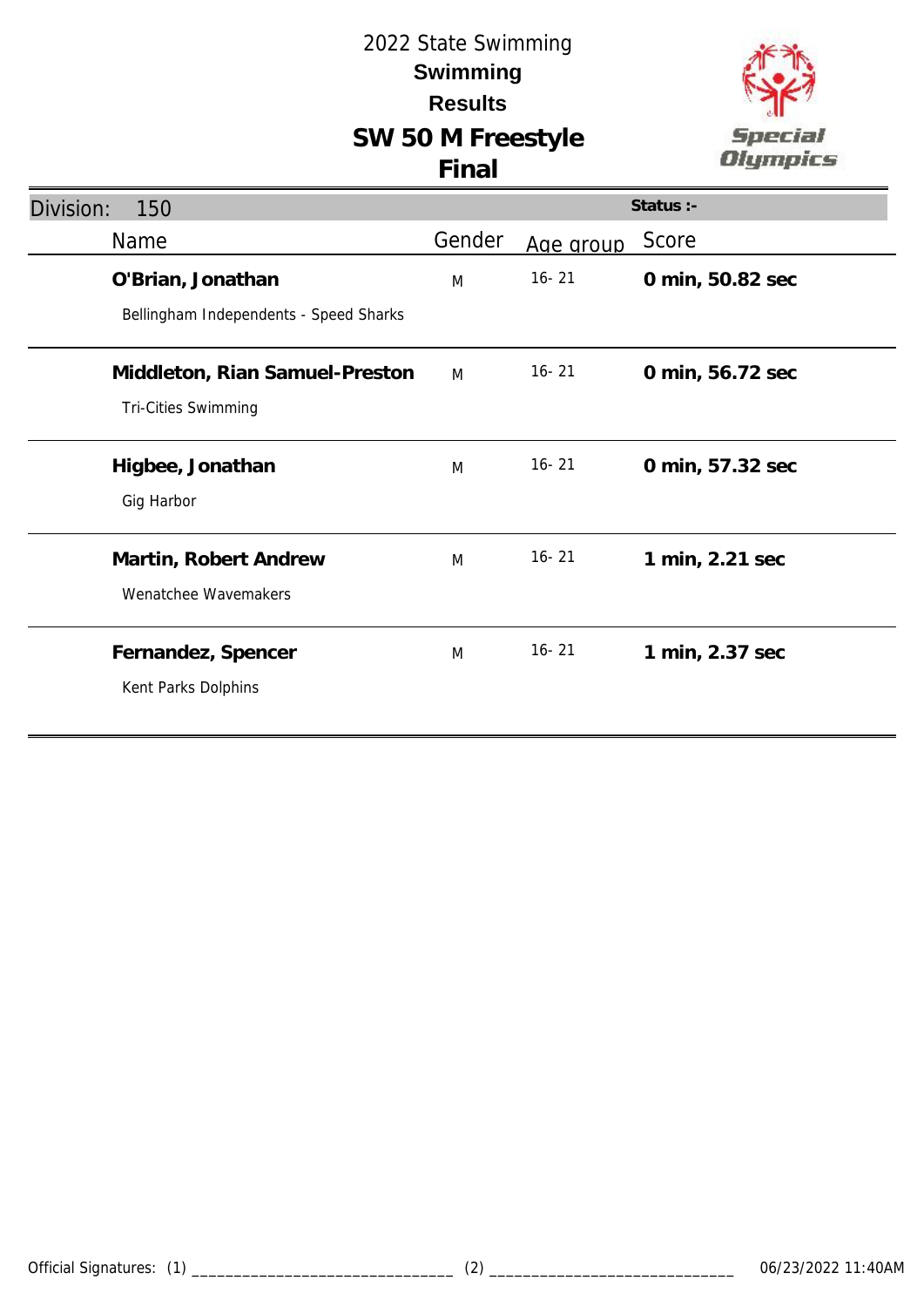

| Division:<br>151                       |        |           | Status :-        |
|----------------------------------------|--------|-----------|------------------|
| Name                                   | Gender | Age group | Score            |
| Yang, Keller                           | M      | $16 - 21$ | 1 min, 3.65 sec  |
| Tri-Cities Swimming                    |        |           |                  |
| Kuenstler, Derek                       | M      | $16 - 21$ | 1 min, 6.64 sec  |
| Thurston County Thunderfish            |        |           |                  |
| Zeibert, Justin                        | M      | $16 - 21$ | 1 min, 6.96 sec  |
| Kent Parks Dolphins                    |        |           |                  |
| Roxas, Kieran                          | M      | $16 - 21$ | 1 min, 15.82 sec |
| Bellingham Independents - Speed Sharks |        |           |                  |
| Dever, Teasun Francis Allen Gene       | M      | $16 - 21$ | 1 min, 20.23 sec |
| Clark County                           |        |           |                  |
|                                        |        |           |                  |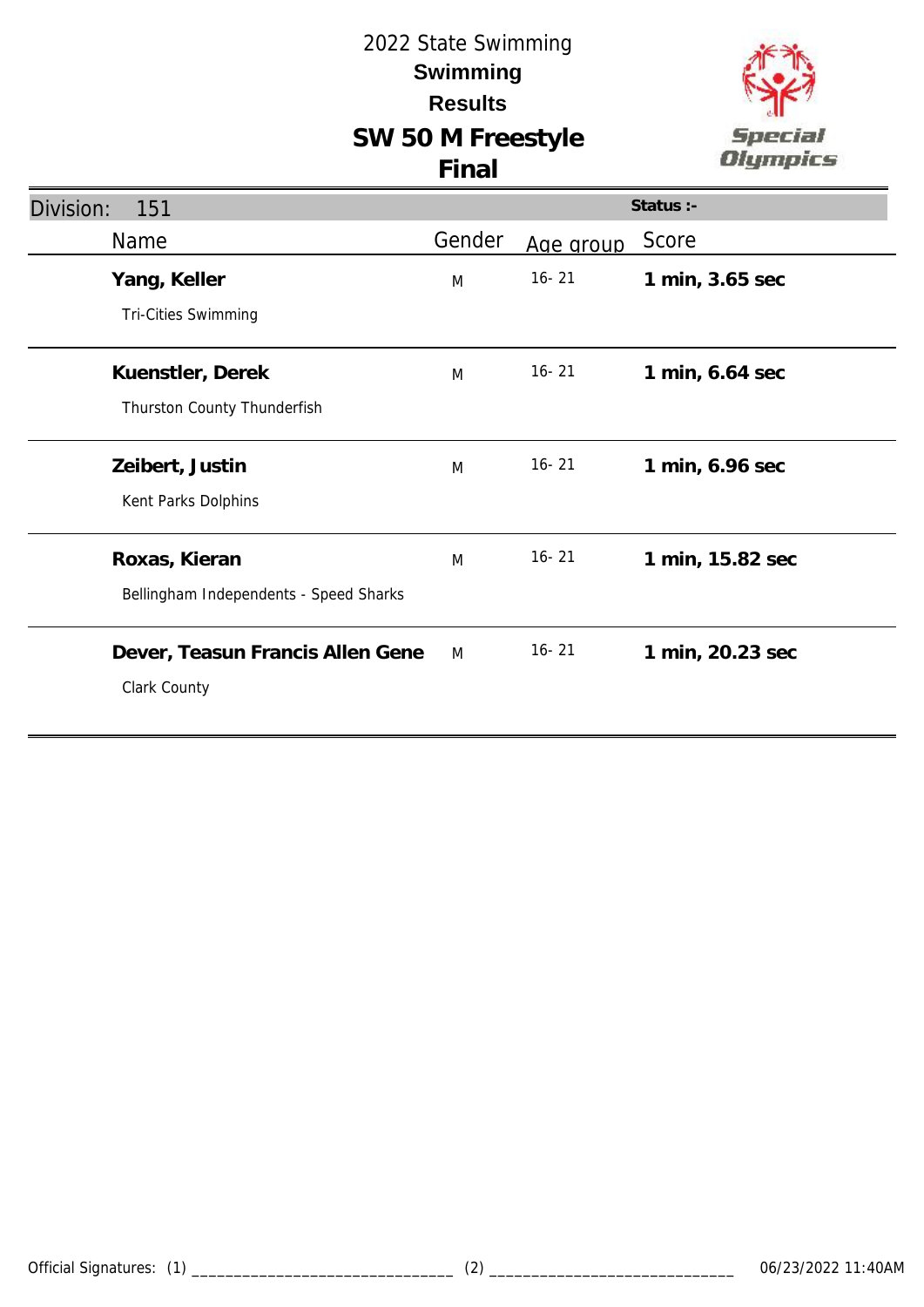

| Division:<br>152                     |        |           | Status :-        |
|--------------------------------------|--------|-----------|------------------|
| Name                                 | Gender | Age group | Score            |
| Bernate, Alden                       | M      | $16 - 21$ | Scratched        |
| Lake Stevens Stingrays               |        |           |                  |
| Burbank, Dawson Fox                  | M      | $16 - 21$ | Scratched        |
| Thurston County Thunderfish          |        |           |                  |
| Santodomingo, Justin                 | M      | $16 - 21$ | Scratched        |
| Nurturing Waters Therapies Sea Hawks |        |           |                  |
| Hewes, Hezekiah Daniel               | M      | $16 - 21$ | 1 min, 58.97 sec |
| Clark County                         |        |           |                  |
| Bureau, Wyatt                        | M      | $16 - 21$ | 2 min, 7.55 sec  |
| Maple Valley Makos                   |        |           |                  |
|                                      |        |           |                  |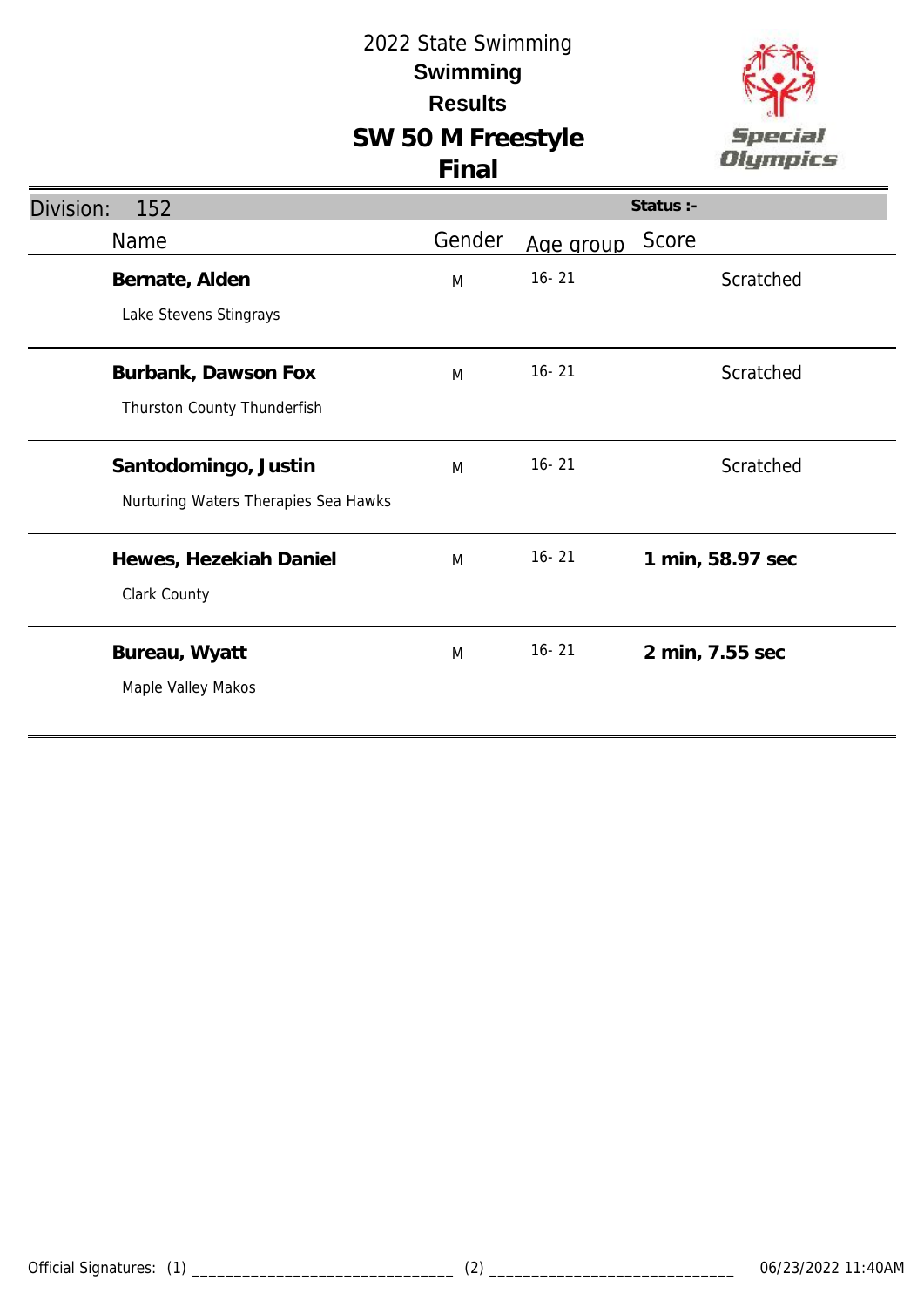

| Division:<br>153                            |        |           | Status :-        |
|---------------------------------------------|--------|-----------|------------------|
| Name                                        | Gender | Age group | Score            |
| Downing, Clayton Marcus<br>Longview Kelso   | M      | $22+$     | 0 min, 30.96 sec |
| Viola, Sawyer James<br>Clark County         | M      | $22 +$    | 0 min, 41.99 sec |
| Coy, Joshua Robert<br>Kent Parks Dolphins   | M      | $22+$     | 0 min, 42.84 sec |
| Cooper, Abraham L<br>Lake Stevens Stingrays | M      | $22 +$    | 0 min, 43.18 sec |
| Kempma, Joseph<br>Lake Stevens Stingrays    | M      | $22 +$    | 0 min, 43.43 sec |
| Kopp, Connor<br>Kent Parks Dolphins         | M      | $22 +$    | 0 min, 43.87 sec |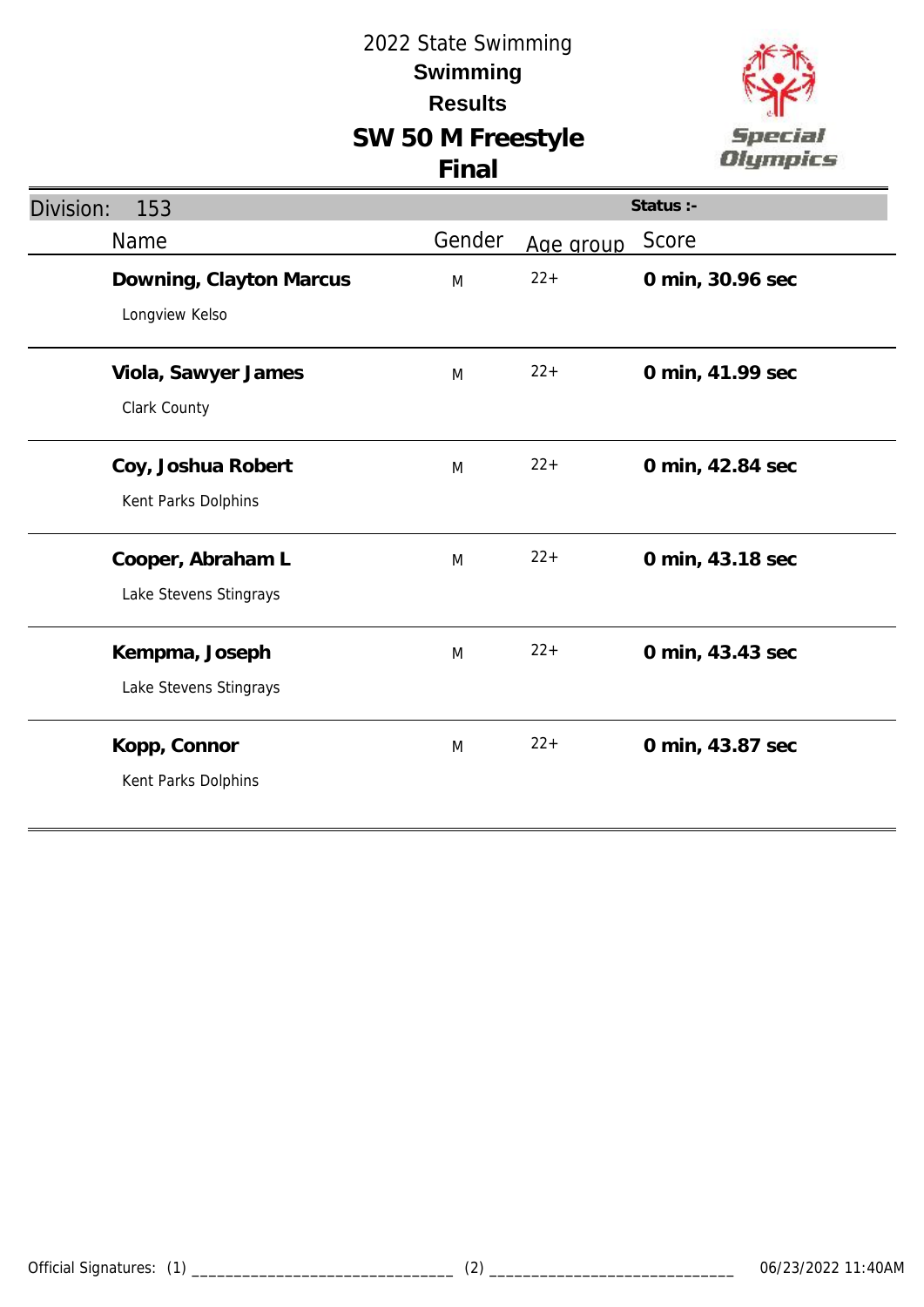

| Division:<br>154                                     |        |           | Status :-        |
|------------------------------------------------------|--------|-----------|------------------|
| Name                                                 | Gender | Age group | Score            |
| Kleisath, Lawrence "Lance"<br>Lake Stevens Stingrays | M      | $22+$     | Scratched        |
| Bobrowski, James<br>North Kitsap Vikings             | M      | $22+$     | 0 min, 44.71 sec |
| Ball, Nicholas<br>Clark County                       | M      | $22+$     | 0 min, 49.82 sec |
| Thelin, Phillip Ross<br>Kent Parks Dolphins          | M      | $22+$     | 0 min, 49.93 sec |
| Kondracki, Robert Anthony<br>North Kitsap Vikings    | M      | $22+$     | 0 min, 51.33 sec |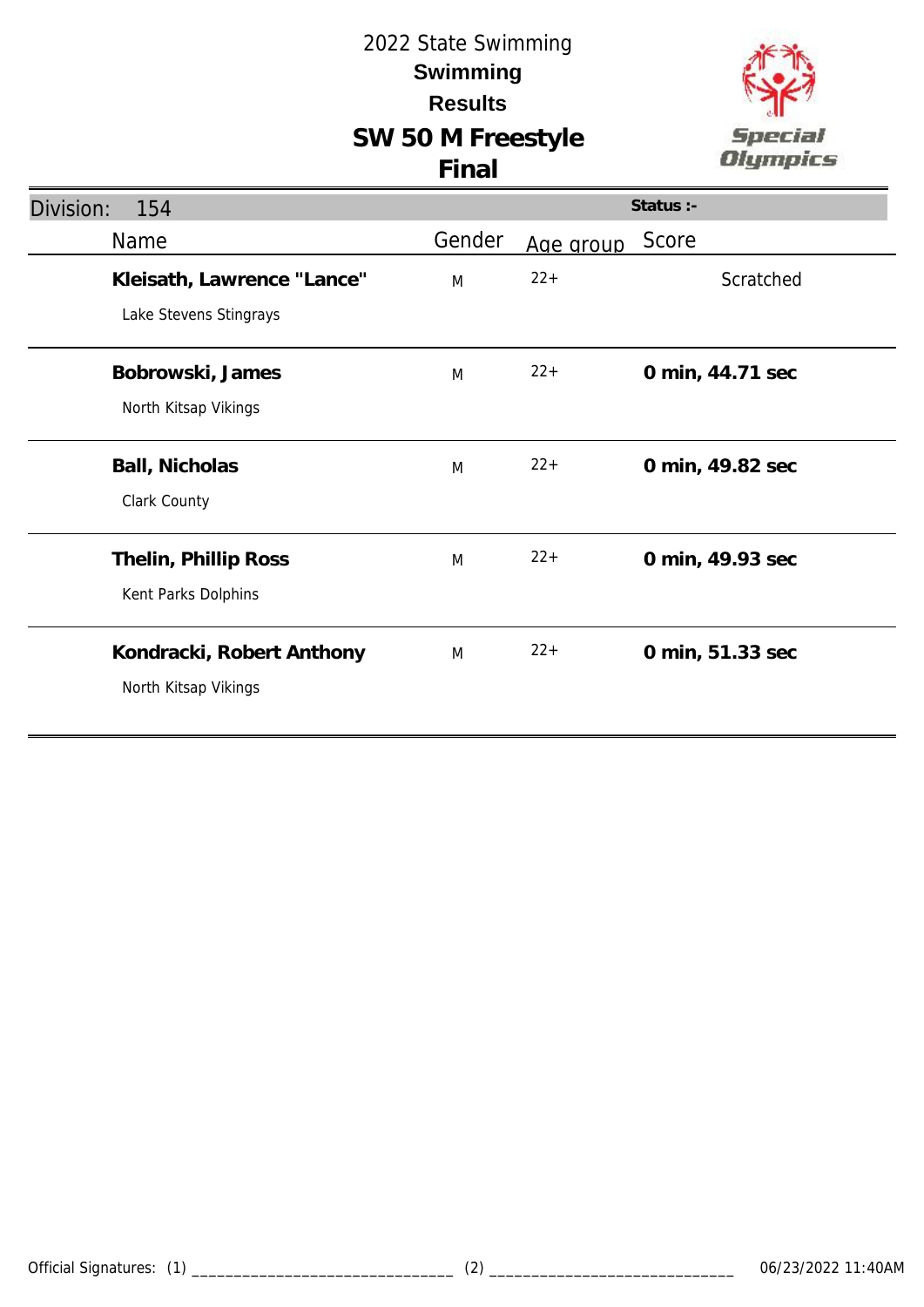

| Division:<br>155            | Status :- |           |                  |  |
|-----------------------------|-----------|-----------|------------------|--|
| Name                        | Gender    | Age group | Score            |  |
| Desimone, Frankie (Frankie) | M         | $22 +$    | 0 min, 49.64 sec |  |
| Maple Valley Makos          |           |           |                  |  |
| Dunlap, Kevin               | M         | $22 +$    | 0 min, 54.17 sec |  |
| Lake Stevens Stingrays      |           |           |                  |  |
| Morgan, James               | M         | $22 +$    | 0 min, 55.59 sec |  |
| Kent Parks Dolphins         |           |           |                  |  |
| Holt, Pat                   | M         | $22 +$    | 0 min, 55.73 sec |  |
| Longview Kelso              |           |           |                  |  |
| Ybarra, Mike J              | M         | $22 +$    | 0 min, 56.58 sec |  |
| Gig Harbor                  |           |           |                  |  |
| Johnson, Jeremy             | M         | $22 +$    | 1 min, 14.89 sec |  |
| Clark County                |           |           |                  |  |
|                             |           |           |                  |  |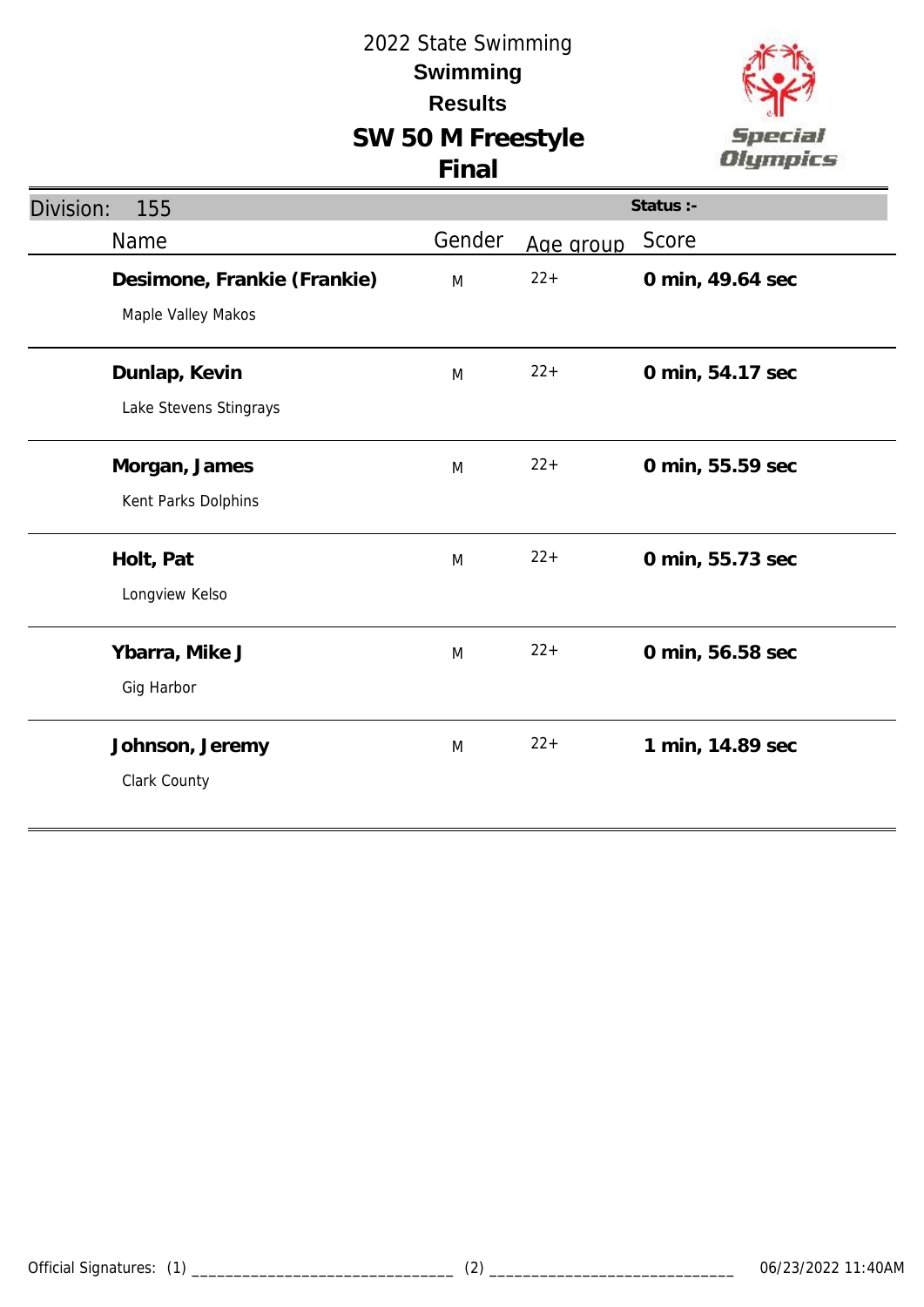

| Division:<br>156                                |        |           | Status :-        |
|-------------------------------------------------|--------|-----------|------------------|
| Name                                            | Gender | Age group | Score            |
| Crowson, Jerrod Benjie<br>Clark County          | M      | $22 +$    | Scratched        |
| Stewars, Eric Michael<br>Wenatchee Wavemakers   | M      | $22 +$    | Scratched        |
| Hoff, David Karl<br>Thurston County Thunderfish | M      | $22 +$    | 0 min, 54.73 sec |
| Schauer, Jonathan<br>Grays Harbor               | M      | $22 +$    | 0 min, 57.96 sec |
| Rogerson, Drew Case<br>YMCA of SNOCO Stingrays  | M      | $22 +$    | 0 min, 59.13 sec |
| Ainsley, Jordan<br>YMCA of SNOCO Stingrays      | M      | $22+$     | 0 min, 59.22 sec |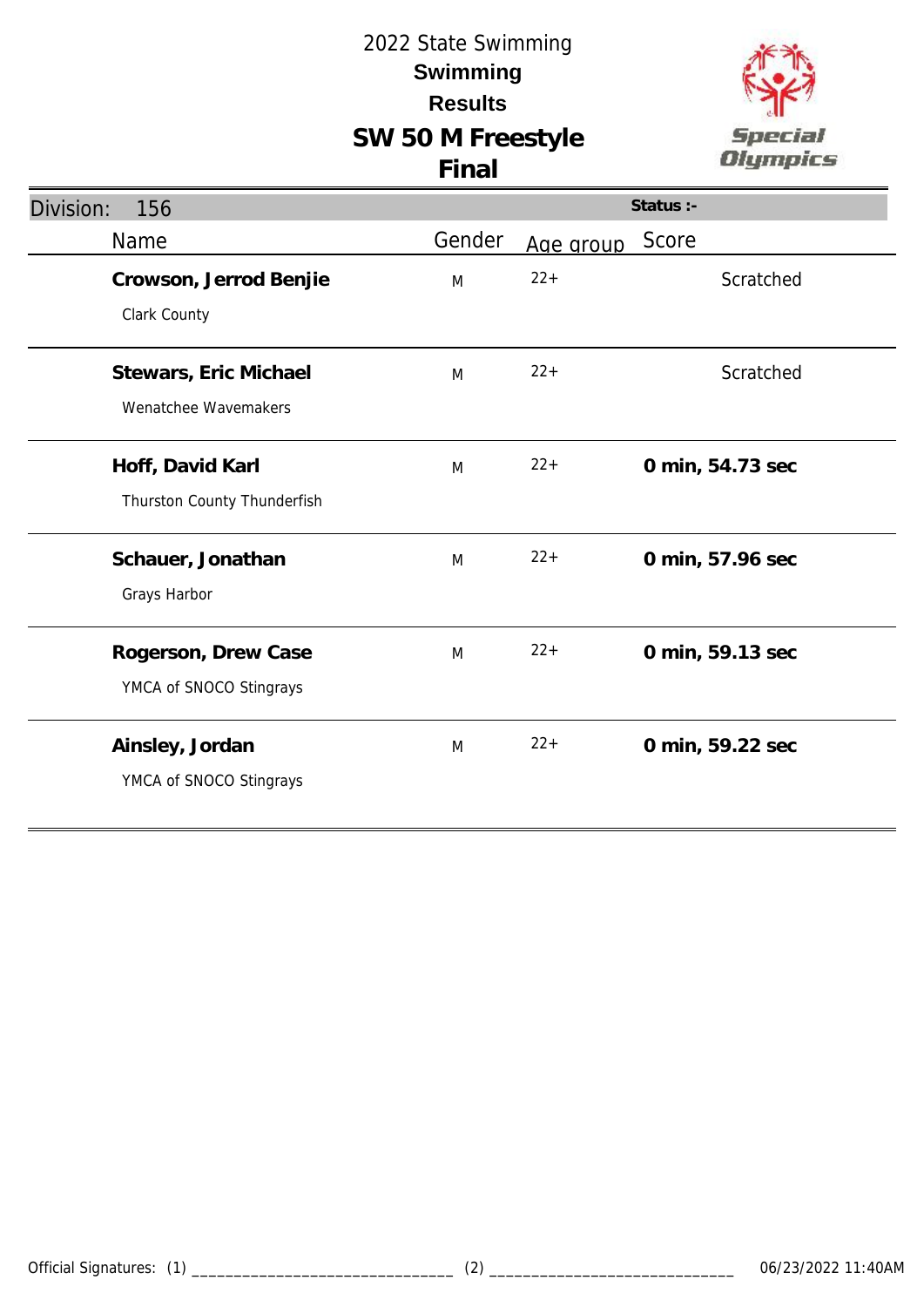

| Division:<br>157                                |        |           | Status :-        |
|-------------------------------------------------|--------|-----------|------------------|
| Name                                            | Gender | Age group | Score            |
| Darlington, Alex<br>Wenatchee Wavemakers        | M      | $22 +$    | Scratched        |
| Vanzee, Michael W<br>Spokane Blue Dolphins      | M      | $22 +$    | 0 min, 57.93 sec |
| Greatwood, Sam R<br>Thurston County Thunderfish | M      | $22 +$    | 1 min, 7.06 sec  |
| Shimada, Kyle A<br>Kent Parks Dolphins          | M      | $22 +$    | 1 min, 12.70 sec |
| King, Zachary<br>YMCA of SNOCO Stingrays        | M      | $22 +$    | 1 min, 16.04 sec |
| Eller, Sean M<br>Maple Valley Makos             | M      | $22 +$    | 1 min, 20.51 sec |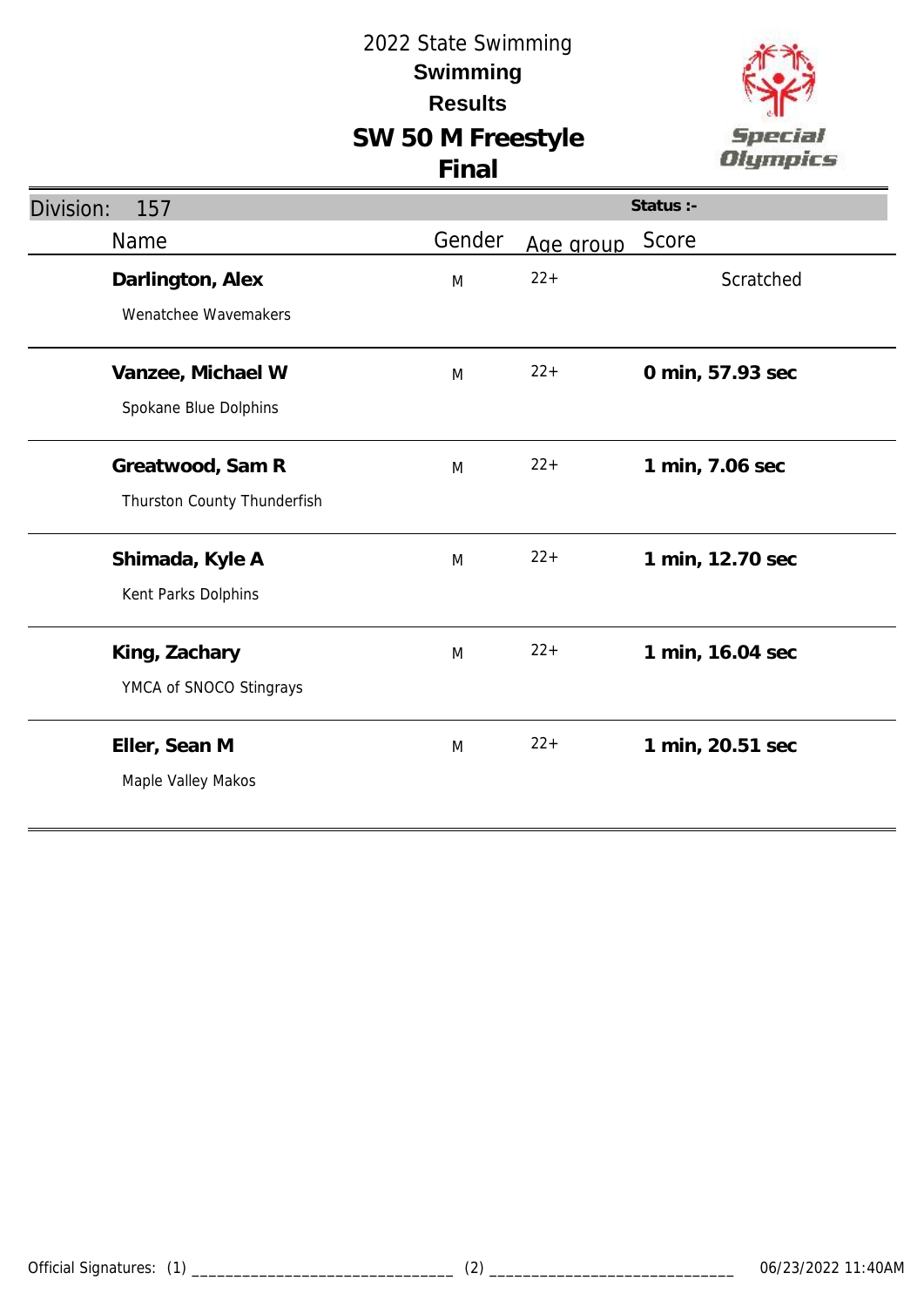

| Division:<br>158                       |        |           | Status :-        |
|----------------------------------------|--------|-----------|------------------|
| Name                                   | Gender | Age group | Score            |
| Malthaner, Kyle H                      | M      | $22 +$    | Scratched        |
| Spokane Blue Dolphins                  |        |           |                  |
| Mclaughlin, Michael Wallace            | M      | $22 +$    | Scratched        |
| Bellingham Independents - Speed Sharks |        |           |                  |
| Shaw, Ethan Chandler                   | M      | $22+$     | Scratched        |
| Nurturing Waters Therapies Sea Hawks   |        |           |                  |
| Ward, Patrick Matthew                  | M      | $22 +$    | Scratched        |
| Spokane Valley Sharks                  |        |           |                  |
| Leneker, Bryson                        | M      | $22 +$    | 1 min, 13.79 sec |
| Thurston County Thunderfish            |        |           |                  |
| Hier, Billy Gao                        | M      | $22 +$    | 1 min, 20.49 sec |
| Maple Valley Makos                     |        |           |                  |
|                                        |        |           |                  |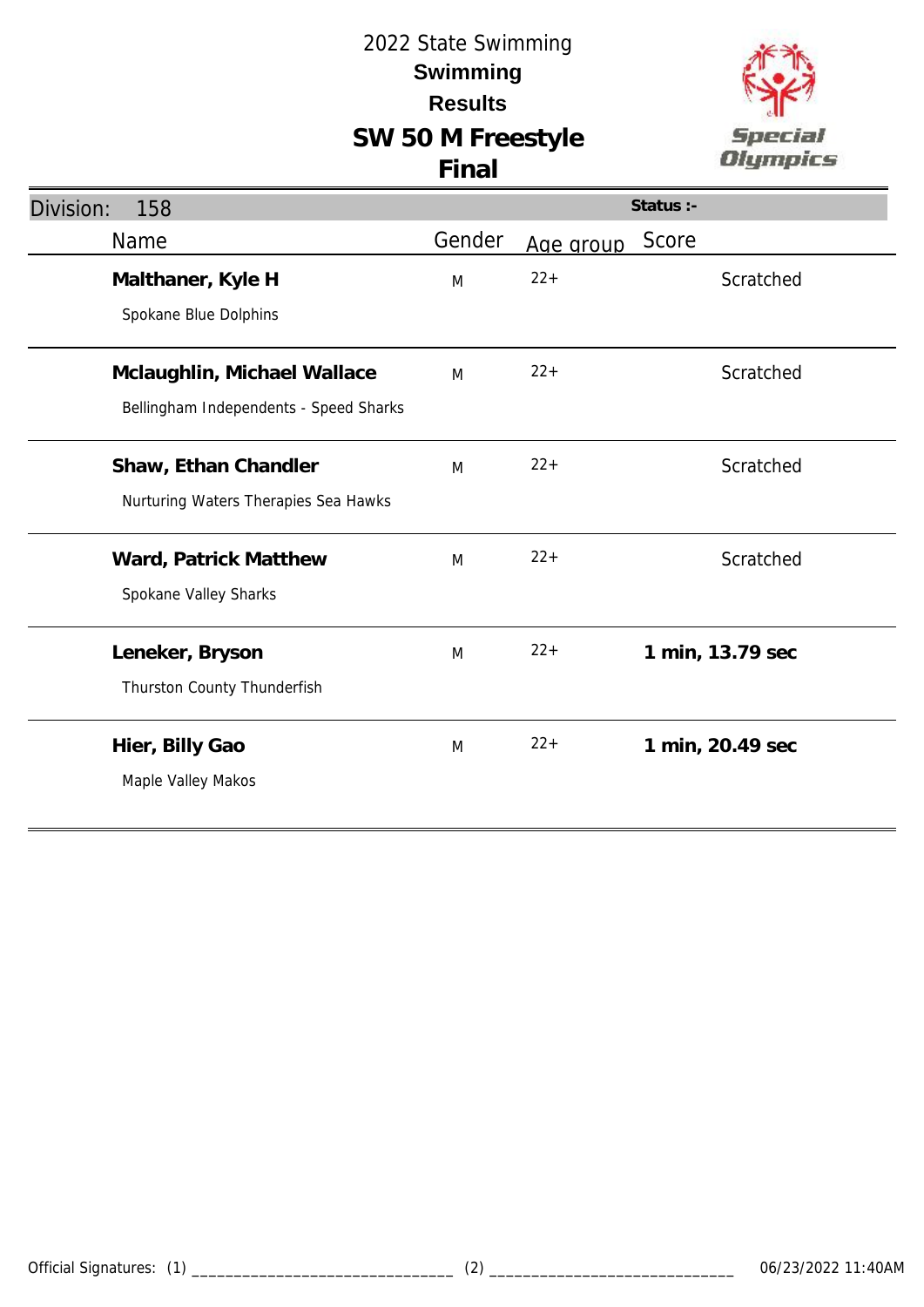## 2022 State Swimming **Results Swimming**

## **SW 50 M Freestyle Final**



| Division:<br>159            | Status :- |           |                  |  |
|-----------------------------|-----------|-----------|------------------|--|
| Name                        | Gender    | Age group | Score            |  |
| Pinneo, Josh Raymond        | M         | $22 +$    | Scratched        |  |
| Wenatchee Wavemakers        |           |           |                  |  |
| Seeley, Nick Paul           | M         | $22 +$    | Scratched        |  |
| <b>Tri-Cities Swimming</b>  |           |           |                  |  |
| Wicklander, Zachary         | M         | $22 +$    | Scratched        |  |
| YMCA of SNOCO Stingrays     |           |           |                  |  |
| Midson, Dillon Patrick      | M         | $22 +$    | 1 min, 24.86 sec |  |
| Gig Harbor                  |           |           |                  |  |
| Murphy, William Hunter      | M         | $22 +$    | 1 min, 32.56 sec |  |
| Thurston County Thunderfish |           |           |                  |  |
| Jabbora, Eric Killian       | M         | $22 +$    | 1 min, 36.31 sec |  |
| Spokane Blue Dolphins       |           |           |                  |  |
| Stailey, Alex               | M         | $22 +$    | 1 min, 38.31 sec |  |
| Thurston County Thunderfish |           |           |                  |  |